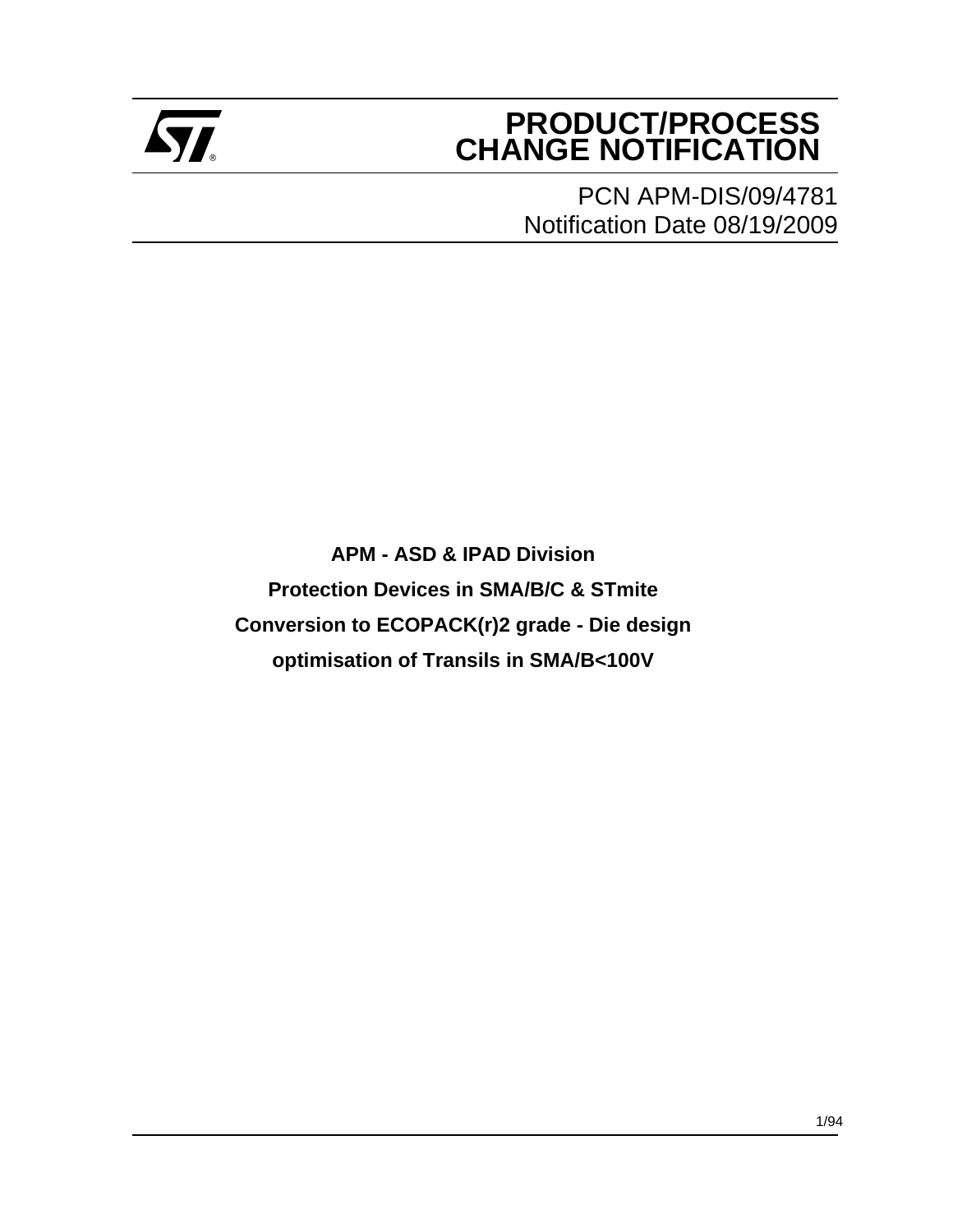|  |  | <b>Table 1. Change Implementation Schedule</b> |  |
|--|--|------------------------------------------------|--|
|--|--|------------------------------------------------|--|

| Forecasted implementation date for<br>change                                                    | 28-Aug-2009 |
|-------------------------------------------------------------------------------------------------|-------------|
| Forecasted availabillity date of samples<br>for customer                                        | 12-Aug-2009 |
| Forecasted date for <b>STMicroelectronics</b><br>change Qualification Plan results availability | 12-Aug-2009 |
| Estimated date of changed product first<br>shipment                                             | 19-Nov-2009 |

#### **Table 2. Change Identification**

| <b>Product Identification</b><br>(Product Family/Commercial Product) | Protection Devices in SMA/B/C & STmite packages                                                                                                                                                                                                                                                                                                                                                                                                                                                                                                                                                                                                                  |  |
|----------------------------------------------------------------------|------------------------------------------------------------------------------------------------------------------------------------------------------------------------------------------------------------------------------------------------------------------------------------------------------------------------------------------------------------------------------------------------------------------------------------------------------------------------------------------------------------------------------------------------------------------------------------------------------------------------------------------------------------------|--|
| Type of change                                                       | Multiple types of changes                                                                                                                                                                                                                                                                                                                                                                                                                                                                                                                                                                                                                                        |  |
| Reason for change                                                    | To meet environmental and technical requirements of the market                                                                                                                                                                                                                                                                                                                                                                                                                                                                                                                                                                                                   |  |
| Description of the change                                            | The ECOPACK(r) program is the cornerstone of our efforts for being leader<br>in offering environmentally friendly packaging. Progressing in this<br>program, ST is implementing technical solutions designed to progressively<br>remove banned substances from manufacturing. To meet the so called<br>"Halogen-Free" requirements of the market, ST is converting its Protection<br>Devices in SMA/B/C and STmite packages to the ECOPACK(r)2 grade. The<br>permanent evolution of our technology leads us to implement at the same<br>time a die design optimization for our Transil products housed in SMA and<br>SMB packages with voltage inferior to 100V. |  |
| Product Line(s) and/or Part Number(s)                                | See attached                                                                                                                                                                                                                                                                                                                                                                                                                                                                                                                                                                                                                                                     |  |
| Description of the Qualification Plan                                | See attached                                                                                                                                                                                                                                                                                                                                                                                                                                                                                                                                                                                                                                                     |  |
| Change Product Identification                                        | By product marking, QA number and internal codification                                                                                                                                                                                                                                                                                                                                                                                                                                                                                                                                                                                                          |  |
| Manufacturing Location(s)                                            |                                                                                                                                                                                                                                                                                                                                                                                                                                                                                                                                                                                                                                                                  |  |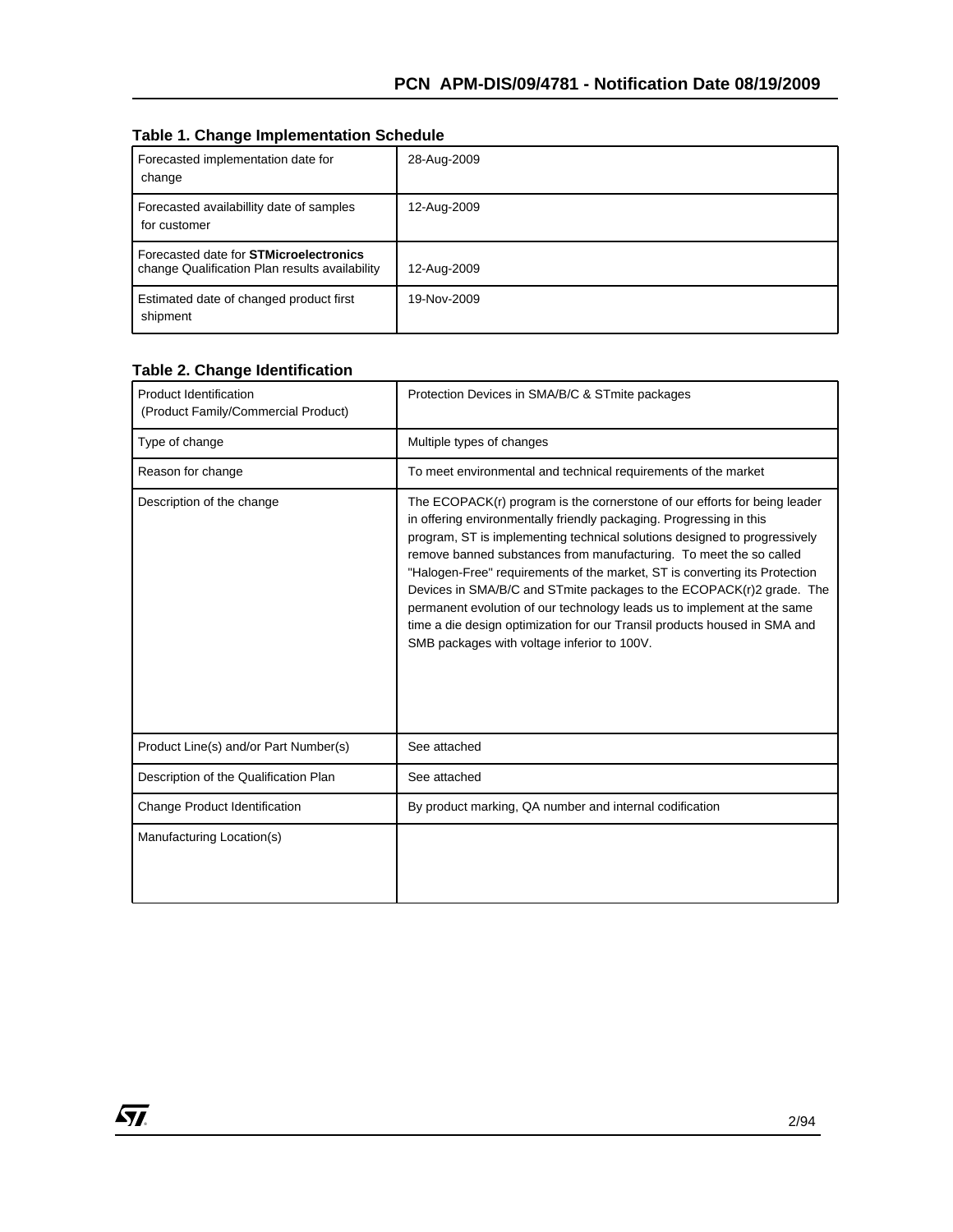#### **Table 3. List of Attachments**

 $\sqrt{M}$ 

| I Customer Part numbers list |  |
|------------------------------|--|
| l Qualification Plan results |  |

| Customer Acknowledgement of Receipt                       | <b>PCN APM-DIS/09/4781</b>   |
|-----------------------------------------------------------|------------------------------|
| Please sign and return to STMicroelectronics Sales Office | Notification Date 08/19/2009 |
| Qualification Plan Denied                                 | Name:                        |
| Qualification Plan Approved                               | Title:                       |
|                                                           | Company:                     |
| Change Denied                                             | Date:                        |
| Change Approved                                           | Signature:                   |
| Remark                                                    |                              |
|                                                           |                              |
|                                                           |                              |
|                                                           |                              |
|                                                           |                              |
|                                                           |                              |
|                                                           |                              |
|                                                           |                              |
|                                                           |                              |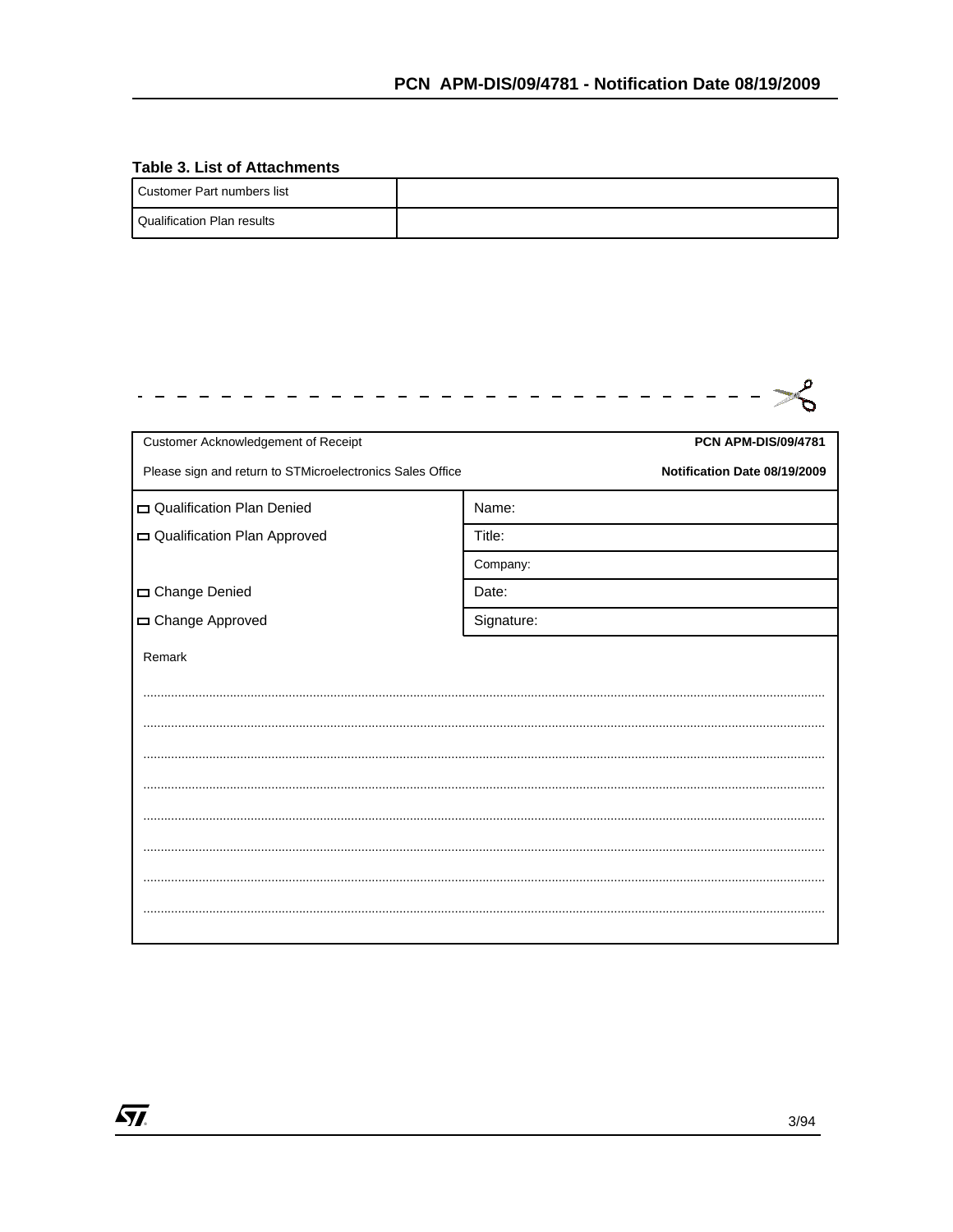| <b>Name</b>    | <b>Function</b>                   |
|----------------|-----------------------------------|
| Paris, Eric    | <b>Division Marketing Manager</b> |
| Duclos, Franck | <b>Division Product Manager</b>   |
| Cazaubon, Guy  | Division Q.A. Manager             |

#### **DOCUMENT APPROVAL**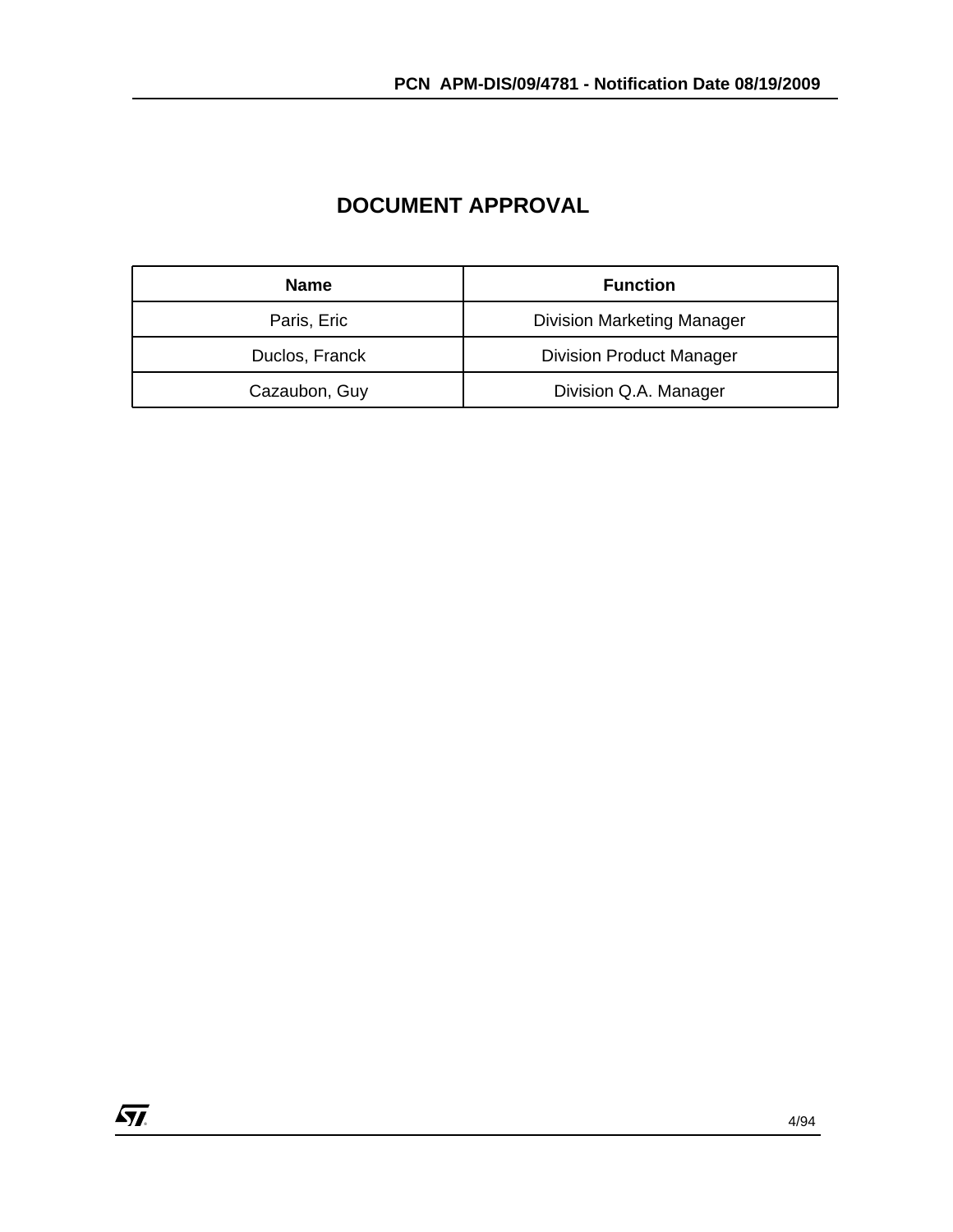

**PRODUCT/PROCESS** CHANGE NOTIFICATION

PCN APM-DIS/09/4781

## **APM - ASD & IPAD Division1**

#### **Protection Devices in SMA/B/C & STmite packages:**

**Conversion to ECOPACK®2 grade - Die design optimisation of Transils in SMA/B for voltages < 100V** 



*<sup>(1)</sup> APM: Analog, Power & MEMS Group - ASD: Application Specific Device - IPAD: Integrated Passive and Active Devices*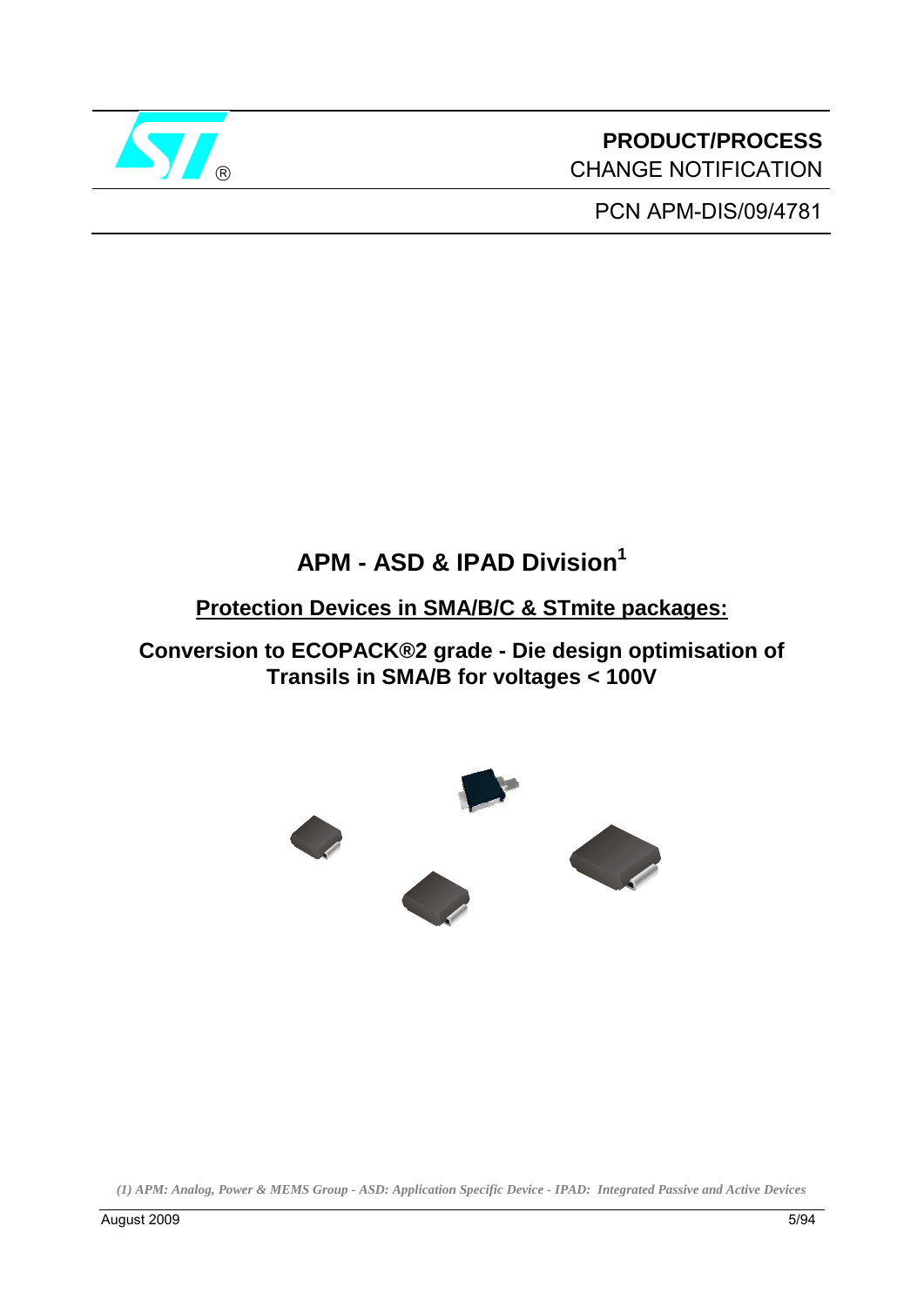#### **WHY THIS CHANGE?**

The ECOPACK® program is the cornerstone of our efforts for being leader in offering **environmentally friendly packaging**. Progressing in this program, ST is implementing technical solutions designed to progressively remove banned substances from manufacturing.

To meet the so called **"Halogen-Free"** requirements of the market, ST is converting its Protection Devices in **SMA/B/C and STmite packages** to the **ECOPACK® 2** grade.

The permanent evolution of our technology leads us to implement at the same time a **die design optimization** for our **Transil** products housed in **SMA** and **SMB packages** with **voltage inferior to 100V**.

| Package       | <b>Product series</b> | <b>ECOPACK®2 conversion</b> | Die design optimization |  |
|---------------|-----------------------|-----------------------------|-------------------------|--|
|               | SMAJxxA-TR            |                             | SMAJ5.0A-TRSMAJ70A-TR   |  |
|               | SMAJxxCA-TR           |                             | SMAJ5.0CA-TRSMAJ70CA-TR |  |
|               | SMA6JxxxA-TR          |                             | n/a                     |  |
| <b>SMA</b>    | SMA6JxxxCA-TR         |                             | n/a                     |  |
|               | SMP30-xxx             |                             | n/a                     |  |
|               | SMP50-xxx             |                             | n/a                     |  |
|               | <b>SMTYxxxA</b>       |                             | n/a                     |  |
|               | LNBTVSxxxU            |                             | n/a                     |  |
|               | SM6TxxxA              |                             | SM6T6V8A  SM6T75A       |  |
|               | SM6TxxxCA             |                             | SM6T6V8CA  SM6T75CA     |  |
|               | SMBJxxA-TR            |                             | SMBJ5.0A-TRSMBJ70A-TR   |  |
| <b>SMB</b>    | SMBJxxCA-TR           |                             | SMBJ5.0CA-TRSMBJ70CA-TR |  |
|               | SMLVT3V3              | All                         | n/a                     |  |
|               | SMP80-xxx             |                             | n/a                     |  |
|               | SMP100-xxx            |                             | n/a                     |  |
|               | <b>SMTPAxxx</b>       |                             | n/a                     |  |
|               | <b>LNBTVSxxxS</b>     |                             | n/a                     |  |
|               | SMCJxxA-TR            |                             | n/a                     |  |
| <b>SMC</b>    | SMCJxxCA-TR           |                             | n/a                     |  |
|               | SM15TxxxA             |                             | n/a                     |  |
|               | SM15TxxxCA            |                             | n/a                     |  |
|               | SM5908                |                             | n/a                     |  |
| <b>STmite</b> | SM2Txxx               |                             | n/a                     |  |
|               | <b>SMTYxxx</b>        |                             | n/a                     |  |

The **involved product** series are listed below:

**Specific devices** not expressly listed in the above table are included in the announced change.

#### **WHAT IS THE CHANGE?**

The **ECOPACK® 2** grade is defined as follows:

- 1. **RoHS compliant**, including with exemptions,
- 2. **500 ppm** maximum of **Antimony** as oxide or organic compound in each organic assembly materials (glue, substrate, mold compounds, housing).
- 3**. 900ppm** maximum of [Bromine + Chlorine], this value referring to the maximum total content.

August 2009  $6/94$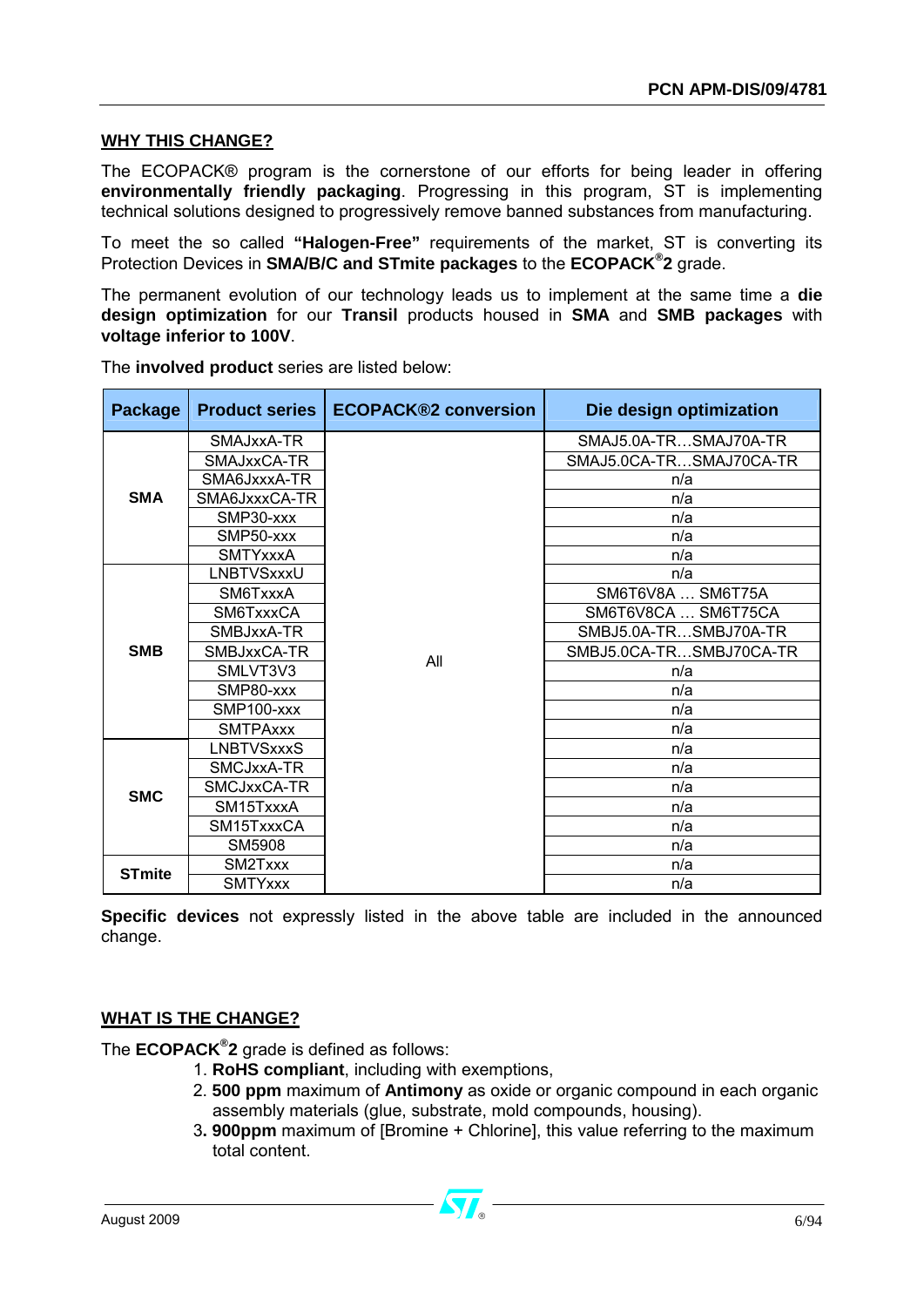The use of a so-called **"Halogen-free"** moulding compound will have **no impact** on the **dimensional, thermal** and intrinsic **electrical parameters of the products** with reference to the product datasheet. This was verified by the qualification program.

For the **Transils** with voltage **inferior to 100V** in **SMA and SMB packages**, the **dice design has been optimized** to take benefit of our last technology developments and design innovations. The **related datasheets** have been updated accordingly as indicated below.

| <b>Parameter</b><br>(SMAJ, SM6T, SMBJ) | <b>Current specification</b> | <b>New specification</b>                                    |
|----------------------------------------|------------------------------|-------------------------------------------------------------|
| Leakage current (> 10V VRM, at 25°C)   | < 800nA                      | $<$ 200 $nA$                                                |
| Leakage current (> 10V VRM, at 85°C)   | Not specified                | < 1 <sub>U</sub> A                                          |
| ESD compliance versus IEC 61000-4-2    | Not specified                | 15kV contact                                                |
| <b>Dynamic Resistance</b>              | Not specified                | Specified                                                   |
| Power derating curve above 25°C        | No derating up to 25°C       | 400W no derating up to 65°C<br>600W no derating up to 120°C |

Both changes will be **simultaneously implemented** in the manufacturing sites of **Morocco** and **China**.

There is **no change** in the **packing mode** and in the standard **delivery quantities**.

#### **HOW AND WHEN?**

Qualification program and results availability:

The **qualification program** for each change described above mainly consists of **reliability tests** and **comparative electrical characterizations**.

Those **qualification reports** are annexed to this document.

Samples and characterization data availability:

**Qualification samples** of selected devices are **available** on request.

Other samples are available on request for delivery within notice period if ordered within 30 days from notification.

#### Change implementation schedule:

The **production change** and **first shipments** will be implemented according to our work in progress and materials availability as indicated in the schedule below:

| <b>Production Start</b> | <b>1st Shipments</b> |  |
|-------------------------|----------------------|--|
| From Week 35-2009       | From Week 47-2009    |  |

Following Jedec Standard No. 46-C, lack of acknowledgement of the PCN within **30 days** will constitute acceptance of the change. After acknowledgement, lack of additional response within the **90 days** from PCN notification period will constitute acceptance of the change (\*). In any case, **first shipments** may start earlier with customer's **written agreement**.

*(\*) Unless otherwise specified in a customer specific agreement.*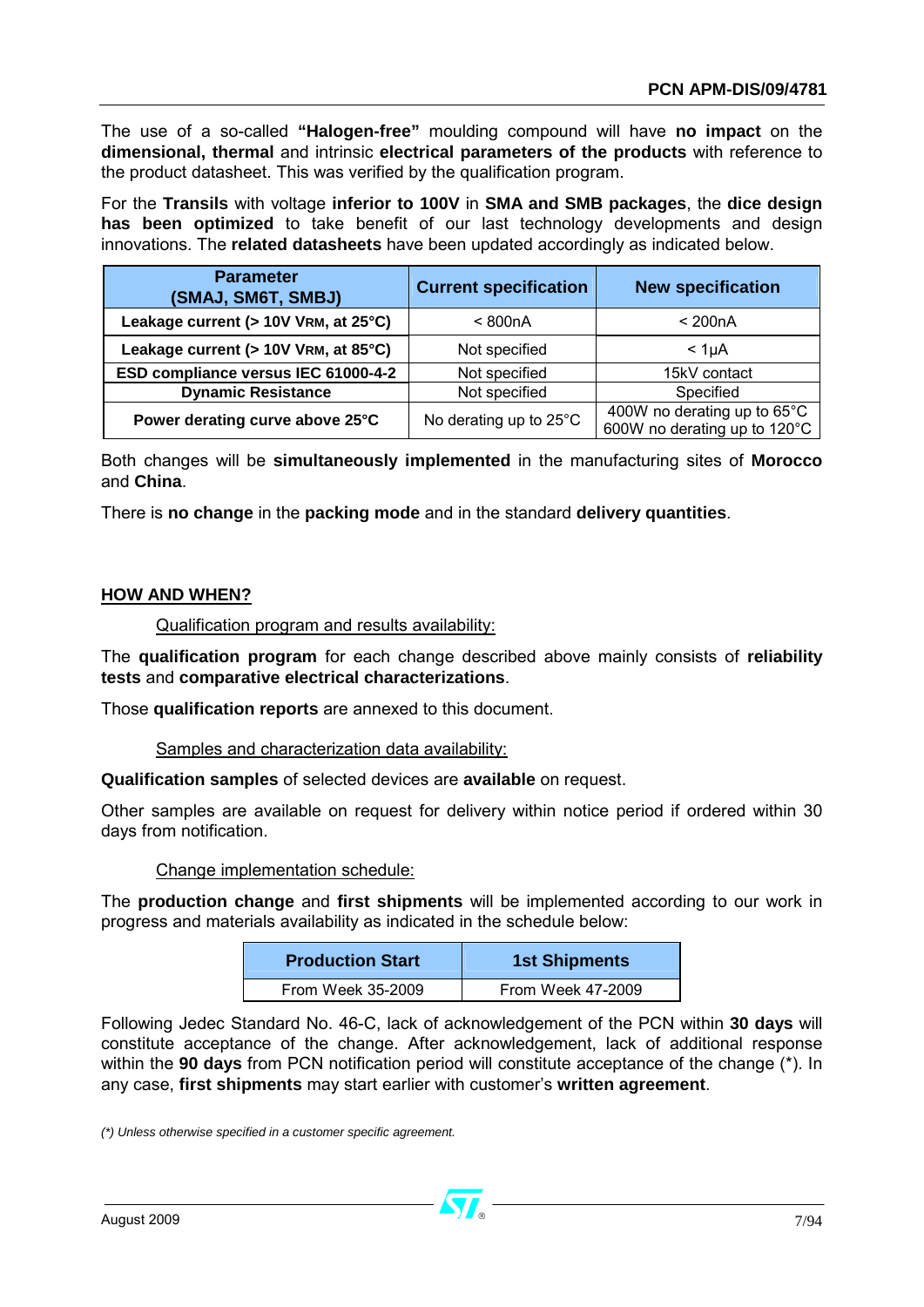#### Marking and traceability:

When there is room enough on the body of the package, the **marking** of the modified components will be differentiated with an **additional letter "G" that will be printed to the right of the "e3"** symbol specified by IPC-JEDEC J-STD 609 standard (see drawing beside).

The **traceability** for the modified products will be ensured by an **internal codification** and by the **Q.A. number**.



#### Conversion roadmap:

Deliveries of **current product versions** will continue while the conversion is brought to completion and as long as stocks last.

#### Annex: Related qualification reports

- − **07032QRP**: Protection devices in STmite package, conversion to halogen-free
- − **08198QRP**: Protection devices in SMA/SMB/SMC packages assembled in Morocco, conversion to halogen-free
- − **08217QRP**: Protection devices in SMA/SMB/SMC packages assembled in China, conversion to halogen-free
- − **09182QRP**: Transils in SMA/B with voltage < 100V, die design optimization.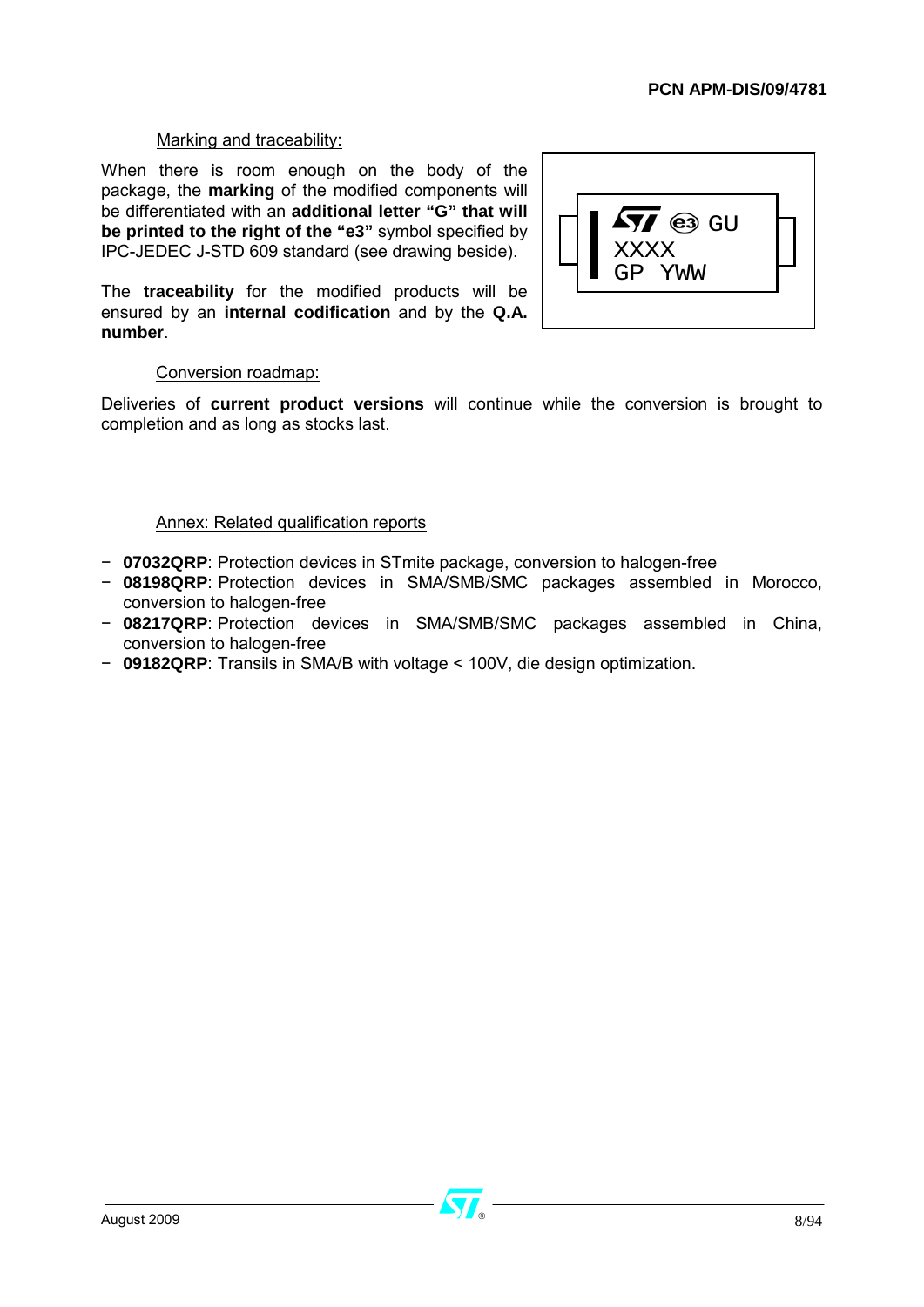# *QUALIFICATIONREPORT*

**Protection devices and Rectifiersin STmite package: Conversion to halogen-free moulding compound**

**Author : Didier PELTIERQuality Assurance ST TOURS**

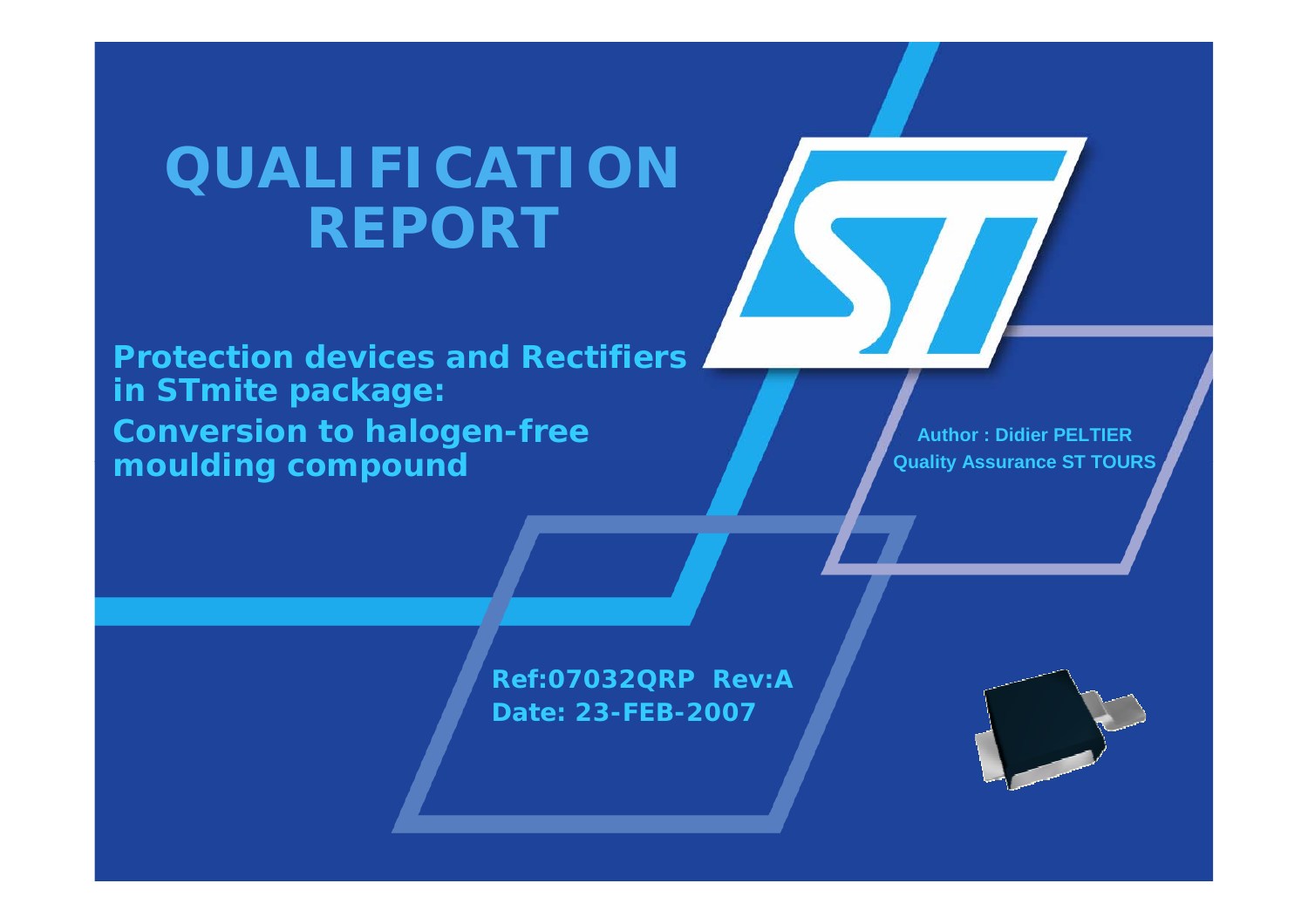#### **REVISION TRACKING**

| <b>Revision</b> | <b>Date</b> | <b>Description of revision</b> | <b>Name</b> |
|-----------------|-------------|--------------------------------|-------------|
| A               | 23-Feb-2007 | Creation                       | D.P         |
|                 |             |                                |             |
|                 |             |                                |             |
|                 |             |                                |             |

**Page: 2/23 APM Group**<br> **Quality** assurance ST Tours<br> **Page: 2/23** 

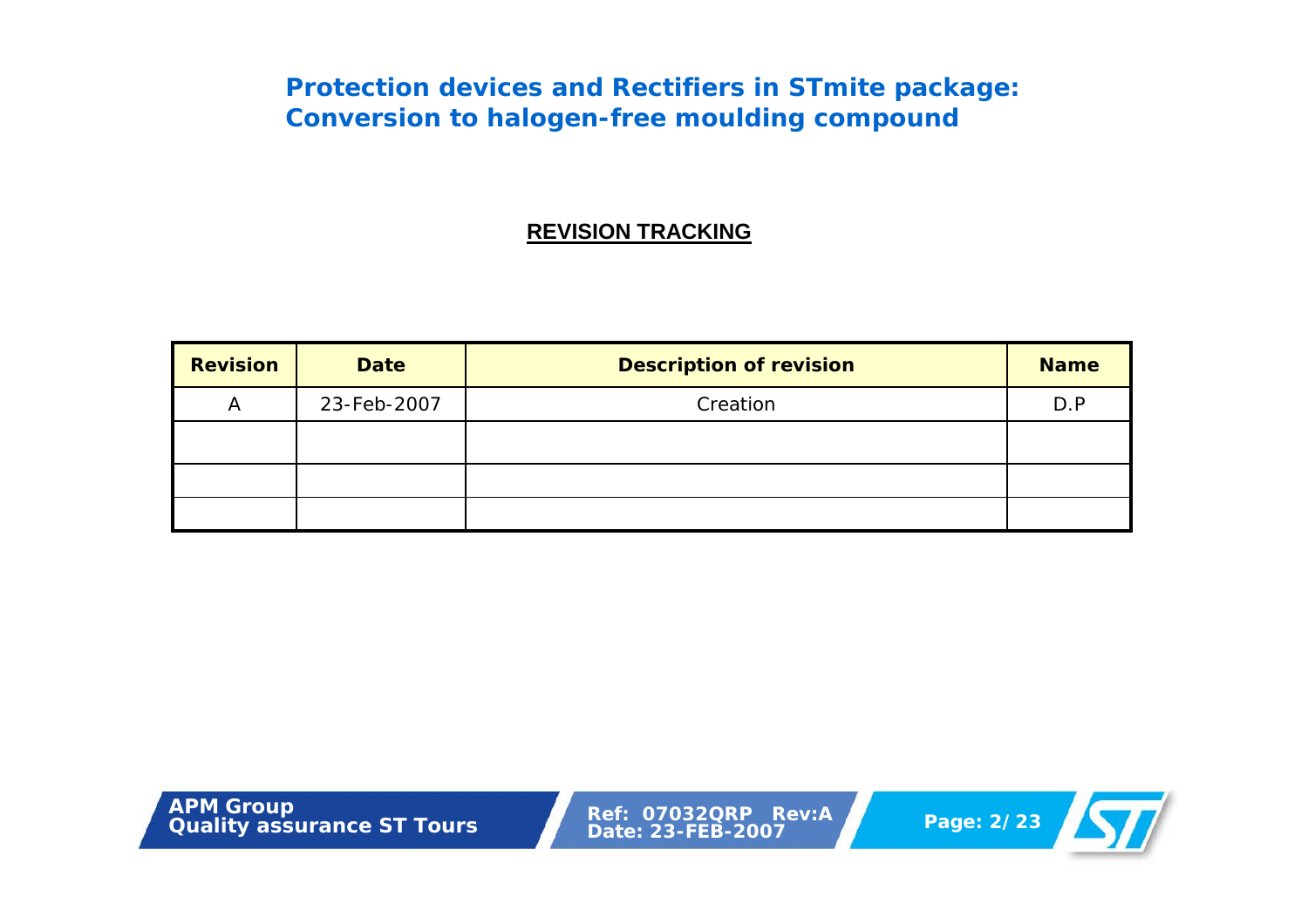#### **CONTENTS**

- What is the change
- Product range.
- Basics of die technology.
- Basics of package technology.
- QC process flow chart.
- Qualification plan : Guidelines and description / Reliability tests selection.
- Reliability evaluation : Tests conditions / Results.
- Average Outgoing Quality level.
- Assessment.

**Page: 3/23**<br> **Page: 3/23**<br> **Page: 3/23** 

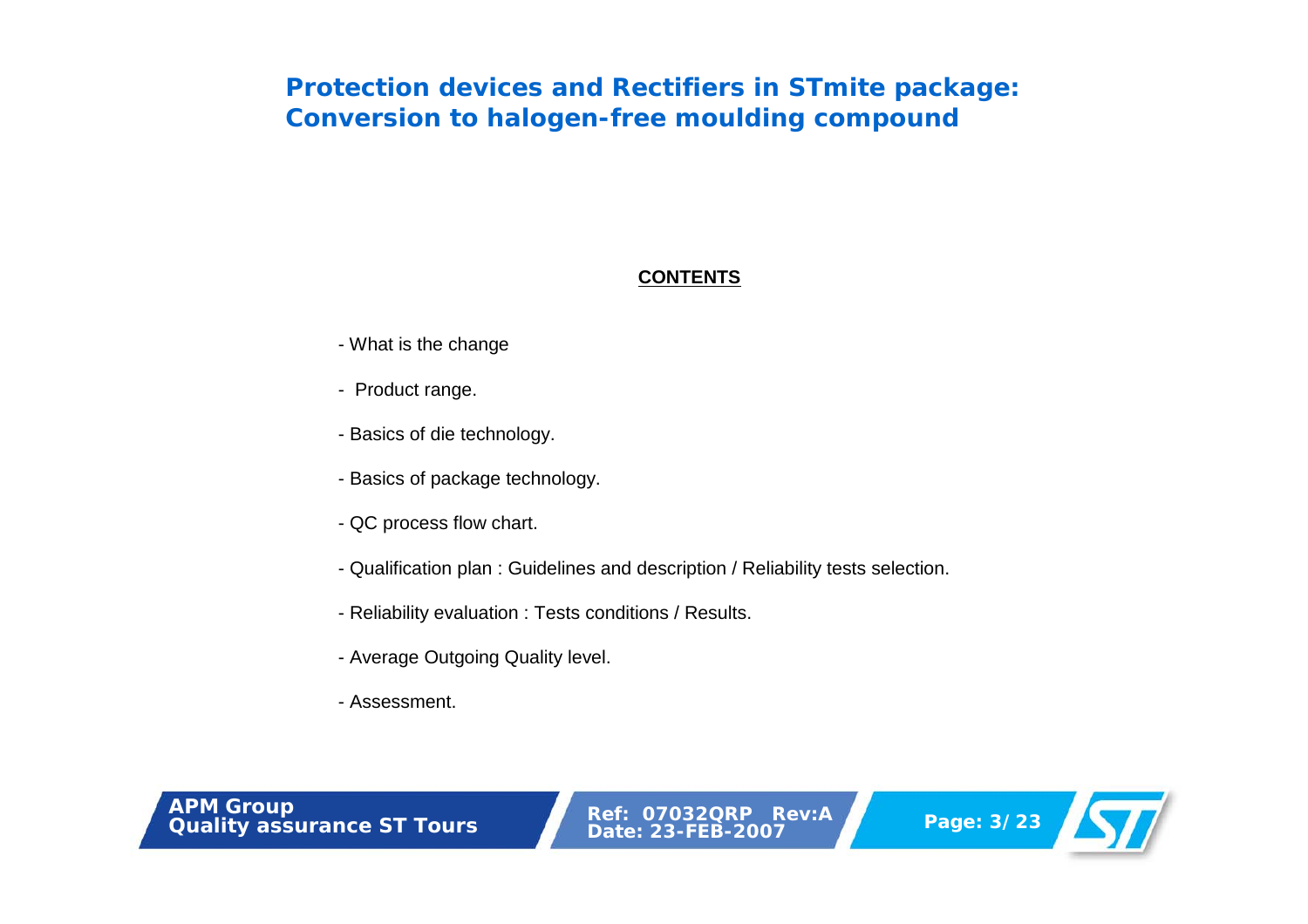#### **WHY THIS CHANGE? / WHAT IS THE CHANGE?**

#### **Refer to Product Notice Change IMS-DIS/06/STM**

#### **Why this change?**

In order to meet the global market trend aiming at restricting the Brominated, Chlorinated and Antimony Trioxide based flame retardants, ST announces the conversion of its STmite package epoxy moulding compound to halogen-free.

Such material is considered halogen-free when the concentration of Brominated compound, Chlorinated compound and Sb2O3 are each inferior to 1000 ppm of the plastic weight of the component.

#### **What is the change?**

The current epoxy moulding compound EME1100H of Sumitomo will be replaced by the Hysol GR360A, with no other change in the assembly Bill Of Material of the components.

Same test and assembly process will continue to be implemented, with no impact on the mechanical, thermal and electrical parameters of the products with reference to the product datasheets. This was verified in the qualification program.

The product marking will be maintained identical with no change with respect to the compliance with the RoHS\* directive. There will be no change in the MSL (moisture sensitivity level 1), packing mode and the standard delivery quantitiy.

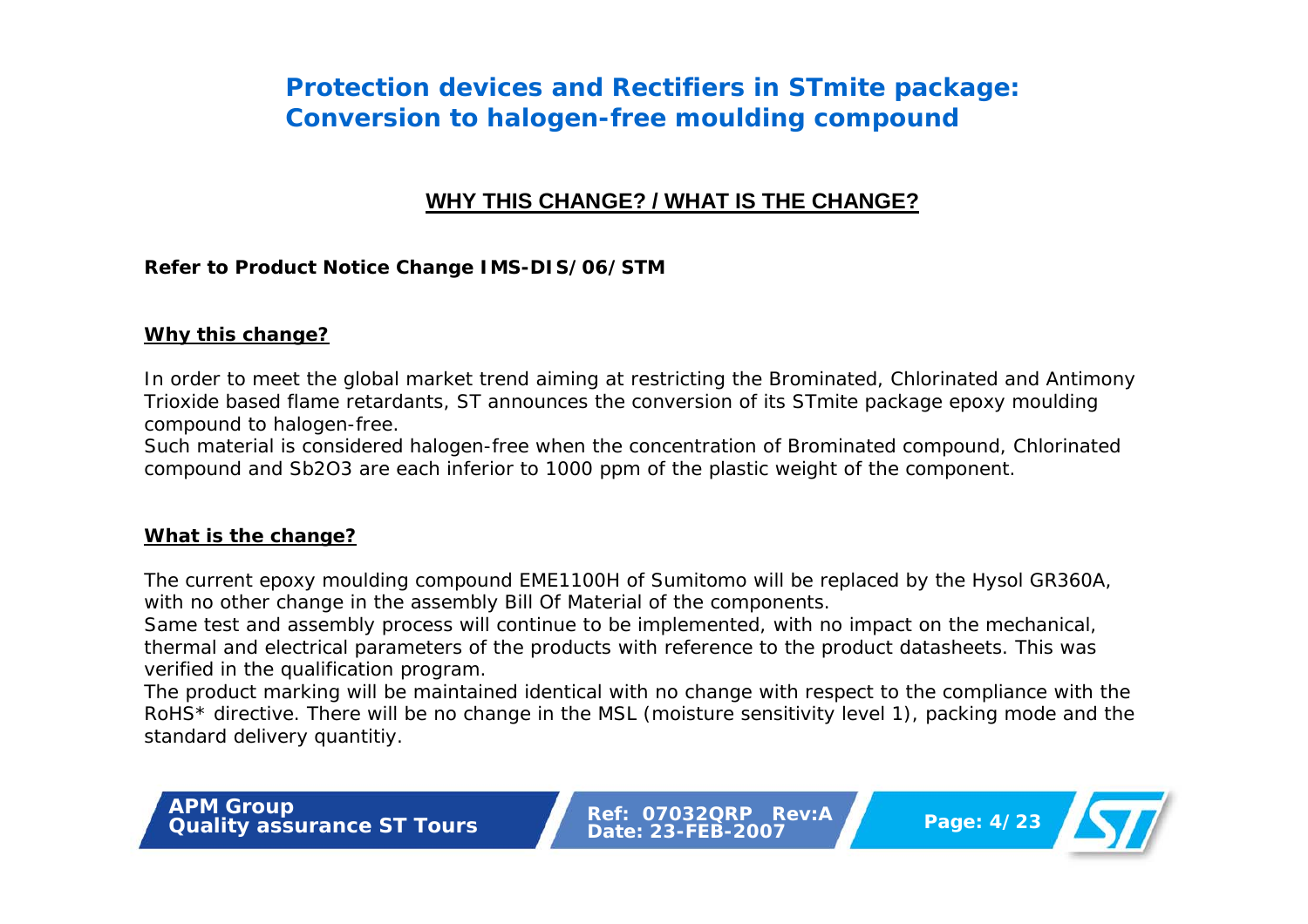#### **PRODUCT RANGE**

| <b>Product</b>                                                             | <b>Description</b>                                 | <b>Leakage current</b>                                                                             | <b>Breakdown voltage</b>                                                                                     | <b>Clamping voltage</b>                                                                                                                                 |
|----------------------------------------------------------------------------|----------------------------------------------------|----------------------------------------------------------------------------------------------------|--------------------------------------------------------------------------------------------------------------|---------------------------------------------------------------------------------------------------------------------------------------------------------|
| SM2T3V3A<br>SM2T6V8A<br><b>SM2T14A</b><br><b>SM2T18A</b><br><b>SM2T27A</b> | Transil <sup>™</sup> STD<br>200W<br>unidirectional | Ir < 500µA $@3.3V$<br>Ir $<$ 50µA @ 5V<br>Ir $<$ 1µA @ 12V<br>Ir $<$ 1µA @ 16V<br>Ir $<$ 1µA @ 24V | Vbr > 3.6V<br>@ 1mA<br>Vbr $> 6.4V$ @ 1mA<br>Vbr $> 13.3V$ @ 1mA<br>Vbr $> 17.1V$ @ 1mA<br>Vbr > 25.7V @ 1mA | $Vcl < 6.8V @ IPP = 30A$<br>$Vcl < 9.2V \text{ @ } IPP = 19.6A$<br>$Vcl < 19.9V @ IPP = 9A$<br>$Vcl < 26V \text{ @ IPP} = 7A$<br>Vcl < 28.9V @ IPP=4.6A |

| <b>Product</b>  | <b>Description</b> | Leakage current | <b>Forward voltage</b> | <b>Clamping voltage</b>         |
|-----------------|--------------------|-----------------|------------------------|---------------------------------|
| <b>SMTY18AM</b> | Transky™           | 4mA @ 16V       | $Vf < 0.48V \& 0.85A$  | $Vcl < 20V \text{ @ } IPP = 1A$ |

| <b>Product</b>                                                      | <b>Description</b>  | <b>Leakage current</b>                                                                                 | <b>Forward voltage</b>                                                                                    |
|---------------------------------------------------------------------|---------------------|--------------------------------------------------------------------------------------------------------|-----------------------------------------------------------------------------------------------------------|
| <b>STPS0520M</b>                                                    | Power Schottky 0.5A | Ir $<$ 50µA @ 20V                                                                                      | $Vf < 0.385V \ @ 0.5A$                                                                                    |
| <b>STPS1150M</b><br>STPS120M<br>STPS1L20M<br>STPS1L30M<br>STPS1L40M | Power Schottky 1A   | Ir $<$ 1µA @ 150V<br>Ir < $3.9\mu$ A @ 20V<br>Ir $<$ 1µA @ 20V<br>Ir $<$ 1µA @ 30V<br>Ir $<$ 1µA @ 40V | $Vf < 0.82V$ @ 1A<br>$Vf < 0.49V$ @ 1A<br>$Vf < 0.37V$ @ 1A<br>$Vf < 0.34V \ @ 1A$<br>$Vf < 0.40V \ @ 1A$ |

**Page: 5/23 APM Group**<br> **Quality** assurance ST Tours<br> **Page: 5/23** 

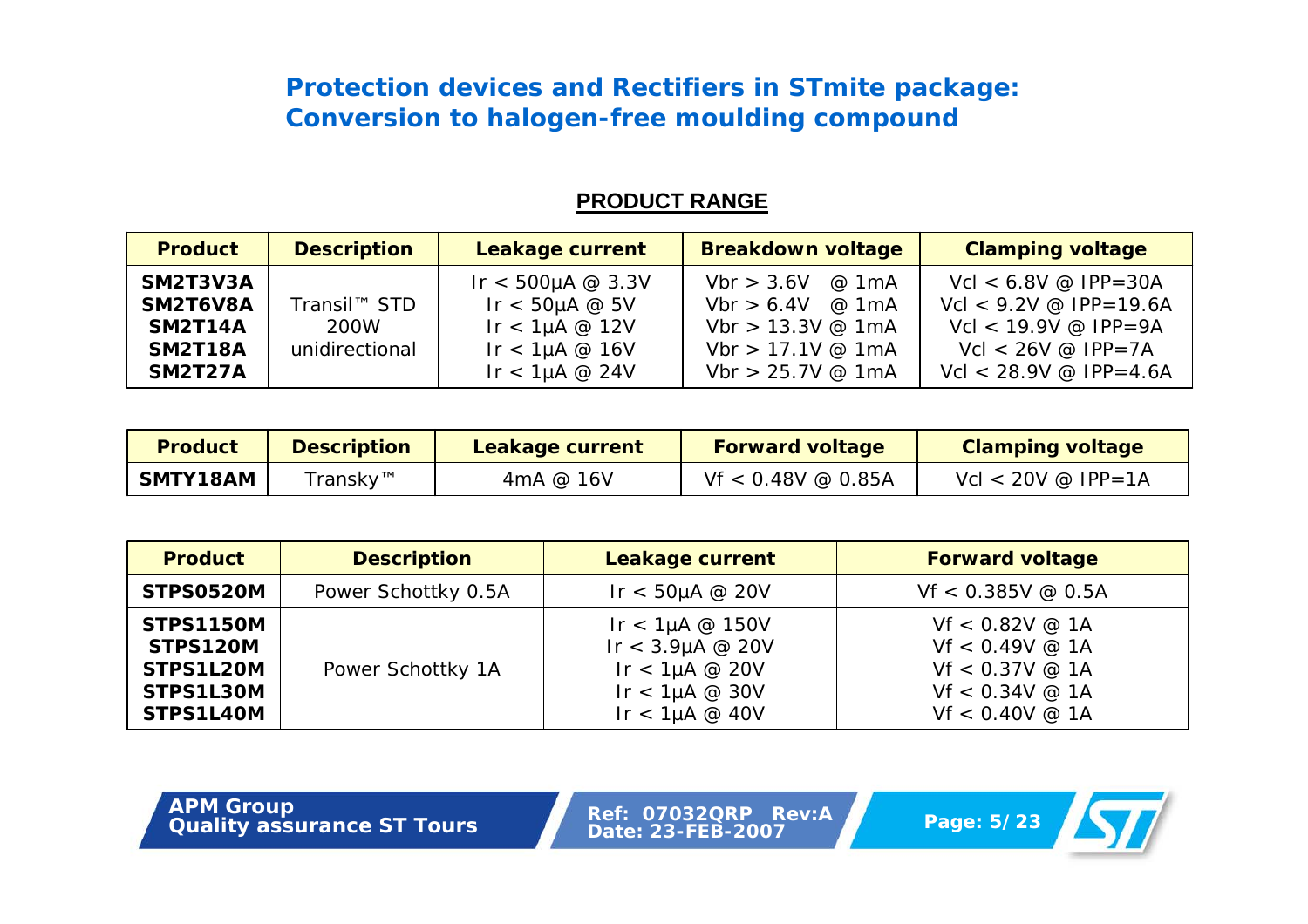| <b>Part number</b>                                                               | <b>Wafer</b><br>diameter | Die tech. | Die metallisation<br>(front side) | Die metallisation<br>(back side) |
|----------------------------------------------------------------------------------|--------------------------|-----------|-----------------------------------|----------------------------------|
| SM2T3V3A                                                                         |                          |           | Ti / Tw /Al /Ni /Au               | Ti / Ni /Au                      |
| SM2T6V8A                                                                         | 6 inches                 | Planar    | Al / Ni / Au                      | Al / Ni / Au                     |
| <b>SM2T14A</b>                                                                   |                          |           | Al / Ni / Au                      | Al / Ni / Au                     |
| <b>SM2T18A</b>                                                                   |                          |           | Al /Ti /Ni /Au                    | Al / Ni / Au                     |
| <b>SM2T27A</b>                                                                   |                          |           | Al / Ni / Au                      | Al / Ni / Au                     |
| SMTY18AM                                                                         |                          |           | Ti / Tw /Al /Ni /Au               | Ti / Ni / Au                     |
| STPS0520M<br><b>STPS1150M</b><br>STPS120M<br>STPS1L20M<br>STPS1L30M<br>STPS1L40M | 5 inches                 |           | Al / Ni / Au                      | Ti / Ni / Au                     |

#### **BASICS OF DIE TECHNOLOGY**

DIE / DIFFUSION PLANTS LOCATIONS :

STmicroelectronics TOURS (FRANCE) / STmicroelectronics Ang Mo Kio (SINGAPORE)

**Page: 6/23**<br> **Page: 6/23**<br> **Page: 6/23** 

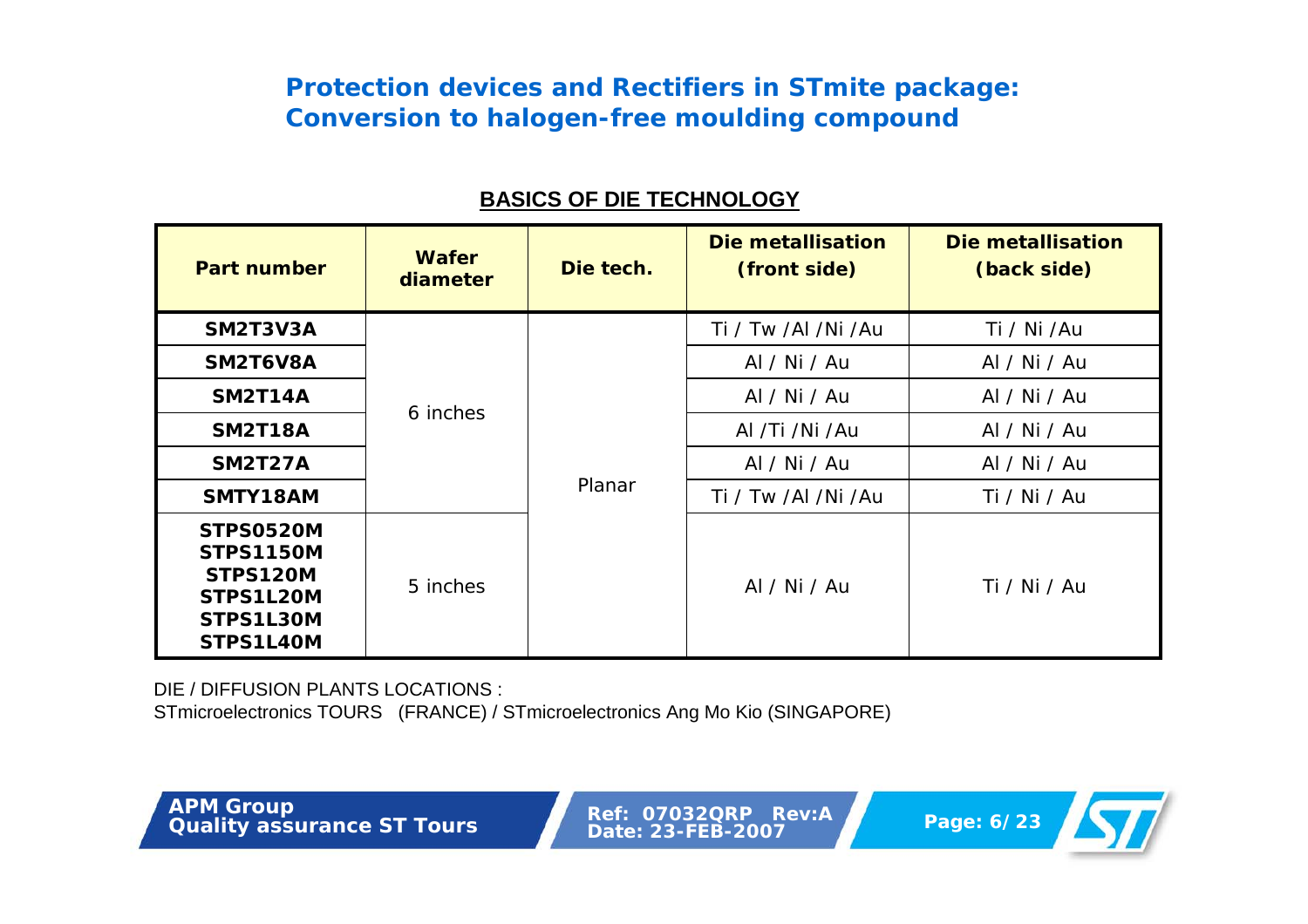#### **BASICS OF PACKAGE TECHNOLOGY**

| <b>Part number</b>                                                                                                                                                         | <b>Package</b>              | Die attach<br>material | <b>Wire</b><br>bonding<br>material | <b>Frame</b><br>material | Lead<br>finish<br>material | <b>Molding</b><br>compound<br>$(*)$ |
|----------------------------------------------------------------------------------------------------------------------------------------------------------------------------|-----------------------------|------------------------|------------------------------------|--------------------------|----------------------------|-------------------------------------|
| SM2T3V3A<br>SM2T6V8A<br><b>SM2T14A</b><br><b>SM2T18A</b><br><b>SM2T27A</b><br>SMTY18AM<br>STPS0520M<br><b>STPS1150M</b><br>STPS120M<br>STPS1L20M<br>STPS1L30M<br>STPS1L40M | STmite<br>(JEDEC: DO-216AA) | Soft solder            | <b>Bridge</b><br>No wire)          | Copper                   | Matte Sn<br>(Lead<br>free) | Epoxy resin<br><b>GR360A</b>        |

ASSEMBLY DESCRIPTION

(\*): epoxy resin flammability is rated UL94V0

ASSEMBLY / TEST PLANT LOCATION : Subcontractor in China

**Page: 7/23**<br> **Page: 7/23**<br> **Page: 7/23** 

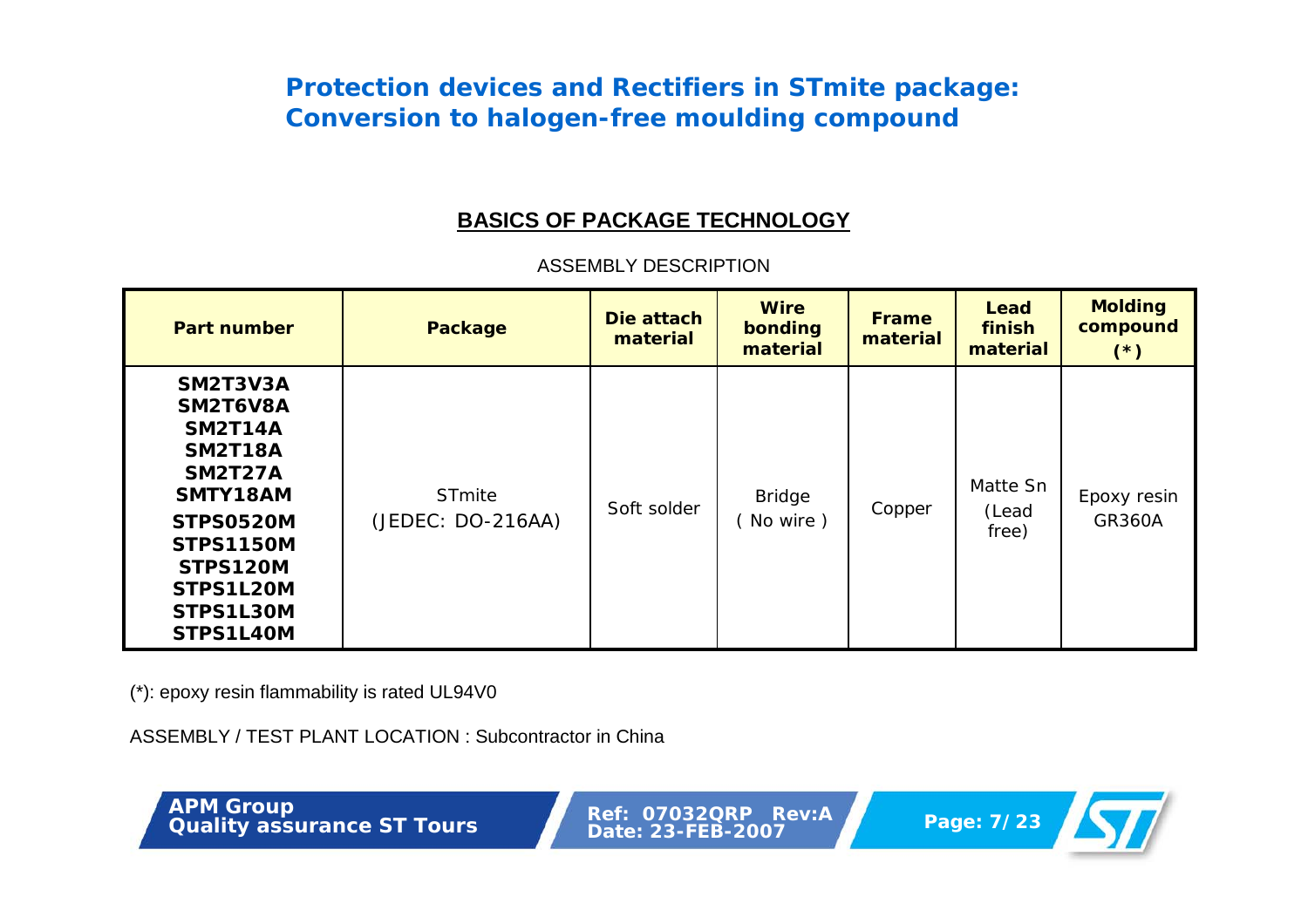#### **BASICS OF PACKAGE TECHNOLOGY**

INNER ASSEMBLY STRUCTURE



**Page: 8/23 APM Group CONSIDEREM Ref: 07032QRP Rev:A Page: 8/23** 

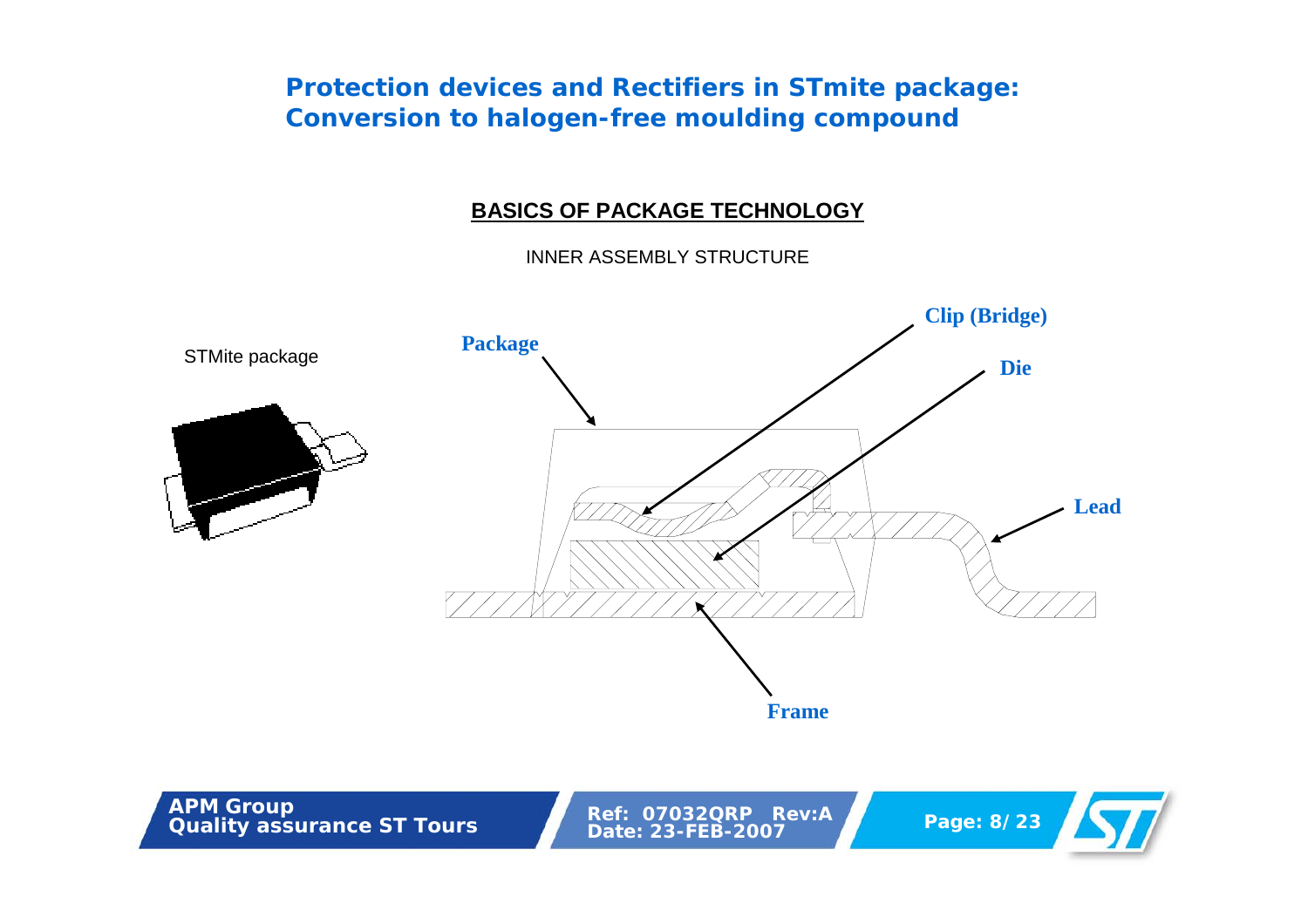#### **QC PROCESS FRONT END FLOW CHART**

**Wafer Fab standard production process flow chart**



**Page: 9/23 APM Group CONSURF Ref: 07032QRP Rev:A Page: 9/23 Page: 9/23** 

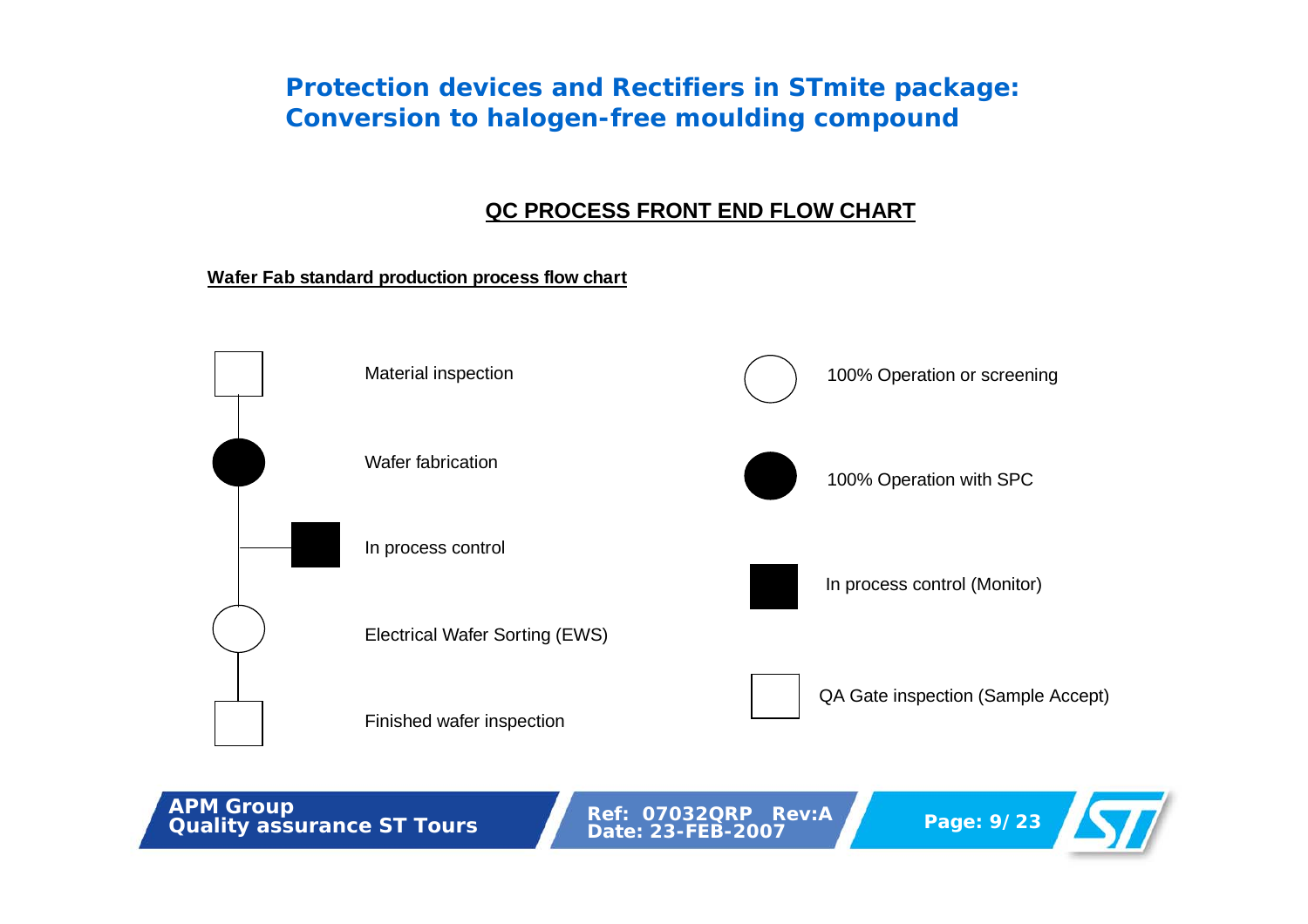#### **QC PROCESS BACK END FLOW CHART**



**Page: 10/23 APM Group**<br> **Quality** assurance ST Tours<br> **Page: 10/23** 

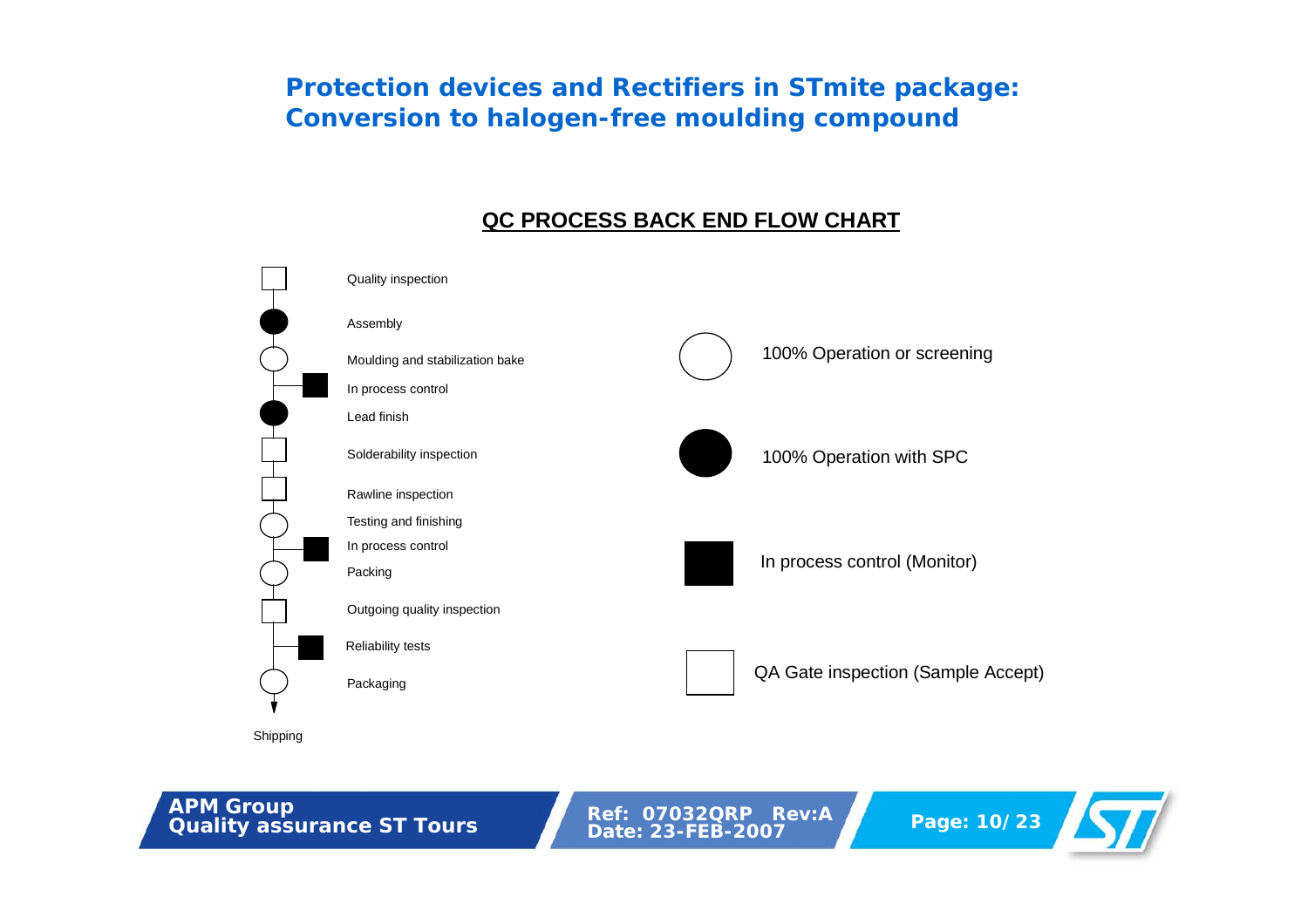#### **QUALIFICATION PLAN : GUIDELINES AND DESCRIPTION**

- \* Applicable documents : general procedure SOP2610 (STMicroelectronics). Detail specification : 7923852 (STMicroelectronics).
- \* Guidelines : a product or a family of products is considered qualified when it fullfils the requirements of a qualification plan which covers various aspects such as : development, reliability and manufacturing.

#### **RELIABILITY EVALUATION : TEST SELECTION GUIDELINES**

Specific emphasis is put on electrical, thermo mechanical and environmental tests which are intended to accelerate failure mechanisms in order to define the limits of the products when they are submitted to industrial conditions.

The tests performed are split into 2 main families called die oriented tests and package oriented tests. Tests are selected according to the knowledge of application conditions of the products, failure mode effect analysis performed at design / development, and to the history of the manufacturing process.

The attached sheets provide relevant information on applicable tests, international standards, failure point, failure process, sample size as well as acceptance numbers.

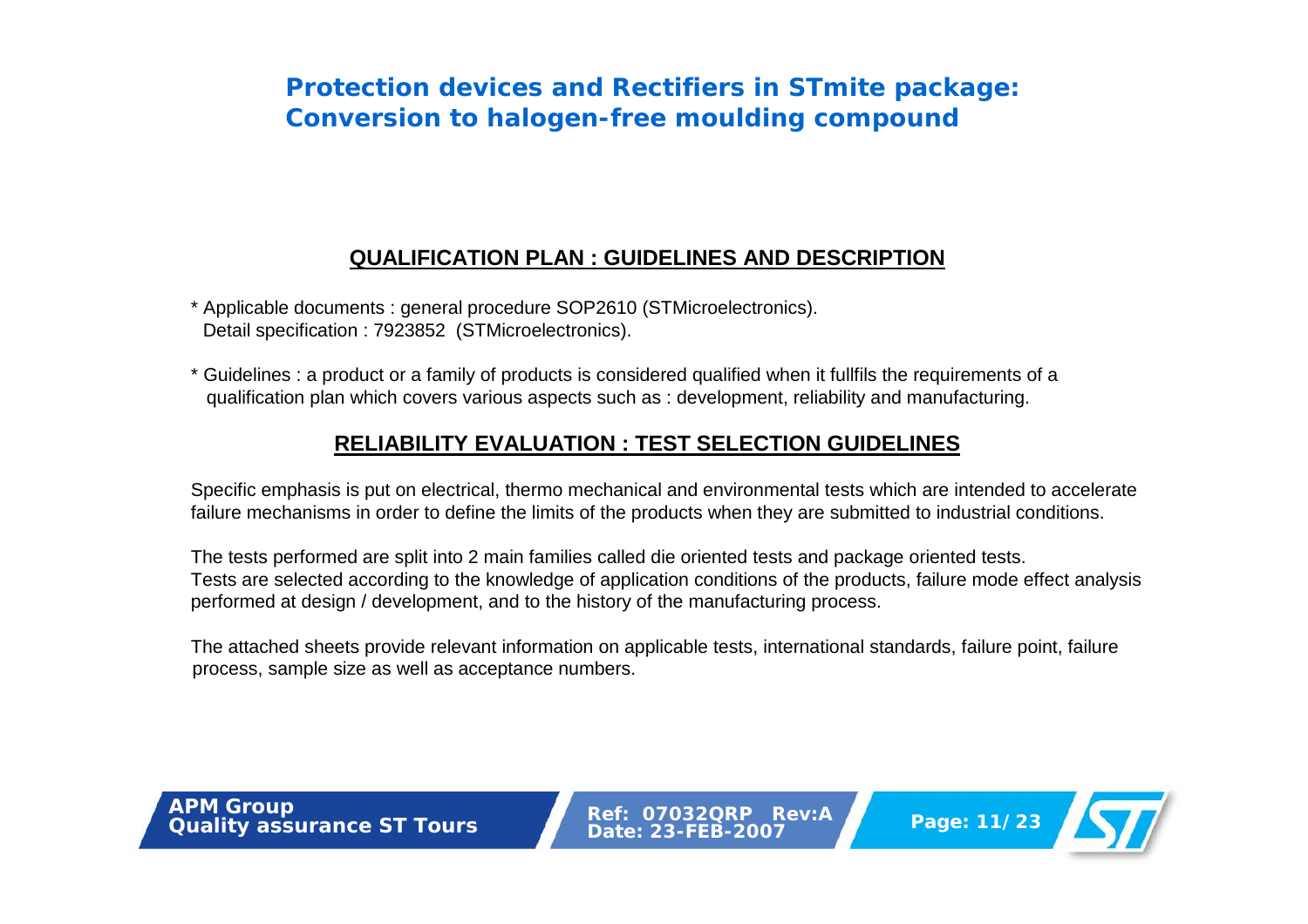#### **RELIABILITY : ABBREVIATIONS AND MEANINGS**

| * Failure point       | : Physical localization of failure.                                                                                                                                                                                                                                                                                                                                                                                                        |
|-----------------------|--------------------------------------------------------------------------------------------------------------------------------------------------------------------------------------------------------------------------------------------------------------------------------------------------------------------------------------------------------------------------------------------------------------------------------------------|
| * Failure process     | : Physical or chemical or other mechanism resulting in a failure.                                                                                                                                                                                                                                                                                                                                                                          |
| $*$ FIT               | : Failure unit ; 1 fit = 1 failure in $10^9$ devices - Hours.                                                                                                                                                                                                                                                                                                                                                                              |
| * Failure rate        | : Also called "Lambda - $\lambda$ "; it is the incremental change in the number of failures per<br>associated incremental change with time. The failure rate is expressed in fits. Note: MTBF<br>(Mean Time Between Failure) = $1/\lambda$ . Currently " $\lambda$ " is provided in the life-time of the device<br>(constant $\lambda$ ; exponential modelisation of the population reliability : R(t) =N(t) = $e^{-\lambda t}$ )<br>N(to) |
| * Accelerating factor | : The physical or chemical factor increasing the failure rate.                                                                                                                                                                                                                                                                                                                                                                             |
| •Confidence level     | : A 60% confidence level means there is a 60% possibility that the sample came from a<br>population whose failure rate does not exceed the given failure rate.                                                                                                                                                                                                                                                                             |
| * Ea                  | : Activation energy (eV : electron volt). Activation energy is introduced Arrhenius law<br>It is representative of the failure mechanism involved. Ex: 1eV is used to modelize failure<br>rate when surface charges are involved.                                                                                                                                                                                                          |

**Page: 12/23 APM Group**<br> **Page: 12/23 Budget 23-FEB-2007** 

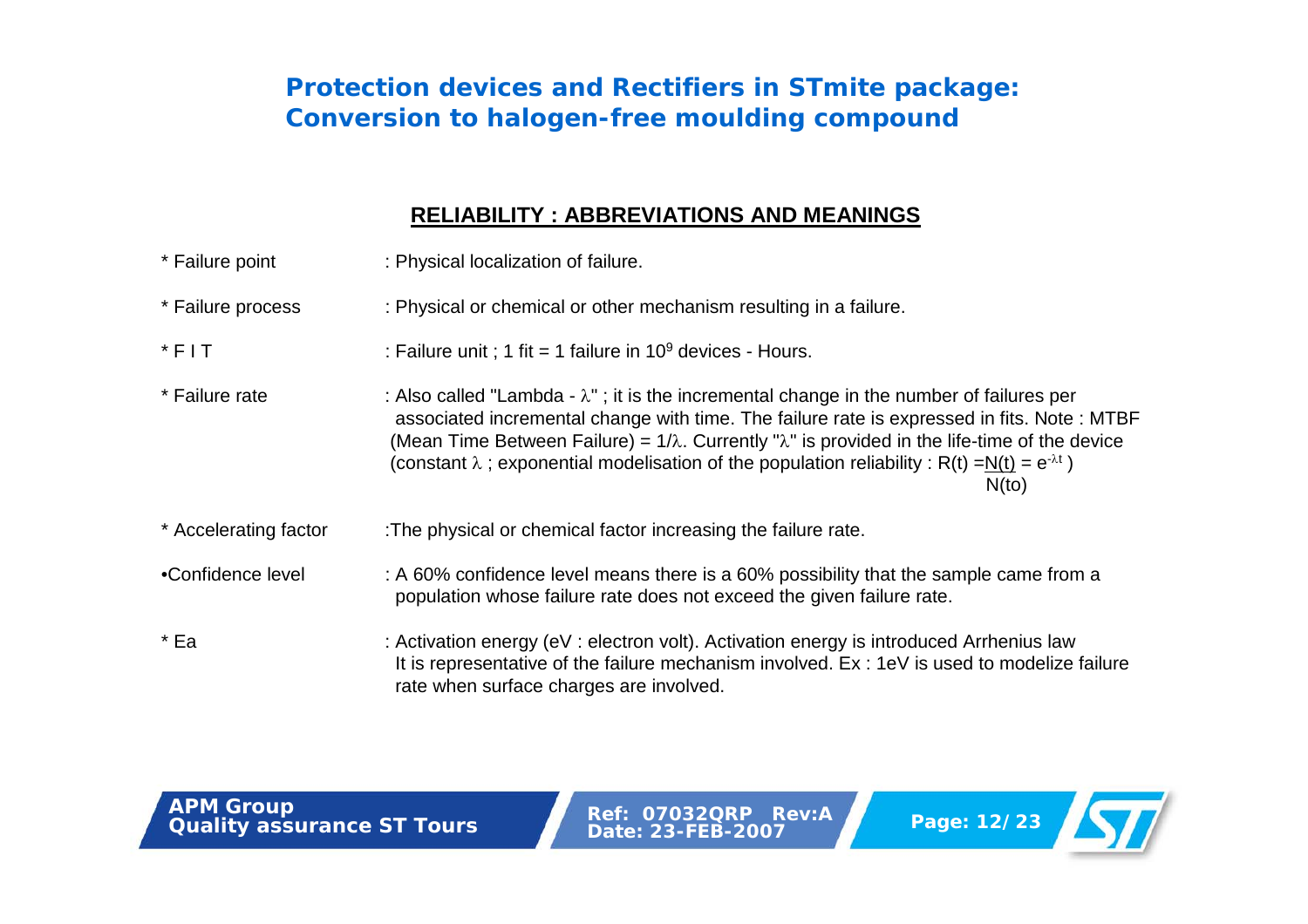#### **RELIABILITY : DIE ORIENTED TESTS**

| <b>TEST DESCRIPTIONS</b>                                                                                                      | <b>FAILURE POINT</b>                                      | <b>FAILURE PROCESS</b>                        | <b>ACCELERATING</b><br><b>FACTORS /</b><br><b>ACTIV. ENERGY</b>             |
|-------------------------------------------------------------------------------------------------------------------------------|-----------------------------------------------------------|-----------------------------------------------|-----------------------------------------------------------------------------|
| PRECONDITIONING (JESD22A-113)<br>- 24hrs / 125 $^{\circ}$ C<br>- 168hrs / 85%RH / 85°C<br>- 3 IR reflow $(260^{\circ}$ C max) | PACKAGE<br><b>HERMETICITY AND</b><br>DIE VOLUME           | POOR HERMETICITY<br>SILICON / PACKAGE         | <b>TEMPERATURE AND</b><br><b>HUMIDITY</b><br>SOLDERING<br><b>SIMULATION</b> |
| HIGH TEMPERATURE REVERSE BIAS (HTRB)<br>JESD22A-108<br>1000Hrs, Tj max, VRRM                                                  | <b>PASSIVATION</b><br><b>LAYERS</b>                       | <b>SURFACE CHARGES</b><br><b>ACCUMULATION</b> | <b>TEMPERATURE</b><br>ELECTRICAL FIELD<br>$Ea = 1.0 eV$                     |
| OPERATING LIFE TEST (OLT)<br>MIL STD 750C<br>Tj max as specified; rated forward voltage;<br>1000Hrs                           | ACTIVE AREA AND<br><b>MECHANICAL</b><br><b>INTERFACES</b> | <b>LOCAL THERMAL</b><br><b>RUNAWAY</b>        | <b>TEMPERATURE</b><br><b>CURRENT DENSITY</b>                                |

**Page: 13/23 APM Group**<br> **Quality** assurance ST Tours<br> **Page: 23-FEB-2007** 

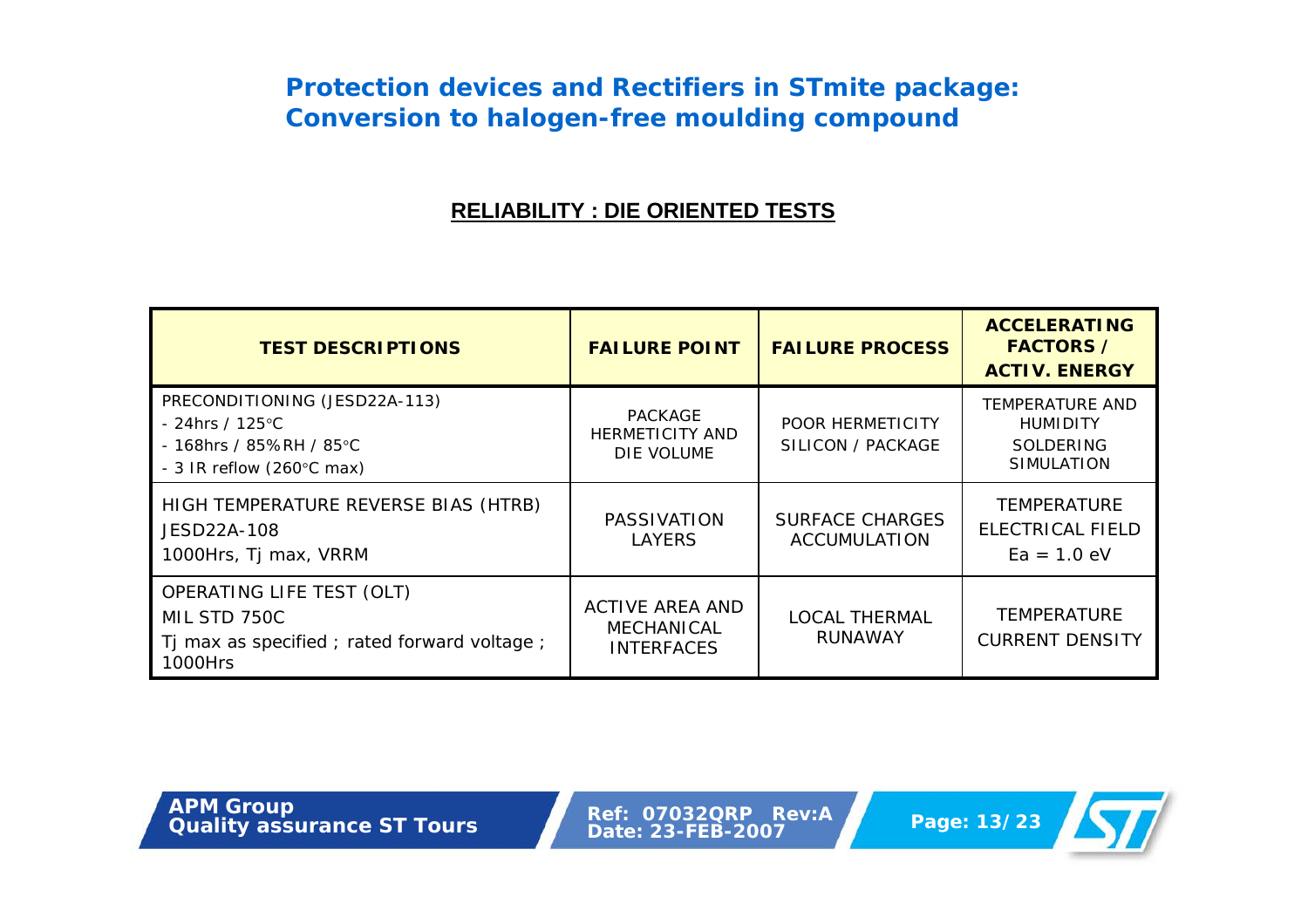#### **RELIABILITY : PACKAGE ORIENTED TESTS**

| <b>TEST DESCRIPTIONS</b>                                                                                                      | <b>FAILURE POINT</b>                                       | <b>FAILURE PROCESS</b>                                                | <b>ACCELERATING</b><br><b>FACTORS /</b><br><b>ACTIV. ENERGY</b>         |
|-------------------------------------------------------------------------------------------------------------------------------|------------------------------------------------------------|-----------------------------------------------------------------------|-------------------------------------------------------------------------|
| PRECONDITIONING (JESD22A-113)<br>- 24hrs / 125 $^{\circ}$ C<br>- 168hrs / 85%RH / 85°C<br>- 3 IR reflow $(260^{\circ}$ C max) | PACKAGE HERMETICITY AND<br>DIE VOLUME                      | <b>POOR HERMETICITY</b><br>SILICON / PACKAGE                          | <b>TEMPERATURE</b><br>AND HUMIDITY<br>SOLDERING<br><b>SIMULATION</b>    |
| THERMAL CYCLING (TCT)<br>JESD22A-104<br>$-55^{\circ}$ C/+150 $^{\circ}$ C; Air / Air; 1000Cycles                              | DIE VOLUME<br>DIE ATTACH INTERFACE<br>PASSIVATION LAYERS   | SILICON / PACKAGE<br>THERMAL EXPANSION<br><b>COEFFICIENT MISMATCH</b> | <b>T EXTREMES IN</b><br>CYCLING.                                        |
| AUTOCLAVE TEST (PCT)<br>JESD22A-102<br>133°C; 3Atm; 100% RH; 67Hrs                                                            | DIE PERIPHERY<br>PASSIVATION                               | <b>POOR HERMETICITY</b><br>CONTAMINATION                              | TEMPERATURE /<br><b>PRESSURE</b>                                        |
| HUMIDITY BIAS (THB)<br>JESD22A-101<br>85°C 85%RH ; 1000Hrs ;<br>Vbias = $Vrm (100V max)$                                      | DIE PERIPHERY<br>PASSIVATION BONDS<br><b>METALLISATION</b> | <b>POOR HERMETICITY</b><br>CONTAMINATION<br><b>CORROSION</b>          | <b>HUMIDITY</b><br><b>TEMPERATURE</b><br><b>VOLTAGE</b><br>$Ea = 0.8eV$ |
| <b>SOLDERABILITY</b><br>J-STD-002                                                                                             | <b>LEAD SURFACE</b>                                        | PLATING OR DIPPING<br><b>PROCESS MATERIAL</b>                         | <b>AGING HUMIDITY</b><br><b>TEMPERATURE</b>                             |
| RESISTANCE TO SOLDER HEAT<br>2 oil dipping 260°C 10s ON / 15s OFF                                                             | DIE VOLUME                                                 | SILICON / PACKAGE                                                     | SOLDERING<br><b>SIMULATION</b>                                          |

**Page: 14/23**<br> **Page: 14/23**<br> **Page: 14/23** 

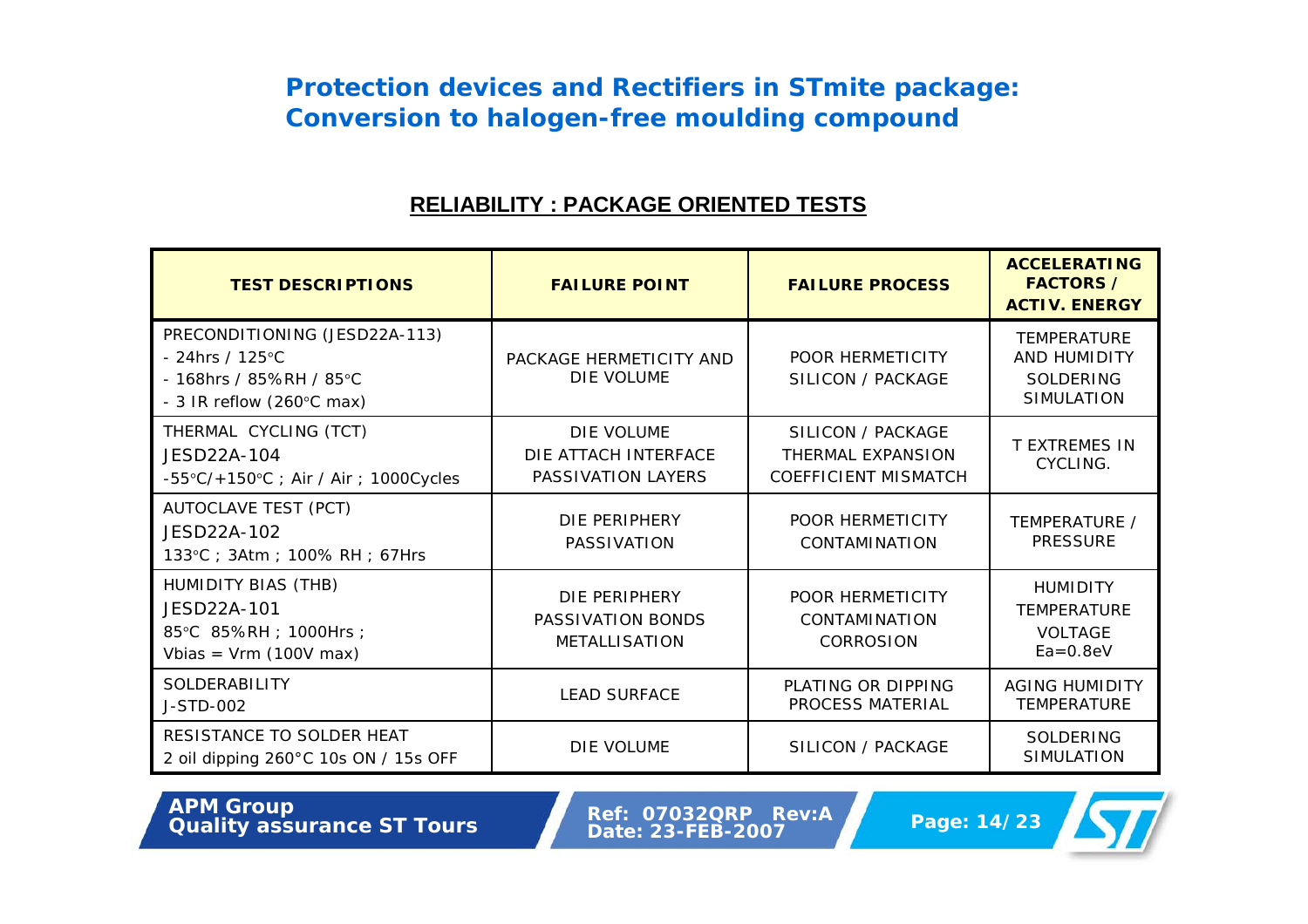#### **RELIABILITY : DIE ORIENTED TESTS CONDITIONS / RESULTS**

| <b>RELIABILITY TEST</b>                                                                | <b>TEST CONDITIONS</b>                                     | <b>RUNNER</b>                                                       | <b>RESULTS</b> | <b>EXAMPLE OF</b><br><b>DRIFT</b><br><b>ANALYSIS</b> |
|----------------------------------------------------------------------------------------|------------------------------------------------------------|---------------------------------------------------------------------|----------------|------------------------------------------------------|
| <b>HIGH TEMPERATURE</b><br>REVERSE BIAS (HTRB)<br>After preconditioning<br>JESD22A-108 | $Tj = 150^{\circ}C$ ,<br>1000hrs,<br>$VR = 0.8 \times Vrm$ | Rectifier diode in SMD<br>package<br>Resin: GR360A<br>$Vrm = 1000V$ | 0/77           |                                                      |
|                                                                                        |                                                            | STPS1150M                                                           | 0/77           | Refer to graphs<br>$#1$ and $#2$                     |
| <b>OPERATING LIFE TEST</b><br>(OLT)                                                    | Tj, If as per the datasheet, 1000hrs                       | Rectifier diode in SMD<br>package<br>Resin: GR360A<br>$If = 1A$     | 0/77           |                                                      |

PRECONDITIONING according to JESD22A-113

- 24hrs / 125°C

- 168hrs / 85%RH / 85°C

- 3 IR reflow in oven with recommended T° profile

*Note : failure criteria : electrical parameter as defined in product data sheet*

(\*) selected as per structural similarities procedures for CECC 90000 - Issue 4 - Para 3.2.

**Page: 15/23 APM Group**<br> **Quality** assurance ST Tours<br> **Page: 15/23** 

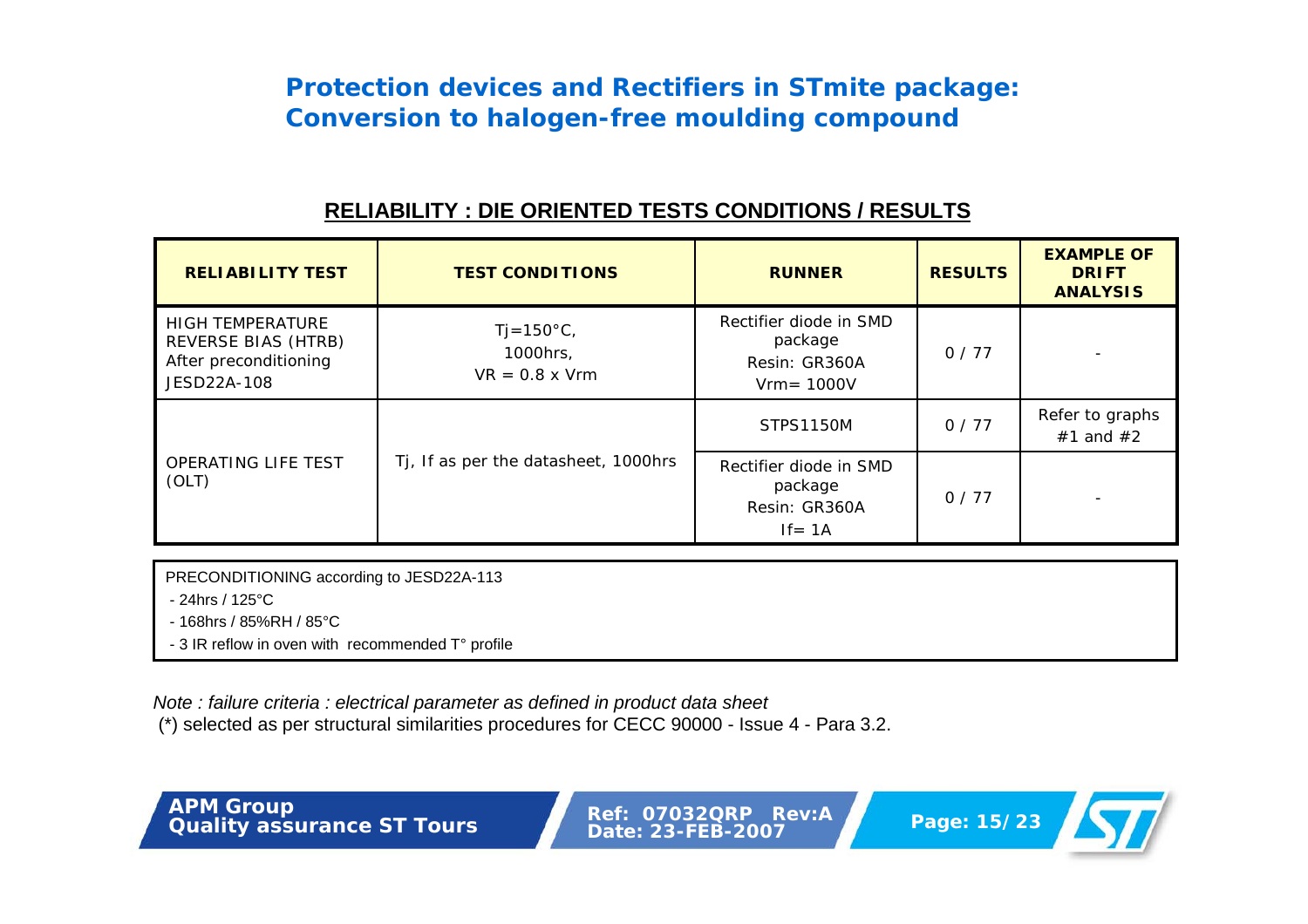#### **RELIABILITY : PACKAGE ORIENTED TESTS CONDITIONS / RESULTS**

| <b>RELIABILITY TEST</b>                          | <b>TEST CONDITIONS</b>                    | <b>RUNNER</b>                                                     | <b>RESULTS</b> | <b>EXAMPLE OF</b><br><b>DRIFT</b><br><b>ANALYSIS</b> |
|--------------------------------------------------|-------------------------------------------|-------------------------------------------------------------------|----------------|------------------------------------------------------|
| PRECONDITIONING +                                |                                           | SM2T18A                                                           | 0/77           |                                                      |
| THERMAL CYCLING (TCT)<br>JESD22A-104             | $-55\degree C/+150\degree C$ , 1000cycles | Rectifier diode in SMD package<br>Resin: GR360A                   | 0/77           |                                                      |
|                                                  |                                           | SM2T18A                                                           | 0/77           | Graphs $#3 & 4$                                      |
| PRECONDITIONING +<br><b>AUTOCLAVE TEST (PCT)</b> | 121°C, 2bars, 96hrs                       | STPS1150M                                                         | 0/77           | Graphs $#5 & 46$                                     |
| JESD22A-102                                      |                                           | Rectifier diode in SMD package<br>Resin: GR360A                   | 0/77           |                                                      |
|                                                  |                                           | SM2T18A                                                           | 0/77           |                                                      |
| PRECONDITIONING +<br>HUMIDITY BIAS (THB)         | 85°C 85%RH ; V=Vrm (100V<br>max) 1000Hrs  | Protection diode in SMD package<br>Resin: GR360A<br>$Vrm = 33.3V$ | 0/77           |                                                      |
| JESD22A-101                                      |                                           | Rectifier diode in SMD package<br>Resin: GR360A<br>$Vrm = 600V$   | 0/77           |                                                      |

PRECONDITIONING according to JESD22A-113

- 24hrs / 125°C

- 168hrs / 85%RH / 85°C

- 3 IR reflow in oven with recommended T° profile (260°C Max)

*Note : failure criteria :electrical parameter as defined in product data sheet*

**Page: 16/23 APM Group Page: 16/23 Ref: 07032QRP Rev:A Page: 16/23** 

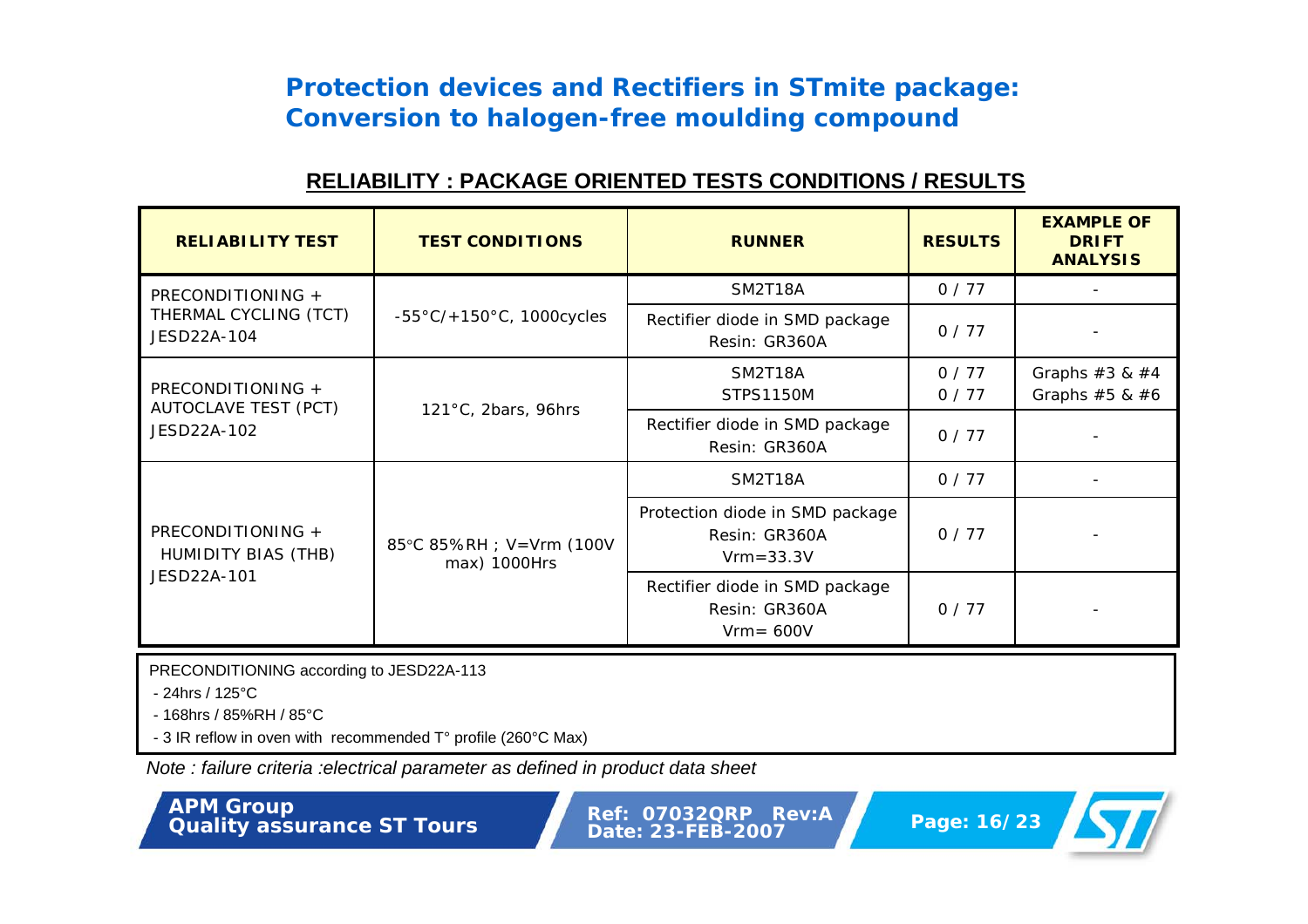#### **RELIABILITY : PACKAGE ORIENTED TESTS CONDITIONS / RESULTS**

| <b>RELIABILITY TEST</b>                                                                 | <b>TEST CONDITIONS</b>                         | <b>RUNNER</b>                                       | <b>RESULTS</b>                     |
|-----------------------------------------------------------------------------------------|------------------------------------------------|-----------------------------------------------------|------------------------------------|
| SOLDERABILITY<br>J-STD-002                                                              | Solder bath: Sn/Pb<br>$220^{\circ}$ C          | SM2T18A                                             | Aging A: 0 / 10<br>Aging B: 0 / 10 |
| - Aging $A = 16$ hrs/150°C (dry air)<br>- Aging $B = 8$ hrs/100°C (above boiling water) | Solder bath: Sn /Ag/Cu<br>$245^{\circ}$ C      | STPS1150M                                           | Aging A: 0 / 10<br>Aging B: 0 / 10 |
|                                                                                         |                                                | SM2T18A<br><b>STPS1150M</b>                         | 0/30<br>0/30                       |
| RESISTANCE TO SOLDER HEAT (RSH)<br>JESD22B-106-A                                        | 2 oil dipping 260°C 10s ON / 15s<br><b>OFF</b> | Protection diode in<br>SMD package<br>Resin: GR360A | 0/30                               |
|                                                                                         |                                                | Rectifier diode in<br>SMD package<br>Resin: GR360A  | 0/30                               |

*Note : failure criteria :electrical parameter as defined in product data sheet*

**Page: 17/23**<br> **Page: 17/23**<br> **Page: 17/23** 

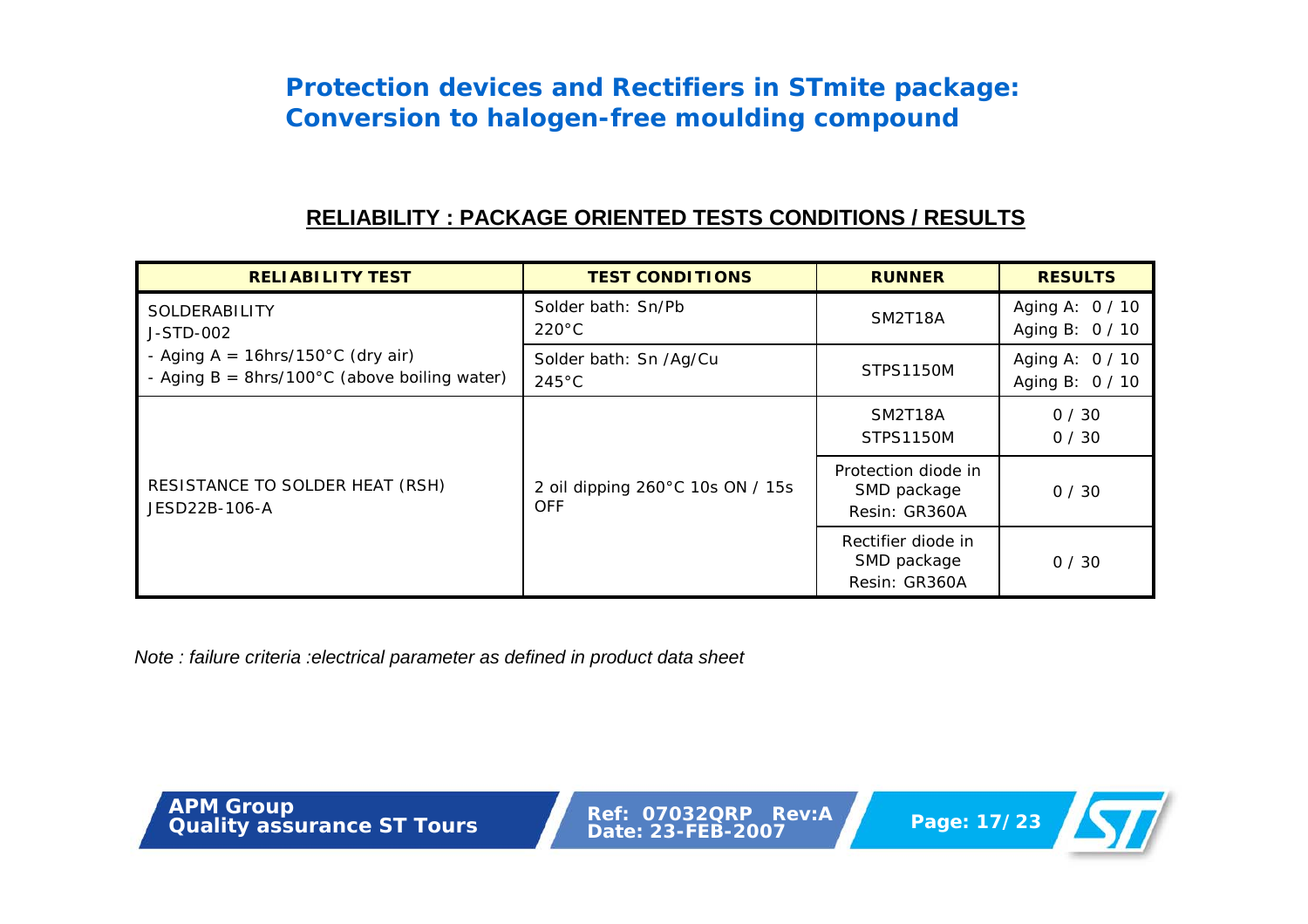#### **RELIABILITY DATA : STATISTICS**

In addition to the above table of results, the following graphs provide a straightforward data analysis with a representation of the selected parameter population in the Henry's chart.

Since the "y" axis represents the cumulative population of the different read-outs, statistical analysis is easy (median, range), While in addition the overall stability and span during the stress test is immediately evident.

**Page: 18/23 APM Group**<br> **Quality** assurance ST Tours<br> **Page: 18/23** 

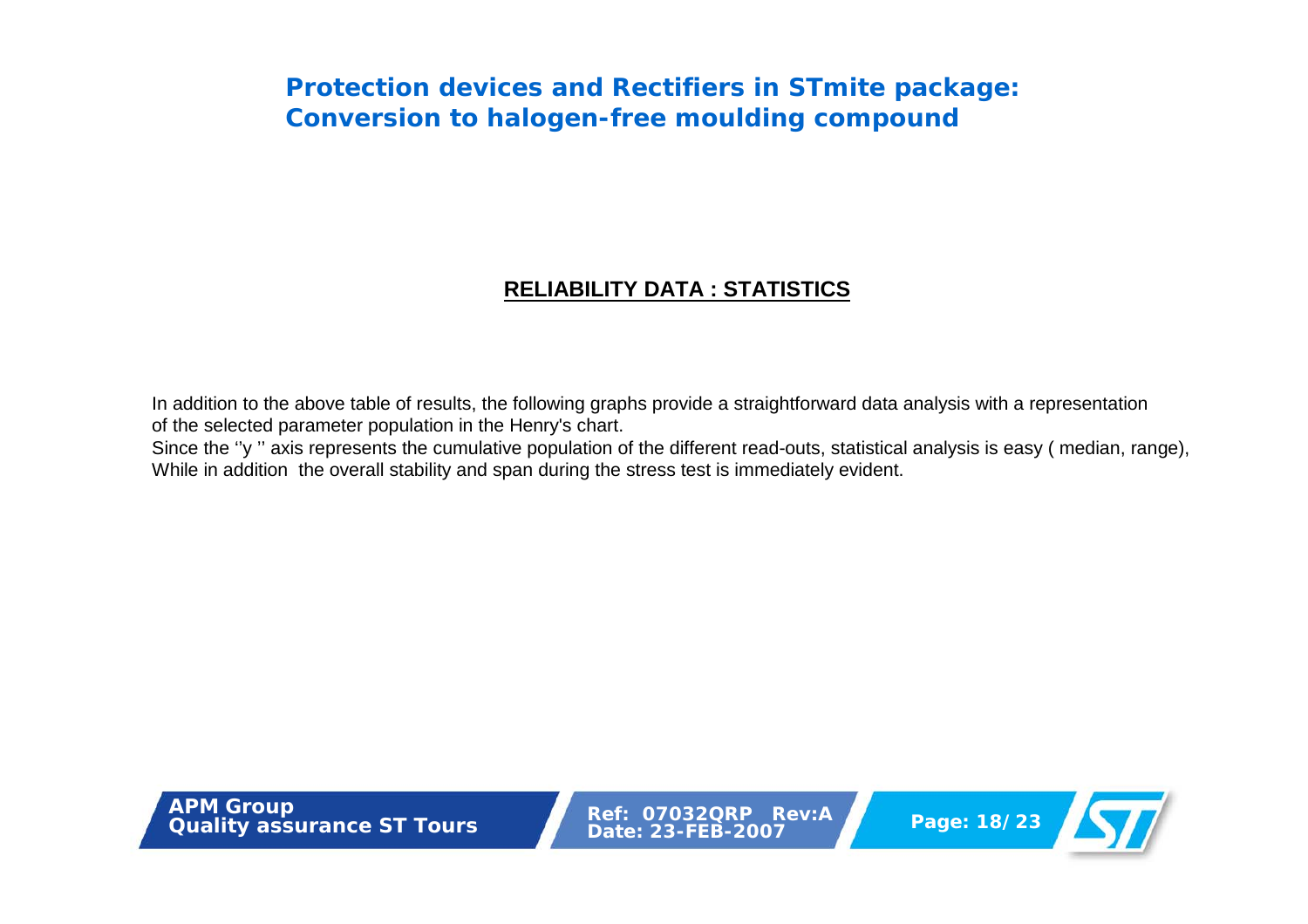#### **GRAPHS AND STATISTICS FOR OPERATING LIFE TEST (OLT)**



Graph #1 : IR : leakage current Graph #2 : VF : Forward voltage

**Page: 19/23**<br> **Page: 19/23**<br> **Page: 19/23**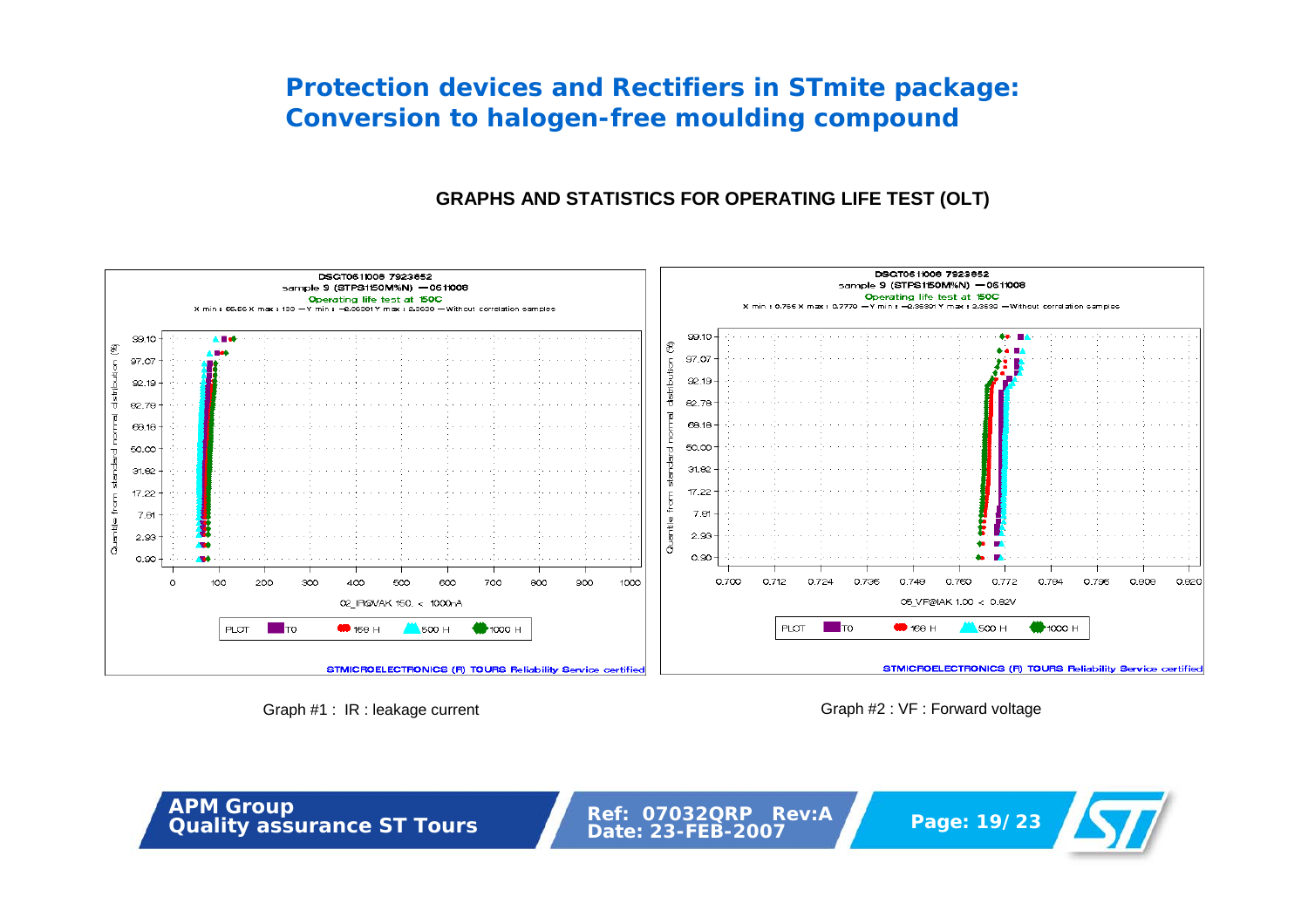#### **GRAPHS AND STATISTICS FOR PCT**



Graph #3: IR : leakage current Graph #4 : VF : Forward voltage

**Page: 20/23** 

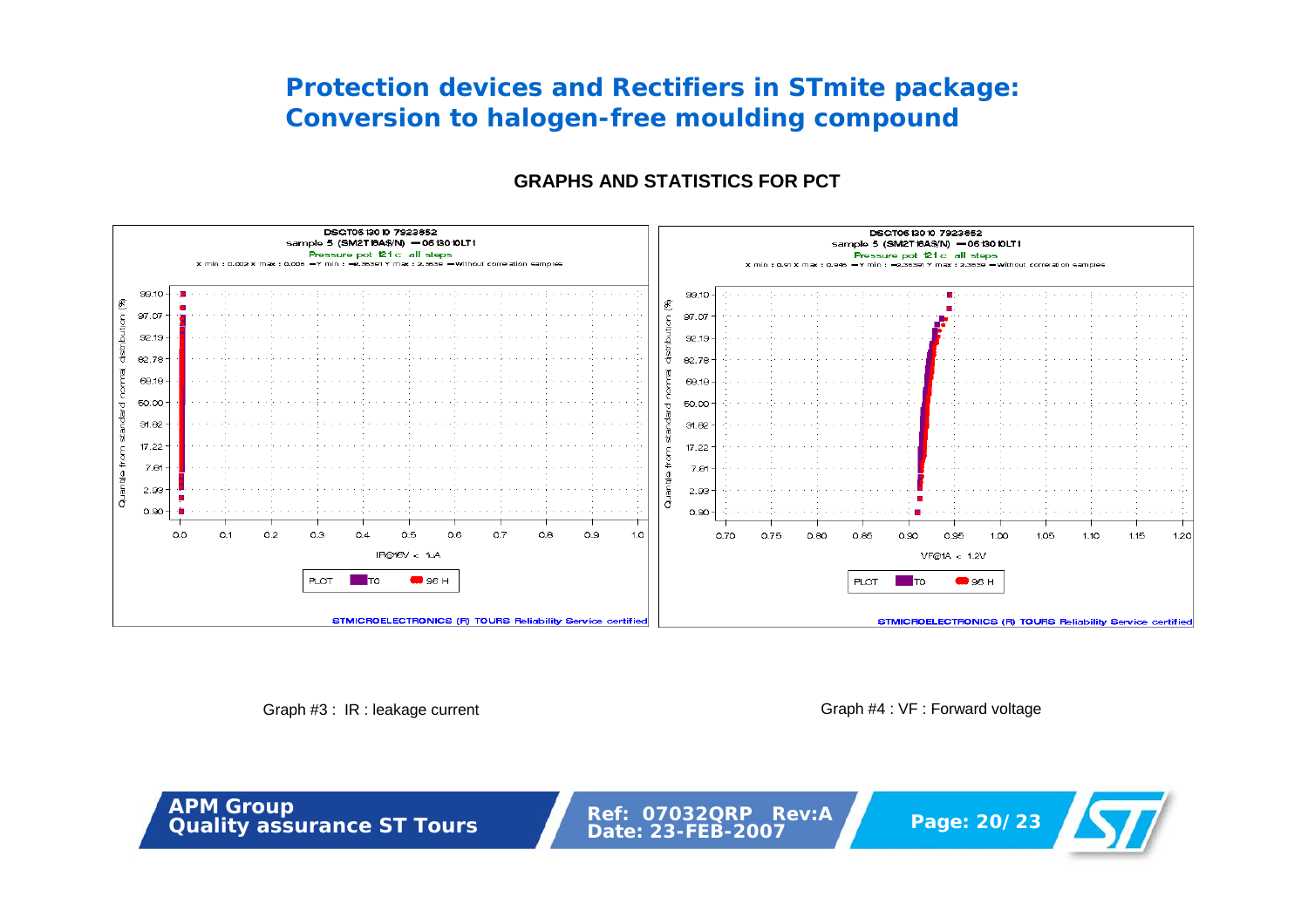#### **GRAPHS AND STATISTICS FOR PCT**



Graph #5: IR : leakage current Graph #6 : VF : Forward voltage

**Page: 21/23 APM Group**<br> **Quality** assurance ST Tours<br> **Page: 21/23**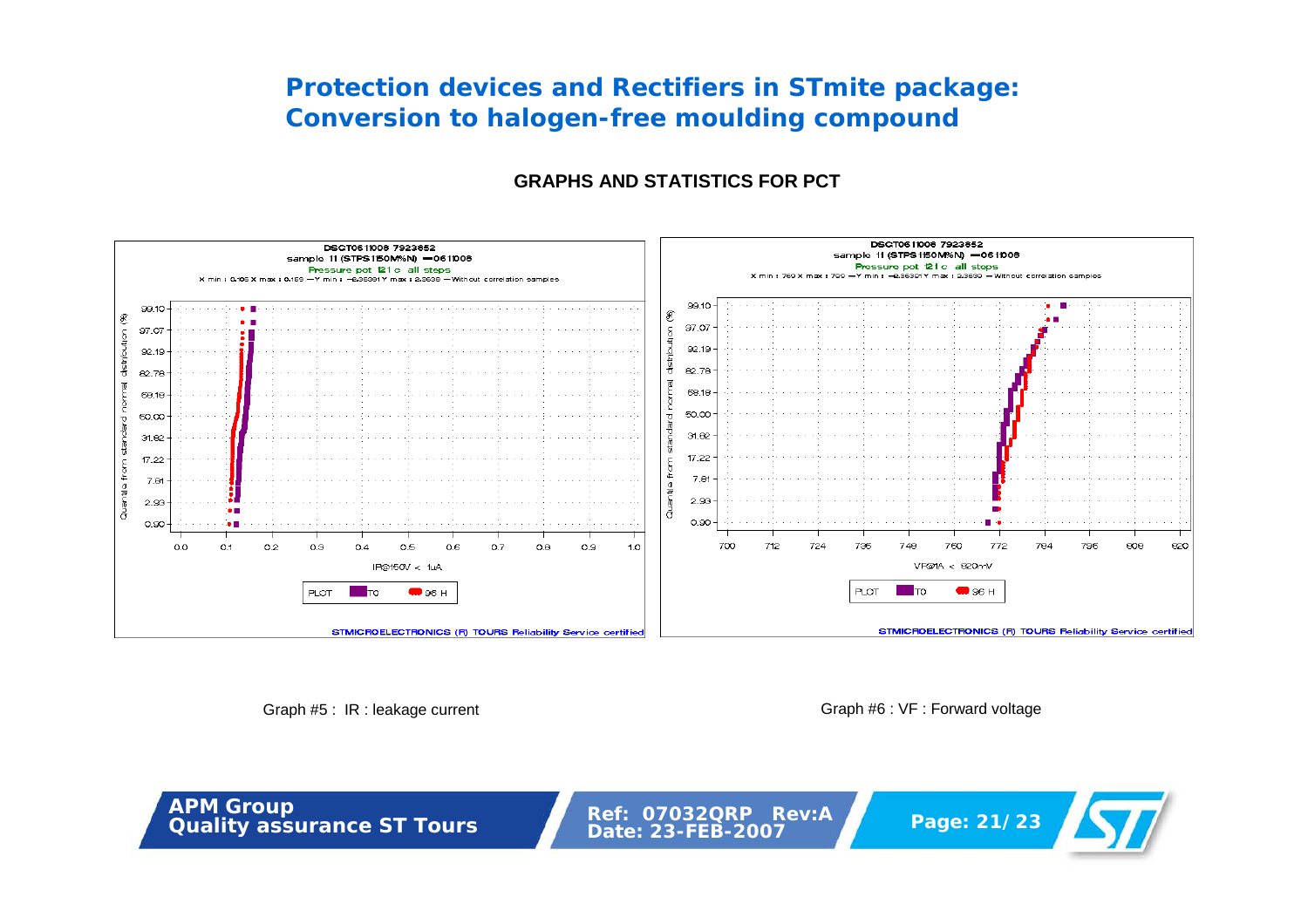#### **AVERAGE OUTGOING QUALITY LEVEL AT FINAL GATE**

Sampling plans at Final quality inspection prior to shipment:

- 200 units per lot for electrical inspection. Acceptance criteria = 0/1
- 315 units per lot for visual and mechanical inspection. Acceptance criteria = 0/1

Ppm calculation:

**Average Output Quality Estimator =**  $\frac{\text{Total number of defectives on samples with d} \leq (c+1)}{\text{Total number of inspected units in accepted lots}} \times 10^6$ 

*where d = defectives on sample c = acceptance criteria*

| <b>PARAMETER INSPECTED</b>   | <b>INSPECTION LEVEL</b> | AOL    |
|------------------------------|-------------------------|--------|
| <b>VISUAL and MECHANICAL</b> |                         | 0.04%  |
| <b>ELECTRICAL</b>            |                         | 0.065% |

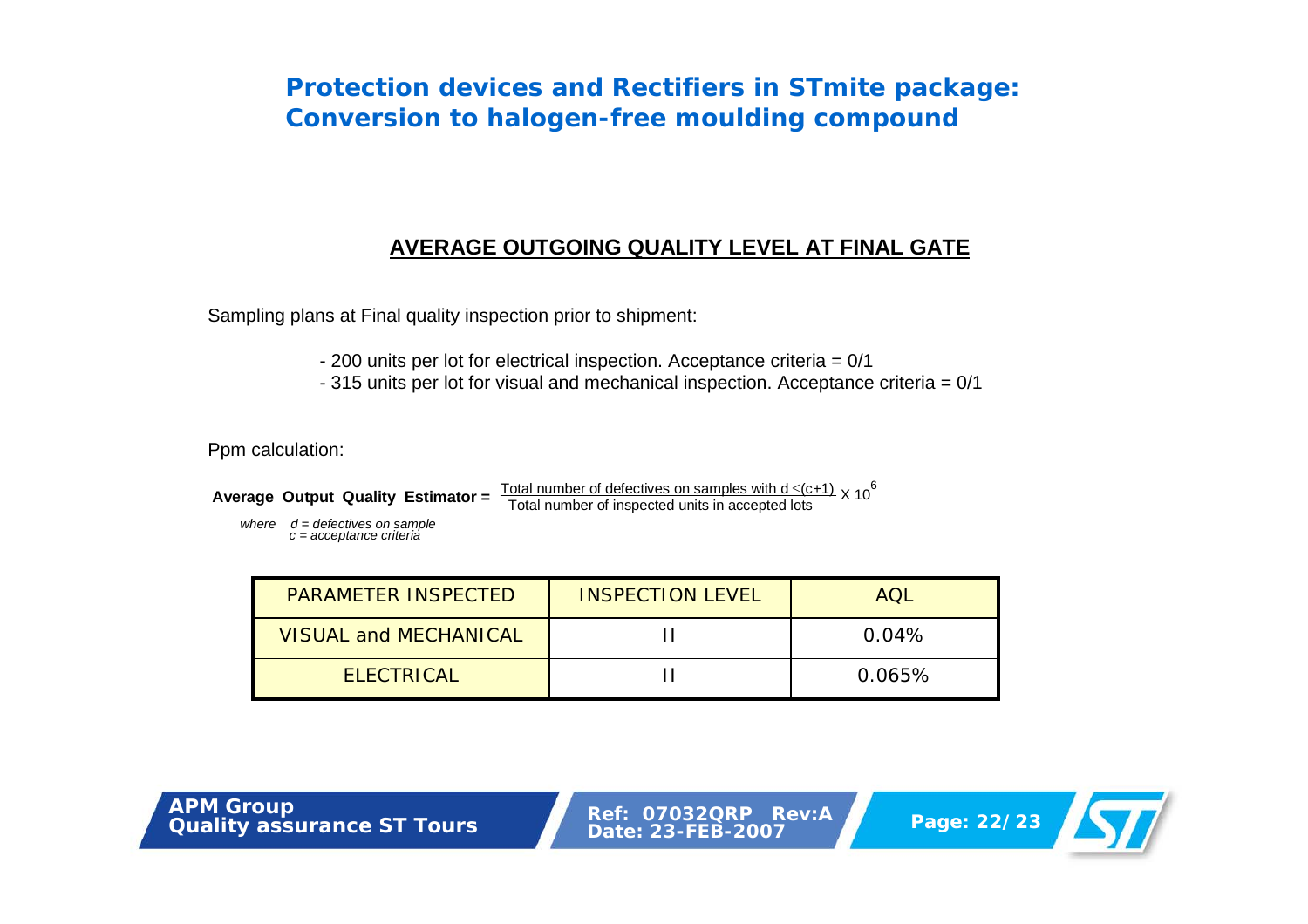#### **ASSESSMENT**

Qualification plan requirements have been fulfilled without exception.

It is stressed that reliability tests have shown that the devices behave correctly against environmental tests (no failure). Moreover, the stability of electrical parameters during the accelerated tests demonstrates the ruggedness of the products and safe operation, which is consequently expected during their life-time.

| <b>Completion date</b> | Location                                                                                              | <b>Department</b>                   | <b>Name</b>                                                                    |
|------------------------|-------------------------------------------------------------------------------------------------------|-------------------------------------|--------------------------------------------------------------------------------|
| 23-FEB-2007            | STMicroelectronics<br><b>Rue Pierre et Marie CURIE</b><br><b>BP155</b><br>37071 TOURS Cedex 2, FRANCE | <b>Product Quality</b><br>Assurance | Didier PELTIER<br><b>Quality Assurance</b><br>$E$ -mail: didier.peltier@st.com |

**Page: 23/23 APM Group**<br> **Quality** assurance ST Tours<br> **Page: 23/23 Date: 23-FEB-2007** 

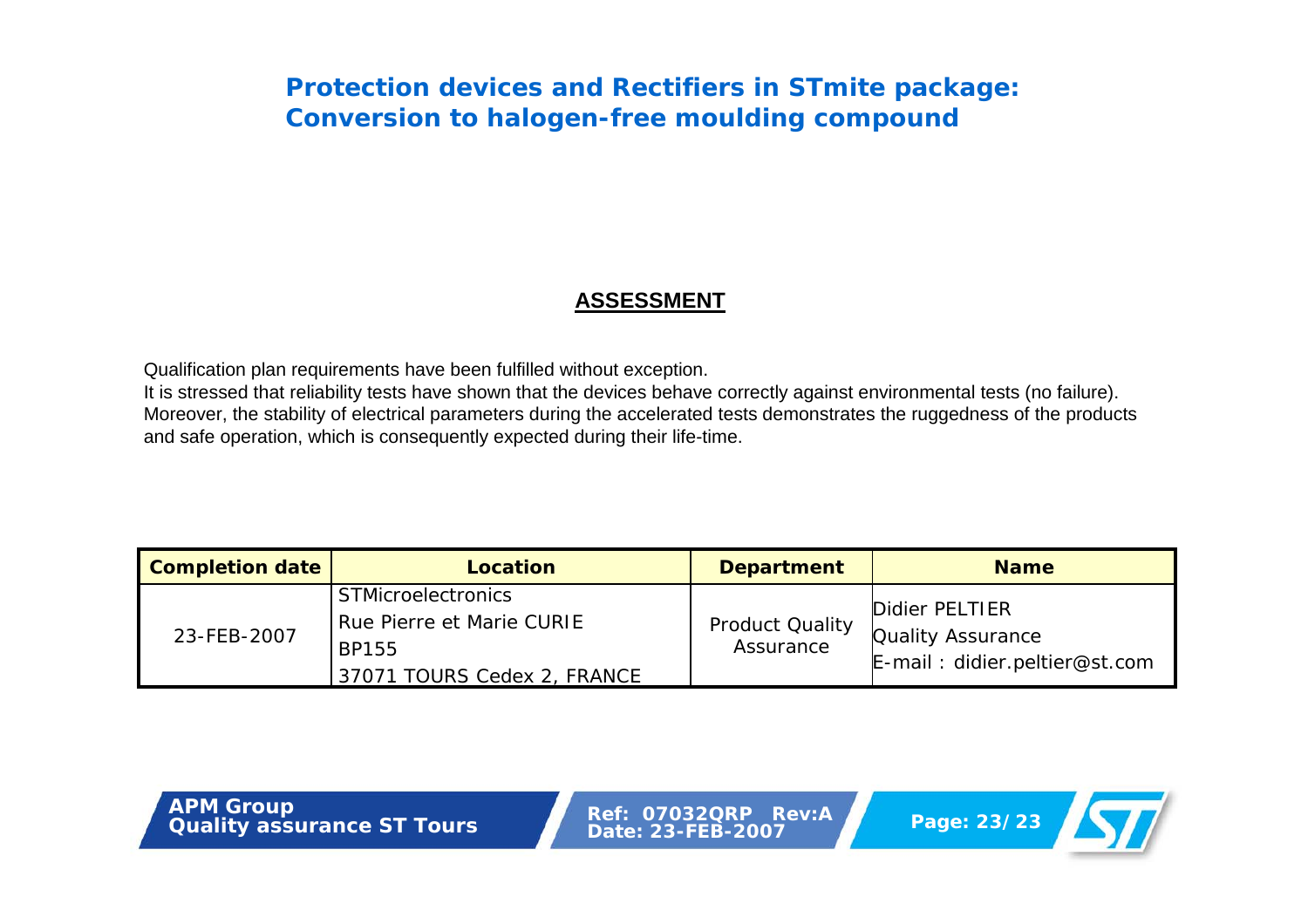# **QUALIFICATION REPORT**

*SMA / SMB /SMC packages in new Halogen-Free Molding* **Compound** *Assembly location: Morocco*

**Author : Didier PELTIERIMS – ASD&IPAD DivisionQuality Assurance ST Tours**

**Ref: 08198QRP Rev: CDate: 20-July-09**

1/27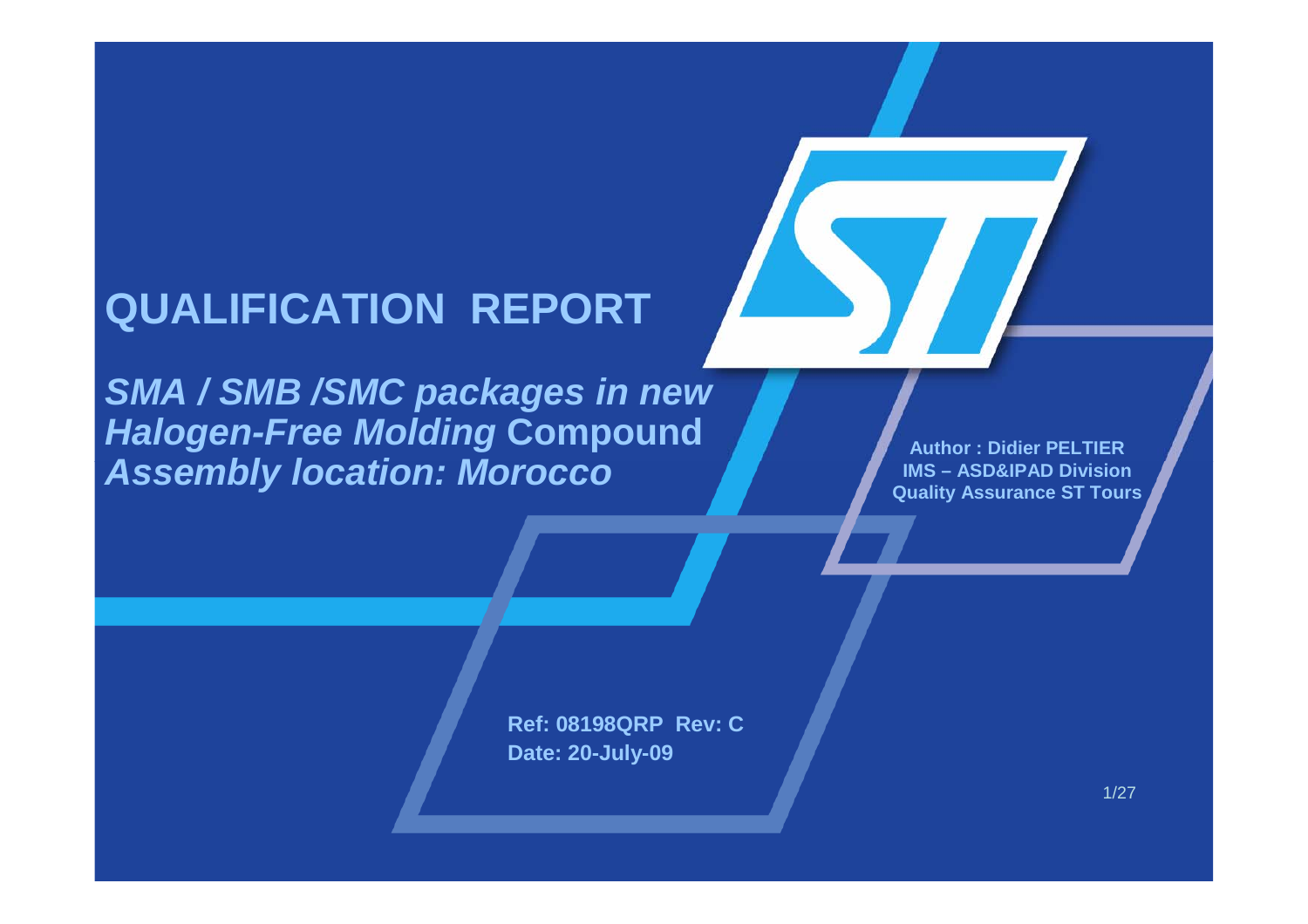#### **REVISION TRACKING**

| <b>Revision</b> | <b>Date</b> | Description of revision | <b>Name</b> |
|-----------------|-------------|-------------------------|-------------|
| A               | 22-Aug-08   | Creation                | <b>DP</b>   |
| B               | 24-Feb-09   | Add SMA package         | <b>DP</b>   |
|                 | 20-July-09  | Add SMC package         | DP          |
|                 |             |                         |             |

**IMS – ASD&IPAD DivisionQuality Assurance ST Tours**

**Ref: 08198QRP-RevB Page: 2/27 Date: 20-July-09**

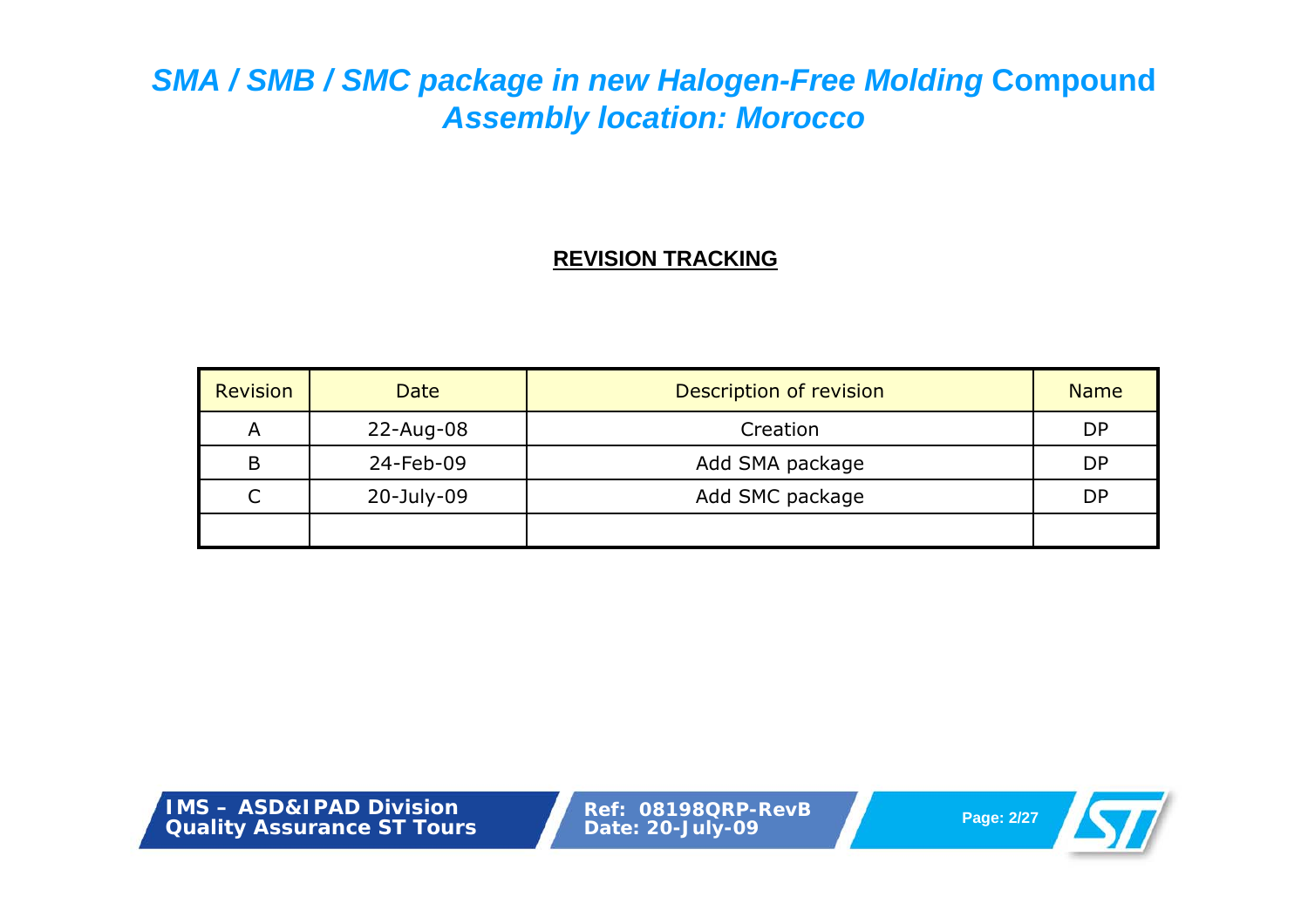#### **CONTENTS**

- Why this change
- Product range.
- Basics of die technology.
- Basics of package technology.
- QC process flow chart.
- Qualification plan : Guidelines and description / Reliability tests selection.
- Reliability evaluation : Tests conditions / Results.
- Average Outgoing Quality level.
- Assessment.

**IMS – ASD&IPAD DivisionQuality Assurance ST Tours**

**Ref: 08198QRP-RevB Page: 3/27 Date: 20-July-09**

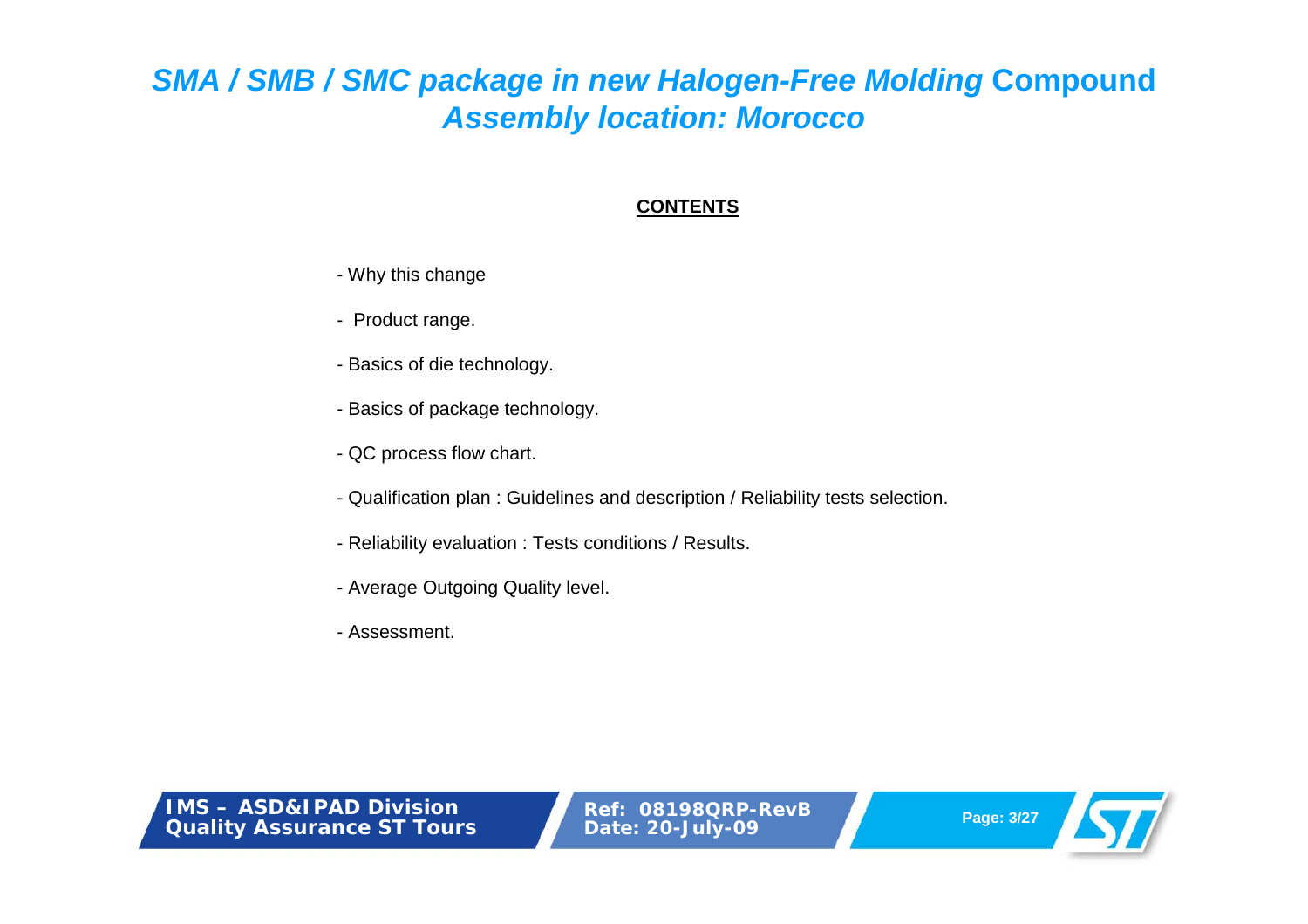#### **PRODUCT RANGE**

| <b>Product</b><br>family | <b>Series</b>                                                  |            |  |  |  |
|--------------------------|----------------------------------------------------------------|------------|--|--|--|
| Protection               | SMAJxxx, SMA6Jxxx, SMP30-xxx, SMP50-xxx, SMTYxxx               |            |  |  |  |
|                          | SM6Txxx, SMBJxxx, SMP80xx-xxx, SMP100xx-xxx, SMTPAxxx, SMP75-8 |            |  |  |  |
|                          | SM15Txxx, SMCJxxx, LNBTVSxxx, SM5908                           | <b>SMC</b> |  |  |  |
| Rectifier                | STPSxxxxU                                                      |            |  |  |  |
|                          | <b>STPSxxxxA</b>                                               |            |  |  |  |
|                          | <b>STPSxxxxS</b>                                               |            |  |  |  |
|                          | SMBYXXXX with Vrrm until 400V included                         | <b>SMB</b> |  |  |  |
|                          | SMBY xxxx with Vrrm until 400V included                        | <b>SMC</b> |  |  |  |
|                          | STTHXXXXA with Vrrm until 400V included                        |            |  |  |  |
|                          | STTHxxxxU with Vrrm until 400V included                        | <b>SMB</b> |  |  |  |
|                          | STTHXXXXS with Vrrm until 400V included                        | <b>SMC</b> |  |  |  |

#### **BASICS OF DIE TECHNOLOGY**

Die / diffusion plant locations:

- ST Microelectronics Tours (France)
- ST Ang Mo Kio (Singapore)

**IMS – ASD&IPAD DivisionQuality Assurance ST Tours**

**Ref: 08198QRP-RevB Page: 4/27 Date: 20-July-09**

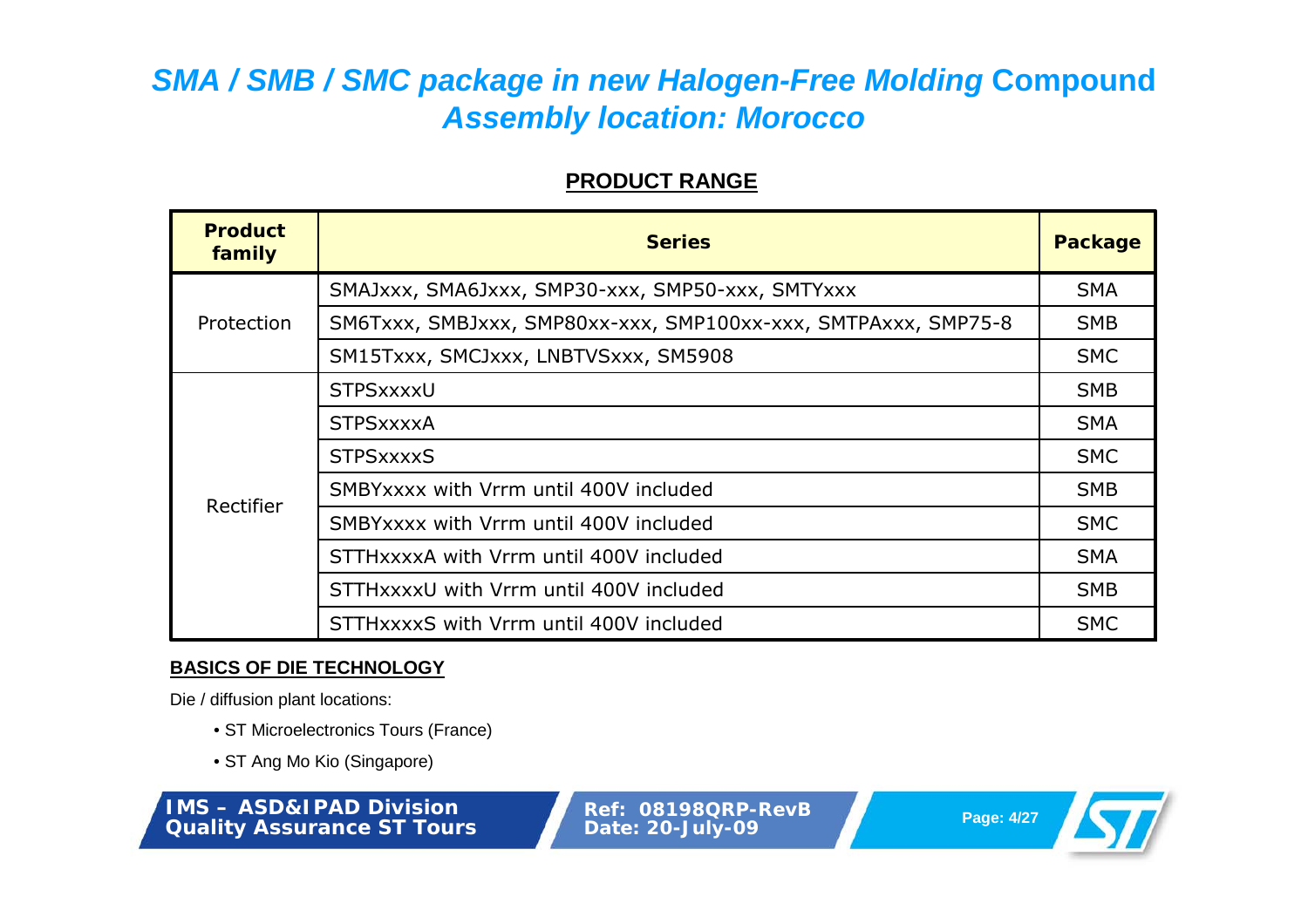#### **BASICS OF PACKAGE TECHNOLOGY**

ASSEMBLY DESCRIPTION

| <b>Product family</b> | Die attach<br>material    | <b>Bonding</b><br>material | <b>Frame material</b> | <b>Lead finish</b><br>material | <b>Package</b>                         | <b>Molding</b><br>compound(*) |
|-----------------------|---------------------------|----------------------------|-----------------------|--------------------------------|----------------------------------------|-------------------------------|
| Protection            | Soft solder<br>(Sn/Pb/Ag) | Clip (Copper)              | Copper                | Sn                             | <b>SMA</b><br><b>SMB</b><br><b>SMC</b> | Epoxy resin                   |
| Rectifier             |                           |                            |                       |                                |                                        |                               |

(\*): epoxy resin is halogen free and flammability is rated UL94V0

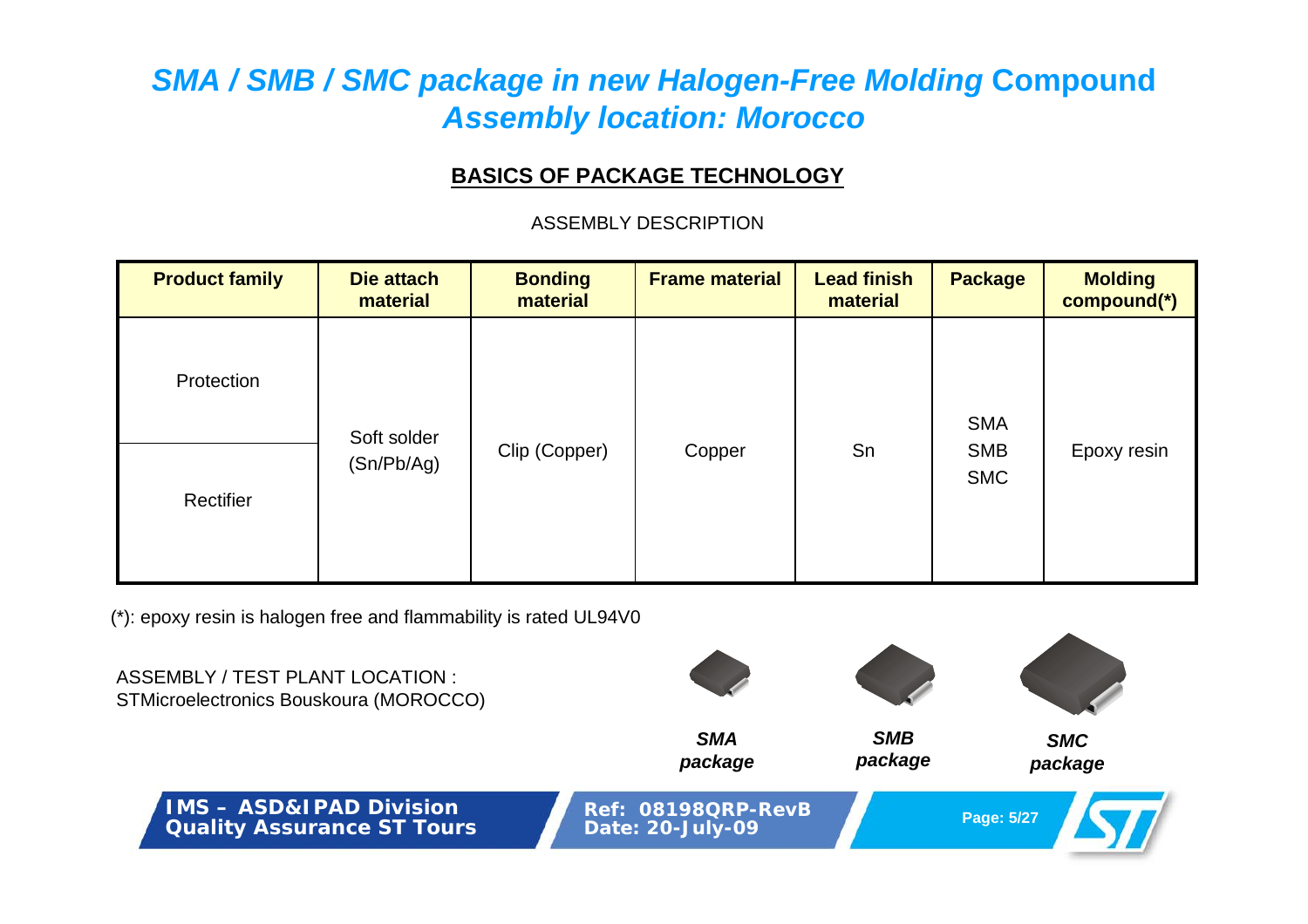### **BASICS OF PACKAGE TECHNOLOGY**

INNER ASSEMBLY STRUCTURE FOR SMA,SMB and SMC PACKAGE



*Note: Generic scheme (Die / wire bonding sizes and die design given as example)*

**IMS – ASD&IPAD DivisionQuality Assurance ST Tours**

**Ref: 08198QRP-RevB Page: 6/27 Date: 20-July-09**

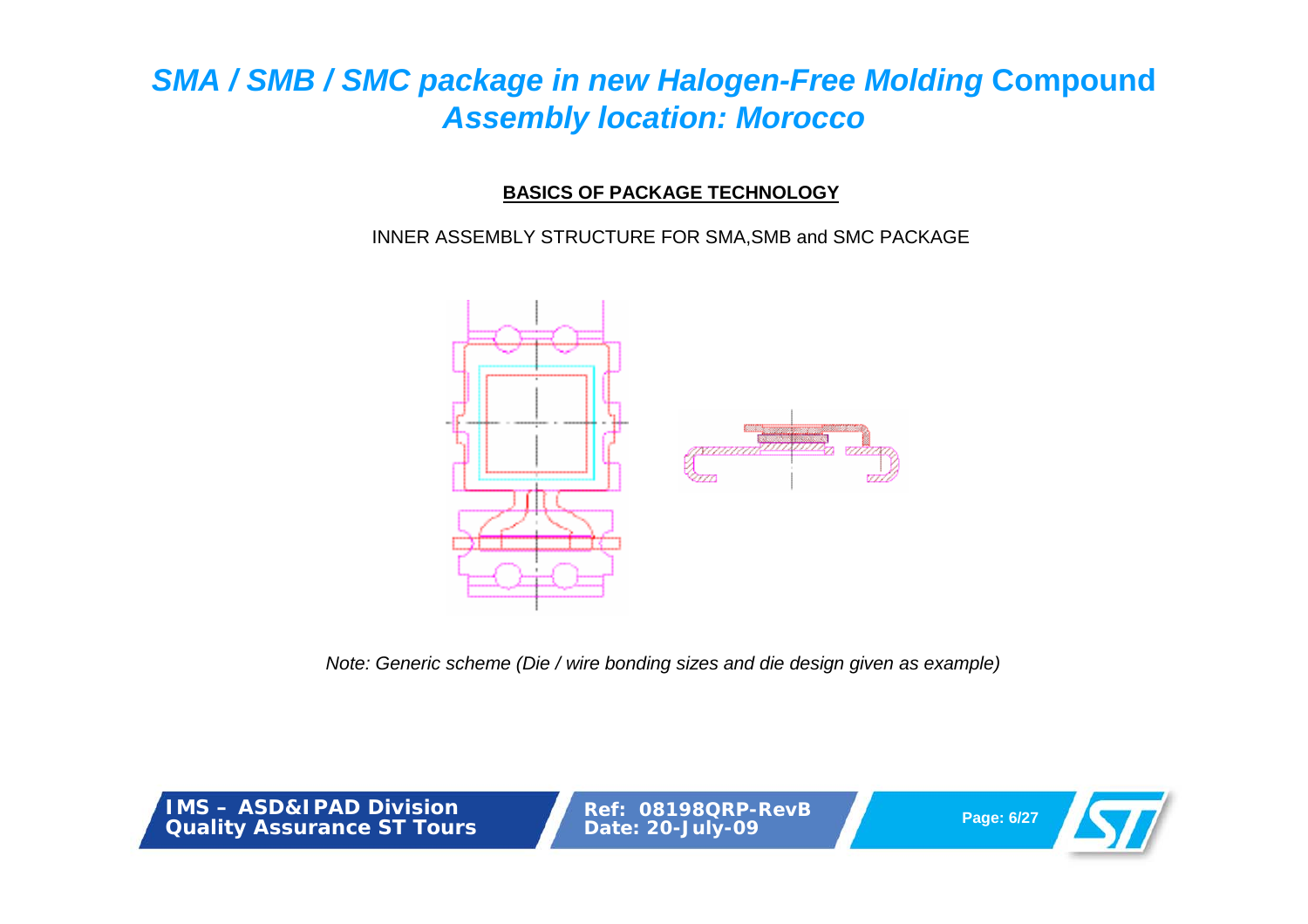### **QC PROCESS FRONT END FLOW CHART**

**Wafer Fab standard production process flow chart**



**IMS – ASD&IPAD DivisionQuality Assurance ST Tours**

**Ref: 08198QRP-RevB Page: 7/27 Date: 20-July-09**

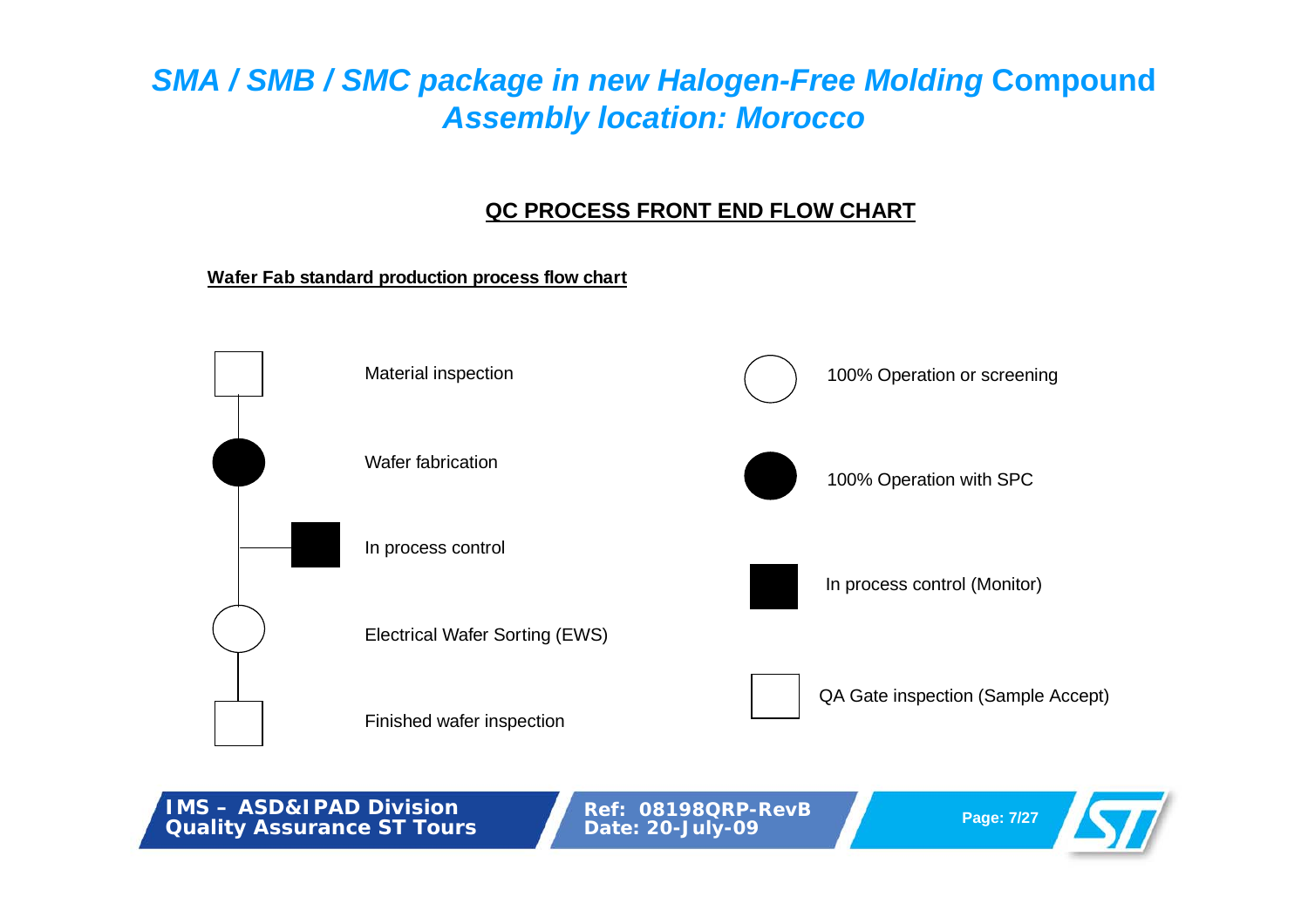### **QC PROCESS BACK END FLOW CHART**



**IMS – ASD&IPAD DivisionQuality Assurance ST Tours**

**Ref: 08198QRP-RevB Page: 8/27 Date: 20-July-09**

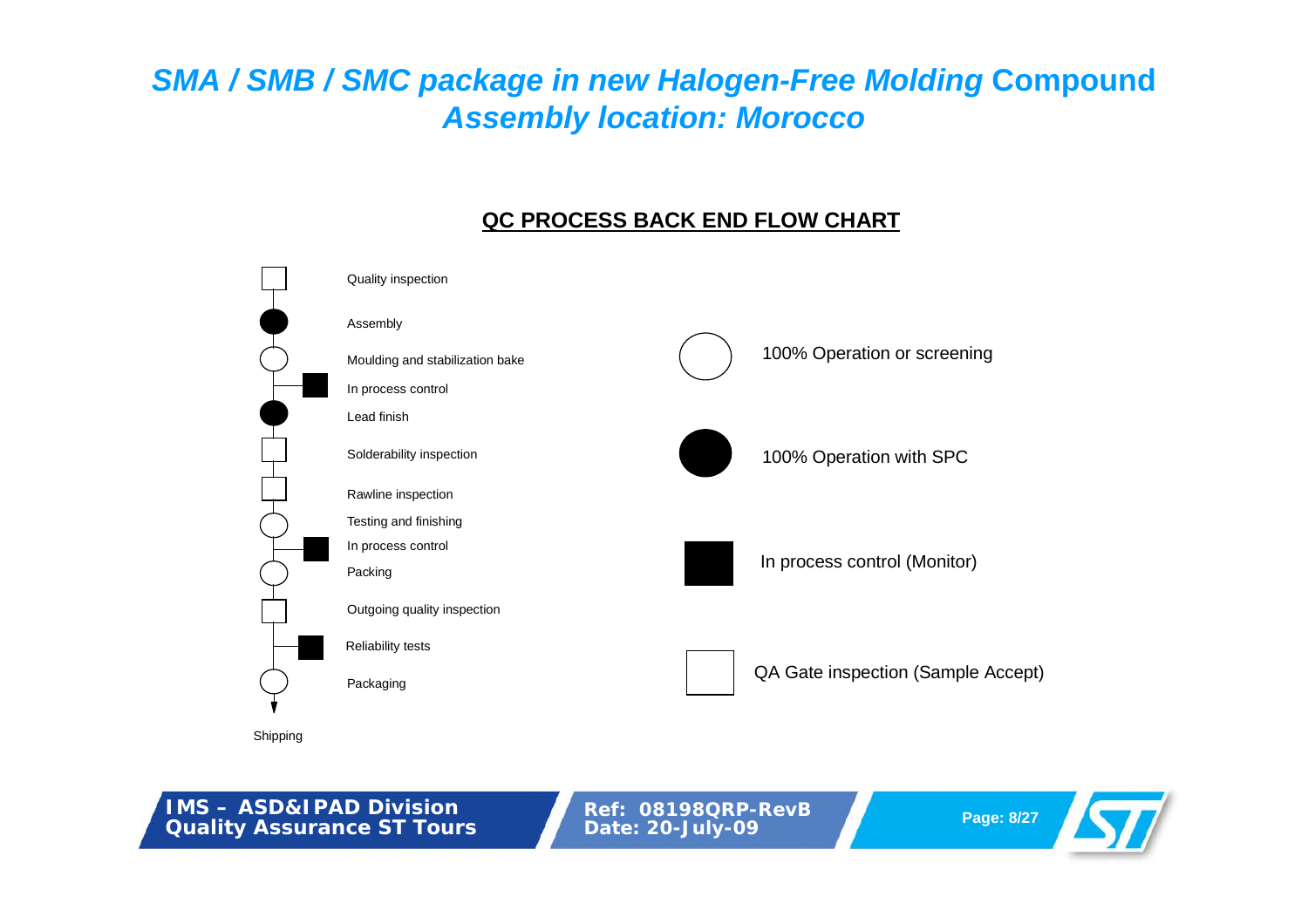### **QUALIFICATION PLAN : GUIDELINES AND DESCRIPTION**

\* Applicable documents : general procedure SOP2610 (STMicroelectronics).

\* Guidelines : a product or a family of products is considered qualified when it fullfils the requirements of a qualification plan which covers various aspects such as : development, reliability and manufacturing.

### **RELIABILITY EVALUATION : TEST SELECTION GUIDELINES**

Specific emphasis is put on electrical, thermo mechanical and environmental tests which are intended to accelerate failure mechanisms in order to define the limits of the products when they are submitted to industrial conditions.

The tests performed are split into 2 main families called die oriented tests and package oriented tests. Tests are selected according to the knowledge of application conditions of the products, failure mode effect analysis performed at design / development, and to the history of the manufacturing process.

The attached sheets provide relevant information on applicable tests, international standards, failure point, failure process, sample size as well as acceptance numbers.

**IMS – ASD&IPAD DivisionQuality Assurance ST Tours**

**Ref: 08198QRP-RevBPage: 9/27 Date: 20-July-09**

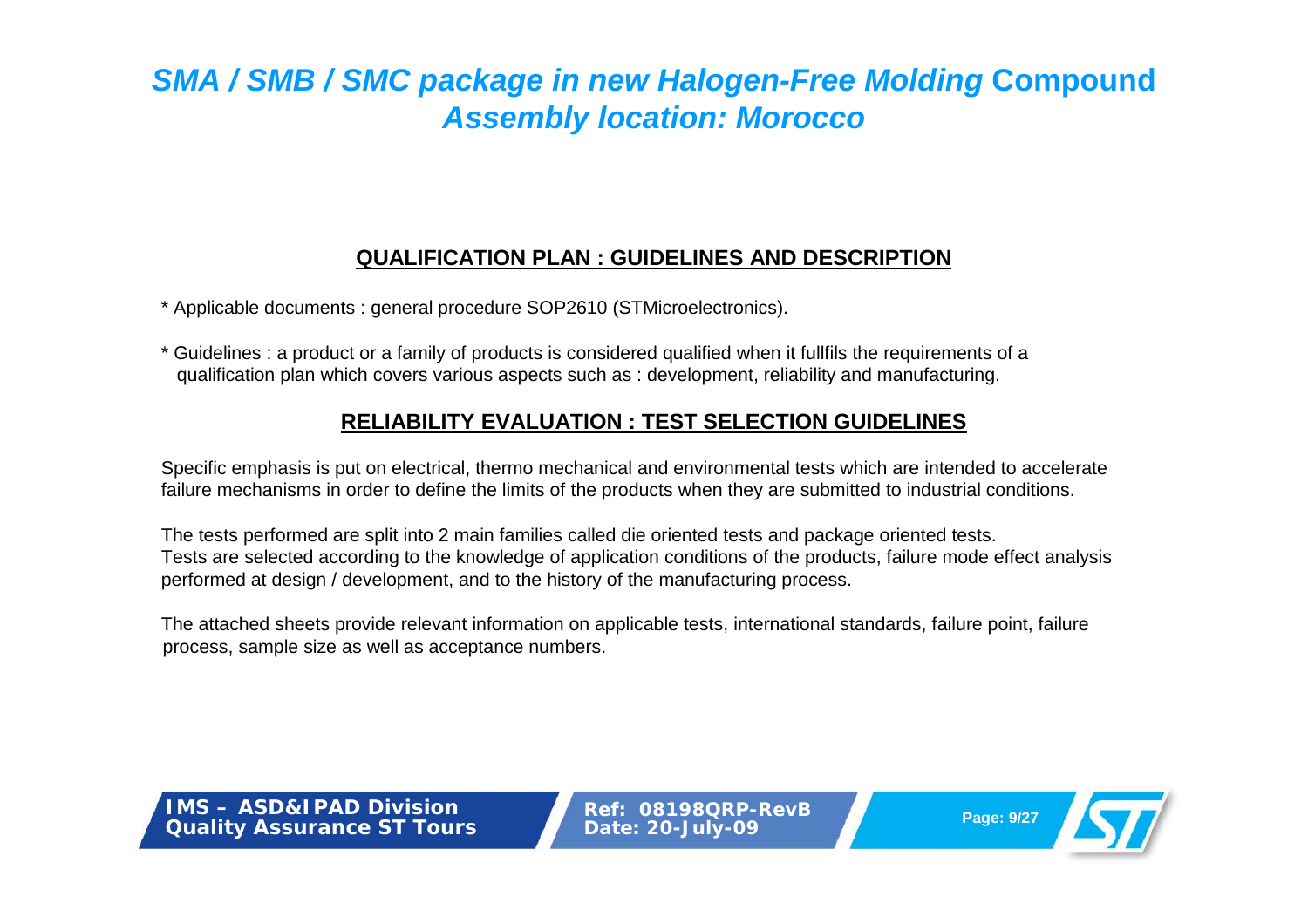### **RELIABILITY : ABBREVIATIONS AND MEANINGS**

| * Failure point       | : Physical localization of failure.                                                                                                                                                                                                                                                                                                                                                                                                       |
|-----------------------|-------------------------------------------------------------------------------------------------------------------------------------------------------------------------------------------------------------------------------------------------------------------------------------------------------------------------------------------------------------------------------------------------------------------------------------------|
| * Failure process     | : Physical or chemical or other mechanism resulting in a failure.                                                                                                                                                                                                                                                                                                                                                                         |
| $*$ FIT               | : Failure unit ; 1 fit = 1 failure in $10^9$ devices - Hours.                                                                                                                                                                                                                                                                                                                                                                             |
| * Failure rate        | : Also called "Lambda - $\lambda$ "; it is the incremental change in the number of failures per<br>associated incremental change with time. The failure rate is expressed in fits. Note: MTBF<br>(Mean Time Between Failure) = $1/\lambda$ . Currently " $\lambda$ " is provided in the life-time of the device<br>(constant $\lambda$ ; exponential modelisation of the population reliability: R(t) =N(t) = $e^{-\lambda t}$ )<br>N(to) |
| * Accelerating factor | : The physical or chemical factor increasing the failure rate.                                                                                                                                                                                                                                                                                                                                                                            |
| •Confidence level     | : A 60% confidence level means there is a 60% possibility that the sample came from a<br>population whose failure rate does not exceed the given failure rate.                                                                                                                                                                                                                                                                            |
| * Ea                  | : Activation energy (eV : electron volt). Activation energy is introduced in Arrhenius law<br>It is representative of the failure mechanism involved. Ex: 1eV is used to modelize failure<br>rate when surface charges are involved.                                                                                                                                                                                                      |

**IMS – ASD&IPAD DivisionQuality Assurance ST Tours**

**Ref: 08198QRP-RevB Page: 10/27 Date: 20-July-09**

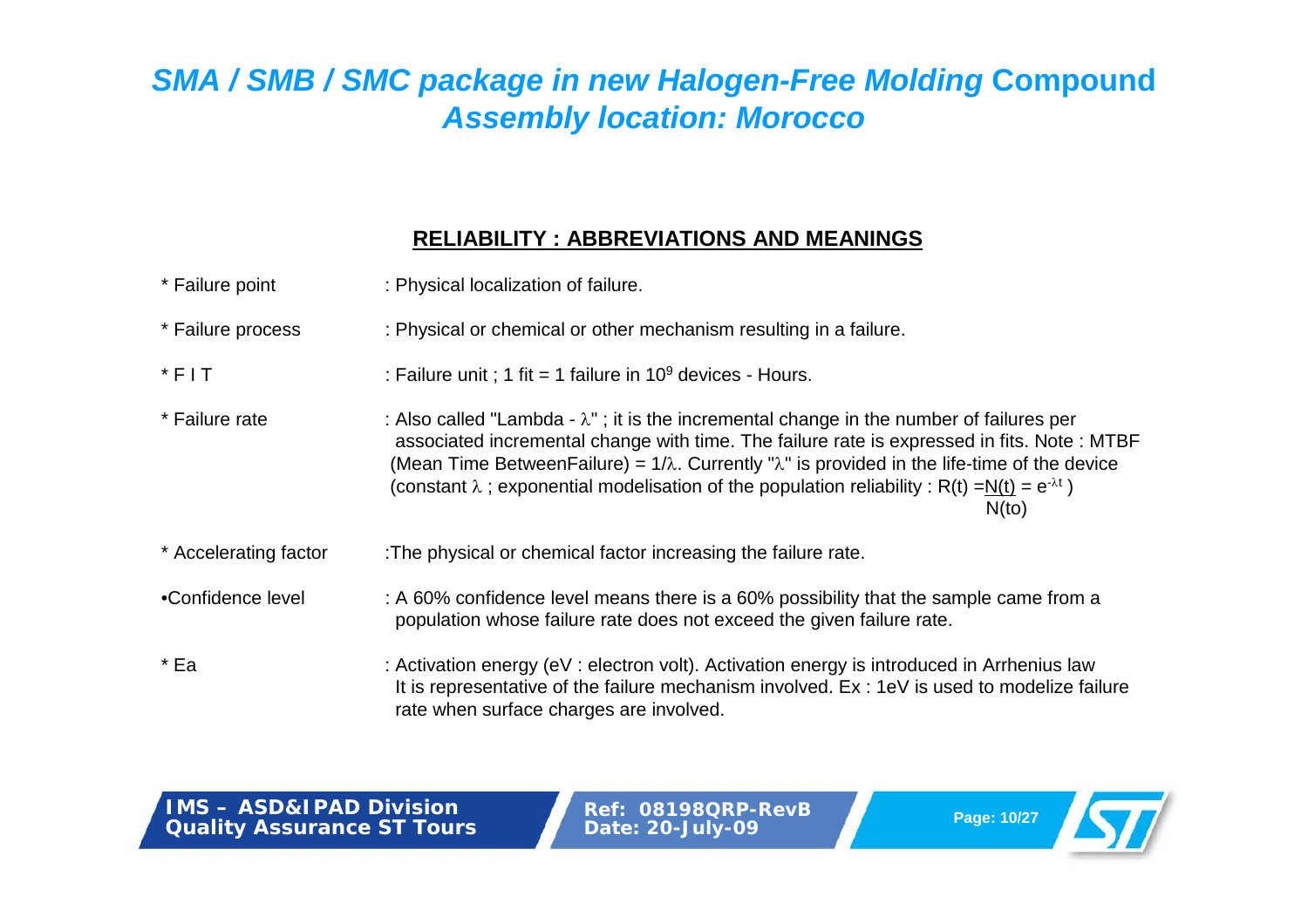### **RELIABILITY : DIE ORIENTED TESTS**

| <b>TEST DESCRIPTIONS</b>                                                                                                               | <b>FAILURE POINT</b>                                             | <b>FAILURE PROCESS</b>                        | <b>ACCELERATING</b><br><b>FACTORS/</b><br><b>ACTIV. ENERGY</b> |
|----------------------------------------------------------------------------------------------------------------------------------------|------------------------------------------------------------------|-----------------------------------------------|----------------------------------------------------------------|
| HIGH TEMPERATURE REVERSE BIAS (HTRB)<br><b>JESD22 A-108</b><br>For protection, Tj; VR; 1000Hrs<br>For rectifier: Tj; 0.8xVRRM; 1000Hrs | <b>PASSIVATION</b><br>LAYERS                                     | <b>SURFACE CHARGES</b><br><b>ACCUMULATION</b> | <b>TEMPERATURE</b><br><b>ELECTRICAL FIELD</b><br>$Ea = 1.0 eV$ |
| INTERMITENT OPERATING LIFE TEST (IOLT)<br>MIL STD 750C<br>Tj max as specified; rated forward voltage; 1000Hrs                          | <b>ACTIVE AREA AND</b><br><b>MECHANICAL</b><br><b>INTERFACES</b> | <b>LOCAL THERMAL</b><br>RUNAWAY               | <b>TEMPERATURE</b><br><b>CURRENT DENSITY</b>                   |

**IMS – ASD&IPAD DivisionQuality Assurance ST Tours**

**Ref: 08198QRP-RevB Page: 11/27 Date: 20-July-09**

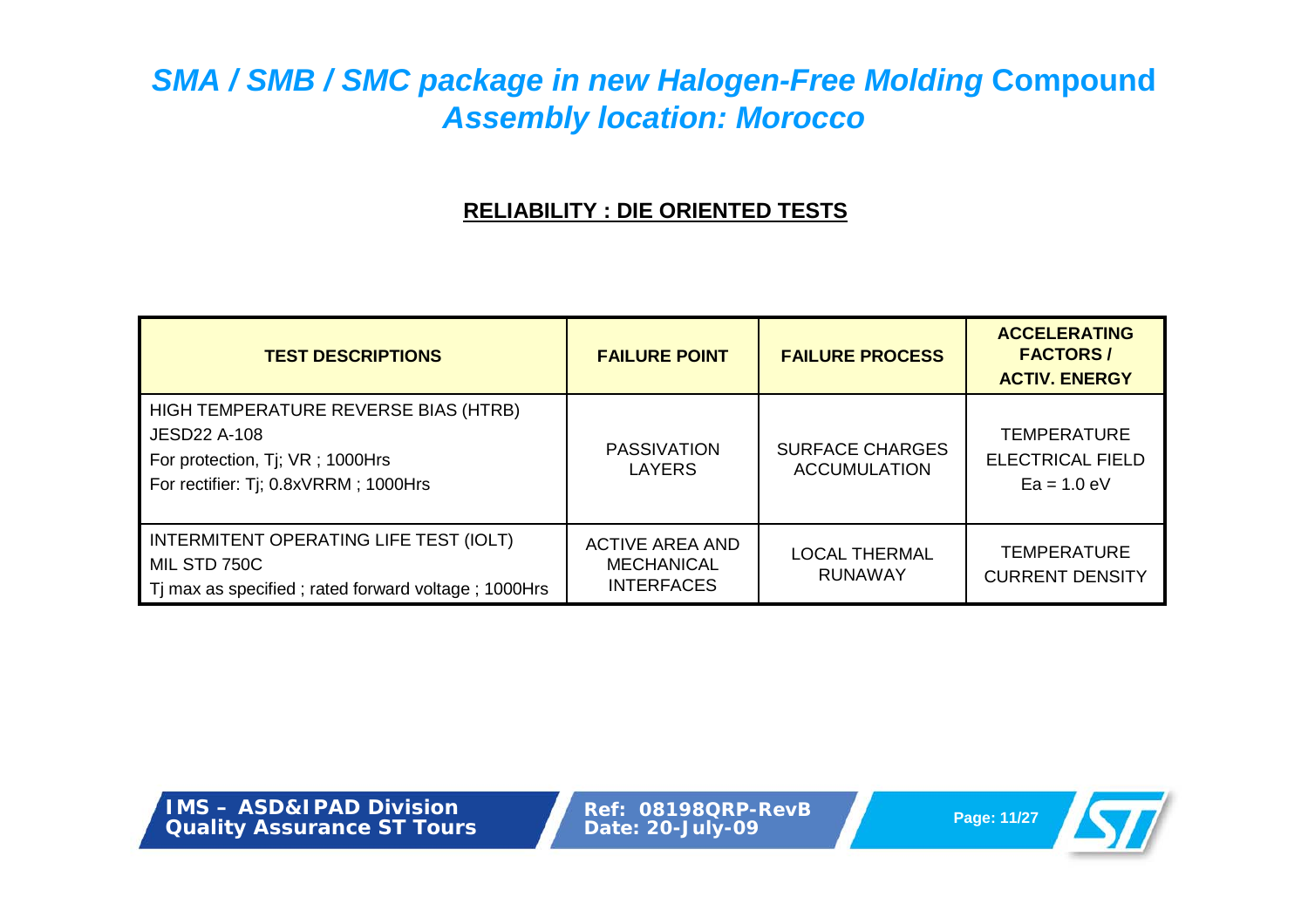### **RELIABILITY : PACKAGE ORIENTED TESTS**

| <b>TEST DESCRIPTIONS</b>                                                                                                                                                                                                                                                                          | <b>FAILURE POINT</b>                                                             | <b>FAILURE PROCESS</b>                                                                        | <b>ACCELERATING</b><br><b>FACTORS/</b><br><b>ACTIV. ENERGY</b>        |
|---------------------------------------------------------------------------------------------------------------------------------------------------------------------------------------------------------------------------------------------------------------------------------------------------|----------------------------------------------------------------------------------|-----------------------------------------------------------------------------------------------|-----------------------------------------------------------------------|
| THERMAL CYCLING (TCT)<br><b>JESD22 A-104</b><br>$-65^{\circ}$ C/+150 $^{\circ}$ C; Air / Air; 1000Cycles                                                                                                                                                                                          | <b>DIE VOLUME</b><br><b>DIE ATTACH</b><br><b>INTERFACE</b><br>PASSIVATION LAYERS | <b>SILICON / PACKAGE</b><br><b>THERMAL EXPANSION</b><br><b>COEFFICIENT</b><br><b>MISMATCH</b> | <b>T EXTREMES IN</b><br>CYCLING.                                      |
| <b>AUTOCLAVE TEST (PCT)</b><br><b>JESD22 A-102</b><br>121°C, 2bars, 100%RH, 96hrs                                                                                                                                                                                                                 | DIE PERIPHERY<br><b>PASSIVATION</b>                                              | POOR HERMETICITY<br><b>CONTAMINATION</b>                                                      | TEMPERATURE /<br><b>PRESSURE</b>                                      |
| TEMPERATURE HUMIDITY BIAS (THB)<br><b>JESD22 A-101</b><br>85°C 85%RH; device reverse biased at 0.8xVrrm<br>up to a maximum of 100V; 1000Hrs                                                                                                                                                       | DIE PERIPHERY<br><b>PASSIVATION BONDS</b><br><b>METALLISATION</b>                | <b>POOR HERMETICITY</b><br><b>CONTAMINATION</b><br><b>CORROSION</b>                           | <b>HUMIDITY</b><br><b>TEMPERATURE</b><br><b>VOLTAGE</b><br>$Ea=0.8eV$ |
| SOLDERABILITY J-STD-002<br>- Dry aging (150°C, 16Hrs) solderability test 220°C /<br>PbSn<br>- Dry aging (150°C, 16Hrs) solderability test 245°C /<br>SnAgCu<br>- Steam aging (100°C, 8Hrs) solderability test<br>220°C / PbSn<br>- Steam aging (100°C, 8Hrs) solderability test<br>245°C / SnAgCu | <b>LEAD SURFACE</b>                                                              | <b>PLATING OR DIPPING</b><br><b>PROCESS MATERIAL</b>                                          | <b>AGING HUMIDITY</b><br><b>TEMPERATURE</b>                           |

| <b>IMS – ASD&amp;IPAD Division</b> |
|------------------------------------|
| <b>Quality Assurance ST Tours</b>  |

**Ref: 08198QRP-RevB Page: 12/27 Date: 20-July-09**

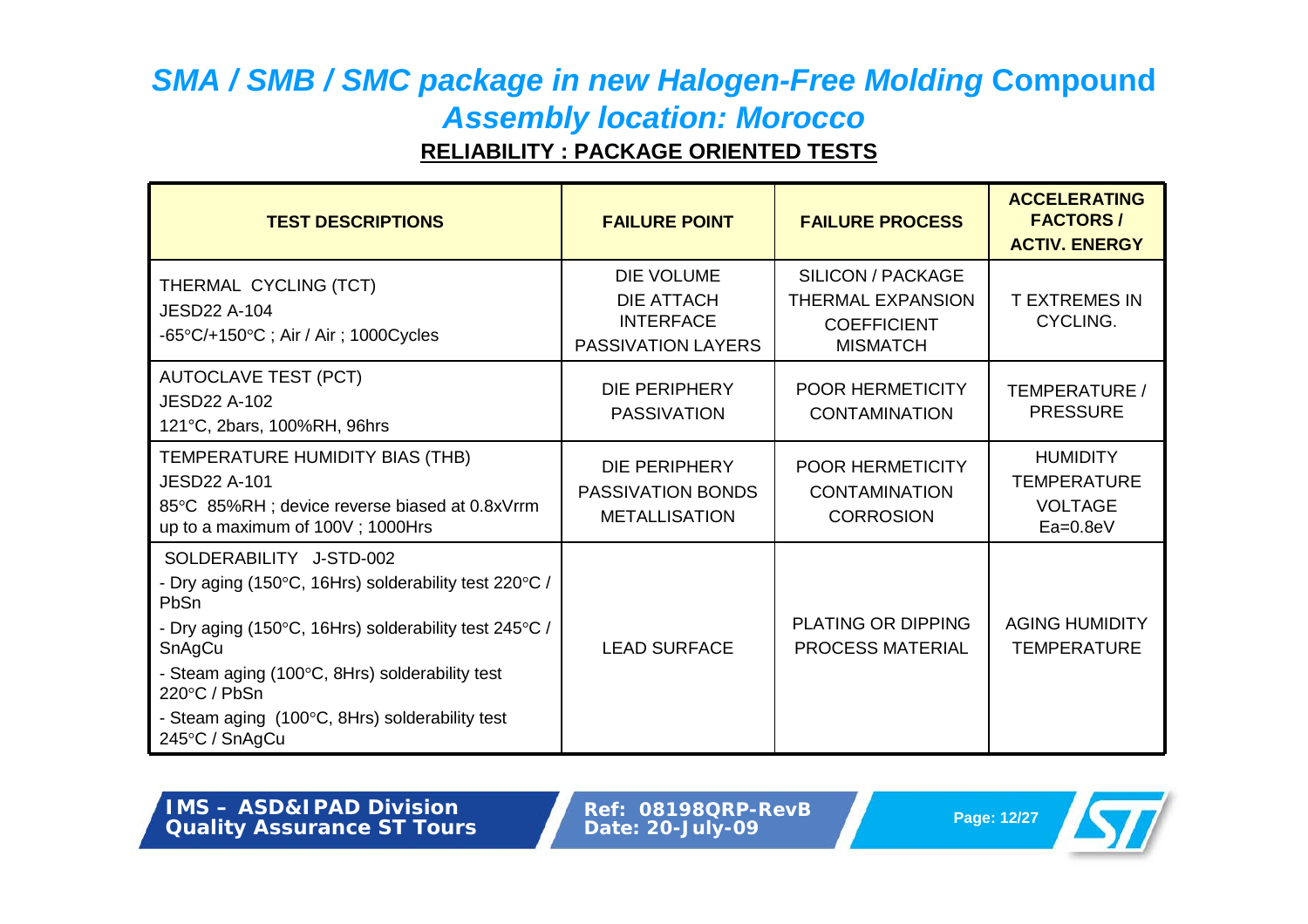### **RELIABILITY : DIE ORIENTED TESTS CONDITIONS / RESULTS**

| <b>RELIABILITY TEST</b>            | <b>TEST CONDITIONS</b>                                       | <b>RUNNER(*)</b>  | <b>RESULTS</b> | <b>EXAMPLE OF</b><br><b>DRIFT ANALYSIS</b> |
|------------------------------------|--------------------------------------------------------------|-------------------|----------------|--------------------------------------------|
|                                    |                                                              | <b>SM15T200CA</b> | 0/77           | Page 18                                    |
| HIGH TEMPERATURE REVERSE           | <b>For Rectifier</b>                                         | SMBJ5.0A          | 0/86           |                                            |
| BIAS (HTRB)<br><b>JESD22 A-108</b> | Tj, V=0.8xVR, 1000hrs<br>For Protection<br>Tj, V=Vr, 1000hrs | STPS340U          | 0/89           | Page 19                                    |
|                                    |                                                              | STTH112A          | 0/86           |                                            |
|                                    |                                                              | SMP100LC-270      | 0/77           |                                            |
| <b>INTERMITENT OPERATING LIFE</b>  | Part powered to reach ∆Tj=100°C,                             | STPS340U          | 0/86           |                                            |
| TEST (IOLT)                        | 15000 cycles, 2mn ON, 2mn OFF                                | STTH112A          | 0/86           | Page 20                                    |

*Note 1: failure criteria :electrical parameter as defined in product data sheet.*

**(\*)** selected as per structural similarities procedures for AEC-Q101 standard

**IMS – ASD&IPAD DivisionQuality Assurance ST Tours**

**Ref: 08198QRP-RevB Page: 13/27 Date: 20-July-09**

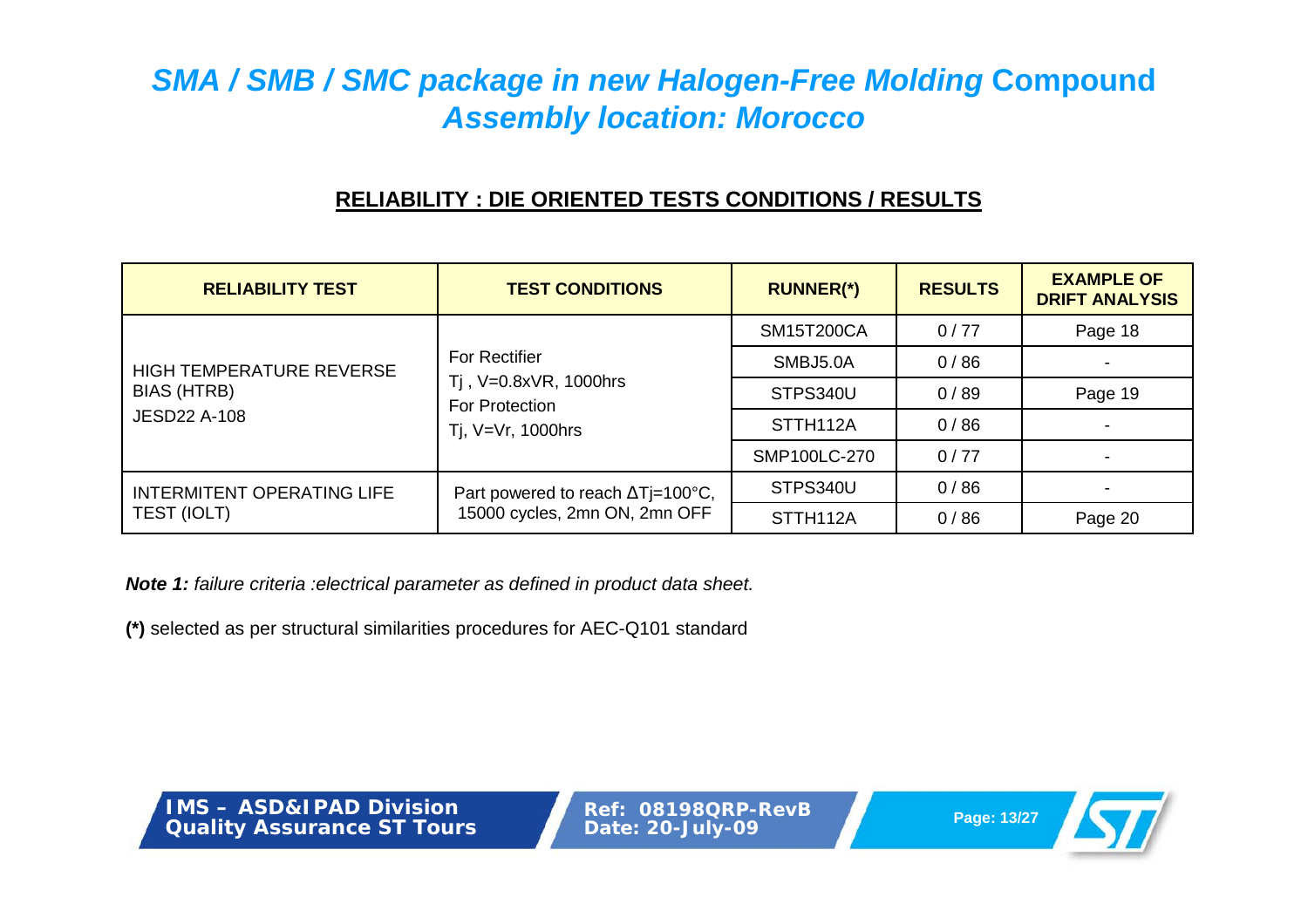### **RELIABILITY : PACKAGE ORIENTED TESTS CONDITIONS / RESULTS**

| <b>RELIABILITY TEST</b>                            | <b>TEST CONDITIONS</b>                        | <b>RUNNER(*)</b>  | <b>RESULTS</b> | <b>EXAMPLE OF</b><br><b>DRIFT ANALYSIS</b> |
|----------------------------------------------------|-----------------------------------------------|-------------------|----------------|--------------------------------------------|
|                                                    |                                               | <b>SM15T200CA</b> | 0/31           | ۰                                          |
| THERMAL CYCLING (TCT)                              | $-65^{\circ}$ C/+150 $^{\circ}$ C, 1000cycles | SMBJ5.0A          | 0/77           | $\overline{\phantom{a}}$                   |
| <b>JESD22 A-104</b>                                |                                               | STPS340U          | 0/77           | Page 21& page 22                           |
|                                                    |                                               | STTH112A          | 0/78           | -                                          |
| <b>AUTOCLAVE TEST (PCT)</b><br><b>JESD22 A-102</b> | 121°C, 2bars, 100%RH, 96hrs                   | <b>SM15T200CA</b> | 0/74           | $\overline{\phantom{a}}$                   |
|                                                    |                                               | SMBJ5.0A          | 0/77           | Page 23                                    |
|                                                    |                                               | STPS340U          | 0/77           | $\blacksquare$                             |
|                                                    |                                               | STTH112A          | 0/79           |                                            |

*Note 1: failure criteria :electrical parameter as defined in product data sheet.*

*Note 2: All surface mount devices (SMD's) submitted to pre-conditionning prior reliability test as per JEDEC JESD22-A113.*

**(\*)** selected as per structural similarities procedures for AEC-Q101 standard

**IMS – ASD&IPAD DivisionQuality Assurance ST Tours**

**Ref: 08198QRP-RevBPage: 14/27 Date: 20-July-09**

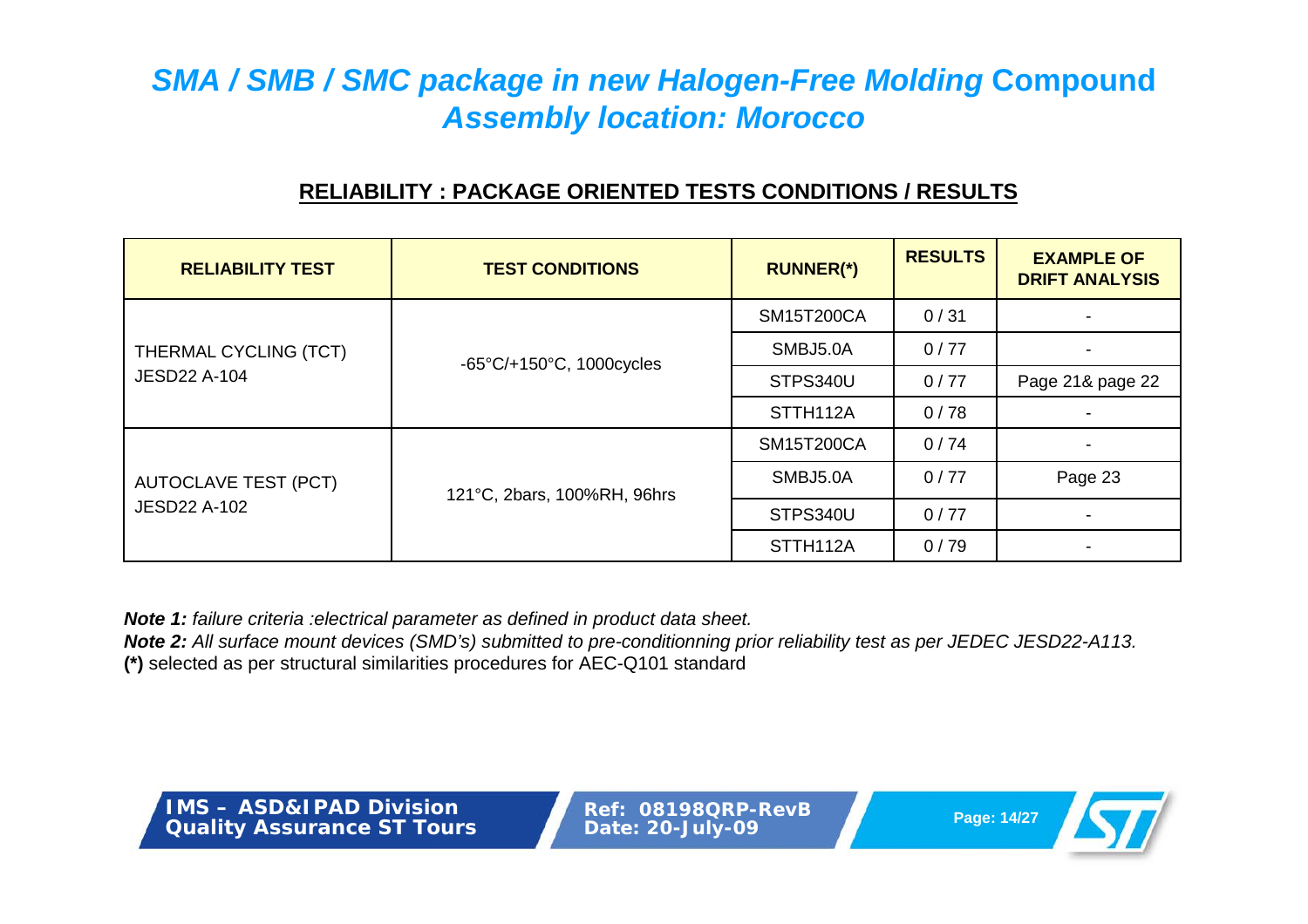### **RELIABILITY : PACKAGE ORIENTED TESTS CONDITIONS / RESULTS**

| <b>RELIABILITY</b><br><b>TEST</b>                                                                                   | <b>TEST CONDITIONS</b> | <b>RUNNER(*)</b>      | <b>RESULTS</b> | <b>EXAMPLE OF</b><br><b>DRIFT ANALYSIS</b> |
|---------------------------------------------------------------------------------------------------------------------|------------------------|-----------------------|----------------|--------------------------------------------|
| <b>TEMPERATURE</b><br><b>HUMIDITY BIAS</b><br>85°C 85%RH; V=0.8xVR (<100V); 1000Hrs<br>(THB)<br><b>JESD22 A-101</b> | <b>SM15T200CA</b>      | 0/80                  | Page 24        |                                            |
|                                                                                                                     |                        | SMBJ5.0A              | 0/77           | $\overline{\phantom{0}}$                   |
|                                                                                                                     |                        | STPS340U              | 0/77           | Page 25                                    |
|                                                                                                                     |                        | STTH <sub>112</sub> A | 0/80           | $\overline{\phantom{0}}$                   |

*Note 1: failure criteria :electrical parameter as defined in product data sheet.*

*Note 2: All surface mount devices (SMD's) submitted to pre-conditionning prior reliability test as per JEDEC JESD22-A113.* **(\*)** selected as per structural similarities procedures for AEC-Q101 standard.

**IMS – ASD&IPAD DivisionQuality Assurance ST Tours**

**Ref: 08198QRP-RevBPage: 15/27 Date: 20-July-09**

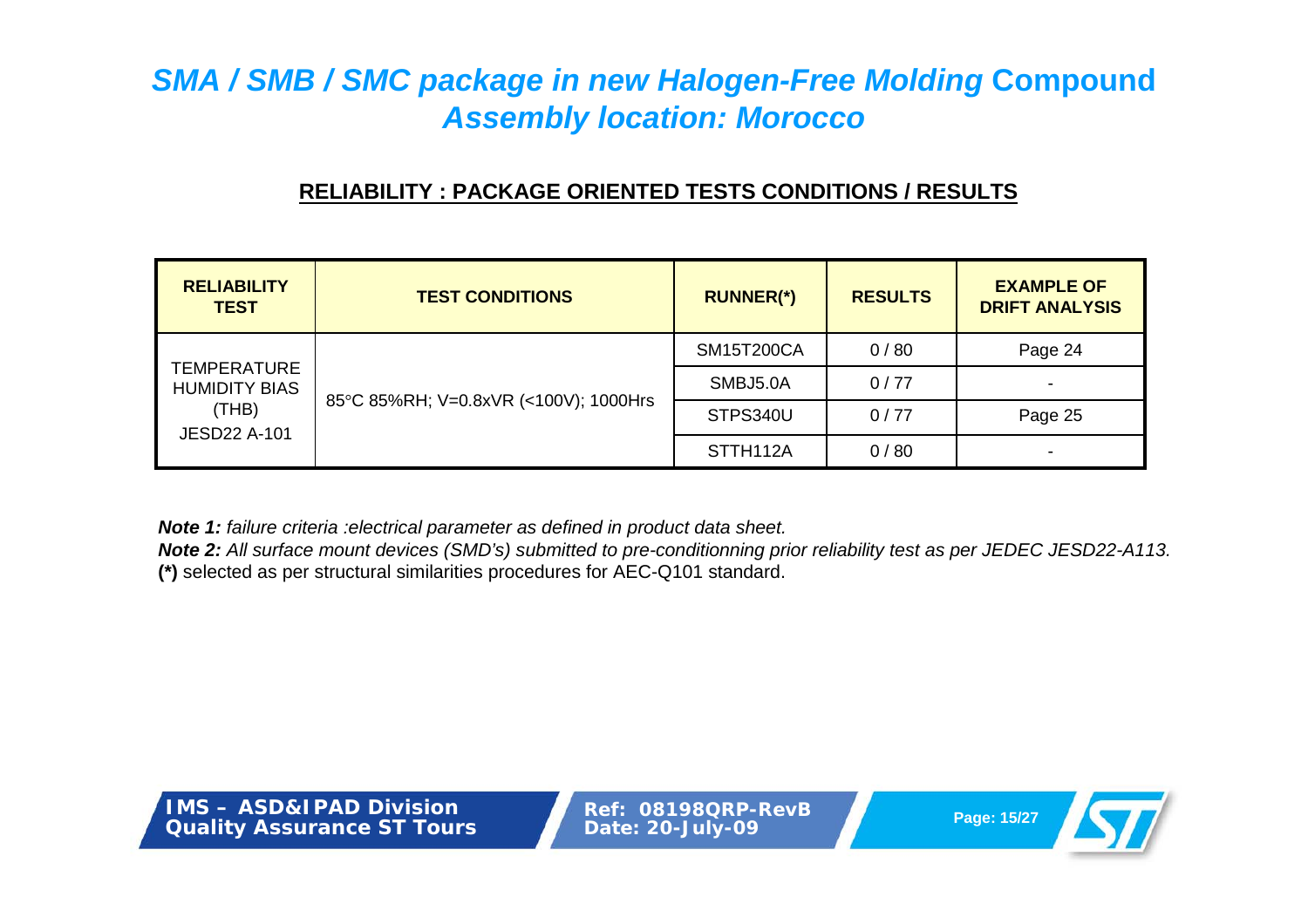### **RELIABILITY : PACKAGE ORIENTED TESTS CONDITIONS / RESULTS**

| <b>RELIABILITY</b><br><b>TEST</b>     | <b>TEST CONDITIONS</b>                                                                                                                                                                                                                                     | <b>RUNNER(*)</b> | <b>RESULTS</b>                   |
|---------------------------------------|------------------------------------------------------------------------------------------------------------------------------------------------------------------------------------------------------------------------------------------------------------|------------------|----------------------------------|
|                                       |                                                                                                                                                                                                                                                            | <b>SM15T200A</b> | $0/40$ (10 units per test cond.) |
|                                       | - Dry aging (150°C, 16Hrs) solderability test 220°C / PbSn<br>- Dry aging (150°C, 16Hrs) solderability test 245°C / SnAgCu<br>- Steam aging (100°C, 8Hrs) solderability test 220°C / PbSn<br>- Steam aging (100°C, 8Hrs) solderability test 245°C / SnAgCu | SMAJ188CA        | $0/40$ (10 units per test cond.) |
| <b>SOLDERABILITY</b><br>J-STD-002     |                                                                                                                                                                                                                                                            | SMBJ5.0A         | 0 / 40 (10 units per test cond.) |
|                                       |                                                                                                                                                                                                                                                            | STPS340U         | $0/40$ (10 units per test cond.) |
|                                       |                                                                                                                                                                                                                                                            | STTH112A         | $0/40$ (10 units per test cond.) |
| <b>IR REFLOW</b><br><b>J-STD-020C</b> | 3 time with IR Reflow 260°C max (lead free profile)                                                                                                                                                                                                        | STPS340U         | 0/500                            |
|                                       |                                                                                                                                                                                                                                                            | STTH112A         | 0/500                            |
|                                       |                                                                                                                                                                                                                                                            | SMBJ5.0A         | 0/500                            |

*Note 1: failure criteria :electrical parameter as defined in product data sheet.*

*Note 2: All surface mount devices (SMD's) submitted to pre-conditionning prior reliability test as per JEDEC JESD22-A113.* **(\*)** selected as per structural similarities procedures for AEC-Q101 standard

**IMS – ASD&IPAD DivisionQuality Assurance ST Tours**

**Ref: 08198QRP-RevBPage: 16/27 Date: 20-July-09**

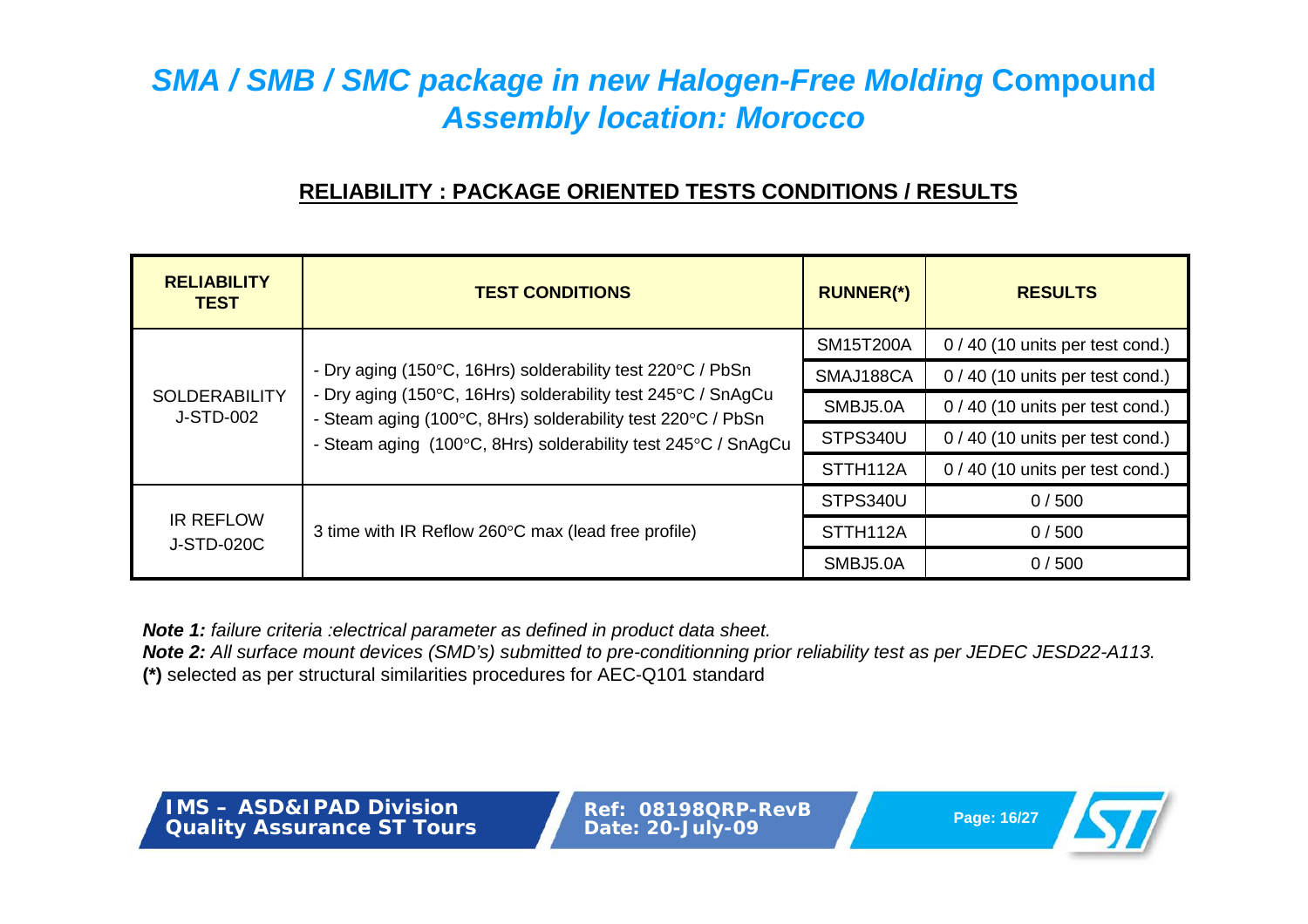### **RELIABILITY DATA : STATISTICS**

In addition to the above table of results, the following graphs provide a straightforward data analysis with <sup>a</sup> representation of the selected parameter population in the Henry's chart.

Since the « y » axis represents the cumulative population of the different read-outs, statistical analysis is easy (median, range), while the overall stability and span during the stress test is immediately evident.

**IMS – ASD&IPAD DivisionQuality Assurance ST Tours**

**Ref: 08198QRP-RevBPage: 17/27 Date: 20-July-09**

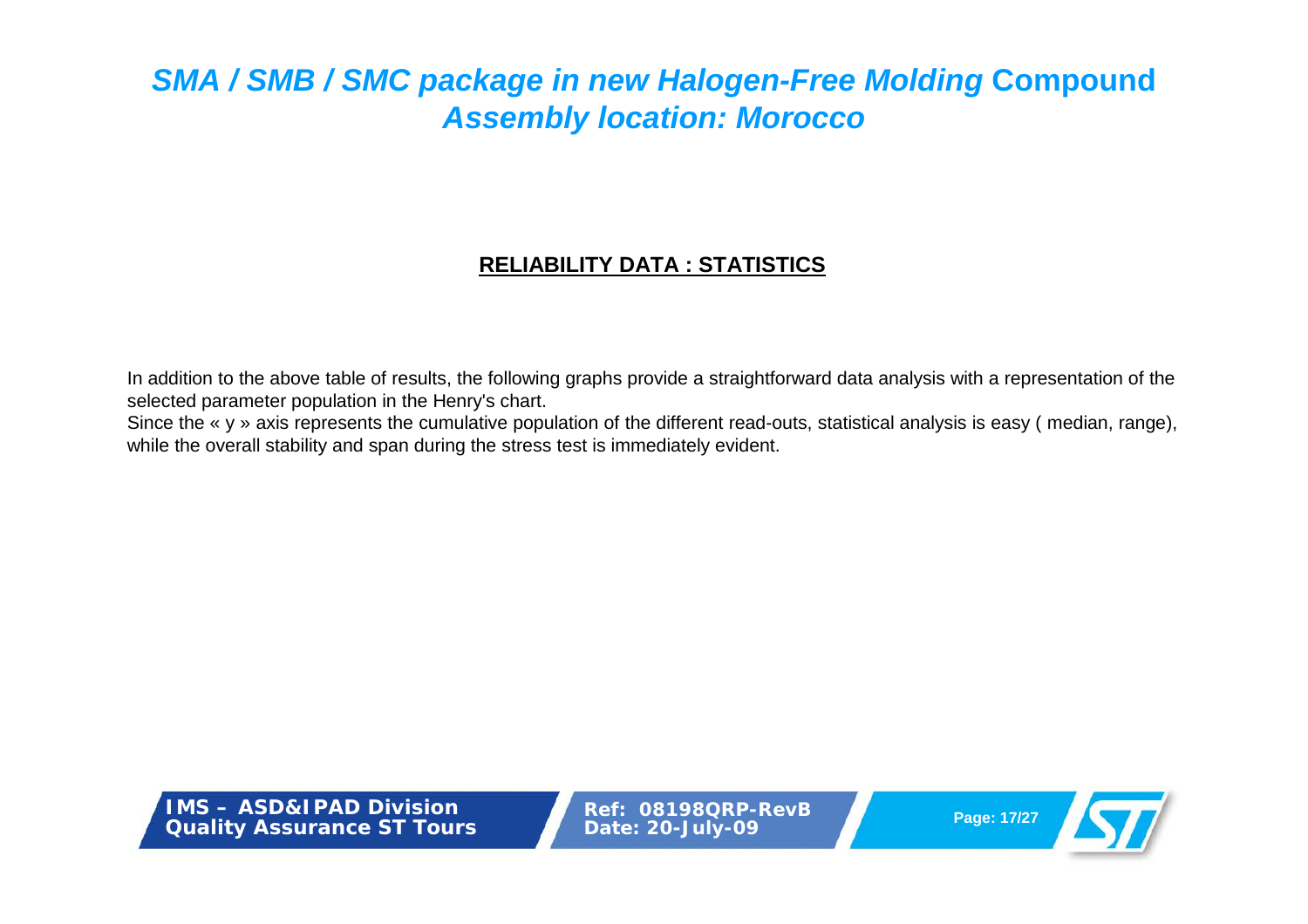#### **GRAPHS AND STATISTICS FOR HIGH TEMPERATURE REVERSE BIAS (HTRB)**



**IMS – ASD&IPAD DivisionQuality Assurance ST Tours**

**Ref: 08198QRP-RevB Page: 18/27 Date: 20-July-09**

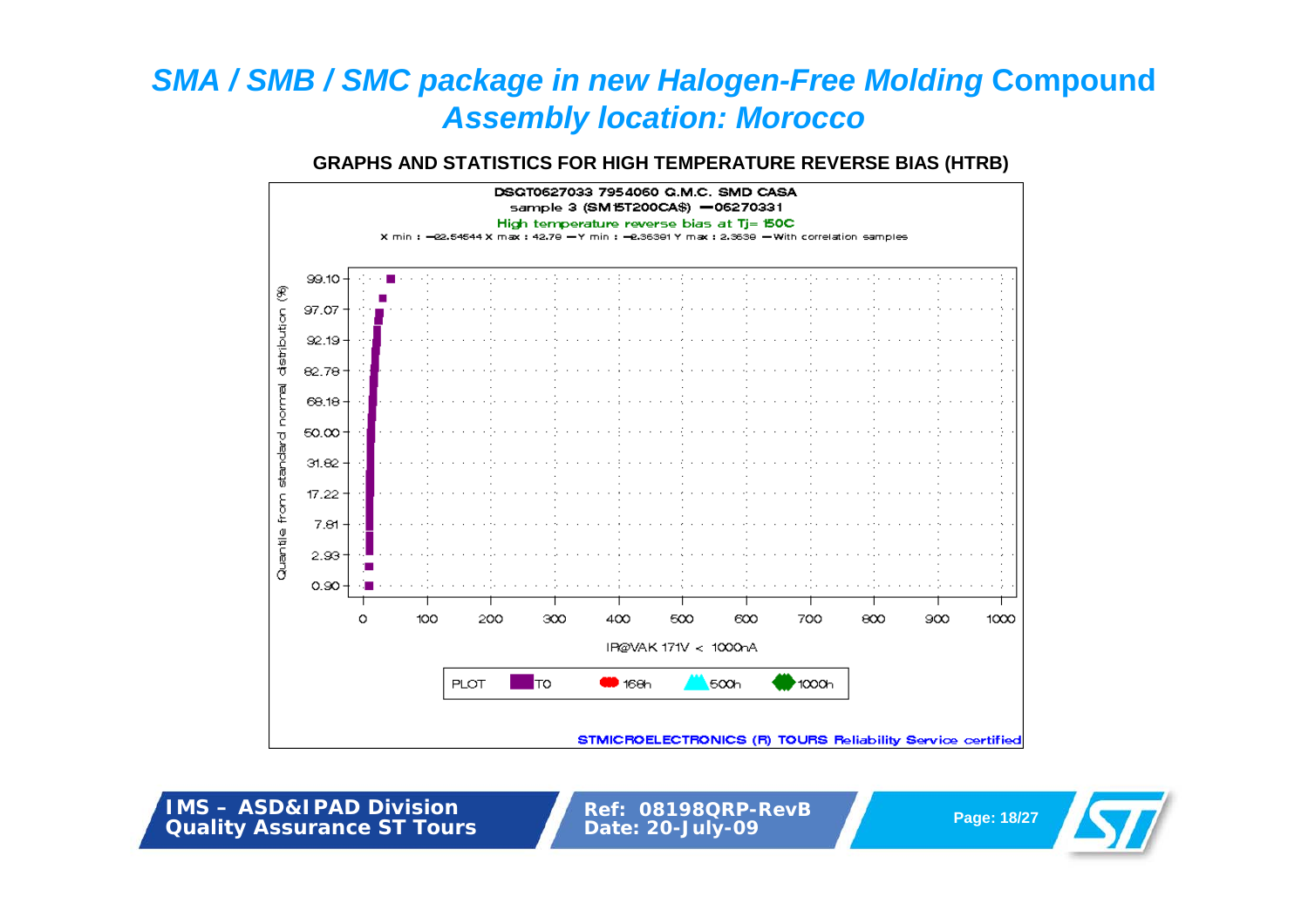#### **GRAPHS AND STATISTICS FOR HIGH TEMPERATURE REVERSE BIAS (HTRB)**



**IMS – ASD&IPAD DivisionQuality Assurance ST Tours**

**Ref: 08198QRP-RevB Page: 19/27 Date: 20-July-09**

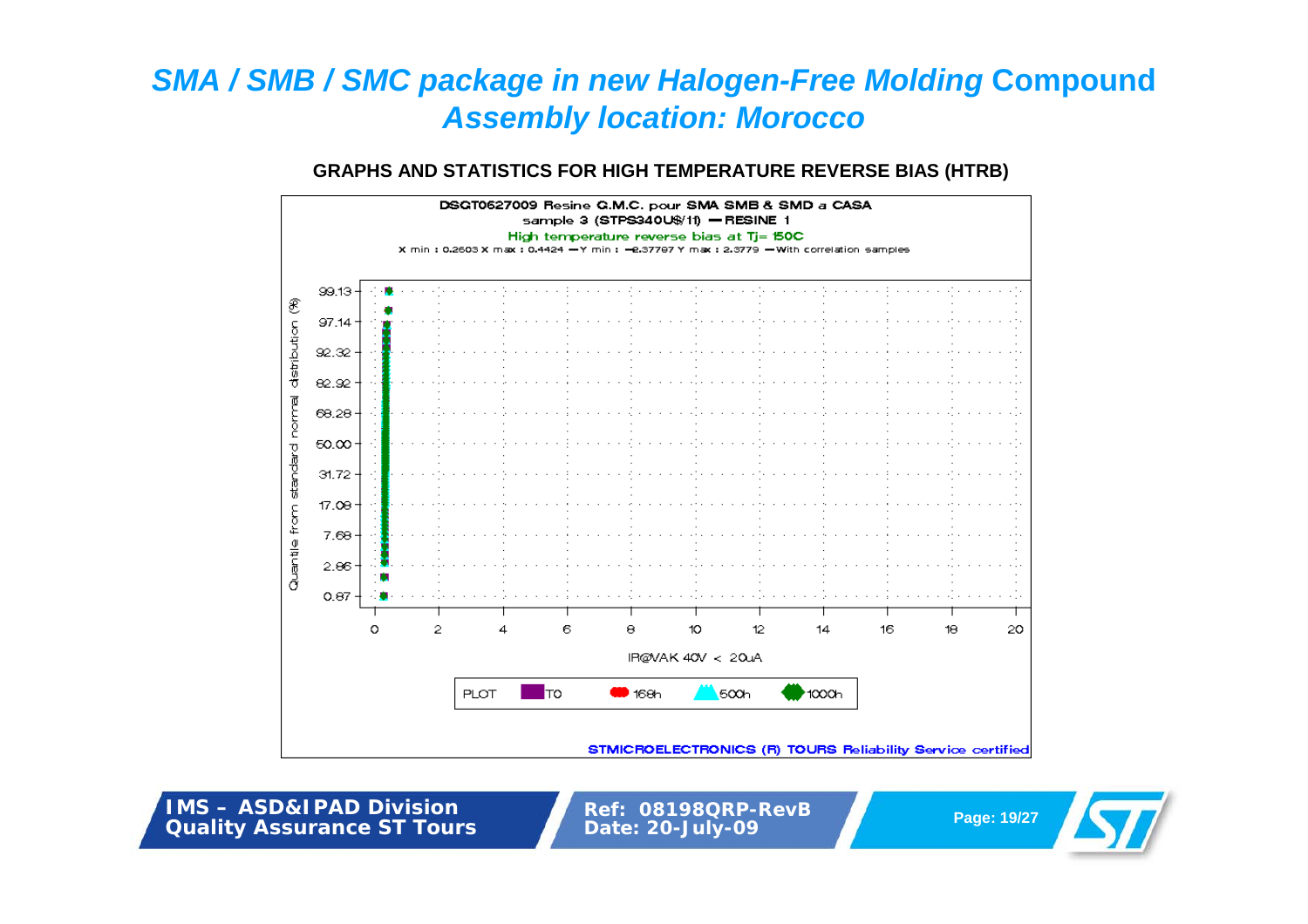#### **GRAPHS AND STATISTICS FOR INTERMITENT OPERATING LIFE TEST (OLT)**



**IMS – ASD&IPAD DivisionQuality Assurance ST Tours**

**Ref: 08198QRP-RevB Page: 20/27 Date: 20-July-09**

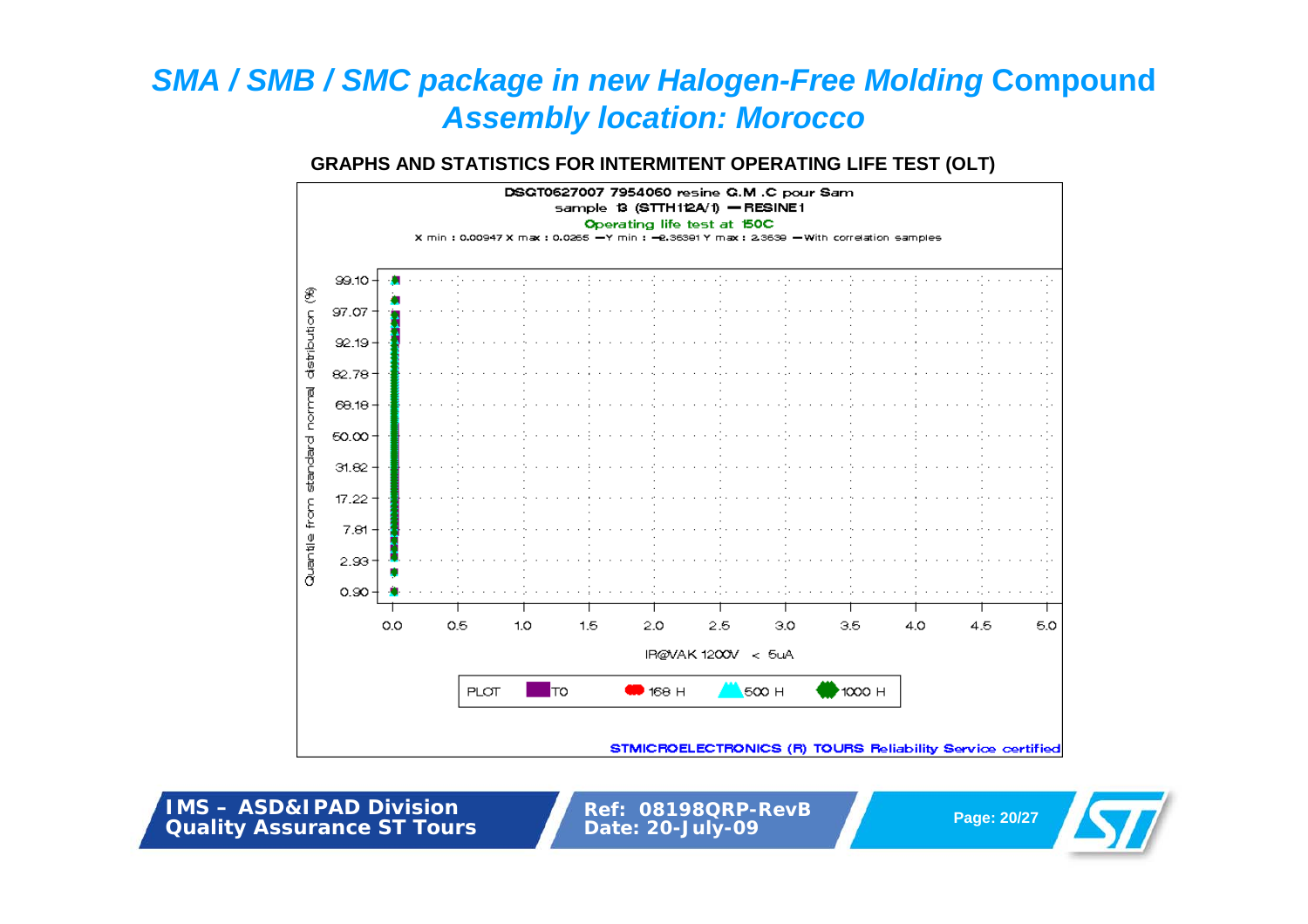**GRAPHS AND STATISTICS FOR THERMAL CYCLING (TCT)**



**IMS – ASD&IPAD DivisionQuality Assurance ST Tours**

**Ref: 08198QRP-RevB Page: 21/27 Date: 20-July-09**

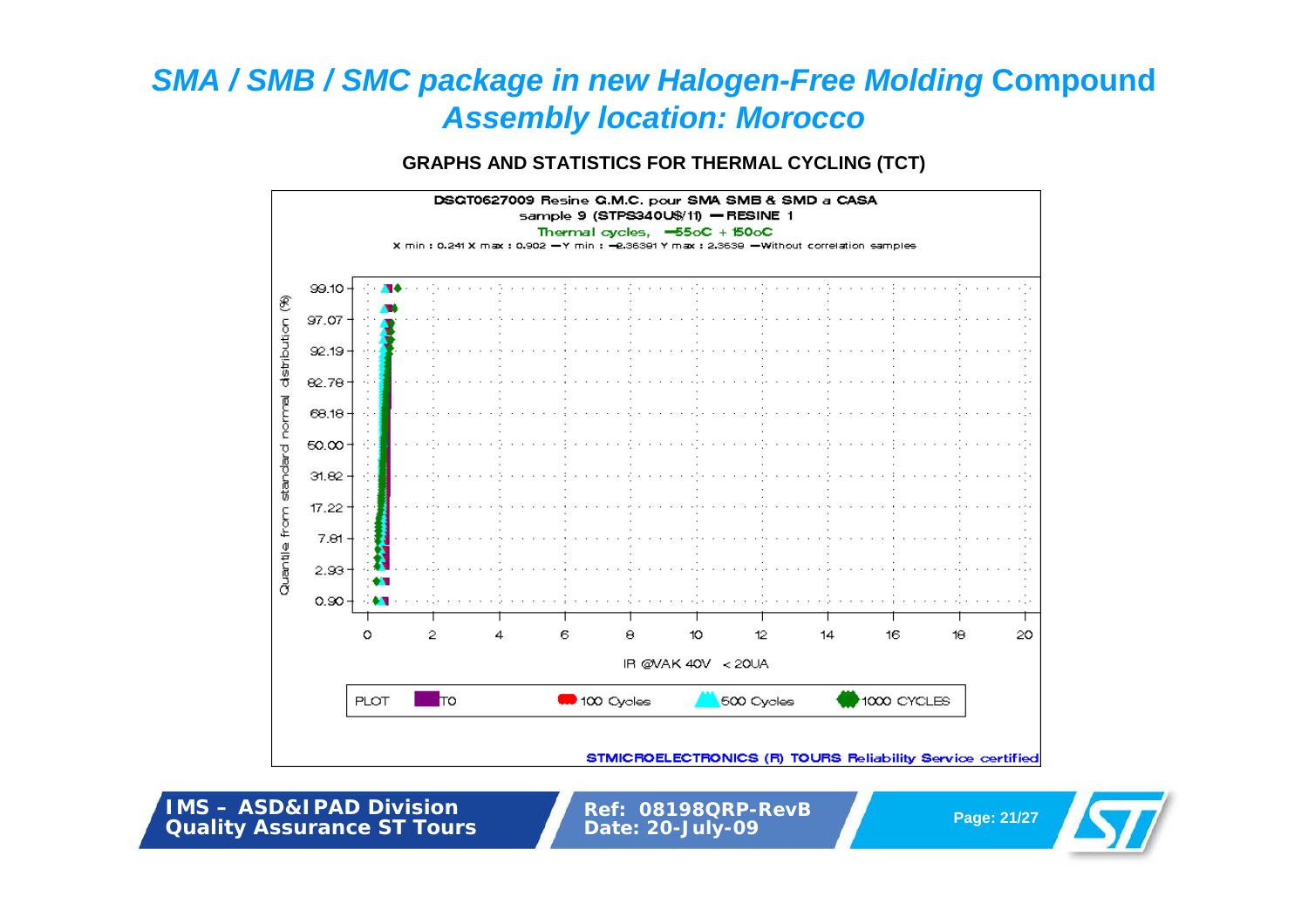#### **GRAPHS AND STATISTICS FOR THERMAL CYCLING (TCT)**



**IMS – ASD&IPAD DivisionQuality Assurance ST Tours**

**Ref: 08198QRP-RevB Page: 22/27 Date: 20-July-09**

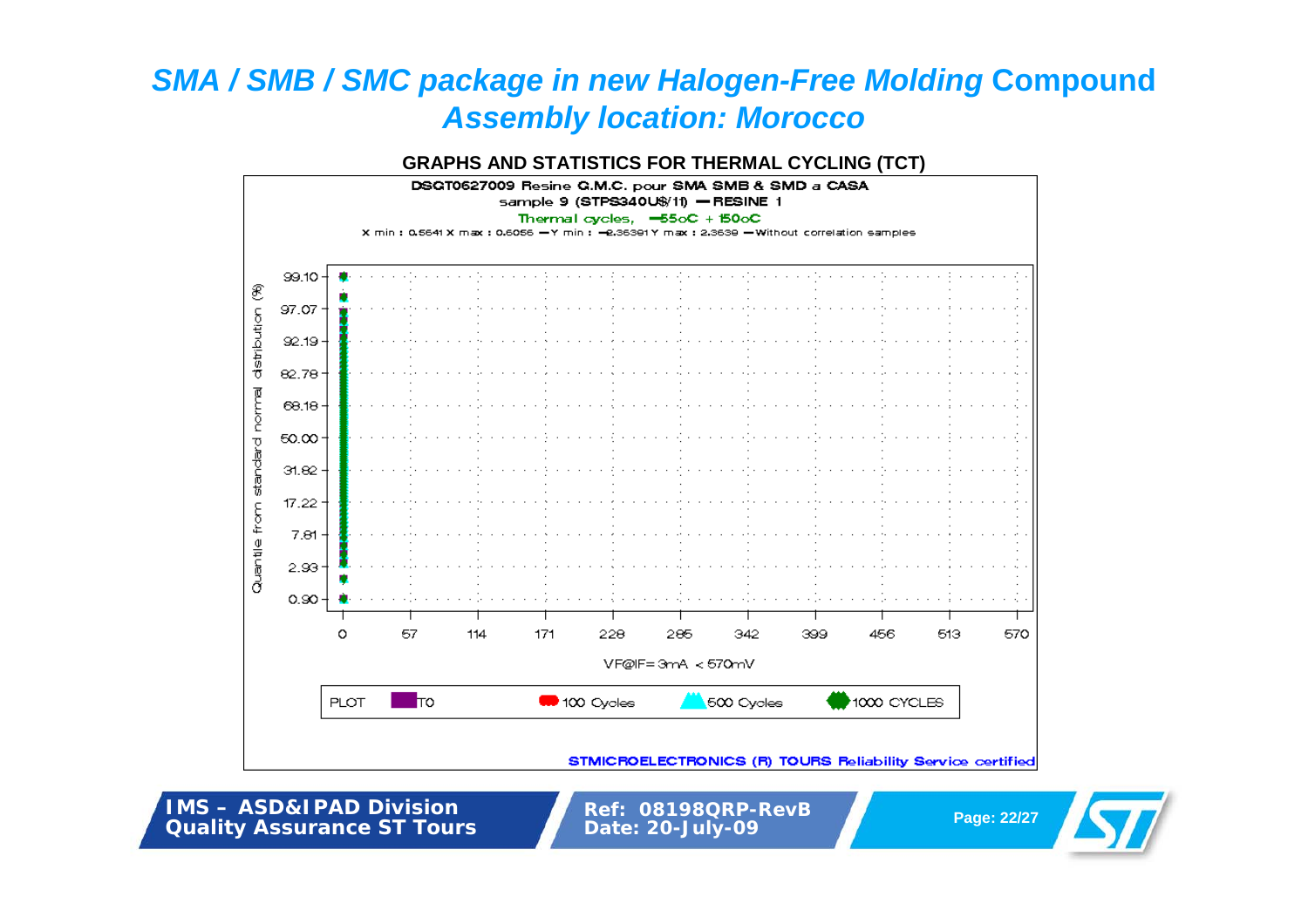**GRAPHS AND STATISTICS FOR AUTOCLAVE TEST (PCT)**



**IMS – ASD&IPAD DivisionQuality Assurance ST Tours**

**Ref: 08198QRP-RevB Page: 23/27 Date: 20-July-09**

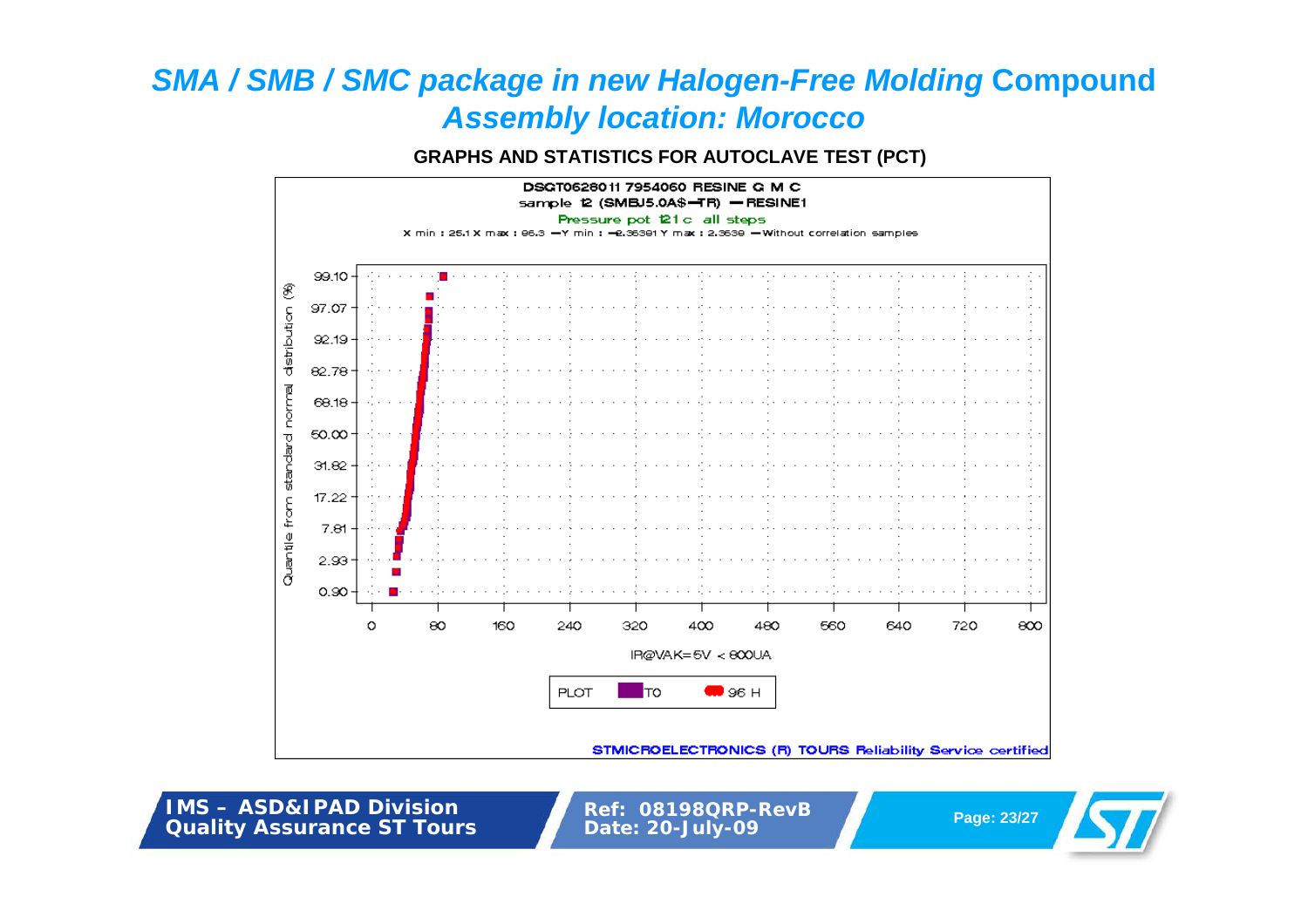**GRAPHS AND STATISTICS FOR THB**

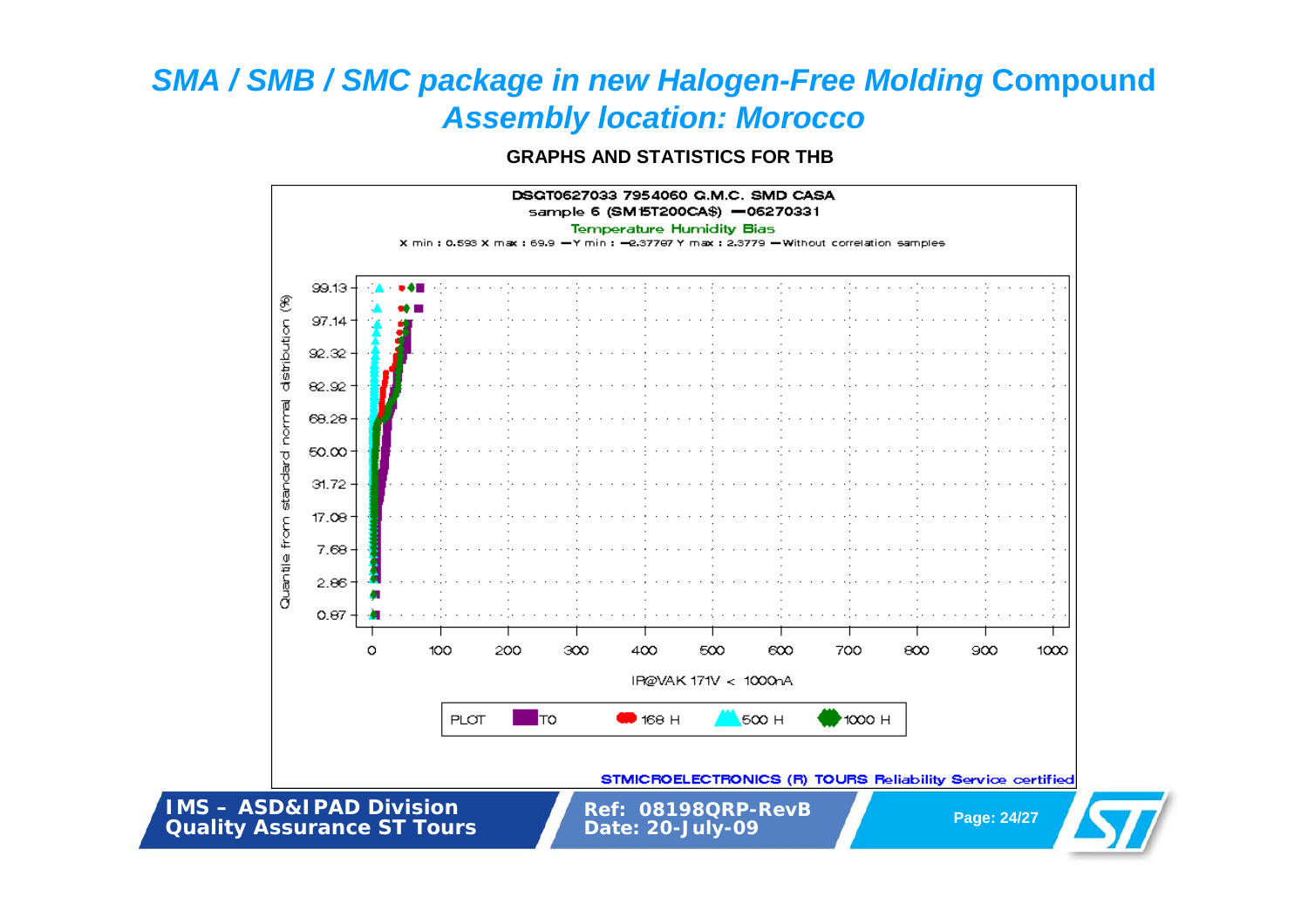**GRAPHS AND STATISTICS FOR THB**



**IMS – ASD&IPAD DivisionQuality Assurance ST Tours**

**Ref: 08198QRP-RevB Page: 25/27 Date: 20-July-09**

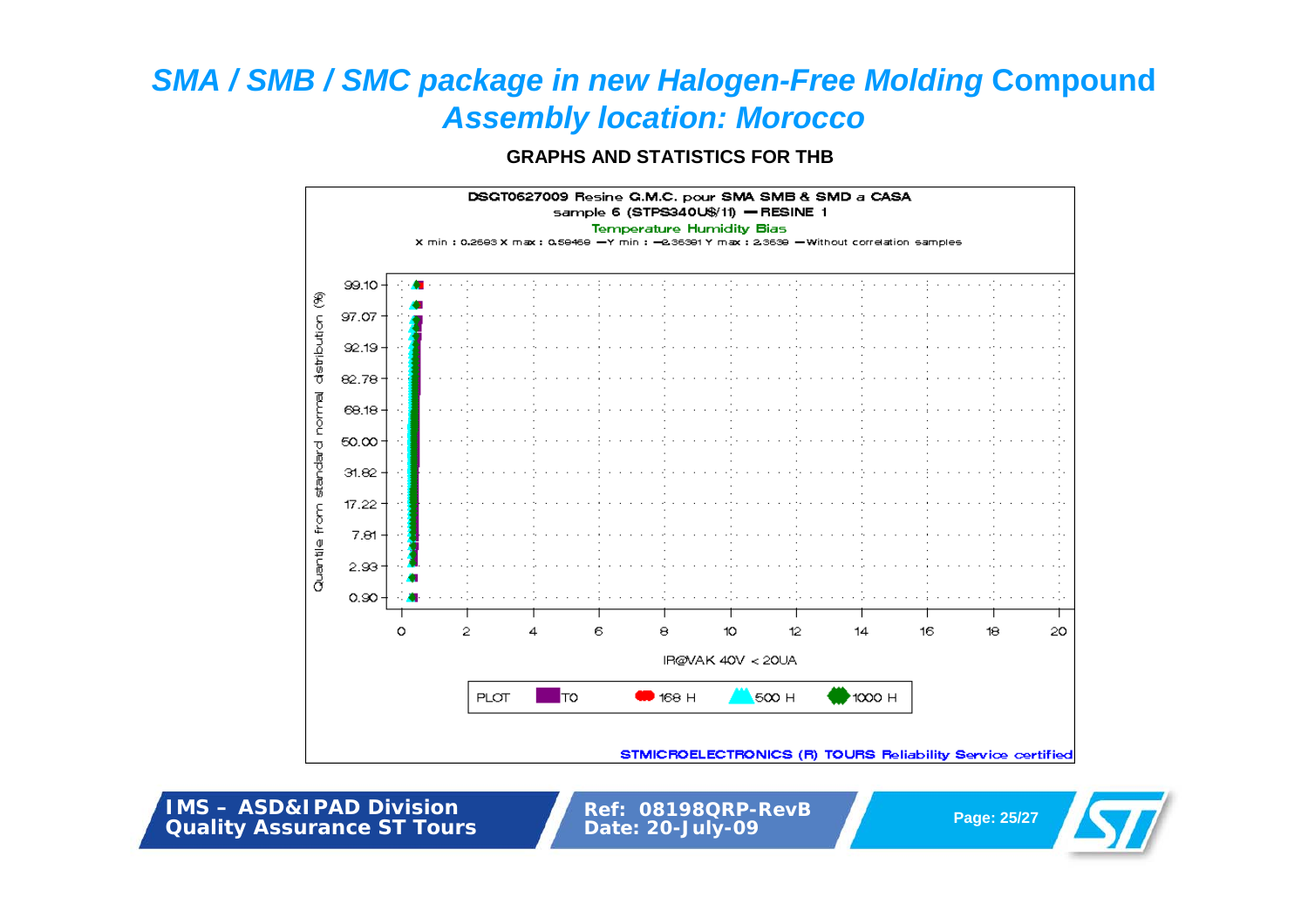### **AVERAGE OUTGOING QUALITY LEVEL AT FINAL GATE**

Sampling plans at Final quality inspection prior to shipment:

- 200 units per lot for electrical inspection. Acceptance criteria = 0/1
- 315 units per lot for visual and mechanical inspection. Acceptance criteria = 0/1

Ppm calculation:

```
Average Output Quality Estimator = \frac{\text{Total number of defectives on samples with d} \leq (c+1)}{\text{Total number of inspected units in accepted lots}} \times 10^6
```
*where d = defectives on sample c = acceptance criteria*

| <b>PARAMETER INSPECTED</b>   | <b>INSPECTION LEVEL</b> | AOL       |
|------------------------------|-------------------------|-----------|
| <b>VISUAL and MECHANICAL</b> |                         | $0.04\%$  |
| <b>ELECTRICAL</b>            |                         | $0.065\%$ |

**IMS – ASD&IPAD Division Quality Assurance ST Tours**

**Ref: 08198QRP-RevB Page: 26/27 Date: 20-July-09**

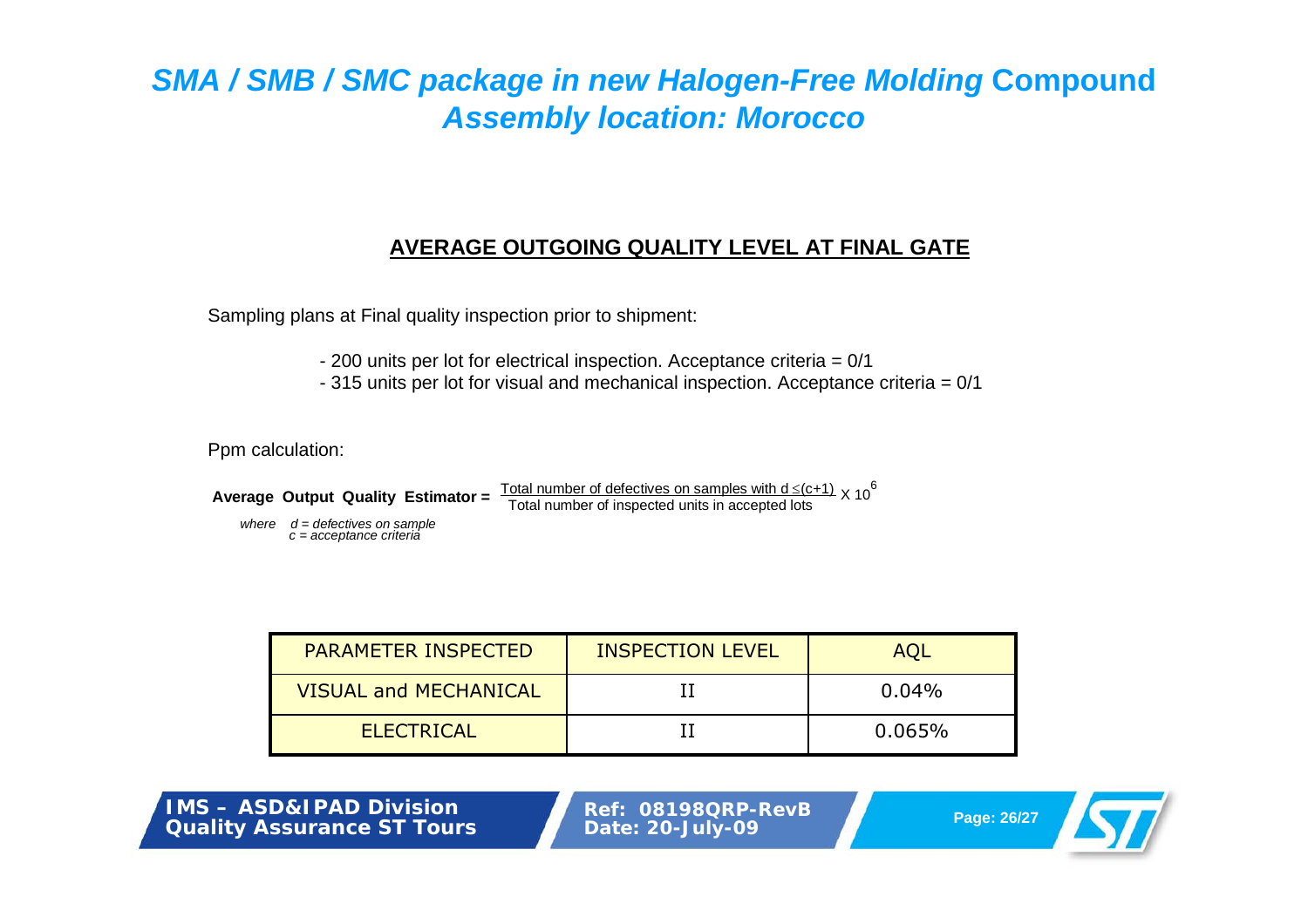### **ASSESSMENT**

#### **AEC-Q101 Qualification Plan requirements have been fulfilled without exception.**

It is stressed that reliability tests have shown that the devices behave correctly against environmental tests (no failure). Moreover, the stability of electrical parameters during the accelerated tests demonstrates the ruggedness of the products and safe operation, which is consequently expected during their lifetime.

| <b>Completion date</b> | <b>Location</b>                                                                                                 | <b>Department</b>                | <b>Name</b>                                                                                 |
|------------------------|-----------------------------------------------------------------------------------------------------------------|----------------------------------|---------------------------------------------------------------------------------------------|
| July 20th, 2009        | <b>STMicroelectronics</b><br>Rue Pierre et Marie CURIE<br><b>BP155</b><br>37071 TOURS Cedex 2,<br><b>FRANCE</b> | <b>Product Quality Assurance</b> | <b>Didier PELTIER</b><br><b>Quality Assurance Products</b><br>E-mail: didier.peltier@st.com |

**IMS – ASD&IPAD DivisionQuality Assurance ST Tours**

**Ref: 08198QRP-RevBPage: 27/27 Date: 20-July-09**

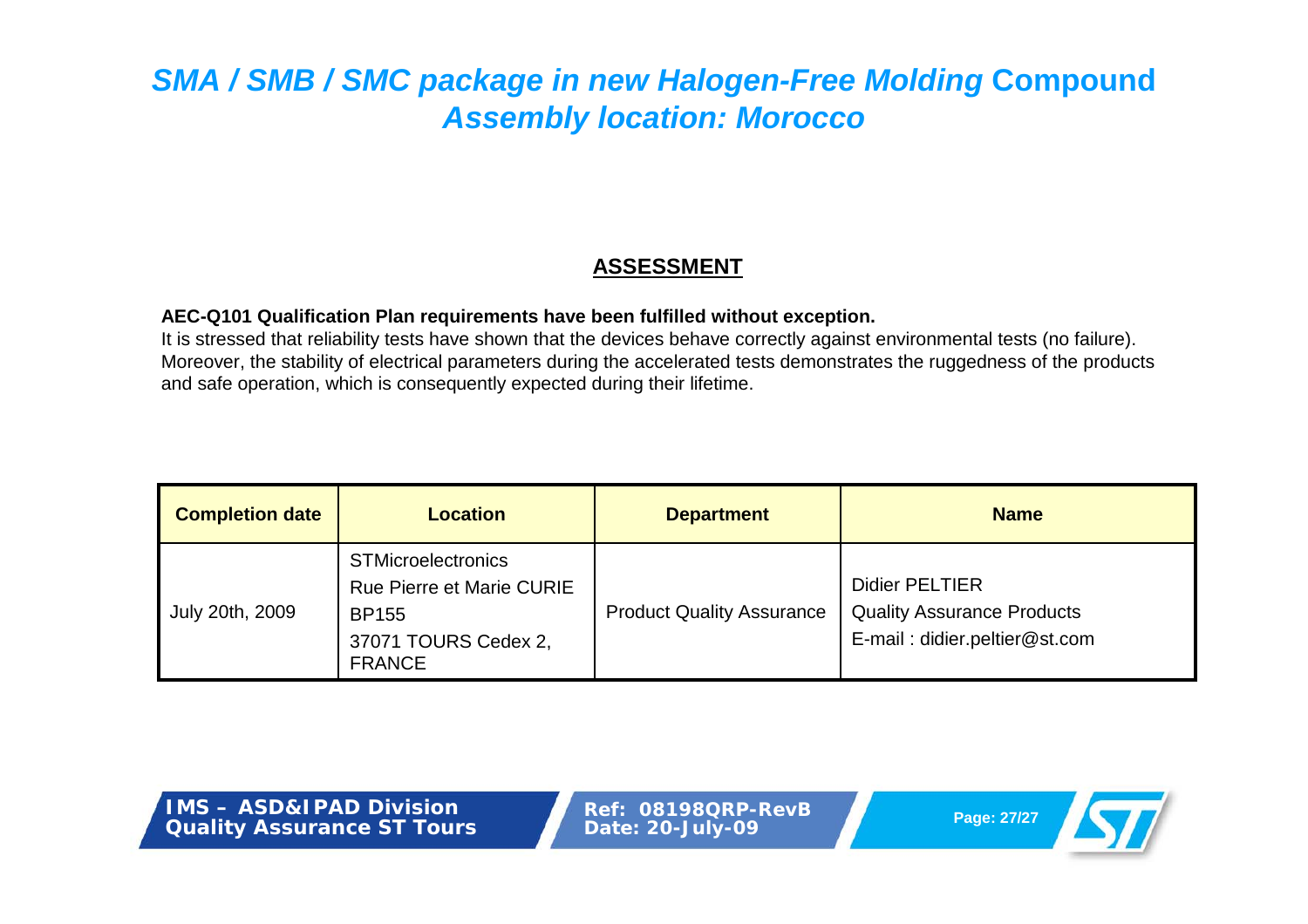# **QUALIFICATION REPORT**

*SMD package in new Halogen-Free molding* **compound**

*Assembly location: Subcontractor in China*

**Author : Didier PELTIER IMS – ASD&IPAD Division Quality Assurance ST Tours**

**Ref: 08217QRP Rev: ADate: 24-Oct-2008**

1/26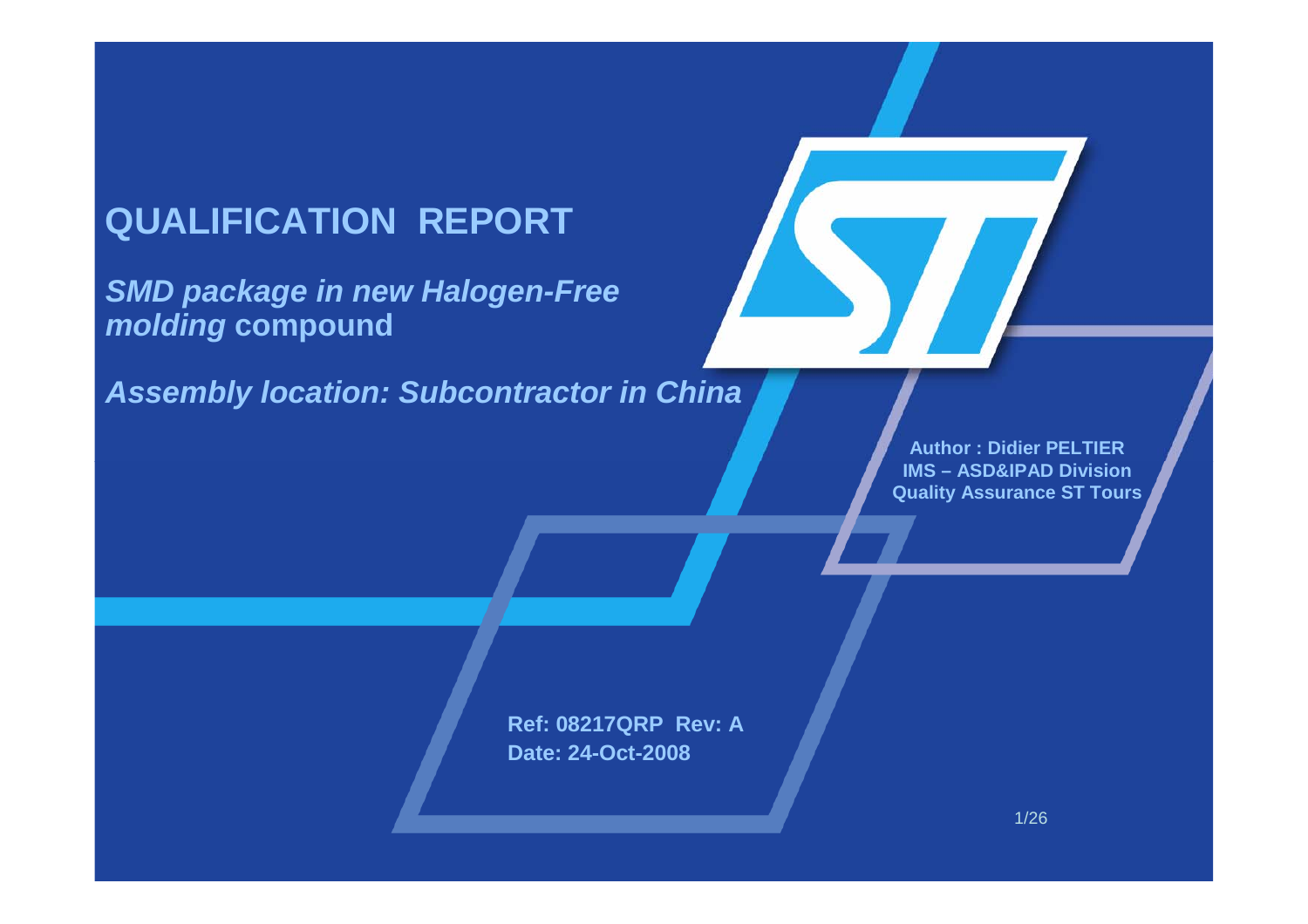### **REVISION TRACKING**

| Revision | <b>Date</b> | Description of revision | <b>Name</b> |
|----------|-------------|-------------------------|-------------|
| A        | 24-Oct-2008 | Creation                | <b>DP</b>   |
|          |             |                         |             |
|          |             |                         |             |
|          |             |                         |             |

**IMS – ASD&IPAD DivisionQuality Assurance ST Tours**

**Ref: 08217QRP-RevA Page: 2/26 Date: 24-Oct-2008**

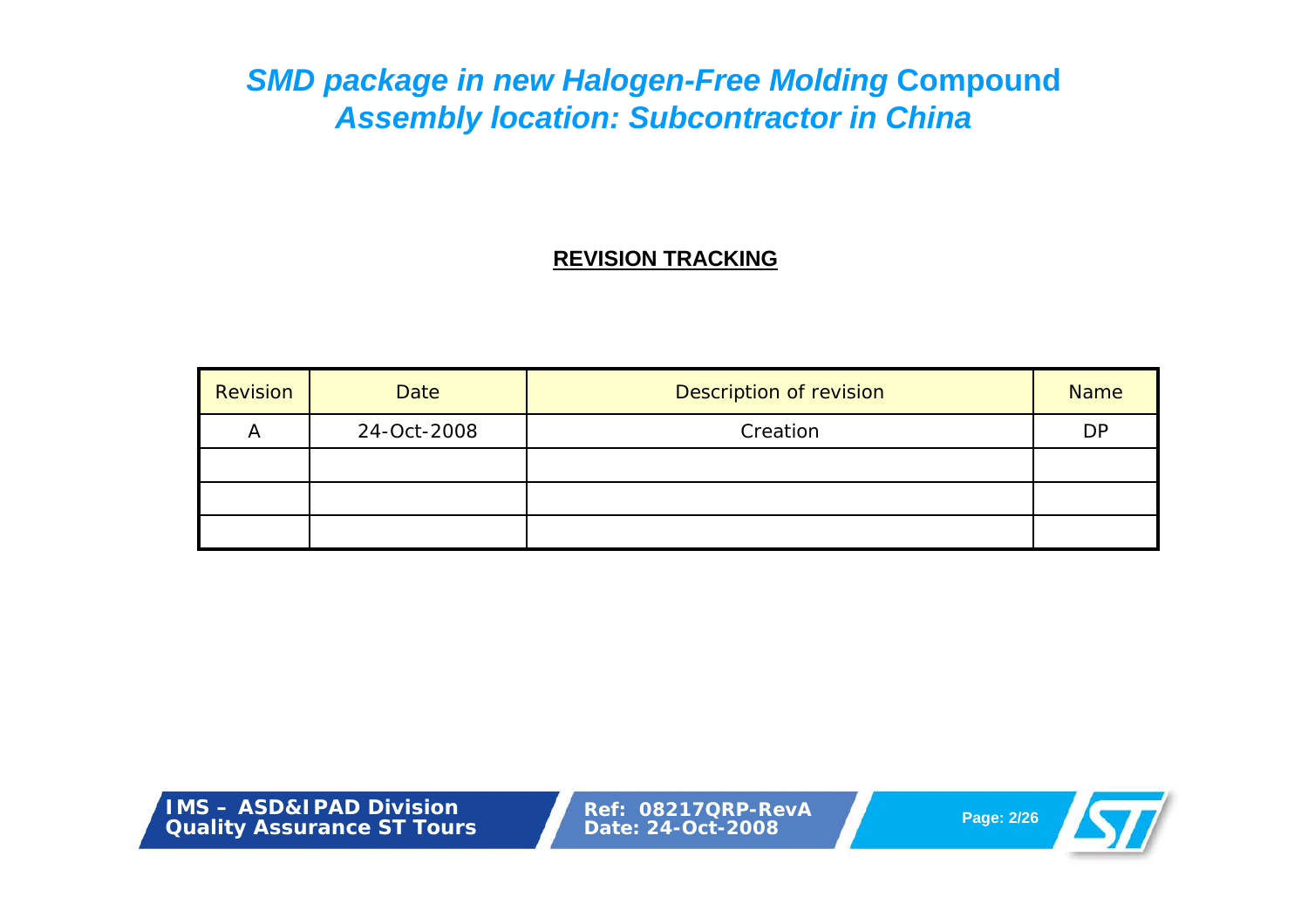### **CONTENTS**

- Why this change
- Product range.
- Basics of die technology.
- Basics of package technology.
- QC process flow chart.
- Qualification plan : Guidelines and description / Reliability tests selection.
- Reliability evaluation : Tests conditions / Results.
- Average Outgoing Quality level.
- Assessment.

**IMS – ASD&IPAD DivisionQuality Assurance ST Tours**

**Ref: 08217QRP-RevAPage: 3/26 Date: 24-Oct-2008**

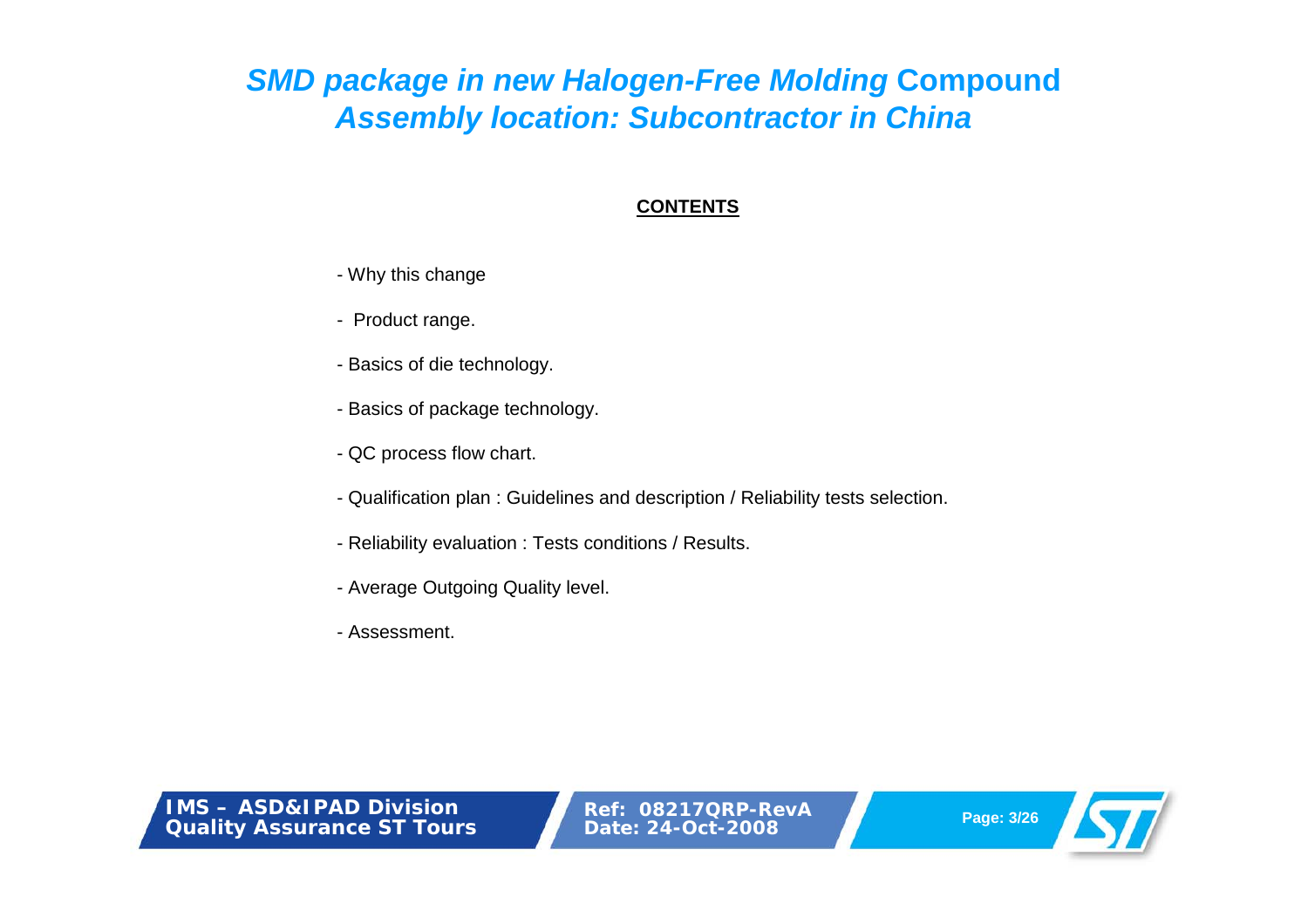### **WHY THIS CHANGE**

#### **Why this change?**

In order to meet the global market trend aiming at restricting the Brominated, Chlorinated and Antimony Trioxide based flame retardants, ST announces the conversion of its SMD package epoxy moulding compound to halogen-free.

Such material is considered halogen-free when the concentration of Brominated compound, Chlorinated compound and Sb2O3 are each inferior to 1000 ppm of the plastic weight of the component.

### **What is the change?**

The current epoxy moulding compound will be replaced by the halogen-free molding compound with no other change in the assembly Bill Of Material of the components.

Same test and assembly process will continue to be implemented, with no impact on the mechanical, thermal and electrical parameters of the products with reference to the product datasheets. This was verified in this qualification program.

The product marking will be maintained identical with no change with respect to the compliance with the RoHS\* directive. There will be no change in the MSL (moisture sensitivity level 1), packing mode and the standard delivery quantitiy.

**IMS – ASD&IPAD DivisionQuality Assurance ST Tours**

**Ref: 08217QRP-RevAPage: 4/26 Date: 24-Oct-2008**

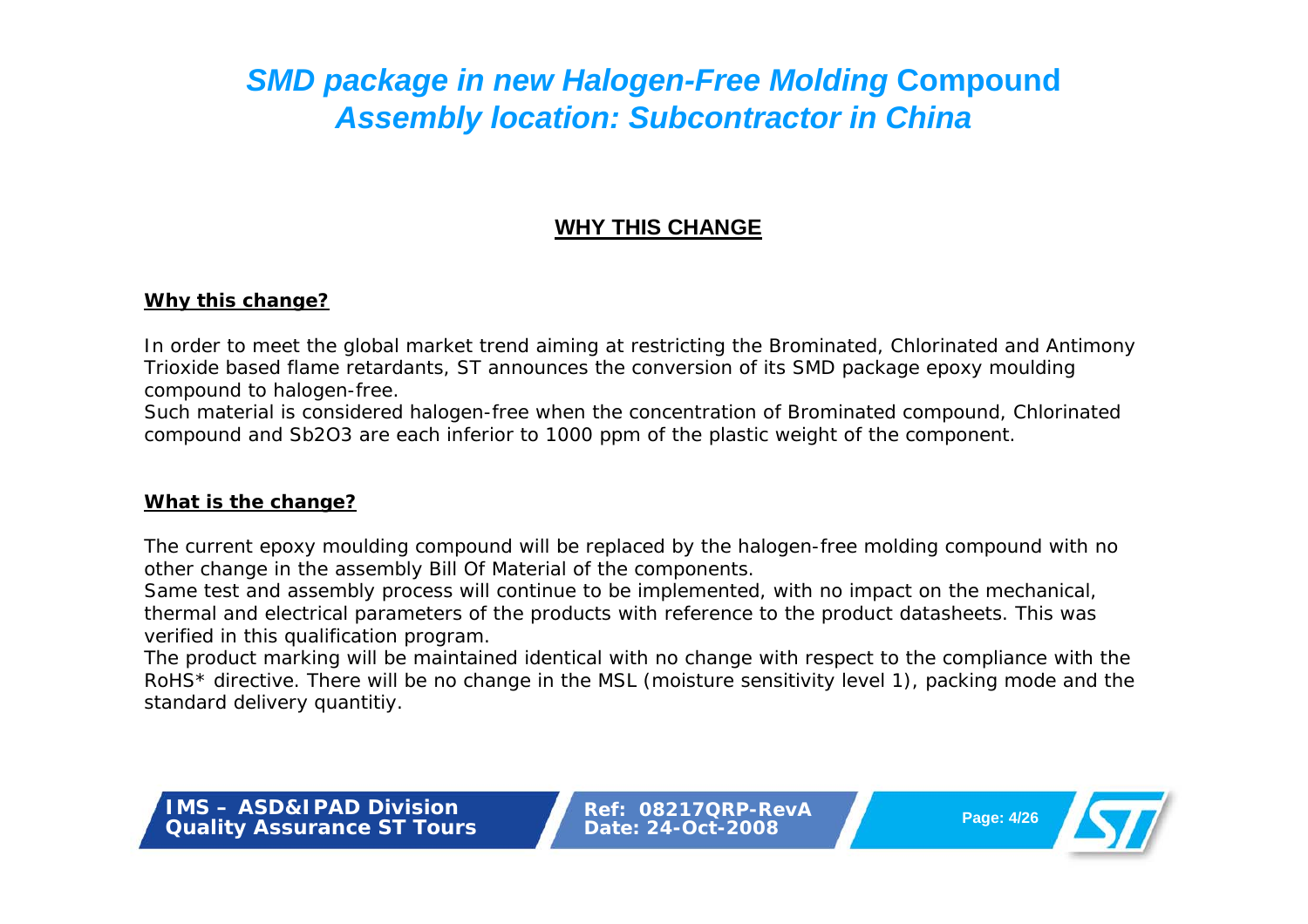### **PRODUCT RANGE**

| <b>Package</b> | <b>Product family</b> | <b>Series</b>                 |
|----------------|-----------------------|-------------------------------|
| <b>SMA</b>     | Protection            | SMAJxxx,                      |
|                | Rectifier             | STPSxxxA, STTHxxxA            |
|                | Protection            | SMBJxxx, SM6Txxx,             |
| <b>SMB</b>     | Rectifier             | SMBYTxxx, STPSxxxU, STPSxxxS  |
| <b>SMC</b>     | Protection            | SMCJxxx, SM15Txxx, LNBTVSxxxS |
|                | Rectifier             | SMBYTxxx, STPSxxxS, STPSxxxS  |

#### **BASICS OF DIE TECHNOLOGY**

Die / diffusion plant locations:

- ST Microelectronics Tours (France)
- ST Ang Mo Kio (Singapore)

**IMS – ASD&IPAD DivisionQuality Assurance ST Tours**

**Ref: 08217QRP-RevA Page: 5/26 Date: 24-Oct-2008**

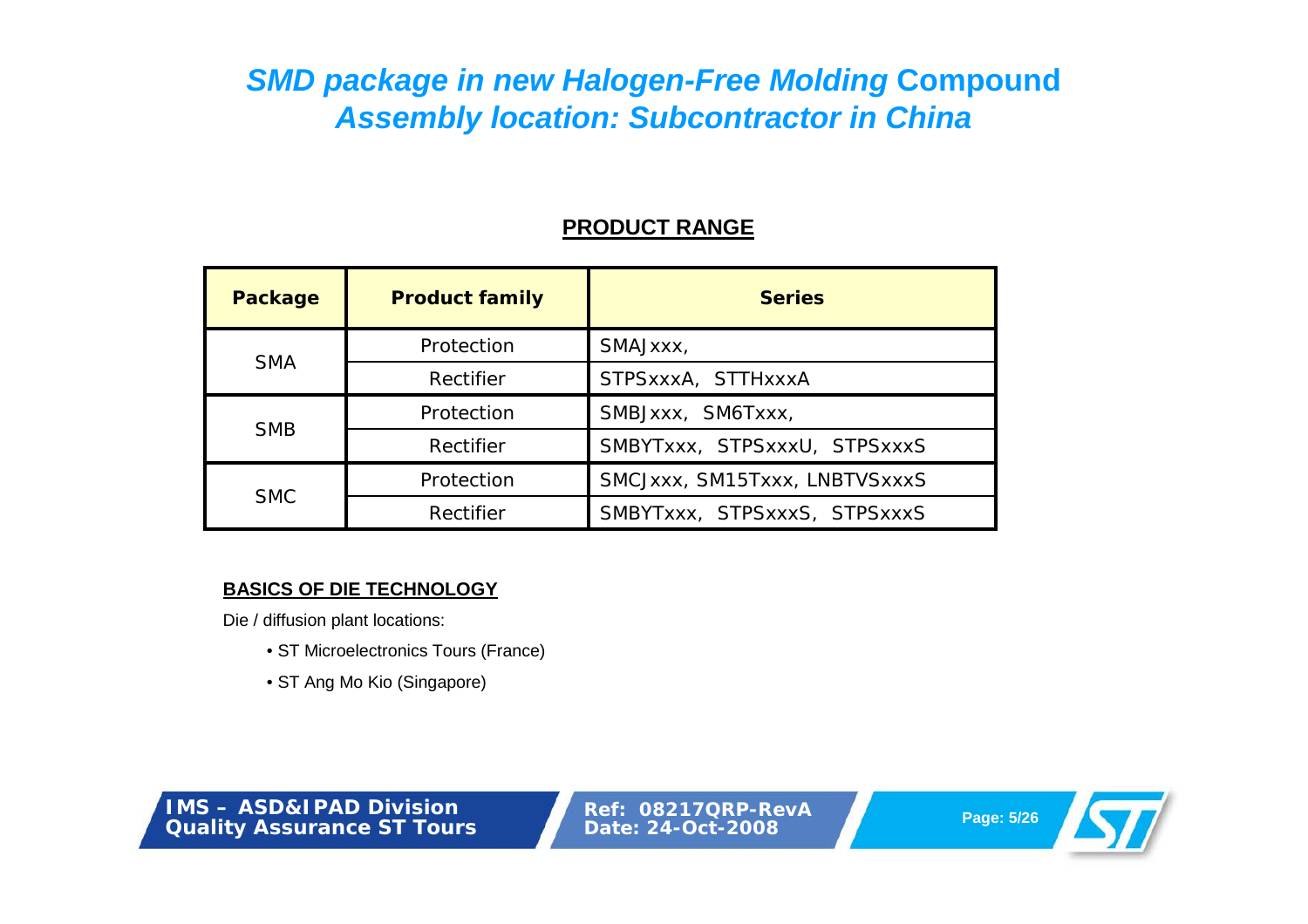### **BASICS OF PACKAGE TECHNOLOGY**

ASSEMBLY DESCRIPTION

| <b>Product family</b> | Die attach<br>material | <b>Bonding</b><br>material | <b>Frame material</b> | <b>Lead finish</b><br>material | <b>Package</b>           | <b>Molding</b><br>compound(*) |
|-----------------------|------------------------|----------------------------|-----------------------|--------------------------------|--------------------------|-------------------------------|
| Protection            | Soft solder            |                            |                       |                                | <b>SMA</b><br><b>SMB</b> |                               |
| Rectifier             | (Sn/Pb/Ag)             | Clip (Copper)              | Copper                | Sn                             | <b>SMC</b>               | Epoxy resin                   |

(\*): epoxy resin is halogen free and flammability is rated UL94V0



ASSEMBLY / TEST PLANT LOCATION : Subcontractor in China

**IMS – ASD&IPAD DivisionQuality Assurance ST Tours**

**Ref: 08217QRP-RevA Page: 6/26 Date: 24-Oct-2008**

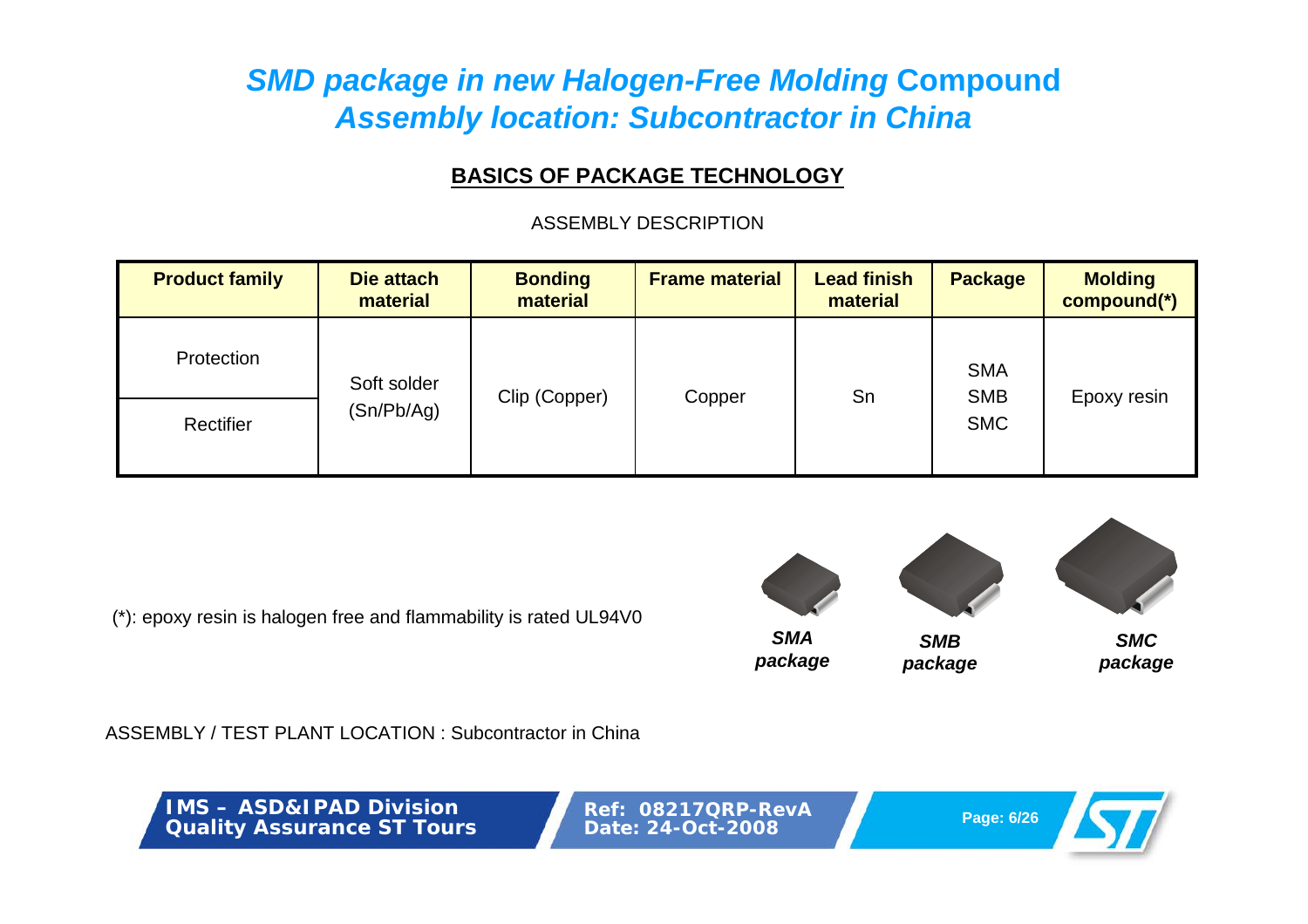### **BASICS OF PACKAGE TECHNOLOGY**

### INNER ASSEMBLY STRUCTURE



*Note: Generic scheme (Die / wire bonding sizes and die design given as example)*

**IMS – ASD&IPAD DivisionQuality Assurance ST Tours**

**Ref: 08217QRP-RevAPage: 7/26 Date: 24-Oct-2008**

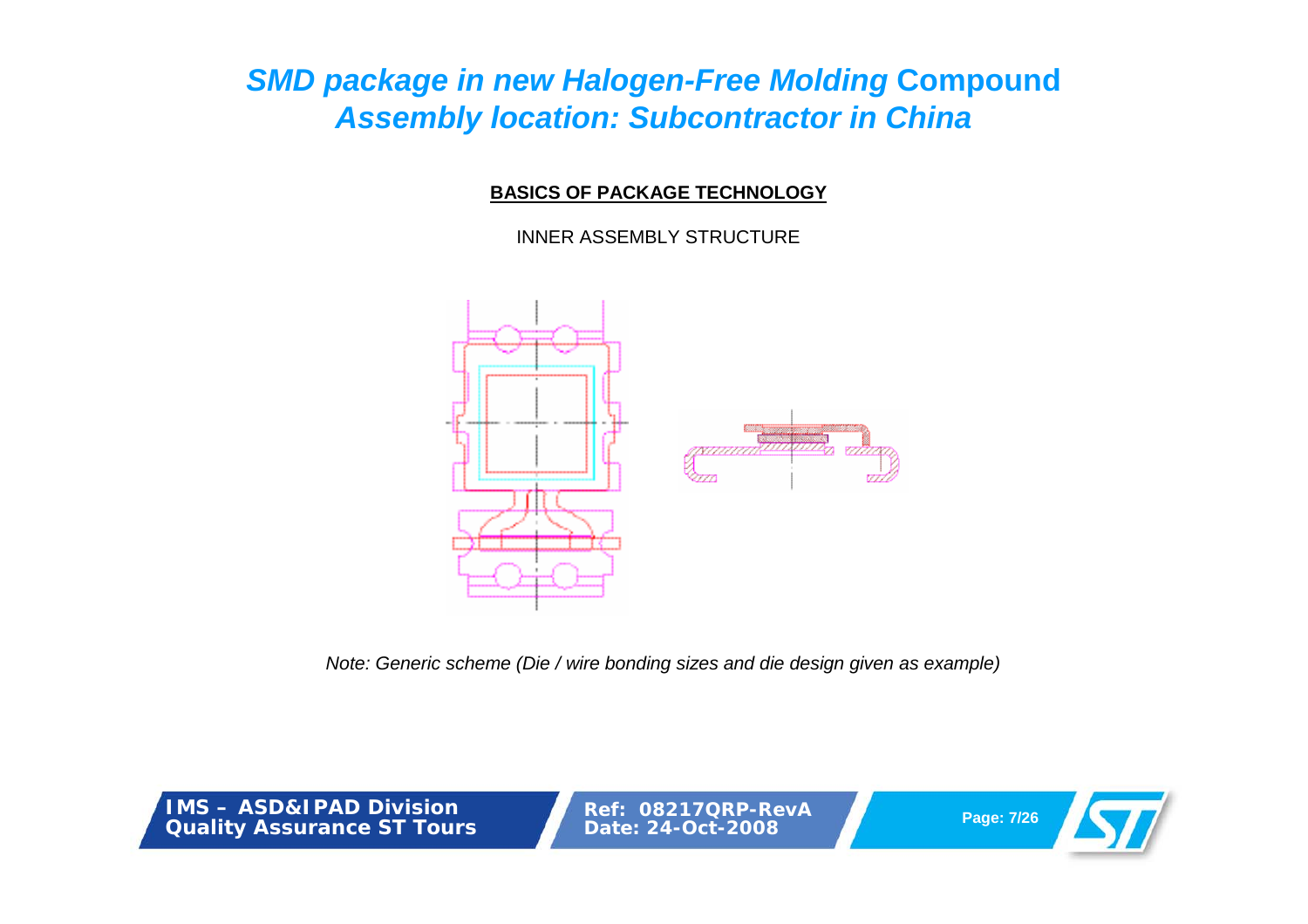### **QC PROCESS FRONT END FLOW CHART**

#### **Wafer Fab standard production process flow chart**



**IMS – ASD&IPAD Division Quality Assurance ST Tours**

**Ref: 08217QRP-RevAPage: 8/26 Date: 24-Oct-2008**

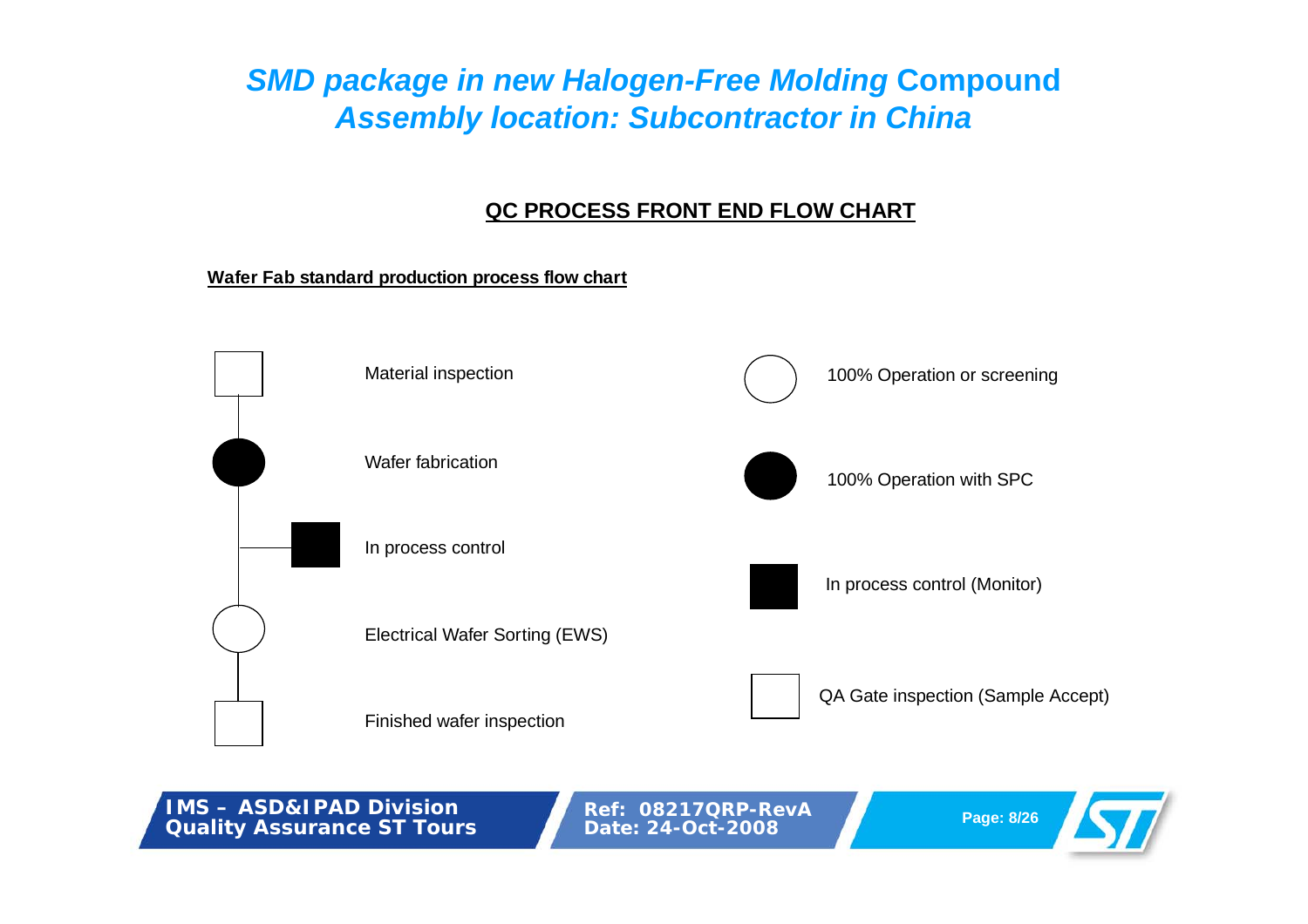### **QC PROCESS BACK END FLOW CHART**



**IMS – ASD&IPAD Division**

**Quality Assurance ST Tours**

**Ref: 08217QRP-RevA Page: 9/26 Date: 24-Oct-2008**

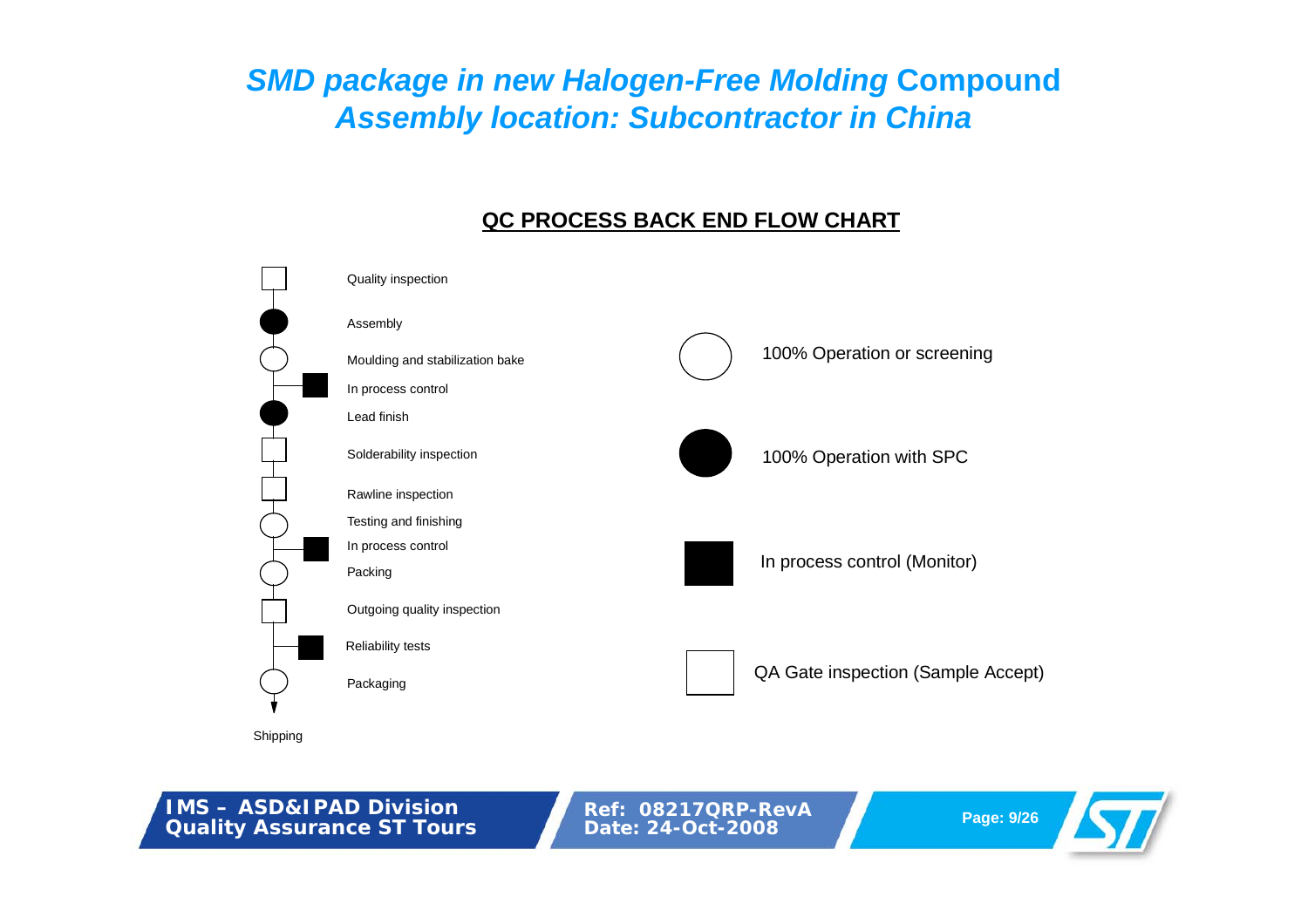### **QUALIFICATION PLAN : GUIDELINES AND DESCRIPTION**

\* Applicable documents : general procedure SOP2610 (STMicroelectronics).

\* Guidelines : a product or a family of products is considered qualified when it fullfils the requirements of a qualification plan which covers various aspects such as : development, reliability and manufacturing.

### **RELIABILITY EVALUATION : TEST SELECTION GUIDELINES**

Specific emphasis is put on electrical, thermo mechanical and environmental tests which are intended to accelerate failure mechanisms in order to define the limits of the products when they are submitted to industrial conditions.

The tests performed are split into 2 main families called die oriented tests and package oriented tests. Tests are selected according to the knowledge of application conditions of the products, failure mode effect analysis performed at design / development, and to the history of the manufacturing process.

The attached sheets provide relevant information on applicable tests, international standards, failure point, failure process, sample size as well as acceptance numbers.

**IMS – ASD&IPAD DivisionQuality Assurance ST Tours**

**Ref: 08217QRP-RevAPage: 10/26 Date: 24-Oct-2008**

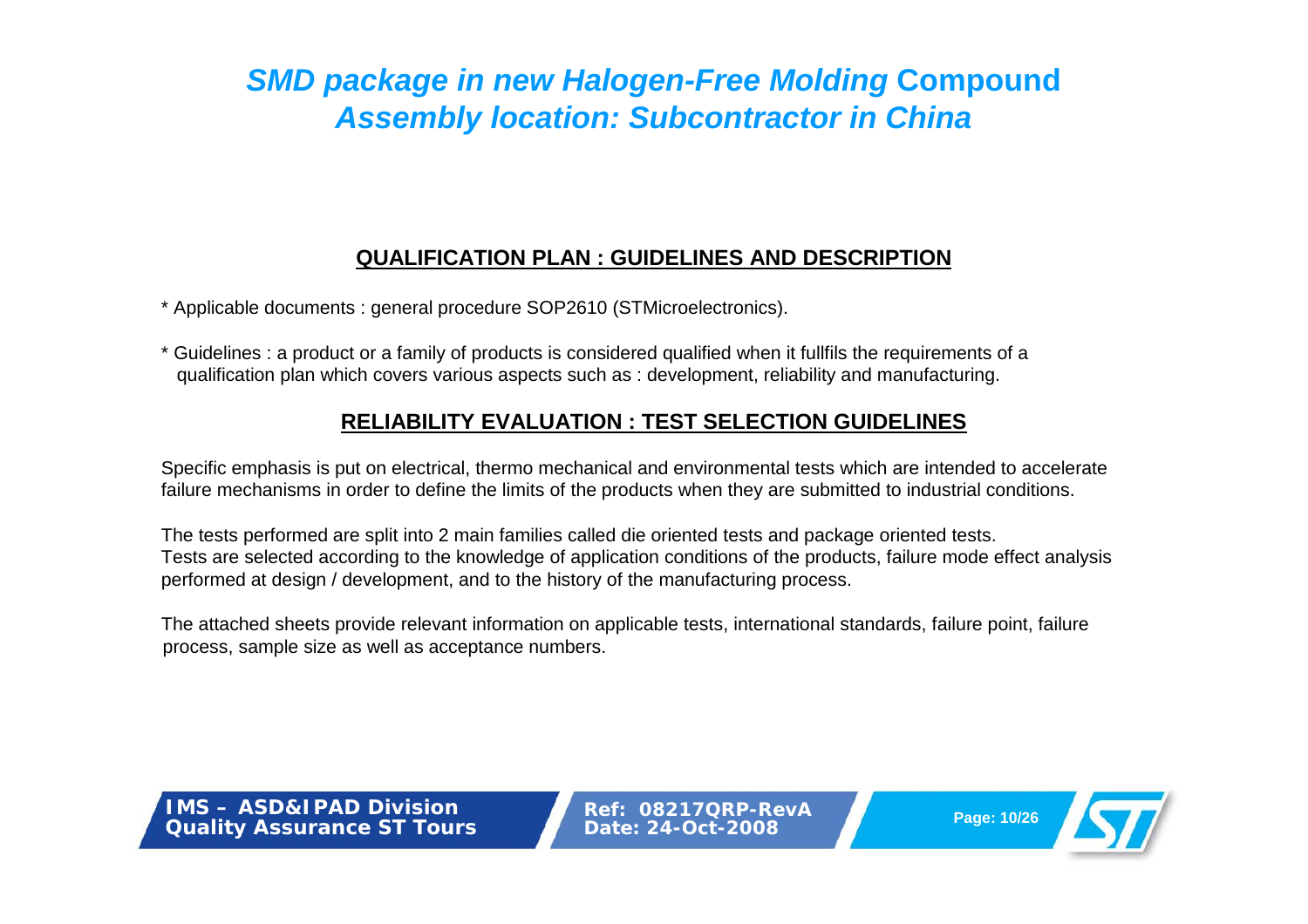### **RELIABILITY : ABBREVIATIONS AND MEANINGS**

| * Failure point       | : Physical localization of failure.                                                                                                                                                                                                                                                                                                                                                                                                       |
|-----------------------|-------------------------------------------------------------------------------------------------------------------------------------------------------------------------------------------------------------------------------------------------------------------------------------------------------------------------------------------------------------------------------------------------------------------------------------------|
| * Failure process     | : Physical or chemical or other mechanism resulting in a failure.                                                                                                                                                                                                                                                                                                                                                                         |
| $*$ FIT               | : Failure unit ; 1 fit = 1 failure in $10^9$ devices - Hours.                                                                                                                                                                                                                                                                                                                                                                             |
| * Failure rate        | : Also called "Lambda - $\lambda$ "; it is the incremental change in the number of failures per<br>associated incremental change with time. The failure rate is expressed in fits. Note: MTBF<br>(Mean Time Between Failure) = $1/\lambda$ . Currently " $\lambda$ " is provided in the life-time of the device<br>(constant $\lambda$ ; exponential modelisation of the population reliability: R(t) =N(t) = $e^{-\lambda t}$ )<br>N(to) |
| * Accelerating factor | : The physical or chemical factor increasing the failure rate.                                                                                                                                                                                                                                                                                                                                                                            |
| •Confidence level     | : A 60% confidence level means there is a 60% possibility that the sample came from a<br>population whose failure rate does not exceed the given failure rate.                                                                                                                                                                                                                                                                            |
| * Ea                  | : Activation energy (eV : electron volt). Activation energy is introduced in Arrhenius law<br>It is representative of the failure mechanism involved. Ex: 1eV is used to modelize failure<br>rate when surface charges are involved.                                                                                                                                                                                                      |

**IMS – ASD&IPAD DivisionQuality Assurance ST Tours**

**Ref: 08217QRP-RevA Page: 11/26 Date: 24-Oct-2008**

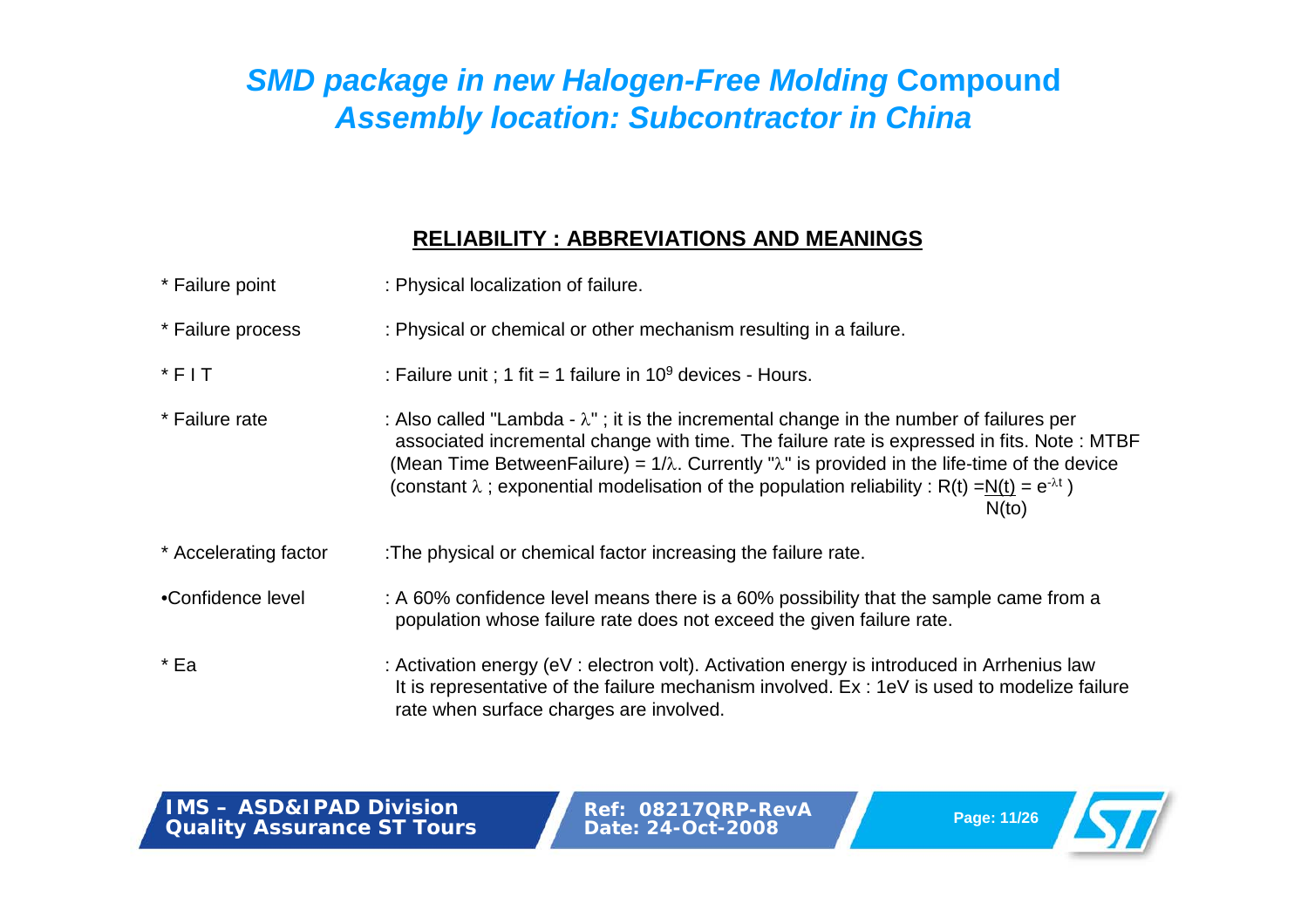### **RELIABILITY : DIE ORIENTED TESTS**

| <b>TEST DESCRIPTIONS</b>                                                                                                               | <b>FAILURE POINT</b>                | <b>FAILURE PROCESS</b>                        | <b>ACCELERATING</b><br><b>FACTORS/</b><br><b>ACTIV. ENERGY</b> |
|----------------------------------------------------------------------------------------------------------------------------------------|-------------------------------------|-----------------------------------------------|----------------------------------------------------------------|
| HIGH TEMPERATURE REVERSE BIAS (HTRB)<br><b>JESD22 A-108</b><br>For protection, Tj; VR; 1000Hrs<br>For rectifier: Tj; 0.8xVRRM; 1000Hrs | <b>PASSIVATION</b><br><b>LAYERS</b> | <b>SURFACE CHARGES</b><br><b>ACCUMULATION</b> | <b>TEMPERATURE</b><br><b>ELECTRICAL FIELD</b><br>$Ea = 1.0 eV$ |

**IMS – ASD&IPAD DivisionQuality Assurance ST Tours**

**Ref: 08217QRP-RevA Page: 12/26 Date: 24-Oct-2008**

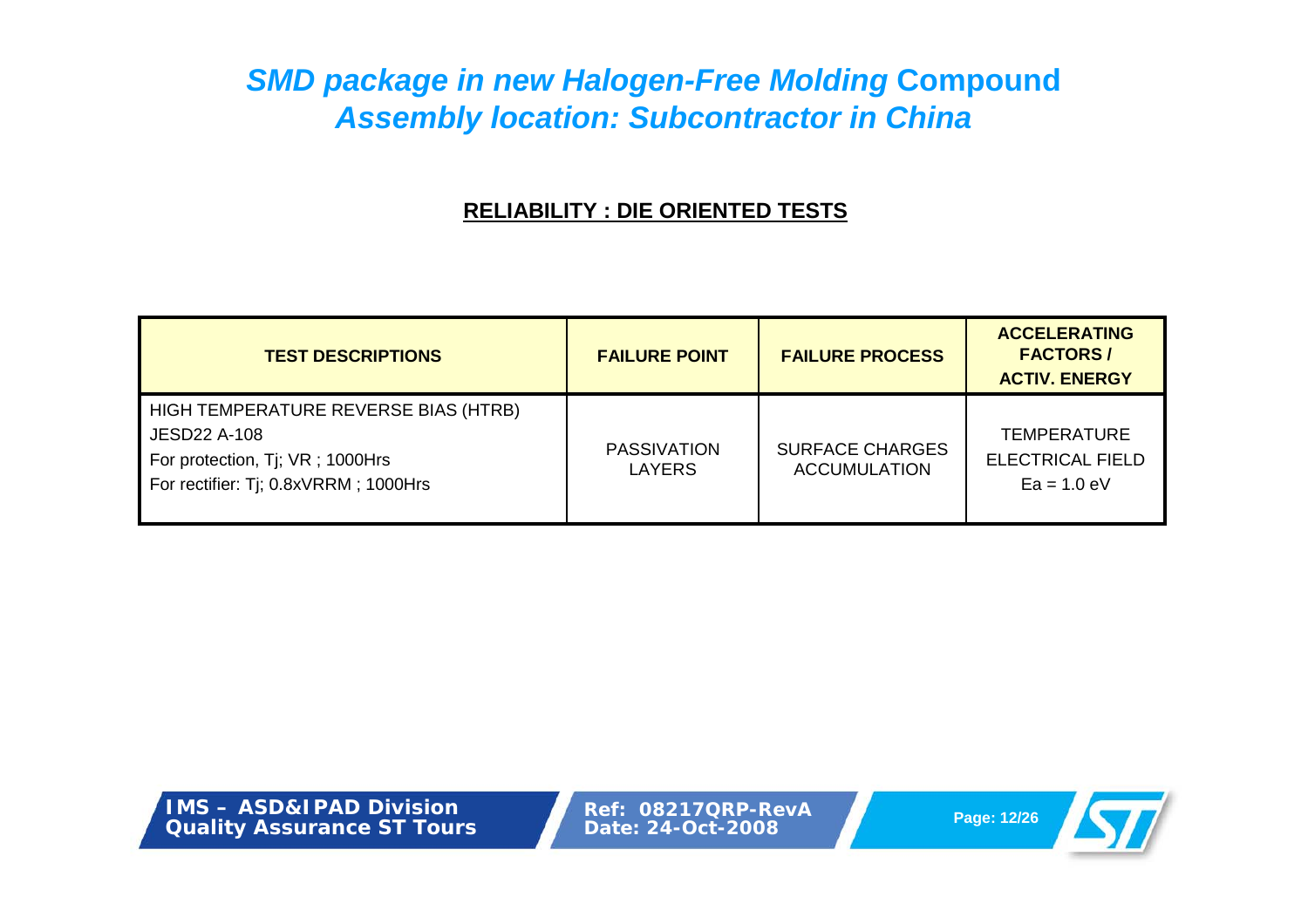### **RELIABILITY : PACKAGE ORIENTED TESTS**

| <b>TEST DESCRIPTIONS</b>                                                                                                                    | <b>FAILURE POINT</b>                                            | <b>FAILURE PROCESS</b>                                                          | <b>ACCELERATING</b><br><b>FACTORS/</b><br><b>ACTIV. ENERGY</b>        |
|---------------------------------------------------------------------------------------------------------------------------------------------|-----------------------------------------------------------------|---------------------------------------------------------------------------------|-----------------------------------------------------------------------|
| THERMAL CYCLING (TCT)<br>JESD22 A-104<br>$-65^{\circ}$ C/+150 $^{\circ}$ C; Air / Air; 1000Cycles                                           | DIE VOLUME<br>DIE ATTACH INTERFACE<br><b>PASSIVATION LAYERS</b> | SILICON / PACKAGE<br><b>THERMAL EXPANSION</b><br><b>COEFFICIENT MISMATCH</b>    | <b>T EXTREMES IN</b><br><b>CYCLING</b>                                |
| <b>AUTOCLAVE TEST (PCT)</b><br><b>JESD22 A-102</b><br>121°C, 2bars, 100%RH, 96hrs                                                           | DIE PERIPHERY<br><b>PASSIVATION</b>                             | <b>POOR HERMETICITY</b><br><b>CONTAMINATION</b>                                 | TEMPERATURE /<br><b>PRESSURE</b>                                      |
| TEMPERATURE HUMIDITY BIAS (THB)<br><b>JESD22 A-101</b><br>85°C 85%RH; device reverse biased at 0.8xVrrm up to a<br>maximum of 100V; 1000Hrs | DIE PERIPHERY<br>PASSIVATION BONDS<br><b>METALLISATION</b>      | <b>POOR HERMETICITY</b><br>CONTAMINATION<br><b>CORROSION</b>                    | <b>HUMIDITY</b><br><b>TEMPERATURE</b><br><b>VOLTAGE</b><br>$Ea=0.8eV$ |
| SOLDERABILITY J-STD-002                                                                                                                     | <b>LEAD SURFACE</b>                                             | <b>PLATING OR DIPPING</b><br><b>PROCESS MATERIAL</b>                            | <b>AGING HUMIDITY</b><br><b>TEMPERATURE</b>                           |
| RESISTANCE TO SOLDER HEAT (RSH)<br><b>JESD22 B-106-A</b>                                                                                    | DIE VOLUME<br>DIE ATTACH INTERFACE<br>PASSIVATION LAYERS        | SILICON / PACKAGE<br>THERMAL EXPANSION<br><b>COEFFICIENT</b><br><b>MISMATCH</b> | <b>TEMPERATURE</b><br><b>EXTREME</b>                                  |

**IMS – ASD&IPAD DivisionQuality Assurance ST Tours**

**Ref: 08217QRP-RevA Page: 13/26 Date: 24-Oct-2008**

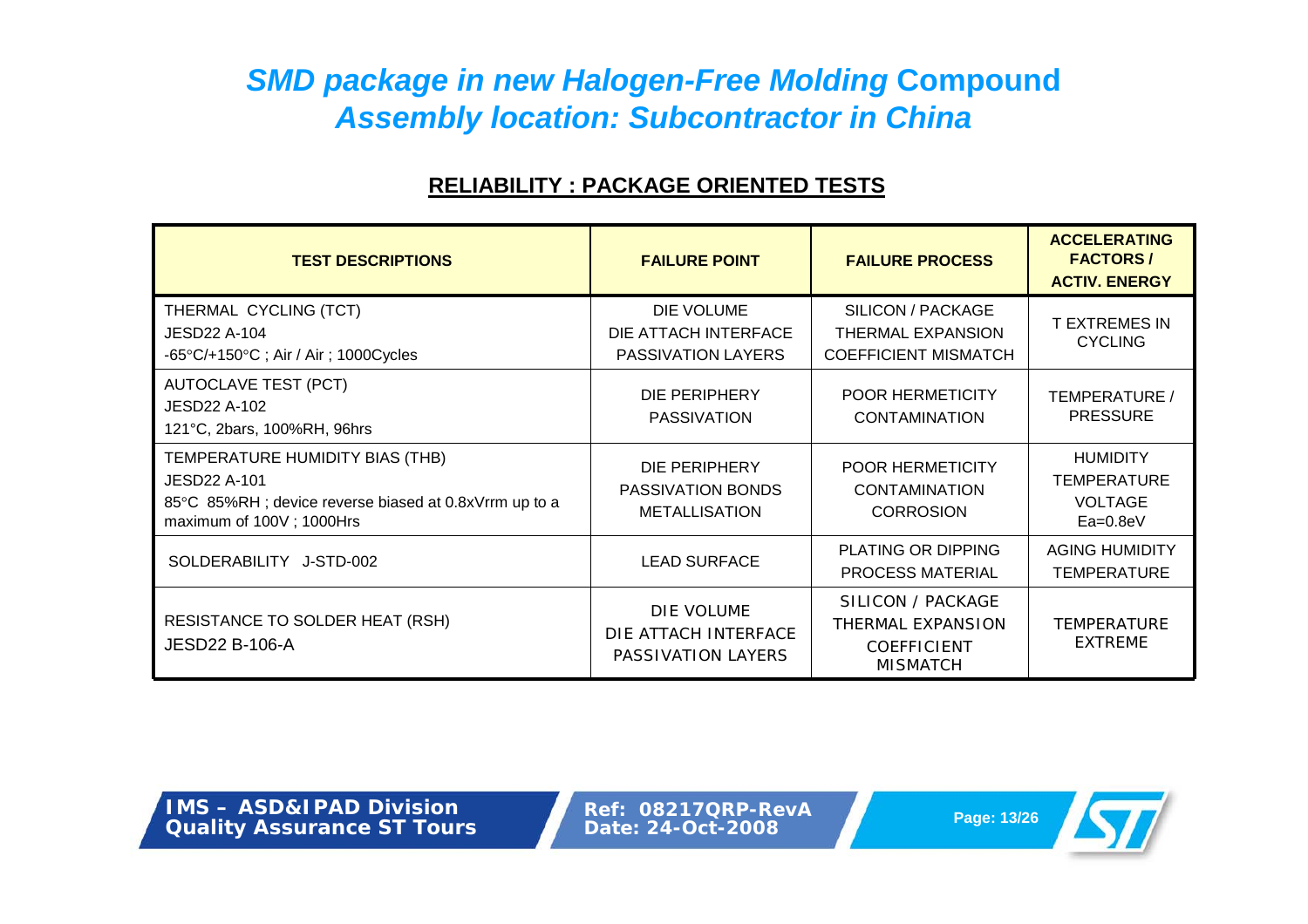### **RELIABILITY : DIE ORIENTED TESTS CONDITIONS / RESULTS**

| <b>RELIABILITY TEST</b>                                        | <b>TEST CONDITIONS</b>                                                                  | <b>RUNNER(*)</b>     | <b>RESULTS</b> | <b>EXAMPLE OF</b><br><b>DRIFT ANALYSIS</b> |
|----------------------------------------------------------------|-----------------------------------------------------------------------------------------|----------------------|----------------|--------------------------------------------|
| HIGH TEMPERATURE REVERSE<br>BIAS (HTRB)<br><b>JESD22 A-108</b> | <b>For Rectifier</b><br>Tj, V=0.8xVR, 1000hrs<br>For Protection<br>Ti, $V=Vr$ , 1000hrs | SM6T68A              | 0/77           | Refer to graph #1                          |
|                                                                |                                                                                         | <b>LNBTVS-6-304S</b> | 0/77           |                                            |
|                                                                |                                                                                         | STTH310S             | 0/77           | Refer to graph #2                          |

*Note 1: failure criteria :electrical parameter as defined in product data sheet.*

**(\*)** selected as per structural similarities procedures according to AEC-Q101.

**IMS – ASD&IPAD DivisionQuality Assurance ST Tours**

**Ref: 08217QRP-RevAPage: 14/26 Date: 24-Oct-2008**

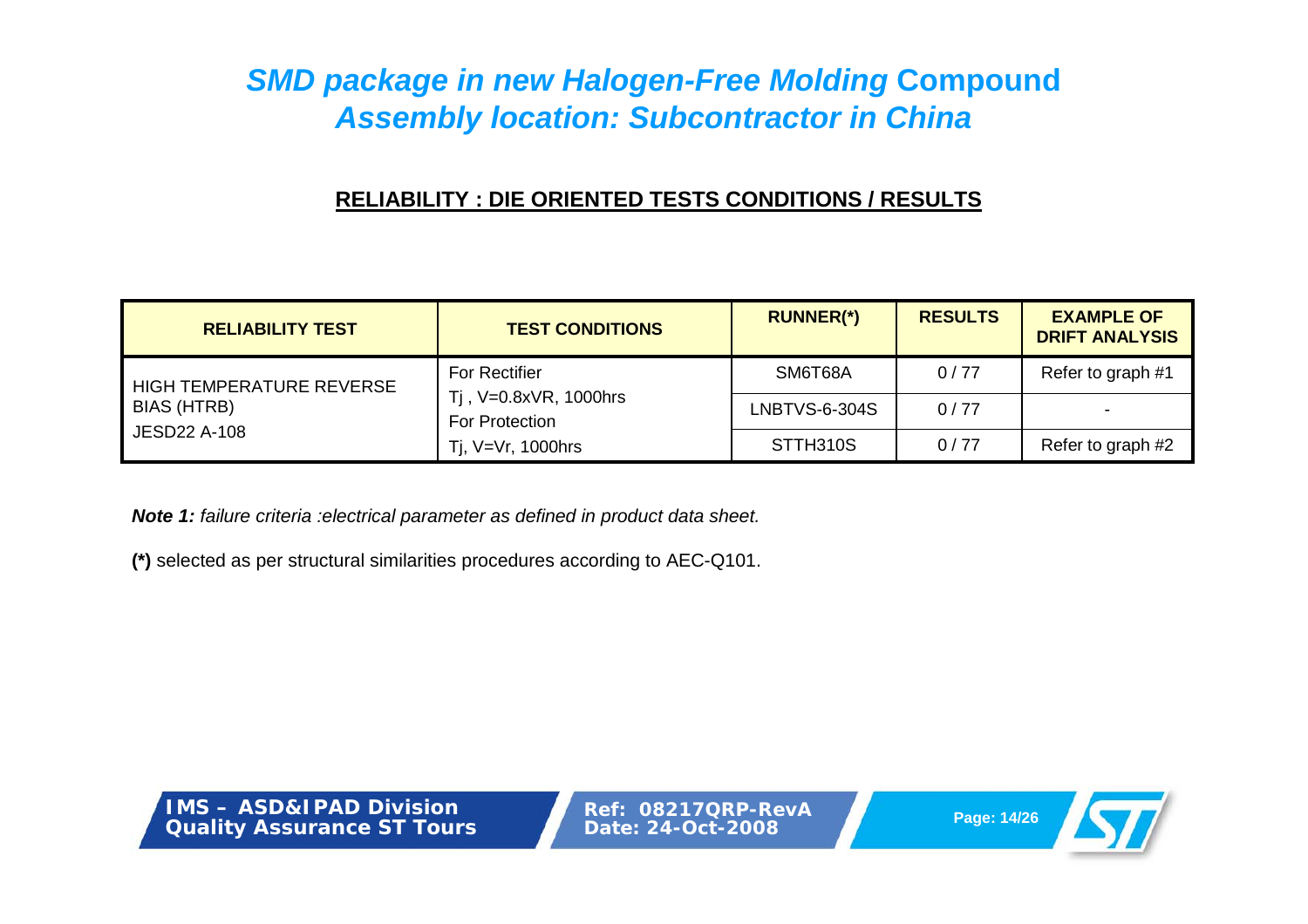# **RELIABILITY : PACKAGE ORIENTED TESTS CONDITIONS / RESULTS**

| <b>RELIABILITY TEST</b>                      | <b>TEST CONDITIONS</b>                       | <b>RUNNER(*)</b> | <b>RESULTS</b> | <b>EXAMPLE OF</b><br><b>DRIFT ANALYSIS</b> |
|----------------------------------------------|----------------------------------------------|------------------|----------------|--------------------------------------------|
| THERMAL CYCLING (TCT)<br><b>JESD22 A-104</b> | $-65^{\circ}$ C/+150 $^{\circ}$ C, 500cycles | LNBTVS6-304S     | 0/77           | Refer to graph #3                          |
| <b>U-HAST TEST</b><br>JESD22A-110-B          | 130°C / 100%RH / 96Hrs                       | LNBTVS6-304S     | 0/25           |                                            |
|                                              |                                              | SMBJ13A          | 0/25           | Refer to graph #4                          |
|                                              |                                              | SMAJ5.0A         | 0/25           | Refer to graph #5                          |
| <b>TEMPERATURE</b>                           | 85°C 85%RH; V=0.8xVR                         | SM6T68A          | 0/25           | Refer to graph #6                          |
| <b>HUMIDITY BIAS (THB)</b>                   | (<100V); 1000Hrs                             | STTH1L06A        | 0/25           | Refer to graph #7                          |
| <b>JESD22 A-101</b>                          |                                              | LNBTVS6-304S     | 0/25           |                                            |

*Note 1: failure criteria :electrical parameter as defined in product data sheet.*

*Note 2: All surface mount devices (SMD's) submitted to pre-conditionning prior reliability test as per JEDEC JESD22-A113.*

**(\*)** selected as per structural similarities procedures according to AEC-Q101.

**IMS – ASD&IPAD DivisionQuality Assurance ST Tours**

**Ref: 08217QRP-RevAPage: 15/26 Date: 24-Oct-2008**

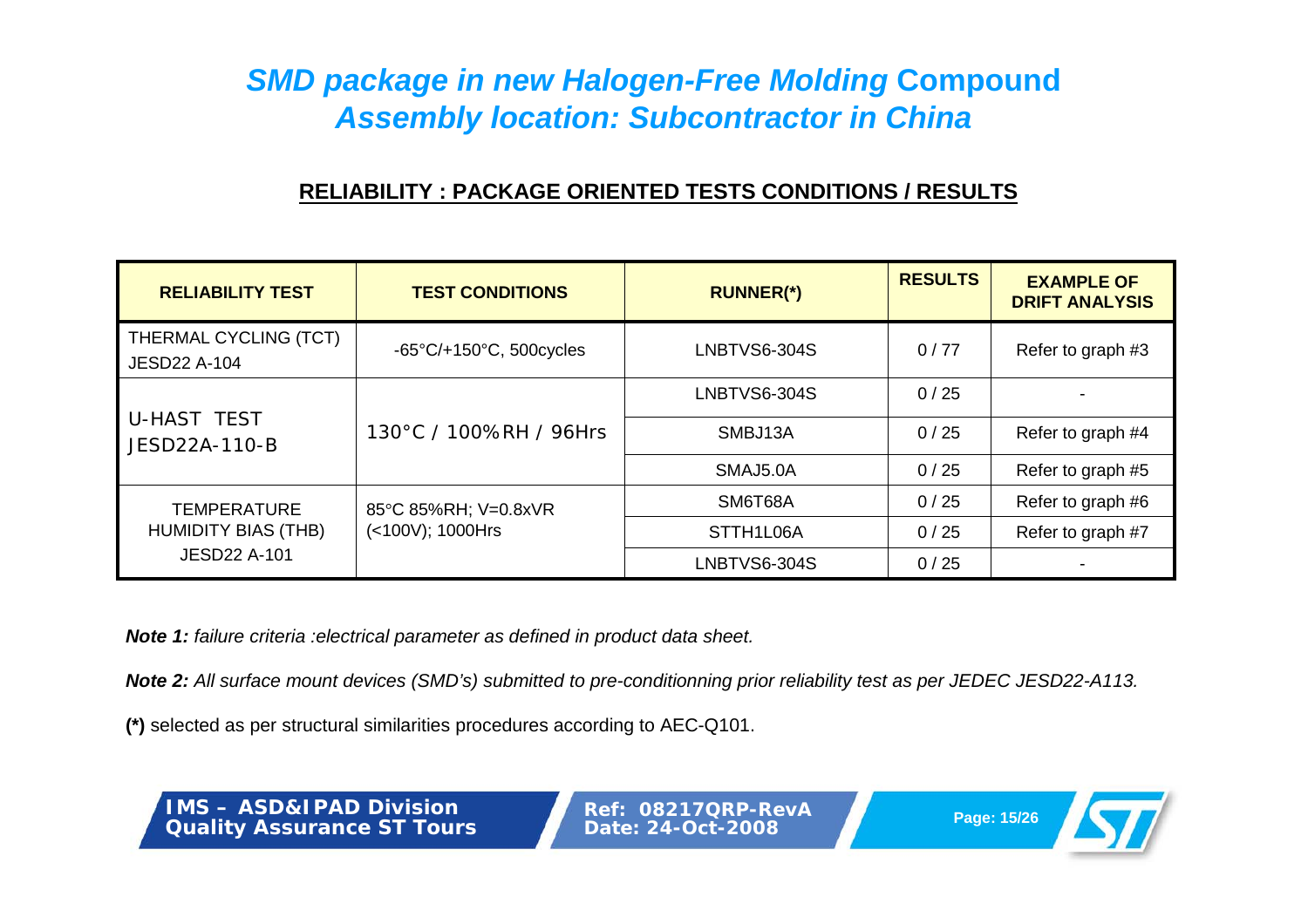# **RELIABILITY : PACKAGE ORIENTED TESTS CONDITIONS / RESULTS**

| <b>RELIABILITY</b><br><b>TEST</b>        | <b>TEST CONDITIONS</b>                                                                                                                                                                       | <b>RUNNER(*)</b> | <b>RESULTS</b> |
|------------------------------------------|----------------------------------------------------------------------------------------------------------------------------------------------------------------------------------------------|------------------|----------------|
|                                          | - Dry aging (150°C, 16Hrs) solderability test 220°C / PbSn                                                                                                                                   | SMAJ33CA         | 0/60           |
| <b>SOLDERABILITY</b><br>J-STD-002        | - Dry aging (150°C, 16Hrs) solderability test 245°C / SnAgCu<br>- Steam aging (100°C, 8Hrs) solderability test 220°C / PbSn<br>- Steam aging (100°C, 8Hrs) solderability test 245°C / SnAgCu | SM6T68A          | 0/60           |
|                                          |                                                                                                                                                                                              | LNBTVS6-304S     | 0/60           |
| <b>RSH (Resistance</b>                   |                                                                                                                                                                                              | SMAJ33CA         | 0/12           |
| to Solder Heat)<br><b>JESD22 B-106-A</b> | $T = 260^{\circ}$ C / 10s ON / 15s OFF (2 times)                                                                                                                                             | SM6T68A          | 0/12           |
|                                          |                                                                                                                                                                                              | LNBTVS6-304S     | 0/12           |

*Note 1: failure criteria :electrical parameter as defined in product data sheet.*

*Note 2: All surface mount devices (SMD's) submitted to pre-conditionning prior reliability test as per JEDEC JESD22-A113.*

**(\*)** selected as per structural similarities procedures according to AEC-Q101.

**IMS – ASD&IPAD DivisionQuality Assurance ST Tours** **Ref: 08217QRP-RevAPage: 16/26 Date: 24-Oct-2008**

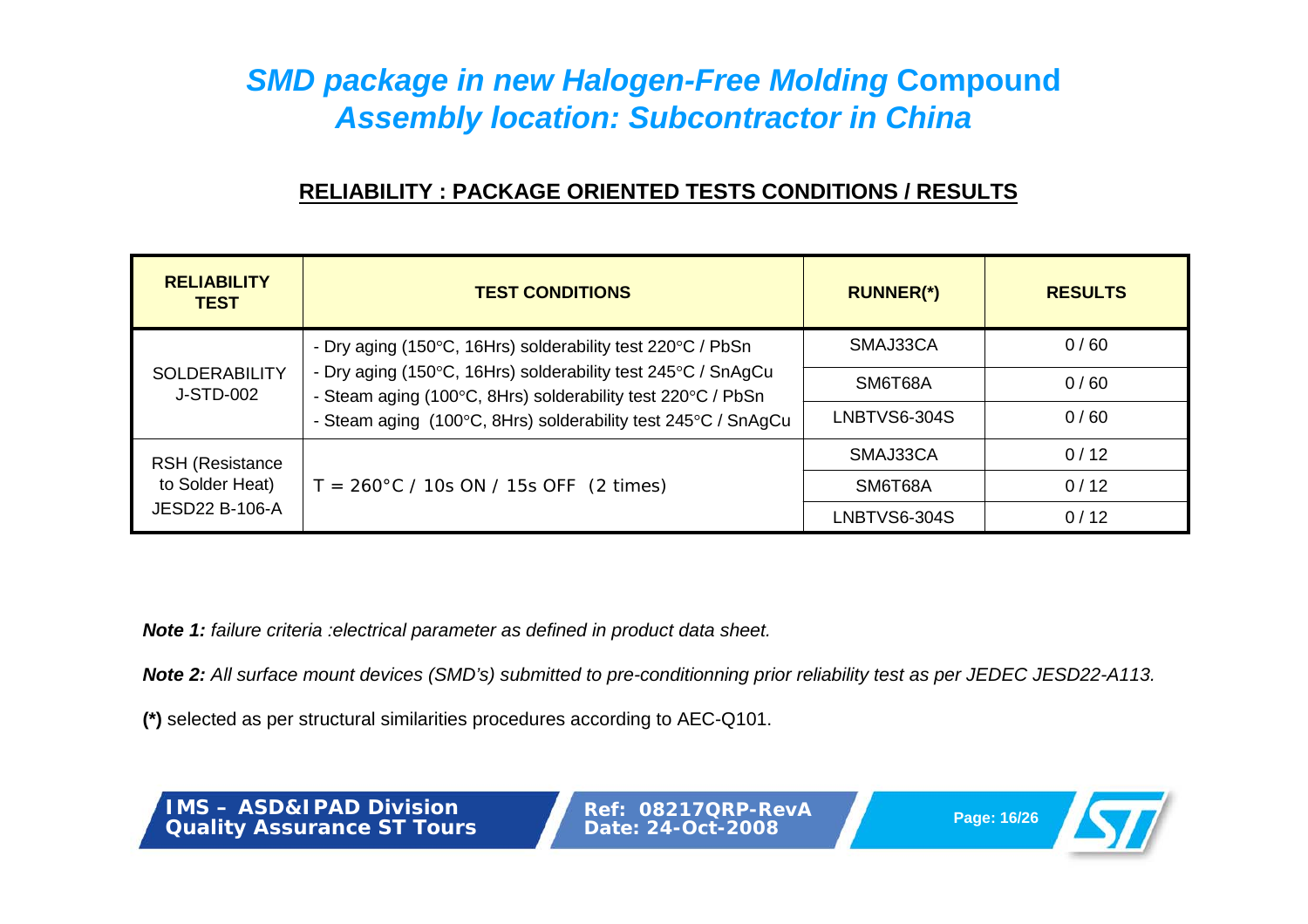# **RELIABILITY DATA : STATISTICS**

In addition to the above table of results, the following graphs provide a straightforward data analysis with <sup>a</sup> representation of the selected parameter population in the Henry's chart.

Since the « y » axis represents the cumulative population of the different read-outs, statistical analysis is easy (median, range), while the overall stability and span during the stress test is immediately evident.

**IMS – ASD&IPAD DivisionQuality Assurance ST Tours**

**Ref: 08217QRP-RevAPage: 17/26 Date: 24-Oct-2008**

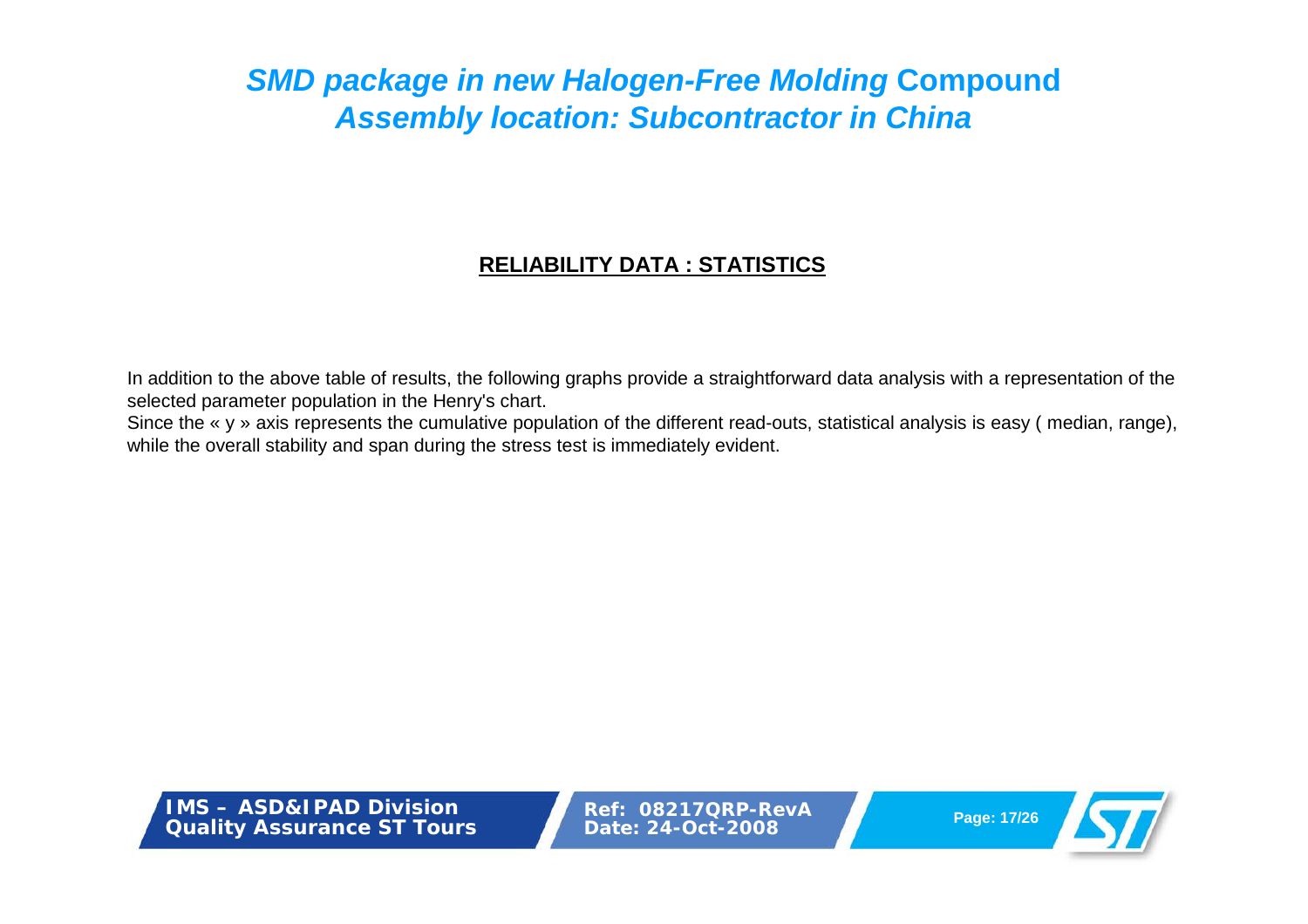## **GRAPHS AND STATISTICS FOR HIGH TEMPERATURE REVERSE BIAS (HTRB)**

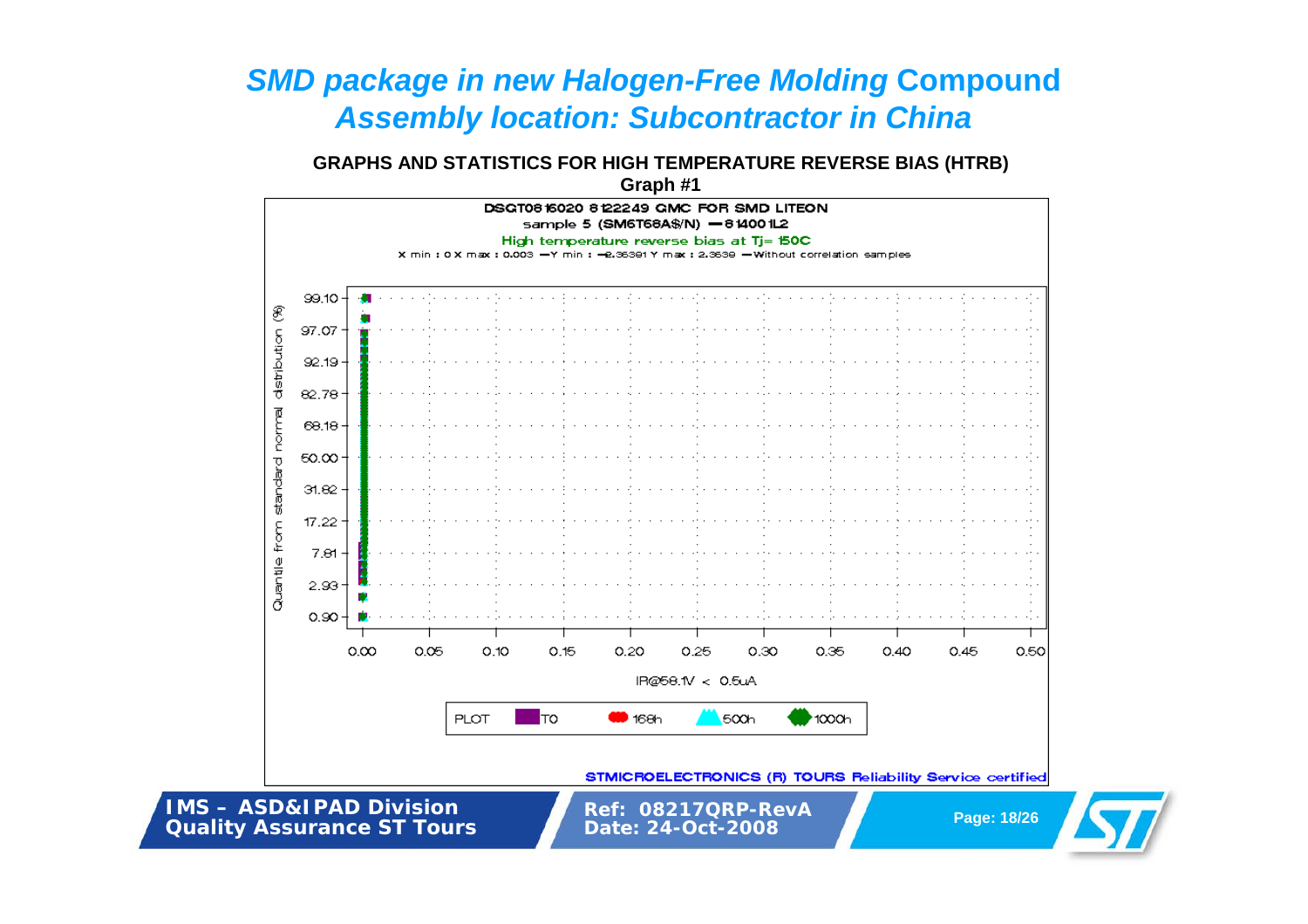## **GRAPHS AND STATISTICS FOR HIGH TEMPERATURE REVERSE BIAS (HTRB)**

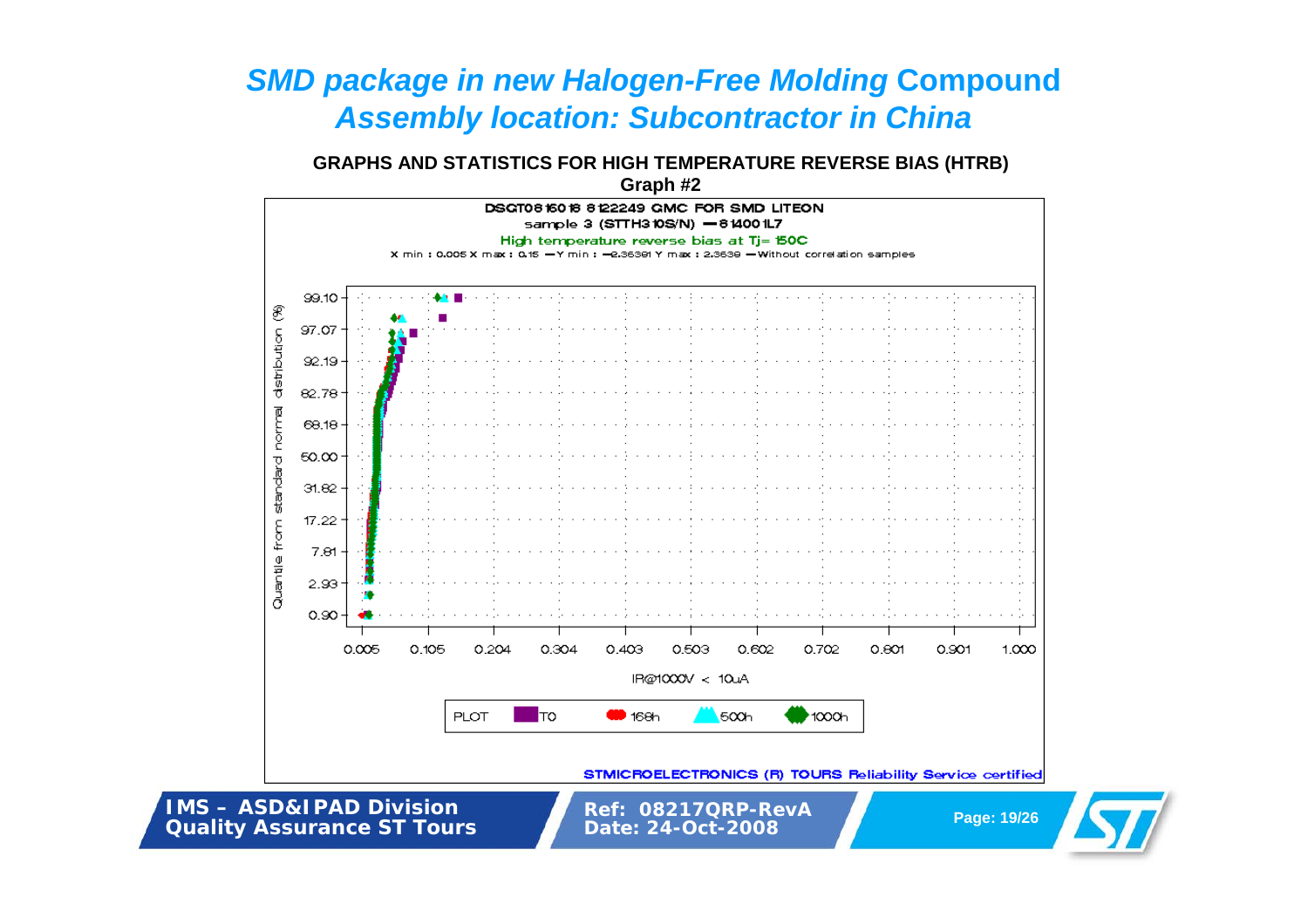## **GRAPHS AND STATISTICS FOR THERMAL CYCLING (TCT)**

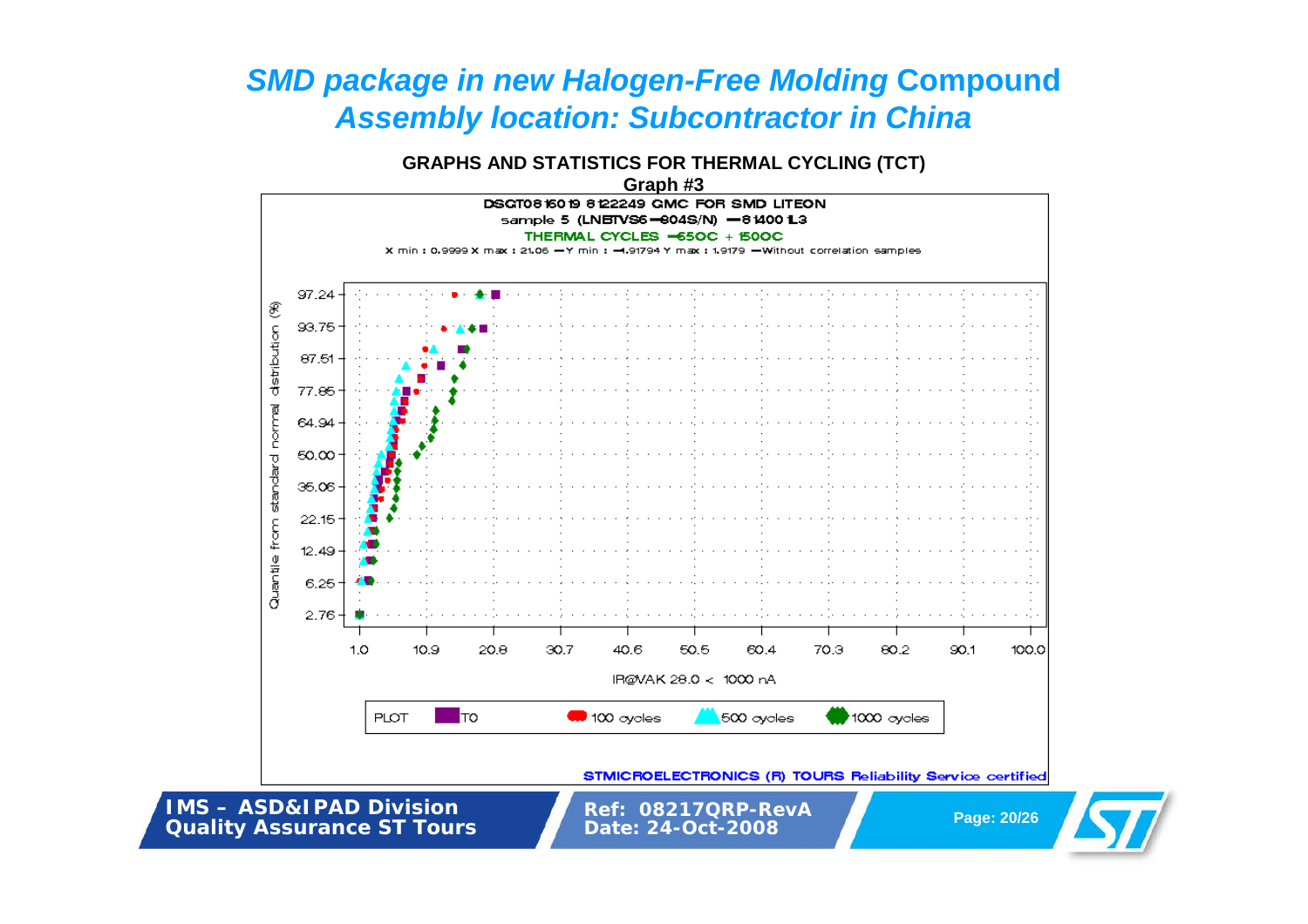**GRAPHS AND STATISTICS FOR U-HAST**

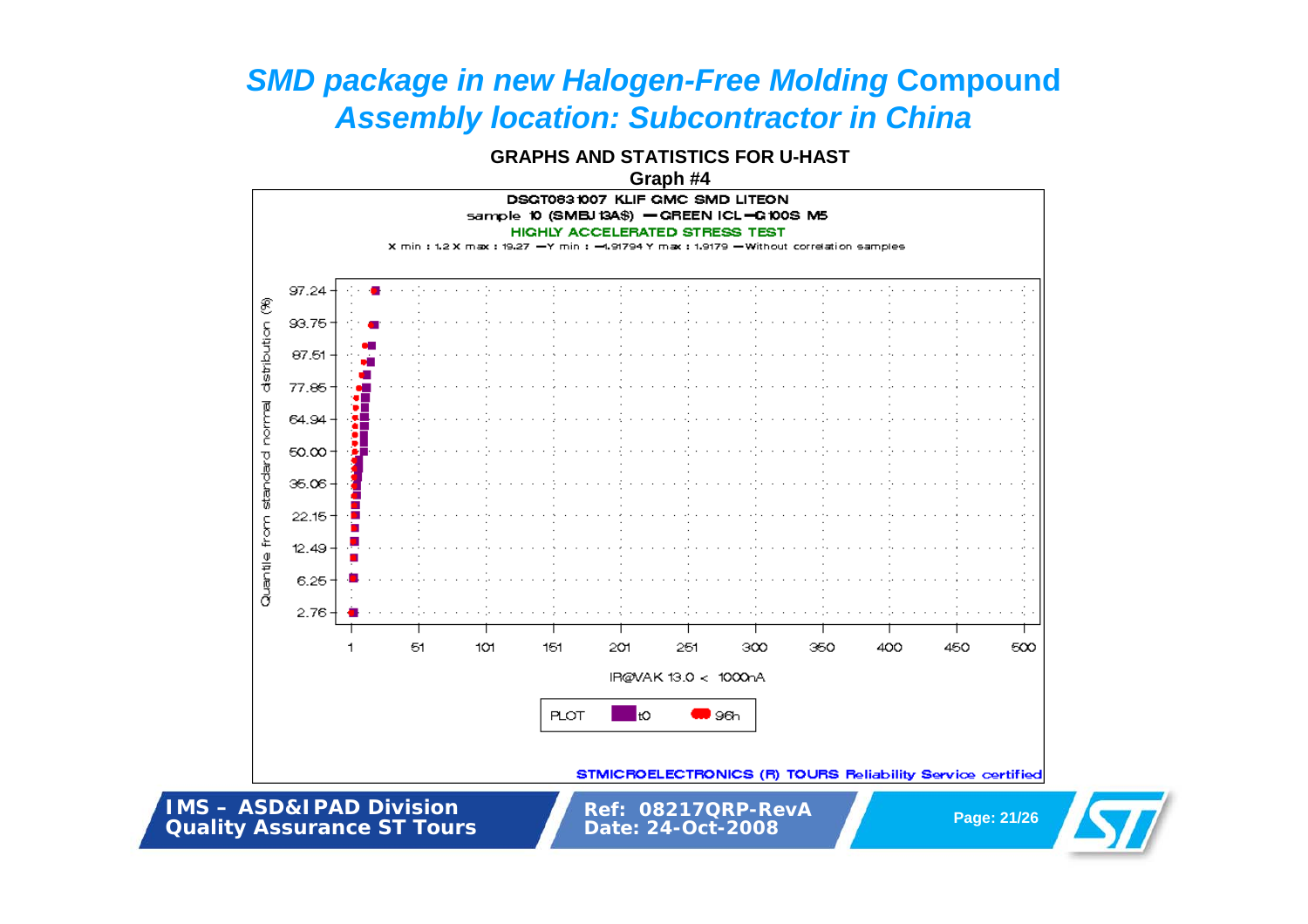**GRAPHS AND STATISTICS FOR U-HAST**



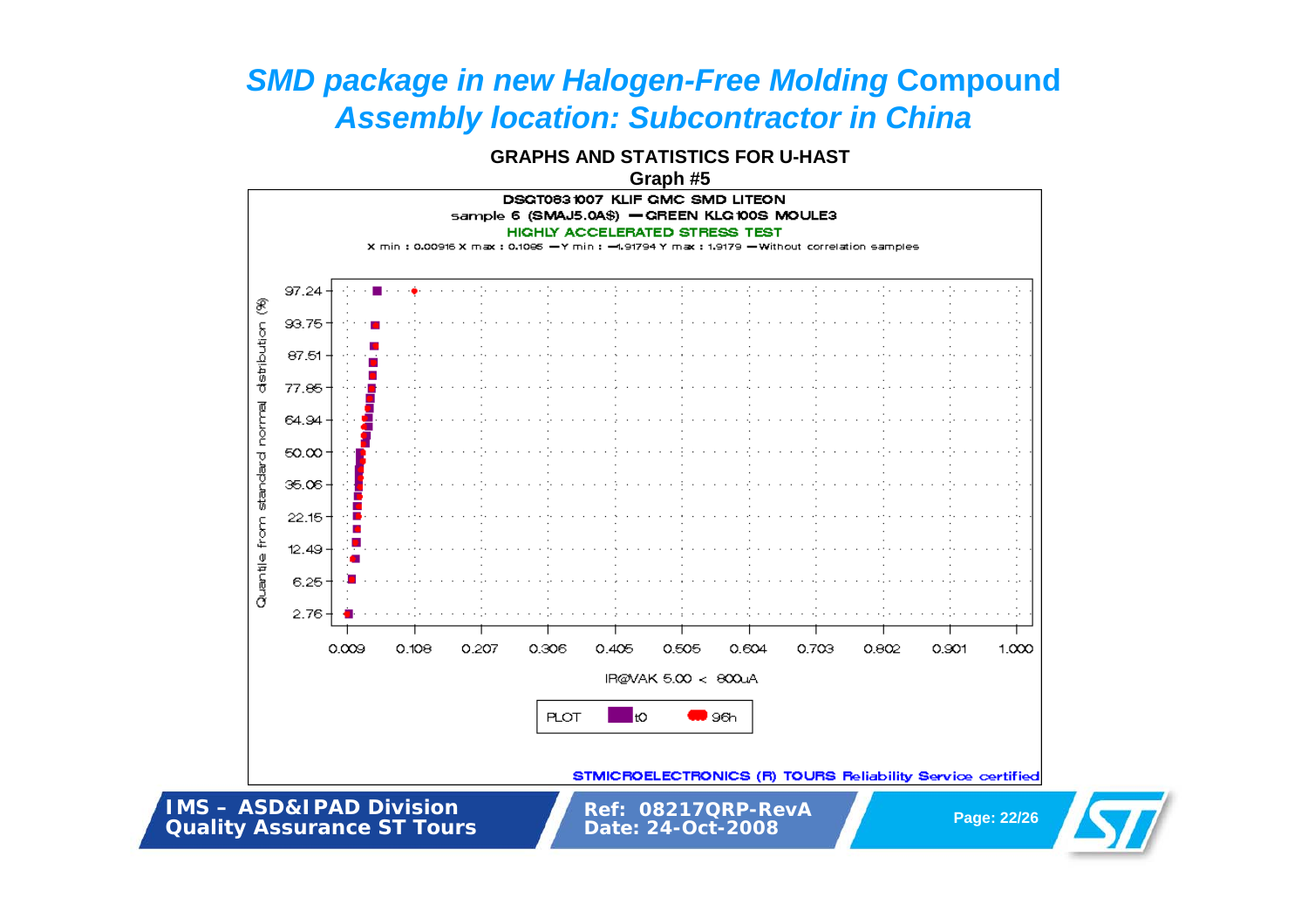**GRAPHS AND STATISTICS FOR THB**

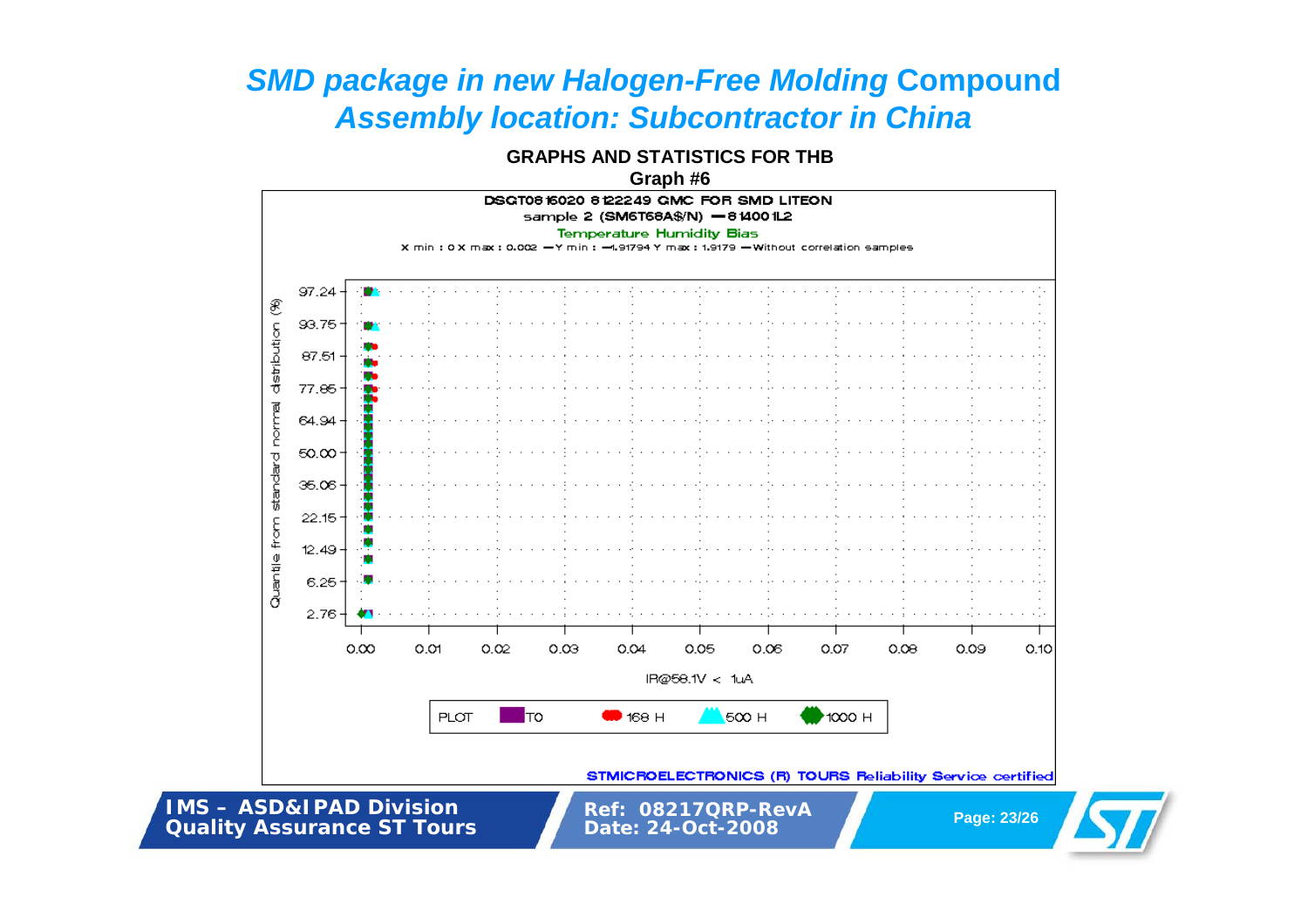**GRAPHS AND STATISTICS FOR THB**

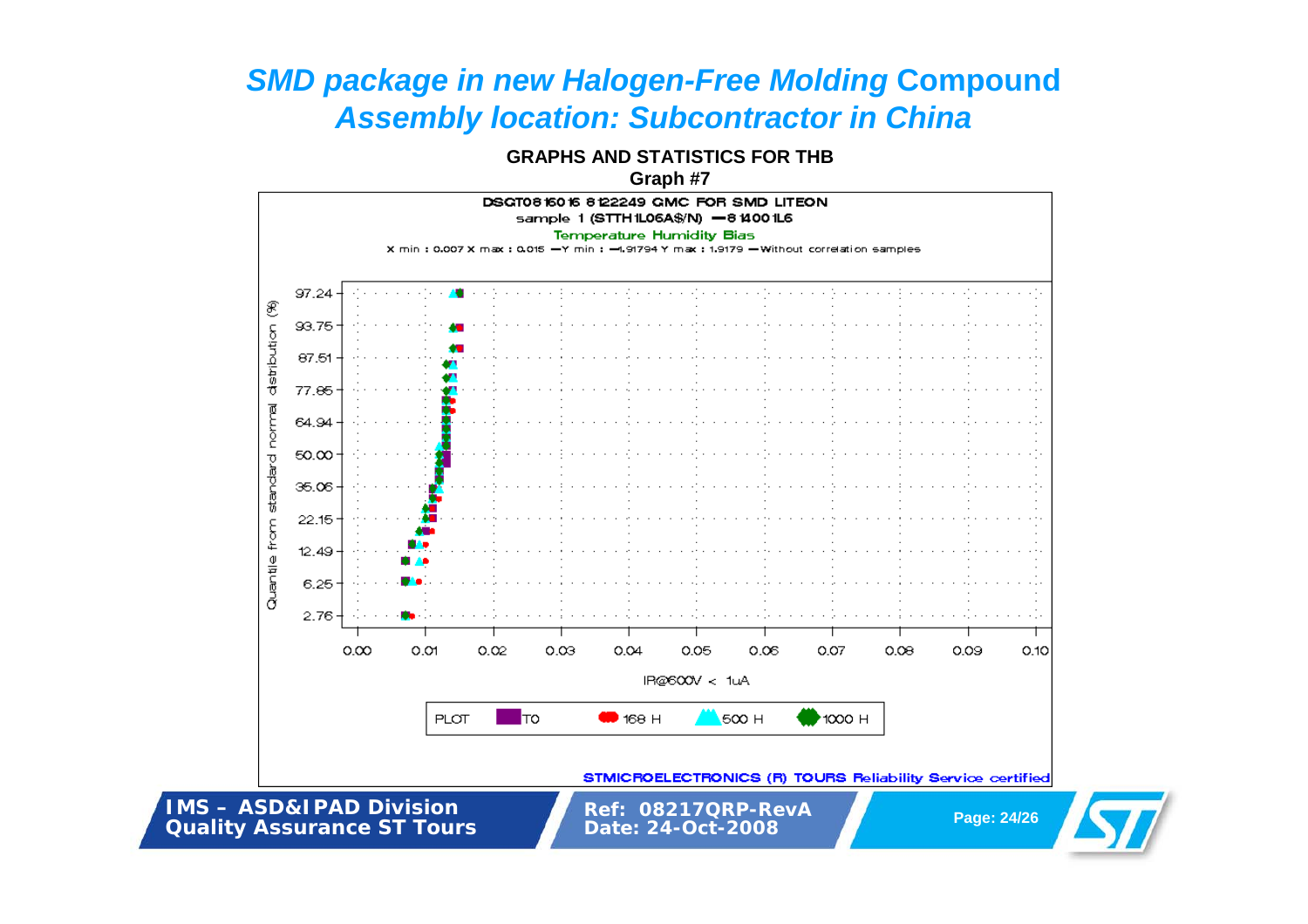## **AVERAGE OUTGOING QUALITY LEVEL AT FINAL GATE**

Sampling plans at Final quality inspection prior to shipment:

- 200 units per lot for electrical inspection. Acceptance criteria = 0/1
- 315 units per lot for visual and mechanical inspection. Acceptance criteria = 0/1

Ppm calculation:

**Average Output Quality Estimator =**  $\frac{\text{Total number of defectives on samples with d} \leq (c+1)}{\text{Total number of inspected units in accepted lots}} \times 10^6$ 

*where d = defectives on sample c = acceptance criteria*

| <b>PARAMETER INSPECTED</b>   | <b>INSPECTION LEVEL</b> | AOL    |
|------------------------------|-------------------------|--------|
| <b>VISUAL and MECHANICAL</b> |                         | 0.04%  |
| <b>ELECTRICAL</b>            |                         | 0.065% |

**IMS – ASD&IPAD Division Quality Assurance ST Tours**

**Ref: 08217QRP-RevAPage: 25/26 Date: 24-Oct-2008**

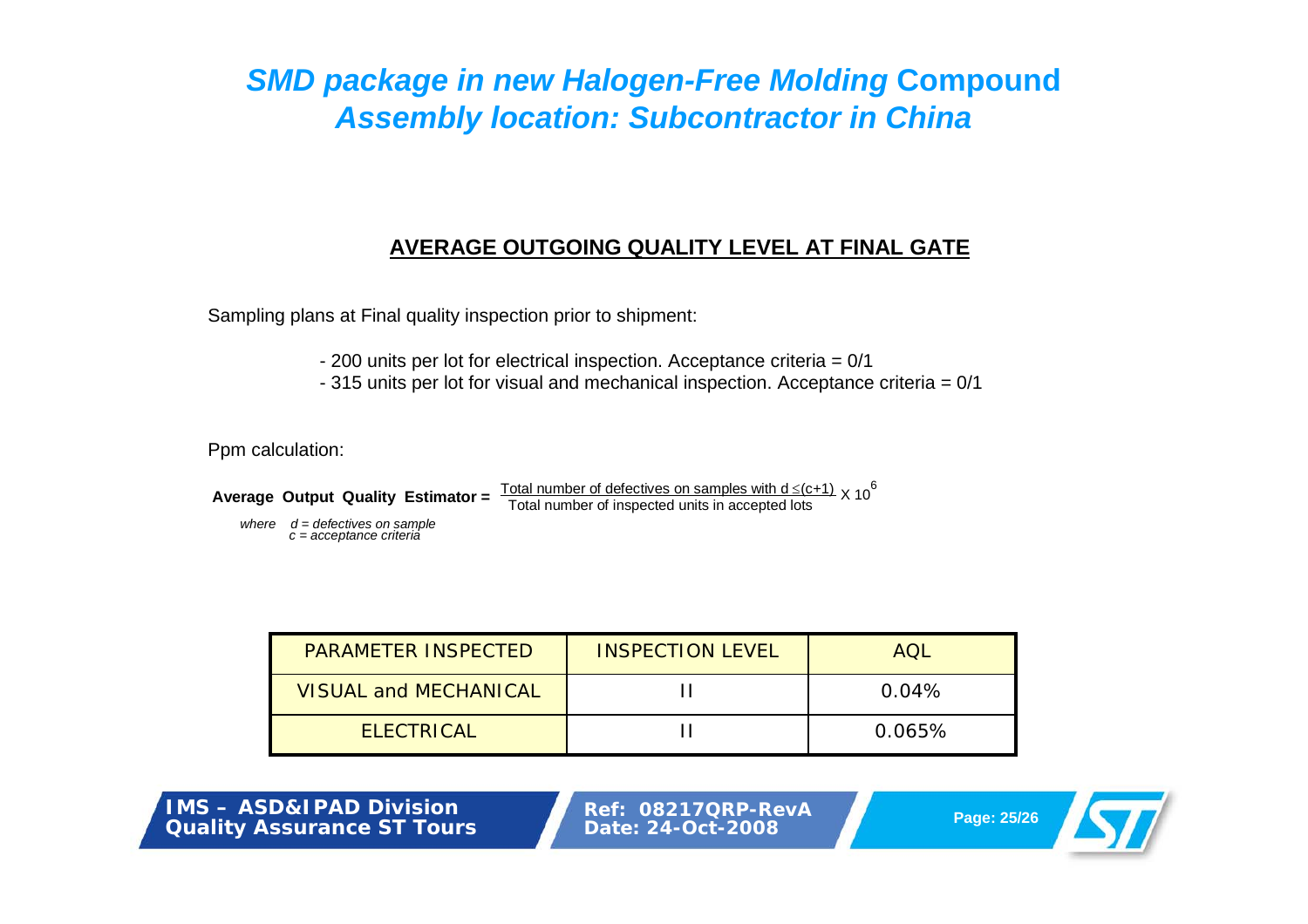## **ASSESSMENT**

#### **AEC-Q101 Qualification Plan requirements have been fulfilled without exception.**

It is stressed that reliability tests have shown that the devices behave correctly against environmental tests (no failure). Moreover, the stability of electrical parameters during the accelerated tests demonstrates the ruggedness of the products and safe operation, which is consequently expected during their lifetime.

| <b>Completion date</b> | <b>Location</b>                                                                                                        | <b>Department</b>                | <b>Name</b>                                                                                 |
|------------------------|------------------------------------------------------------------------------------------------------------------------|----------------------------------|---------------------------------------------------------------------------------------------|
| Oct 24th, 2008         | <b>STMicroelectronics</b><br><b>Rue Pierre et Marie CURIE</b><br><b>BP155</b><br>37071 TOURS Cedex 2,<br><b>FRANCE</b> | <b>Product Quality Assurance</b> | <b>Didier PELTIER</b><br><b>Quality Assurance Products</b><br>E-mail: didier.peltier@st.com |

**IMS – ASD&IPAD DivisionQuality Assurance ST Tours**

**Ref: 08217QRP-RevAPage: 26/26 Date: 24-Oct-2008**

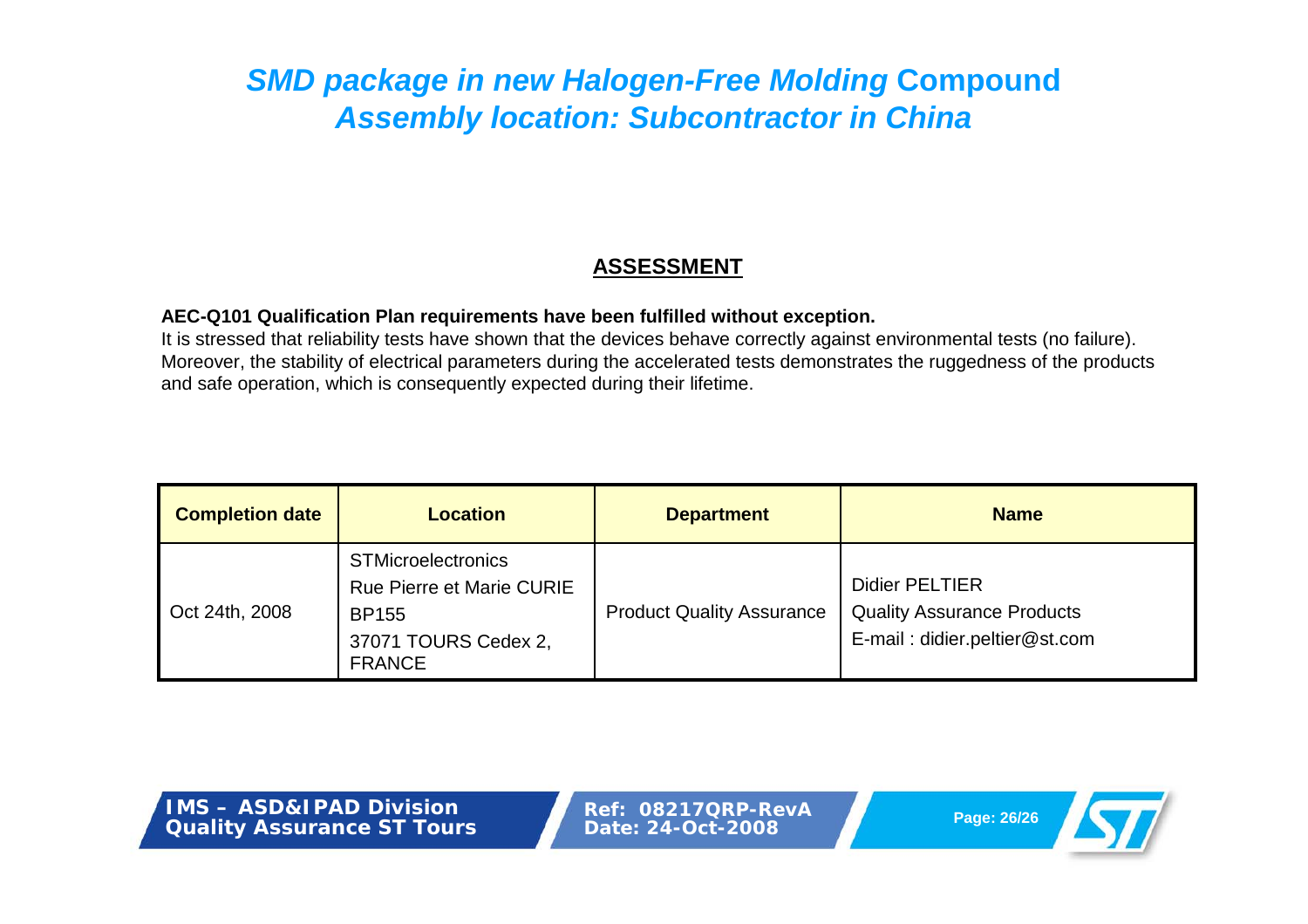

# **QUALIFICATION REPORT**

*Die layout optimization for transilTM standard* 

| <b>General Information</b>        |                                                                                                                    |                        | <b>Locations</b>                                |
|-----------------------------------|--------------------------------------------------------------------------------------------------------------------|------------------------|-------------------------------------------------|
| <b>Product Line</b>               | Transil standard                                                                                                   | Wafer fab              | <b>STMicroelectronis Tours</b>                  |
| <b>Product Description</b>        | Devices designed specifically<br>for protection sensitive<br>equipment against transient<br>electrical overstress. |                        | (France)<br>- STMicroelectronics                |
| P/N                               | Refer to table of involved<br>products (Paragraph 3.1)                                                             | <b>Assembly plant</b>  | Bouskoura (MOROCCO)<br>- Subcontractor in CHINA |
| <b>Product Group</b>              | APM                                                                                                                |                        |                                                 |
| <b>Product division</b>           | ASD & IPAD                                                                                                         |                        |                                                 |
| Package                           | SMA and SMB                                                                                                        | <b>Reliability Lab</b> | <b>STMicroelectronis Tours</b>                  |
| <b>Silicon Process technology</b> | Transil planar                                                                                                     |                        | (FRANCE)                                        |
| <b>Maturity level step</b>        | 30                                                                                                                 |                        |                                                 |
|                                   |                                                                                                                    |                        |                                                 |

### **DOCUMENT INFORMATION**

| <b>Version</b> | <b>Date</b> | <b>Pages</b> | <b>Prepared by</b> | <b>Comment</b> |
|----------------|-------------|--------------|--------------------|----------------|
| 1.0            | 07-Nov-2008 |              | D.PELTIER          | First issue    |
|                |             |              |                    |                |
|                |             |              |                    |                |

Note: This report is a summary of the reliability trials performed in good faith by STMicroelectronics in order to evaluate the potential reliability risks during the product life using a set of defined test methods.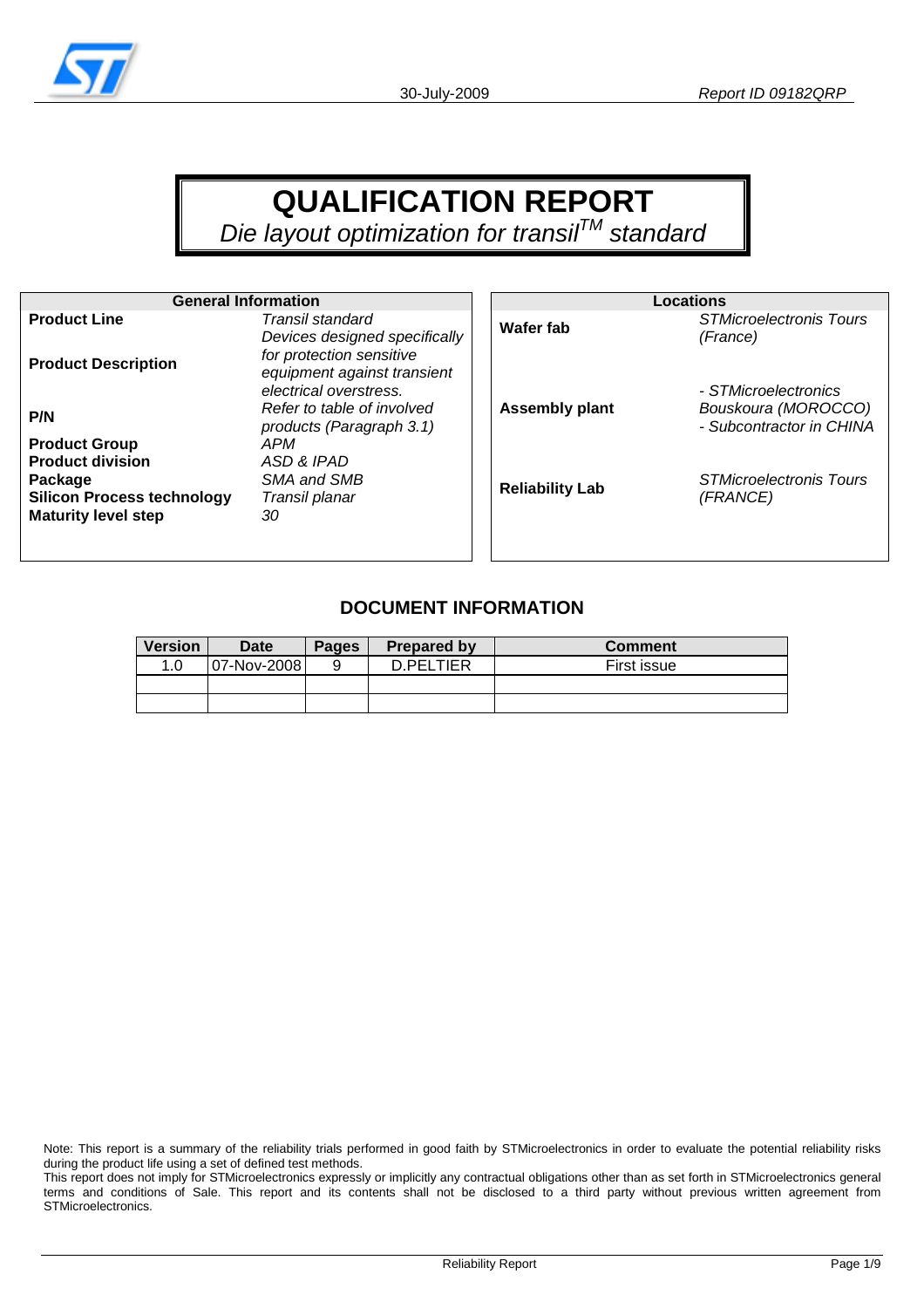

# **TABLE OF CONTENTS**

|    | 32   |  |  |  |  |
|----|------|--|--|--|--|
|    |      |  |  |  |  |
|    | 41   |  |  |  |  |
|    | 4.2  |  |  |  |  |
| 5. |      |  |  |  |  |
|    | .5.1 |  |  |  |  |
|    | 52   |  |  |  |  |
| 6  |      |  |  |  |  |
|    | հ 1  |  |  |  |  |
|    | 6.2  |  |  |  |  |
|    | 6.3  |  |  |  |  |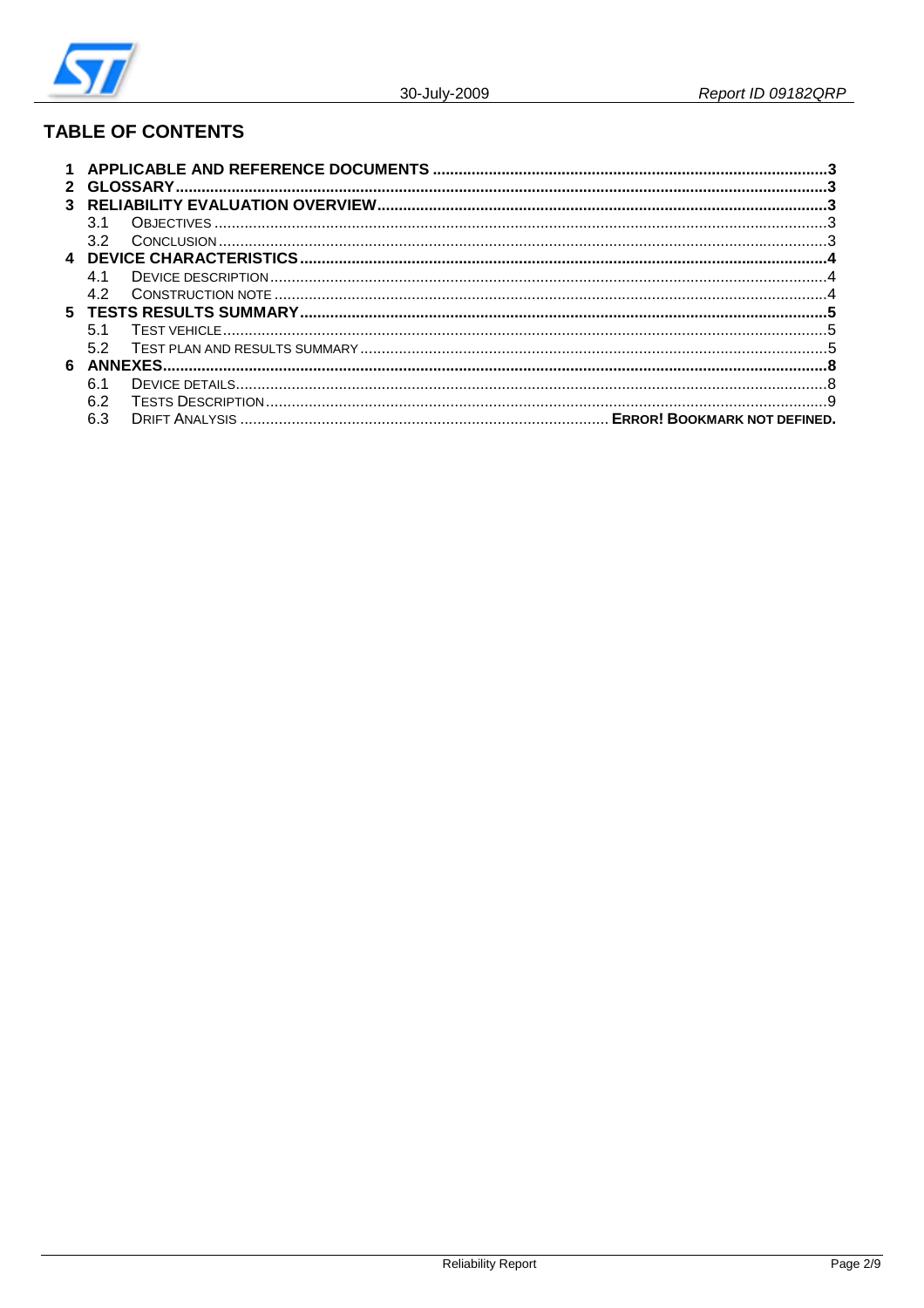

# **1 APPLICABLE AND REFERENCE DOCUMENTS**

| <b>Document reference</b> | <b>Short description</b>                                               |
|---------------------------|------------------------------------------------------------------------|
| <b>AEC-Q100</b>           | Stress test qualification for automotive grade integrated circuits     |
| <b>AEC-Q101</b>           | Stress test qualification for automotive grade discrete semiconductors |
| JESD47                    | Stress-Test-Driven Qualification of Integrated Circuits                |
|                           |                                                                        |

## **2 GLOSSARY**

| <b>DUT</b> | Device Under Test            |
|------------|------------------------------|
| <b>PCB</b> | <b>Printed Circuit Board</b> |
| SS         | Sample Size                  |
|            |                              |

# **3 RELIABILITY EVALUATION OVERVIEW**

## **3.1 Objectives**

Qualification of die layout optimization on the following products:

| <b>Product</b>                                                                               | Package    |
|----------------------------------------------------------------------------------------------|------------|
| SMAJ5.0A-TRSMAJ70A-TR<br>SMAJ5.0CA-TRSMAJ70CA-TR                                             | SMA        |
| SM6T6V8A  SM6T75A<br>SM6T6V8CA  SM6T75CA<br>SMBJ5.0A-TRSMBJ70A-TR<br>SMBJ5.0CA-TRSMBJ70CA-TR | <b>SMB</b> |

## **3.2 Conclusion**

Qualification Plan requirements have been fulfilled without exception. It is stressed that reliability tests have shown that the devices behave correctly against environmental tests (no failure). Moreover, the stability of electrical parameters during the accelerated tests demonstrates the ruggedness of the products and safe operation, which is consequently expected during their lifetime.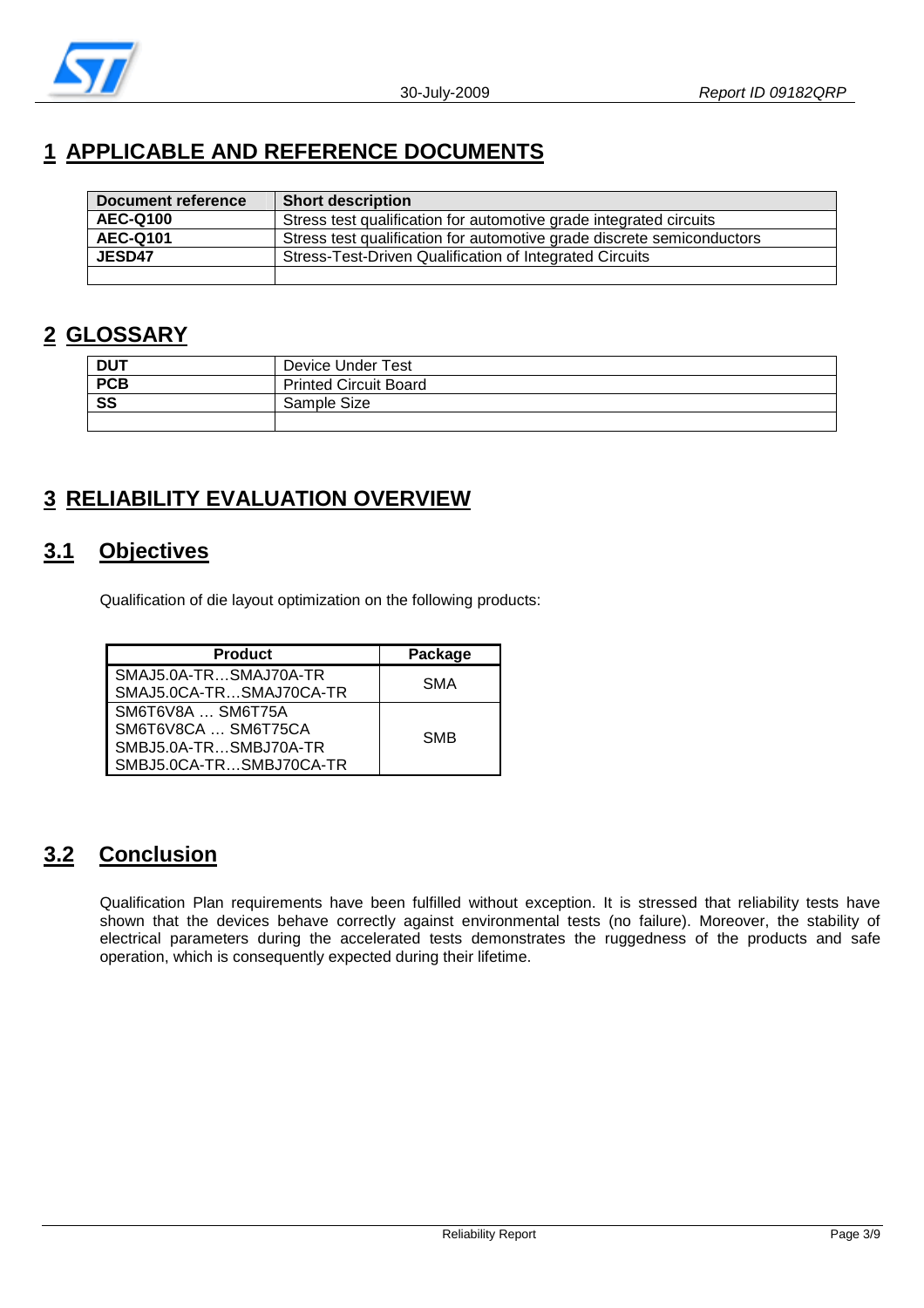

# **4 DEVICE CHARACTERISTICS**

# **4.1 Device description**

*Devices designed specifically for protection sensitive equipment against transient electrical overstress.* 

# **4.2 Construction note**

|                                   | <b>Transil standard</b>                                         |
|-----------------------------------|-----------------------------------------------------------------|
| <b>Wafer/Die fab. information</b> |                                                                 |
| Wafer fab manufacturing location  | <b>STMicroelectronics Tours (France)</b>                        |
| Technology                        | Planar                                                          |
| Process family                    | <b>Transil standard</b>                                         |
| Die finishing back side           | Al / Ni / Au                                                    |
| Die size                          | SMAJxxxx: 1.25mm x 1.25mm x 300µm                               |
|                                   | SMBJxxxx and SM6Txxxx: 1.5mm x 1.5mm x 300µm                    |
| Bond pad metallization layers     | Au                                                              |
| Passivation type                  | SiO <sub>2</sub>                                                |
| <b>Assembly information</b>       |                                                                 |
| Assembly site                     | STMicroelectronics Bouskoura (Morocco) / Subcontractor in China |
| Package description               | SMA / SMB                                                       |
| Molding compound                  | Green epoxy resin                                               |
| Frame material                    | Copper                                                          |
| Die attach material               | Soft solder paste                                               |
| Wire bonding process              | N/A as clip used                                                |
| Wires bonding materials/diameters | N/A as clip used                                                |
| Lead finishing process            | Sn 100% (Lead free)                                             |
| <b>Final testing information</b>  |                                                                 |
| Testing location                  | STMicroelectronics Bouskoura (Morocco) / Subcontractor in China |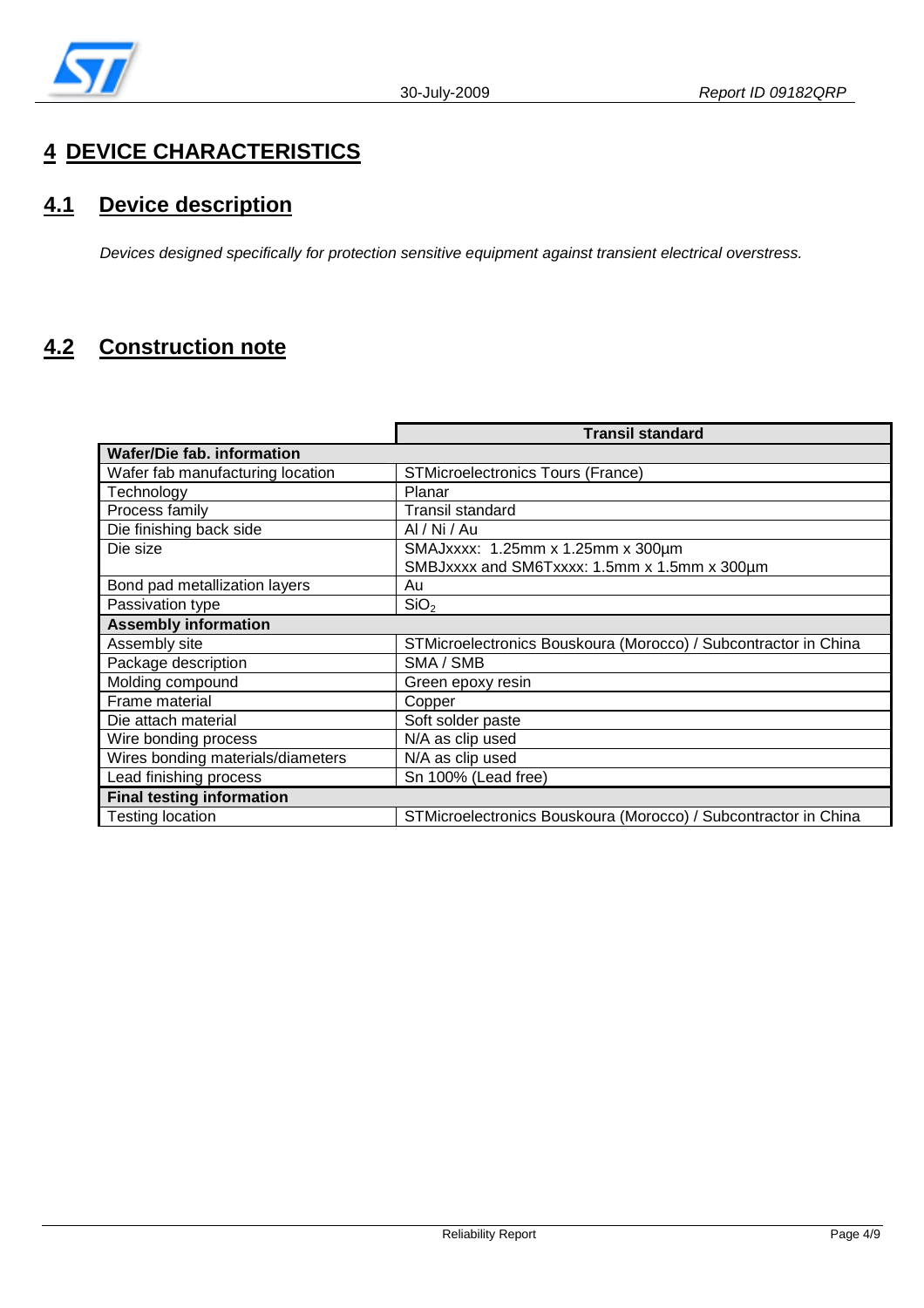

# **5 TESTS RESULTS SUMMARY**

## **5.1 Test vehicles**

| <b>Product</b>     | Die process                    | Package    |
|--------------------|--------------------------------|------------|
| SMAJ5.0A-TR        | Uni-directional transil planar | <b>SMA</b> |
| SMAJ13A-TR         | Uni-directional transil planar | <b>SMA</b> |
| SMAJ33A-TR         | Uni-directional transil planar | <b>SMA</b> |
| SMAJ33CA-TR        | Bi-birectional transil planar  | <b>SMA</b> |
| <b>SMAJ58CA-TR</b> | Bi-birectional transil planar  | <b>SMA</b> |
| SMBJ5.0A-TR        | Uni-directional transil planar | <b>SMB</b> |
| SMBJ13A-TR         | Uni-directional transil planar | <b>SMB</b> |
| SMBJ33CA-TR        | Bi-birectional transil planar  | <b>SMB</b> |
| SMBJ58CA-TR        | Bi-birectional transil planar  | <b>SMB</b> |
| SMBJ33A-TR         | Uni-directional transil planar | <b>SMB</b> |
| SM6T36CA           | Bi-birectional transil planar  | <b>SMB</b> |
| SM6T68A            | Uni-directional transil planar | <b>SMB</b> |

# **5.2 Test plan and results summary**

#### **SMAJ58CA-TR**

| Test                      | PC | Std ref.    | <b>Conditions</b>               | SS | <b>Steps</b> | <b>Failure/SS</b><br>Lot 1 | <b>Note</b> |
|---------------------------|----|-------------|---------------------------------|----|--------------|----------------------------|-------------|
| <b>Die Oriented Tests</b> |    |             |                                 |    |              |                            |             |
| Repetitive                |    |             |                                 |    | 100surges    | 0/20                       |             |
| Surge                     |    | ADCS0060282 | IPP=4.3A/us, waveform 10/1000us | 20 | 500surges    | 0/20                       |             |
|                           |    |             |                                 |    | 1000surges   | 0/20                       |             |

#### **SMBJ33A-TR**

| <b>Test</b>               | PC | Std ref. | <b>Conditions</b>                                    | SS | <b>Steps</b> | <b>Failure/SS</b> | <b>Note</b> |
|---------------------------|----|----------|------------------------------------------------------|----|--------------|-------------------|-------------|
|                           |    |          |                                                      |    | Lot 1        |                   |             |
| <b>Die Oriented Tests</b> |    |          |                                                      |    |              |                   |             |
| Repetitive                |    |          |                                                      |    | 100surges    | 0/20              |             |
| Surge                     |    |          | $DCS0060282$ IPP = 11.8A/us, waveform 10/1000us   20 |    | 500surges    | 0/20              |             |
|                           |    |          |                                                      |    | 1000surges   | 0/20              |             |

#### **SMBJ33CA-TR**

| <b>Test</b>        | <b>PC</b> | Std ref. | <b>Conditions</b>                           | SS | <b>Steps</b> | <b>Failure/SS</b> | <b>Note</b> |
|--------------------|-----------|----------|---------------------------------------------|----|--------------|-------------------|-------------|
|                    |           |          |                                             |    |              | Lot 1             |             |
| Die Oriented Tests |           |          |                                             |    |              |                   |             |
| Repetitive         |           |          |                                             |    | 100surges    | 0/20              |             |
| Surge              |           |          | DCS0060282 IPP 11.8A/us, waveform 10/1000us | 20 | 500surges    | 0/20              |             |
|                    |           |          |                                             |    | 1000surges   | 0/20              |             |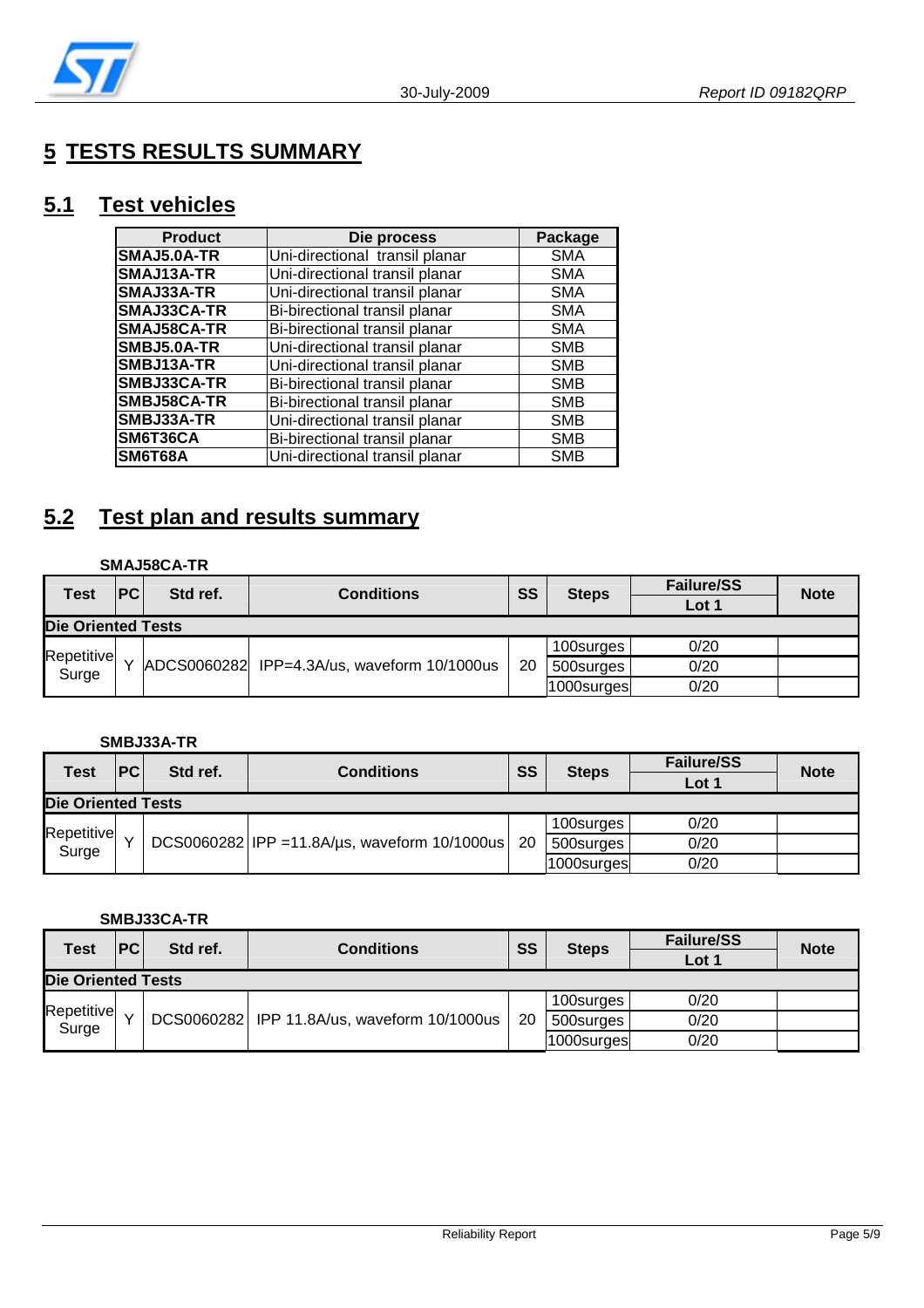

#### **SM6T68A**

| Test                      | PC | Std ref. | Conditions                                          | SS | <b>Steps</b> | <b>Failure/SS</b><br>Lot 1 | <b>Note</b> |
|---------------------------|----|----------|-----------------------------------------------------|----|--------------|----------------------------|-------------|
| <b>Die Oriented Tests</b> |    |          |                                                     |    |              |                            |             |
| Repetitive                |    |          |                                                     |    | 100surges    | 0/20                       |             |
| Surge                     |    |          | $DCS0060282$  IPP = 6.5A/us, waveform 10/1000us  20 |    | 500surges    | 0/20                       |             |
|                           |    |          |                                                     |    | 1000surges   | 0/20                       |             |

#### **SMBJ58CA-TR**

| <b>Test</b>               | PC | Std ref. | <b>Conditions</b>                                     | SS | <b>Steps</b> | <b>Failure/SS</b><br>Lot 1 | <b>Note</b> |
|---------------------------|----|----------|-------------------------------------------------------|----|--------------|----------------------------|-------------|
| <b>Die Oriented Tests</b> |    |          |                                                       |    |              |                            |             |
| Repetitive                |    |          |                                                       |    | 100surges    | 0/20                       |             |
| Surge                     |    |          | DCS0060282 IPP = 6.7 A/us, waveform $10/1000$ us   20 |    | 500surges    | 0/20                       |             |
|                           |    |          |                                                       |    | 1000surges   | 0/20                       |             |

#### **SMAJ33A-TR**

| <b>Test</b>               | <b>PC</b> | Std ref. | <b>Conditions</b>                                  | SS | <b>Steps</b> | <b>Failure/SS</b><br>Lot 1 | <b>Note</b> |
|---------------------------|-----------|----------|----------------------------------------------------|----|--------------|----------------------------|-------------|
| <b>Die Oriented Tests</b> |           |          |                                                    |    |              |                            |             |
|                           |           |          |                                                    |    | 100surges    | 0/20                       |             |
| Repetitive<br>Surge       |           |          | DCS0060282 IPP = 11.8A/us, waveform 10/1000us   20 |    | 500surges    | 0/20                       |             |
|                           |           |          |                                                    |    | 1000surges   | 0/20                       |             |

#### **SMAJ33CA-TR**

| Test                      | PC | Std ref. | <b>Conditions</b>                               | SS  | <b>Steps</b> | <b>Failure/SS</b><br>Lot 1 | <b>Note</b> |
|---------------------------|----|----------|-------------------------------------------------|-----|--------------|----------------------------|-------------|
| <b>Die Oriented Tests</b> |    |          |                                                 |     |              |                            |             |
|                           |    |          |                                                 |     | 100surges    | 0/20                       |             |
| Repetitive<br>Surge       |    |          | $DCS0060282$ IPP = 11.8A/us, waveform 10/1000us | -20 | 500surges    | 0/20                       |             |
|                           |    |          |                                                 |     | 1000surges   | 0/20                       |             |

#### **SMAJ58CA-TR**

| Test                | <b>PC</b> | Std ref. | <b>Conditions</b>                                       | SS | <b>Steps</b> | <b>Failure/SS</b><br>Lot 1 | <b>Note</b> |
|---------------------|-----------|----------|---------------------------------------------------------|----|--------------|----------------------------|-------------|
| Die Oriented Tests  |           |          |                                                         |    |              |                            |             |
|                     |           |          |                                                         |    | 100surges    | 0/20                       |             |
| Repetitive<br>Surge |           |          | DCS0060282   IPP = 6.7 A/us, waveform $10/1000$ us   20 |    | 500surges    | 0/20                       |             |
|                     |           |          |                                                         |    | 1000surges   | 0/20                       |             |

#### **SM6T68A / SMBJ5.0A-TR**

| <b>Test</b>               | PC | Std ref. | <b>Conditions</b>          | SS  | <b>Steps</b> | <b>Failure/SS</b> | <b>Note</b> |  |
|---------------------------|----|----------|----------------------------|-----|--------------|-------------------|-------------|--|
|                           |    |          |                            |     |              | SM6T68A           | SMBJ5.0A-TR |  |
| <b>Die Oriented Tests</b> |    |          |                            |     |              |                   |             |  |
|                           |    | JESD22   |                            |     | 168 H        | 0/77              | 0/86        |  |
| <b>HTRB</b>               | N  | $A-108$  | $Ti = 150^{\circ}C$ , V=Vr | 231 | 500 H        | 0/77              | 0/86        |  |
|                           |    |          |                            |     | 1000 H       | 0/77              | 0/86        |  |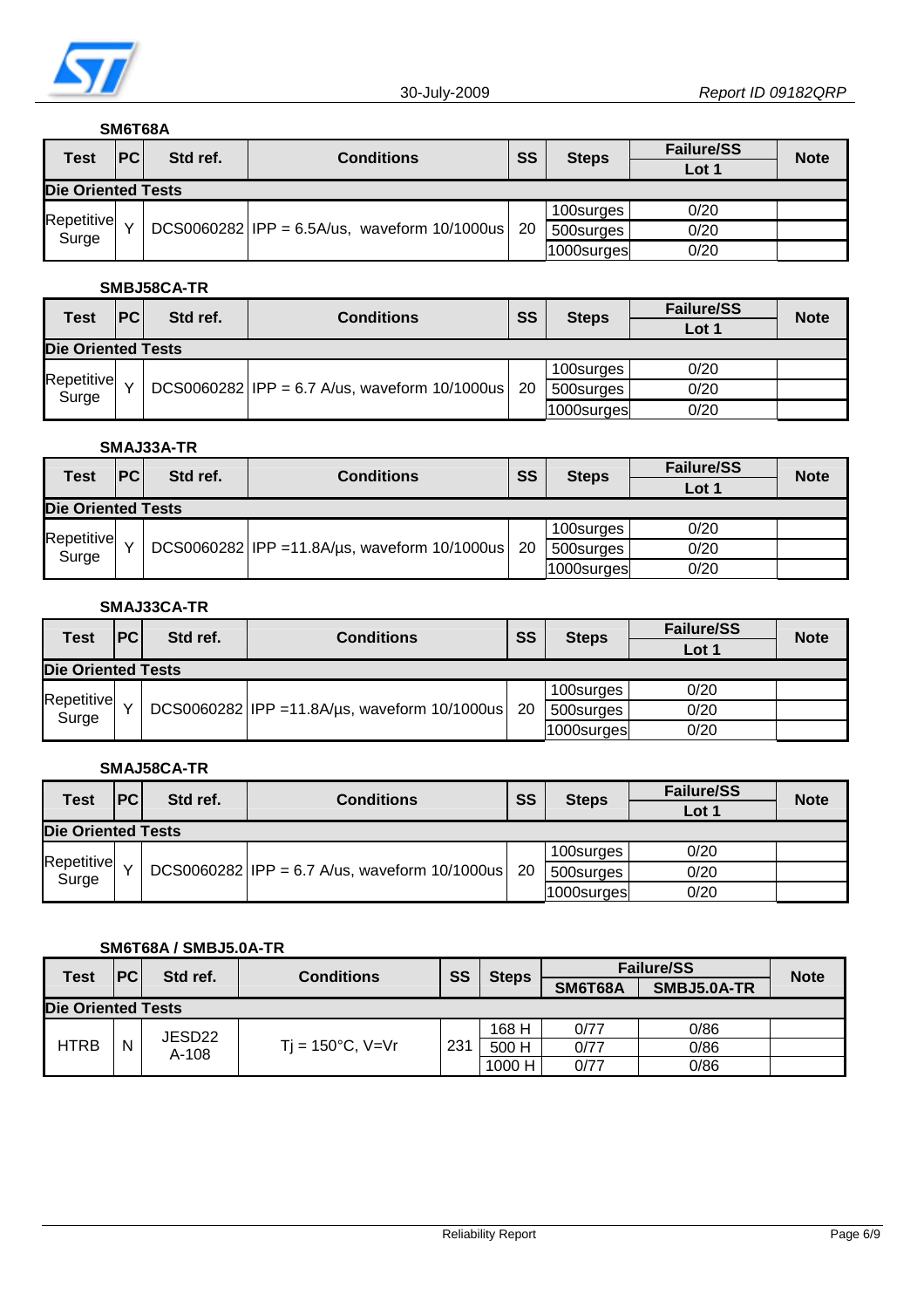

#### **SMAJ33A-TR**

| <b>Test</b>                   | <b>PC</b> | Std ref.              | <b>Conditions</b>                    |                    |            | <b>Failure/SS</b> | <b>Note</b> |
|-------------------------------|-----------|-----------------------|--------------------------------------|--------------------|------------|-------------------|-------------|
|                               |           |                       |                                      | SS<br><b>Steps</b> |            | $\textsf{Lot}~$   |             |
| <b>Package Oriented Tests</b> |           |                       |                                      |                    |            |                   |             |
| тс                            |           | JESD <sub>22</sub> A- | $-65^{\circ}$ C +150 $^{\circ}$ C, 2 | 25                 | 100 cycles | 0/25              |             |
|                               |           | 104                   | cycles/hour                          |                    | 500 cycles | 0/25              |             |

#### **SMAJ13A-TR / SM6T36CA**

| <b>Test</b>                   | <b>PC</b> | Std ref.          | <b>Conditions</b>              | <b>SS</b> | <b>Steps</b> | <b>Failure/SS</b> | <b>Note</b> |  |
|-------------------------------|-----------|-------------------|--------------------------------|-----------|--------------|-------------------|-------------|--|
|                               |           |                   |                                |           |              | SMAJ13A-TR        | SM6T36CA    |  |
| <b>Package Oriented Tests</b> |           |                   |                                |           |              |                   |             |  |
| АC                            |           | JESD22 A-<br>102c | T=133°C, HR=100%<br>P=2Bars    | 77        | 67h          | 0/77              | 0/77        |  |
|                               |           | JESD22 A-         | $T = 85^{\circ}$ C HR $= 85\%$ |           | 168h         | 0/20              | 0/20        |  |
| THB                           |           | 101               | $V = Vr$                       | 25        | 504h         | 0/20              | 0/20        |  |
|                               |           |                   |                                |           | 1000h        | 0/20              | 0/20        |  |

#### **SMAJ5.0A-TR**

| <b>Test</b> | PC | Std ref.                      | <b>Conditions</b>        | SS | <b>Steps</b> | <b>Failure/SS</b> |          |       | <b>Note</b> |
|-------------|----|-------------------------------|--------------------------|----|--------------|-------------------|----------|-------|-------------|
|             |    |                               |                          |    |              | Lot               | Lot $21$ | Lot 3 |             |
|             |    | <b>Package Oriented Tests</b> |                          |    |              |                   |          |       |             |
| АC          |    | JESD22<br>A-102               | T=121°C, HR=100% P=2Bars | 75 | 96 H         | 0/25              | 0/25     | 0/25  |             |

#### **SMBJ13A-TR**

| <b>Test</b><br>PC             |  | Std ref.        | <b>Conditions</b>        |    | SS<br><b>Steps</b> | <b>Failure/SS</b> |       | <b>Note</b> |
|-------------------------------|--|-----------------|--------------------------|----|--------------------|-------------------|-------|-------------|
|                               |  |                 |                          |    |                    | $\text{\_}ot$     | Lot 2 |             |
| <b>Package Oriented Tests</b> |  |                 |                          |    |                    |                   |       |             |
| АC                            |  | JESD22<br>A-102 | T=121°C, HR=100% P=2Bars | 50 | 96 H               | 0/25              | 0/25  |             |

#### **SMAJ5.0A-TR**

| <b>Test</b>                   | PC | Std ref.        | <b>Conditions</b> | SS<br><b>Steps</b> | <b>Failure/SS</b> |      |          | <b>Note</b> |  |
|-------------------------------|----|-----------------|-------------------|--------------------|-------------------|------|----------|-------------|--|
|                               |    |                 |                   |                    |                   | Lot  | Lot $21$ | Lot 3       |  |
| <b>Package Oriented Tests</b> |    |                 |                   |                    |                   |      |          |             |  |
| u-HAST                        |    | JESD22<br>A-102 | T=133°C, HR=85%   | 75                 | 96 H              | 0/25 | 0/25     | 0/25        |  |

#### **SMBJ13A-TR**

| <b>Test</b>                   | PC | Std ref.        | <b>Conditions</b> |    | SS<br><b>Steps</b> | <b>Failure/SS</b>   |       | <b>Note</b> |
|-------------------------------|----|-----------------|-------------------|----|--------------------|---------------------|-------|-------------|
|                               |    |                 |                   |    |                    | $\text{\_}ot \cdot$ | Lot 2 |             |
| <b>Package Oriented Tests</b> |    |                 |                   |    |                    |                     |       |             |
| u-HAST                        |    | JESD22<br>A-102 | T=133°C, HR=85%   | 50 | 96 H               | 0/25                | 0/25  |             |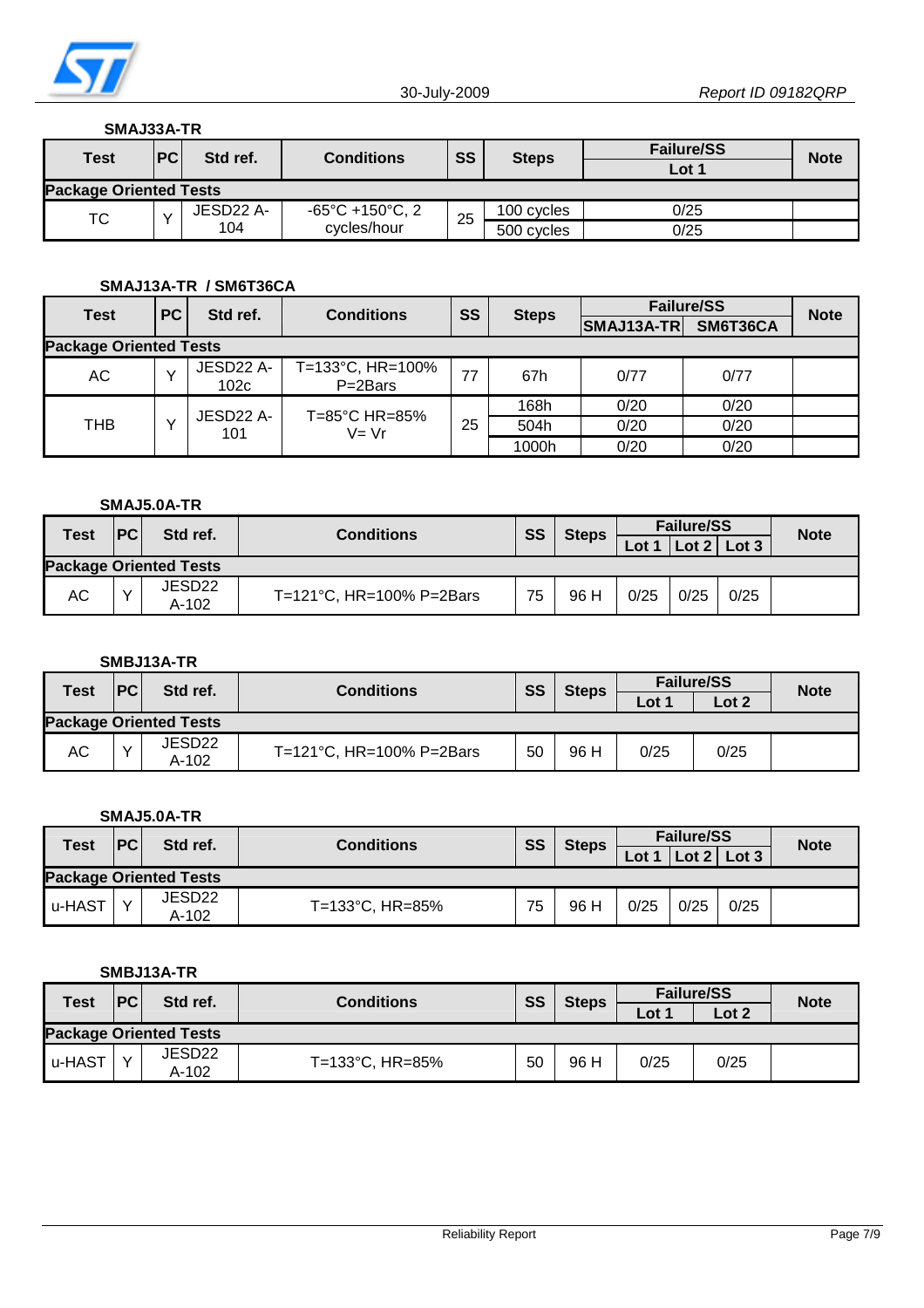

# **6 ANNEXES**

## **6.1 Device details**

#### **6.1.1 Pin connection**



Unidirectional

For unidirectional units, there is a cathode band on the package

#### **6.1.2 Bonding diagram**



**Bidirectional** 

### **6.1.3 Package outline/Mechanical data**



#### SMB package dimensions

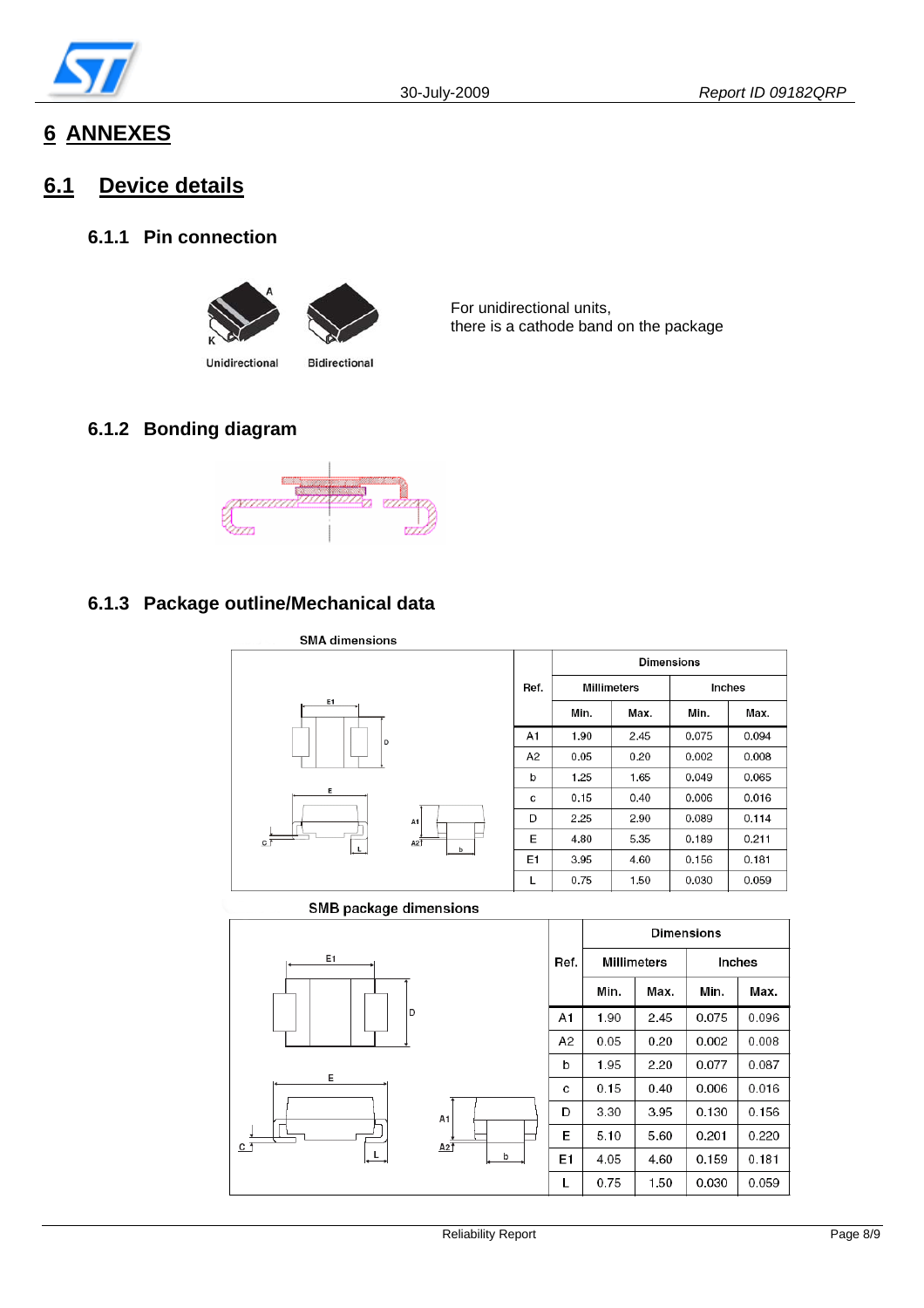

# **6.2 Tests Description**

| <b>Test name</b>                                              | <b>Description</b>                                                                                                                                                                                                                              | <b>Purpose</b>                                                                                                                                                                                                                                                                                                                                                                                                          |  |  |  |  |
|---------------------------------------------------------------|-------------------------------------------------------------------------------------------------------------------------------------------------------------------------------------------------------------------------------------------------|-------------------------------------------------------------------------------------------------------------------------------------------------------------------------------------------------------------------------------------------------------------------------------------------------------------------------------------------------------------------------------------------------------------------------|--|--|--|--|
| <b>Die Oriented</b>                                           |                                                                                                                                                                                                                                                 |                                                                                                                                                                                                                                                                                                                                                                                                                         |  |  |  |  |
| <b>HTRB</b><br><b>High Temperature</b><br><b>Reverse Bias</b> | The device is stressed in static configuration,<br>trying to satisfy as much as possible the<br>following conditions:<br>low power dissipation;<br>max. supply voltage compatible with diffusion<br>process and internal circuitry limitations; | To determine the effects of bias conditions and<br>temperature on solid state devices over time. It<br>simulates the devices' operating condition in an<br>accelerated way.<br>To maximize the electrical field across either<br>reverse-biased junctions or dielectric layers, in<br>order to investigate the failure modes linked to<br>mobile contamination, oxide ageing, layout<br>sensitivity to surface effects. |  |  |  |  |
| <b>Package Oriented</b>                                       |                                                                                                                                                                                                                                                 |                                                                                                                                                                                                                                                                                                                                                                                                                         |  |  |  |  |
| <b>PC</b><br>Preconditioning                                  | The device is submitted to a typical<br>temperature profile used for surface<br>mounting devices, after a controlled moisture<br>absorption.                                                                                                    | As stand-alone test: to investigate the moisture<br>sensitivity level.<br>As preconditioning before other reliability tests:<br>to verify that the surface mounting stress does<br>not impact on the subsequent reliability<br>performance.<br>The typical failure modes are "pop corn" effect<br>and delamination.                                                                                                     |  |  |  |  |
| <b>AC</b><br><b>Auto Clave</b><br>(Pressure Pot)              | The device is stored in saturated steam, at<br>fixed and controlled conditions of pressure<br>and temperature.                                                                                                                                  | To investigate corrosion phenomena affecting<br>die or package materials, related to chemical<br>contamination and package hermeticity.                                                                                                                                                                                                                                                                                 |  |  |  |  |
| <b>TC</b><br>Temperature<br>Cycling                           | The device is submitted to cycled<br>temperature excursions, between a hot and a<br>cold chamber in air atmosphere.                                                                                                                             | To investigate failure modes related to the<br>thermo-mechanical stress induced by the<br>different thermal expansion of the materials<br>interacting in the die-package system. Typical<br>failure modes are linked to metal displacement,<br>dielectric cracking, molding compound<br>delamination, wire-bonds failure, die-attach<br>layer degradation.                                                              |  |  |  |  |
| <b>THB</b><br>Temperature<br><b>Humidity Bias</b>             | The device is biased in static configuration<br>minimizing its internal power dissipation, and<br>stored at controlled conditions of ambient<br>temperature and relative humidity.                                                              | To evaluate the package moisture resistance<br>with electrical field applied, both electrolytic and<br>galvanic corrosion are put in evidence.                                                                                                                                                                                                                                                                          |  |  |  |  |